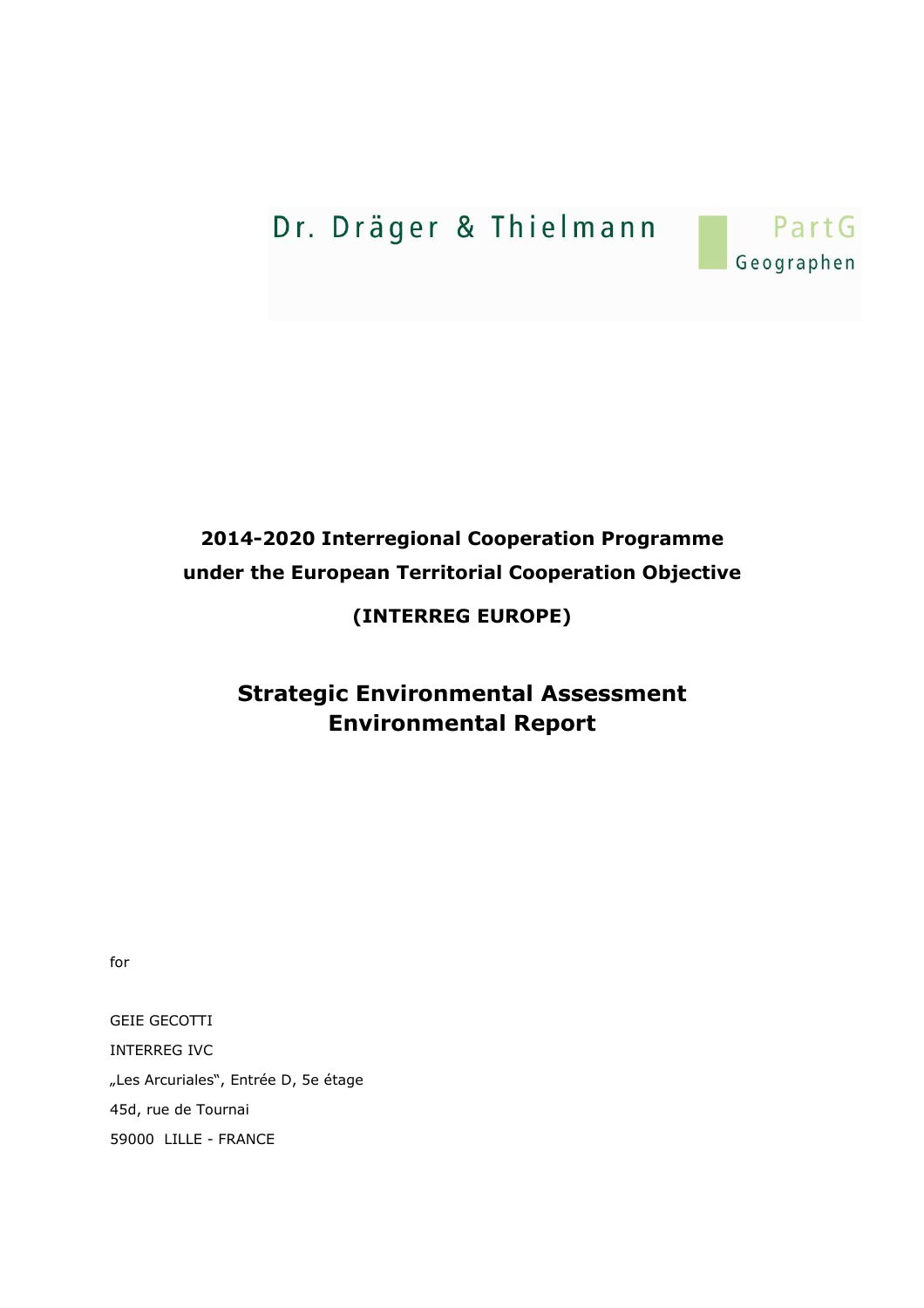**2014-2020 Interregional Cooperation Programme under the European Territorial Cooperation Objective (INTERREG EUROPE)** 

> **Strategic Environmental Assessment Environmental Report**

> > Prepared by:

Dr. Dräger & Thielmann PartG Marburger Straße 7 D-60487 Frankfurt am Main Tel: 069 – 70792026 Mail: stefan.draeger@iesy.net

April 2014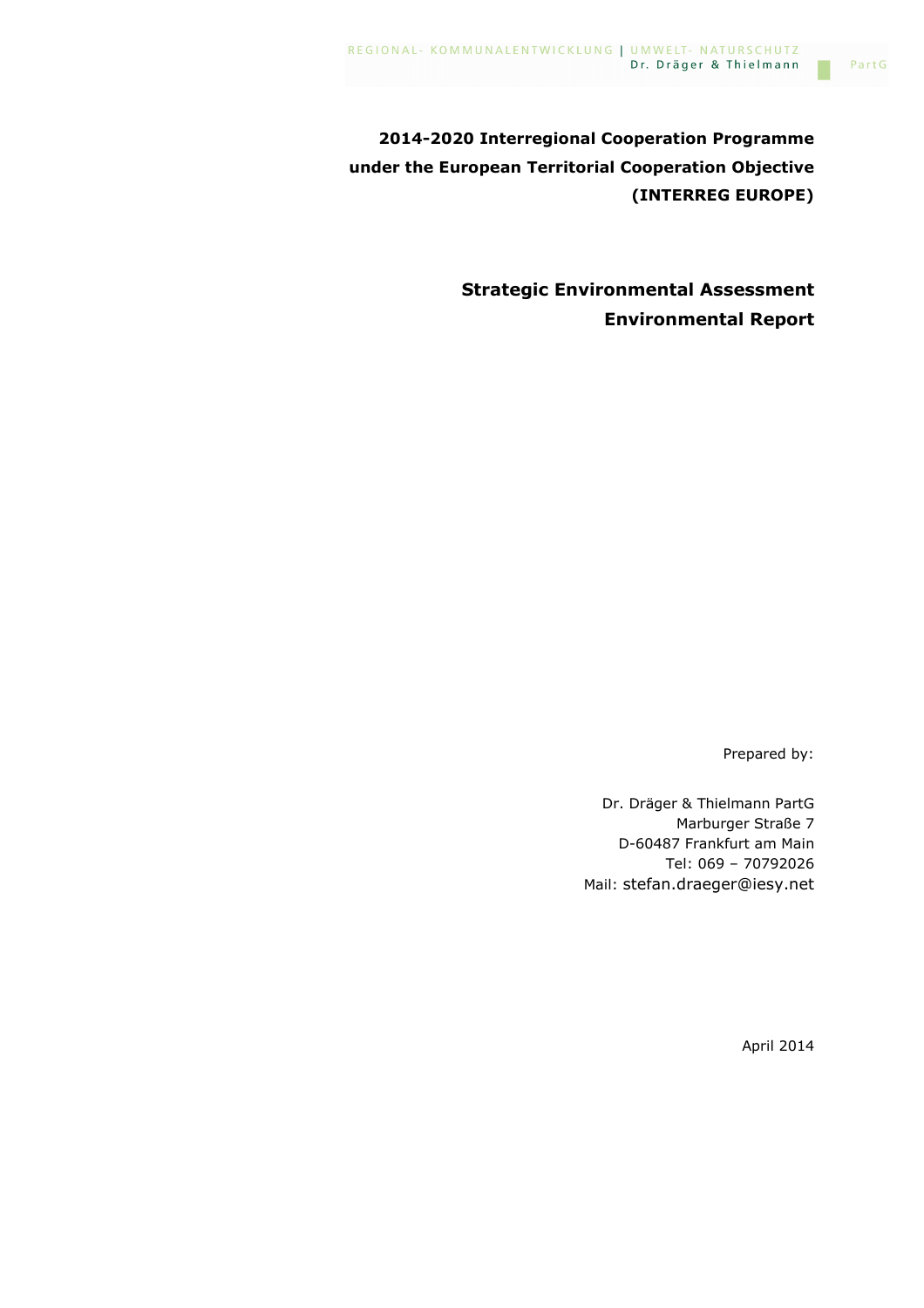### **Table of Content**

|              | NON-TECHNICAL SUMMARY<br>Ι. |                                                                                                                                                     |                |  |
|--------------|-----------------------------|-----------------------------------------------------------------------------------------------------------------------------------------------------|----------------|--|
| $\mathbf{1}$ |                             | <b>INTRODUCTION</b>                                                                                                                                 | 1              |  |
|              | 1.1                         | Purpose of the Strategic Environmental Assessment                                                                                                   | 1              |  |
|              | 1.2                         | The SEA-process                                                                                                                                     | $\overline{2}$ |  |
|              | 1.3                         | Assessment frame                                                                                                                                    | 3              |  |
| 2            |                             | THE 2014-2020 INTERREGIONAL COOPERATION PROGRAMME (INTERREG EUROPE)                                                                                 | 3              |  |
|              | 2.1                         | Relations to other relevant programmes and strategies                                                                                               | 3              |  |
|              | 2.2                         | Concise presentation of the Programme's strategic approach                                                                                          | $\overline{4}$ |  |
|              | 2.3                         | Foreseen actions to be supported under the Investment Priorities                                                                                    | 13             |  |
|              | 2.3                         | Horizontal principles                                                                                                                               | 15             |  |
| 3            |                             | ENVIRONMENTAL OBJECTIVES                                                                                                                            | 17             |  |
|              | 3.1                         | Presentation of actual effective objectives for environmental protection                                                                            | 17             |  |
|              | 3.2                         | Presentation how far and in which way these objectives and policies were considered<br>in the preparation of the Programme                          | 25             |  |
| 4            |                             | CHARACTERISTICS OF THE ENVIRONMENT, STATUS OF THE ENVIRONMENT IN CASE OF<br>NON-IMPLEMENTATION OF THE PROGRAMME AND EXISTING ENVIRONMENTAL PROBLEMS | 25             |  |
|              | 4.1                         | Characteristics of the environment in Europe                                                                                                        | 25             |  |
|              | 4.2                         | Existing environmental problems and trends of the environmental development                                                                         | 33             |  |
| 5            |                             | EXPECTED SIGNIFICANT IMPACTS ON THE ENVIRONMENT (POSITIVE/ NEGATIVE)                                                                                | 40             |  |
|              | 5.1                         | Considered alternatives                                                                                                                             | 40             |  |
|              | 5.2                         | Effects on the environment of the INTERREG EUROPE Programme                                                                                         | 40             |  |
|              | 5.2.1                       | Assessment of the strategic approach                                                                                                                | 40             |  |
|              | 5.2.2                       | Assessment of the individual Priority Axes                                                                                                          | 48             |  |
|              | 5.3                         | Cumulative and synergetic effects of environmental contributions                                                                                    | 58             |  |
|              | 5.4                         | Effects on the environment of the Programme as a whole                                                                                              | 59             |  |
| 6            |                             | RECOMMENDATIONS                                                                                                                                     | 60             |  |
| 7            |                             | NOTES ON PROBLEMS IN THE COMPILATION OF REQUIRED DATA AND INFORMATION                                                                               | 62             |  |
| 8            |                             | PROPOSED MONITORING MEASURES                                                                                                                        | 62             |  |
| 9            |                             | <b>REFERENCES</b>                                                                                                                                   | 64             |  |

Annex 1: Strategic Environmental Assessment Scoping Report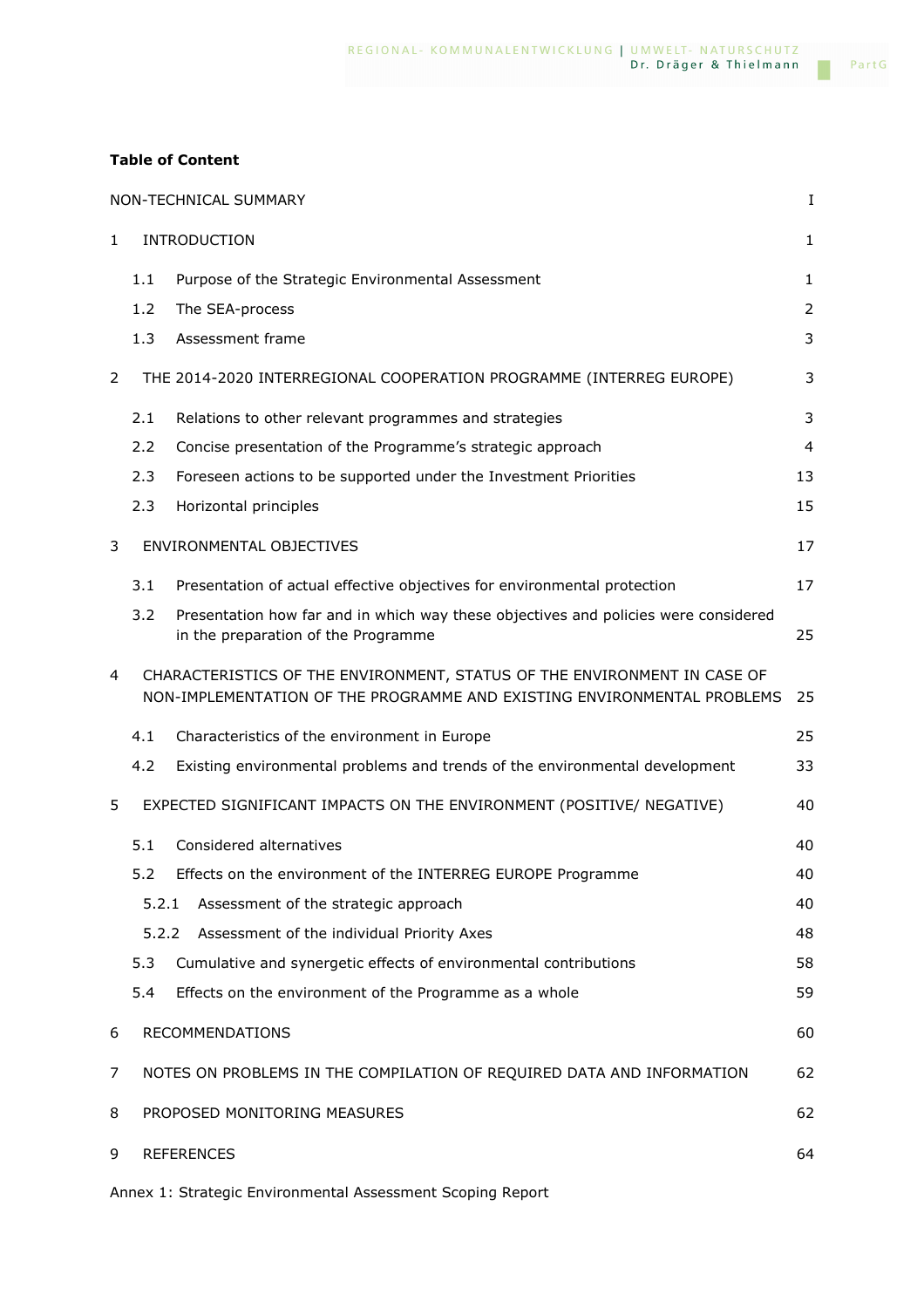### **List of Tables**

| Table 1:  | Relevant environmental issues, EU environmental objectives and targets,                                                                                      |    |
|-----------|--------------------------------------------------------------------------------------------------------------------------------------------------------------|----|
|           | and related indicators                                                                                                                                       | 17 |
| Table 2:  | Present state of environmental issues in the EU according to defined indicators                                                                              | 25 |
| Table 3:  | Indicative summary table of progress towards meeting environmental targets<br>or objectives, and highlights of related trends over the past 10 years         | 38 |
| Table 4:  | Indicative summary table of progress towards meeting environmental targets<br>or objectives, and highlights of related trends over the past 10 years (cont.) | 39 |
| Table 5:  | Summary table of possible contributions of Specific Objective 1.1                                                                                            | 48 |
| Table 6:  | Summary table of possible contributions of Specific Objective 1.2                                                                                            | 50 |
| Table 7:  | Summary table of possible contributions of Specific Objective 2.1                                                                                            | 52 |
| Table 8:  | Summary table of possible contributions of Specific Objective 3.1                                                                                            | 54 |
| Table 9:  | Summary table of possible contributions of Specific Objective 4.1                                                                                            | 56 |
| Table 10: | Summary table of possible contributions of Specific Objective 4.2                                                                                            | 57 |
| Table 11: | Consideration of recommendations in the final draft Programme                                                                                                | 61 |
|           |                                                                                                                                                              |    |

### **List of Graphics**

| Graphic 1: Impact chain of the Programme related to Interregional Cooperation Projects    | 41 |
|-------------------------------------------------------------------------------------------|----|
| Graphic 2: Impact chain of the Programme related to Policy Learning Platforms             | 42 |
| Graphic 3: Contribution to 'Green Economy' as an overarching target of the European Union | 44 |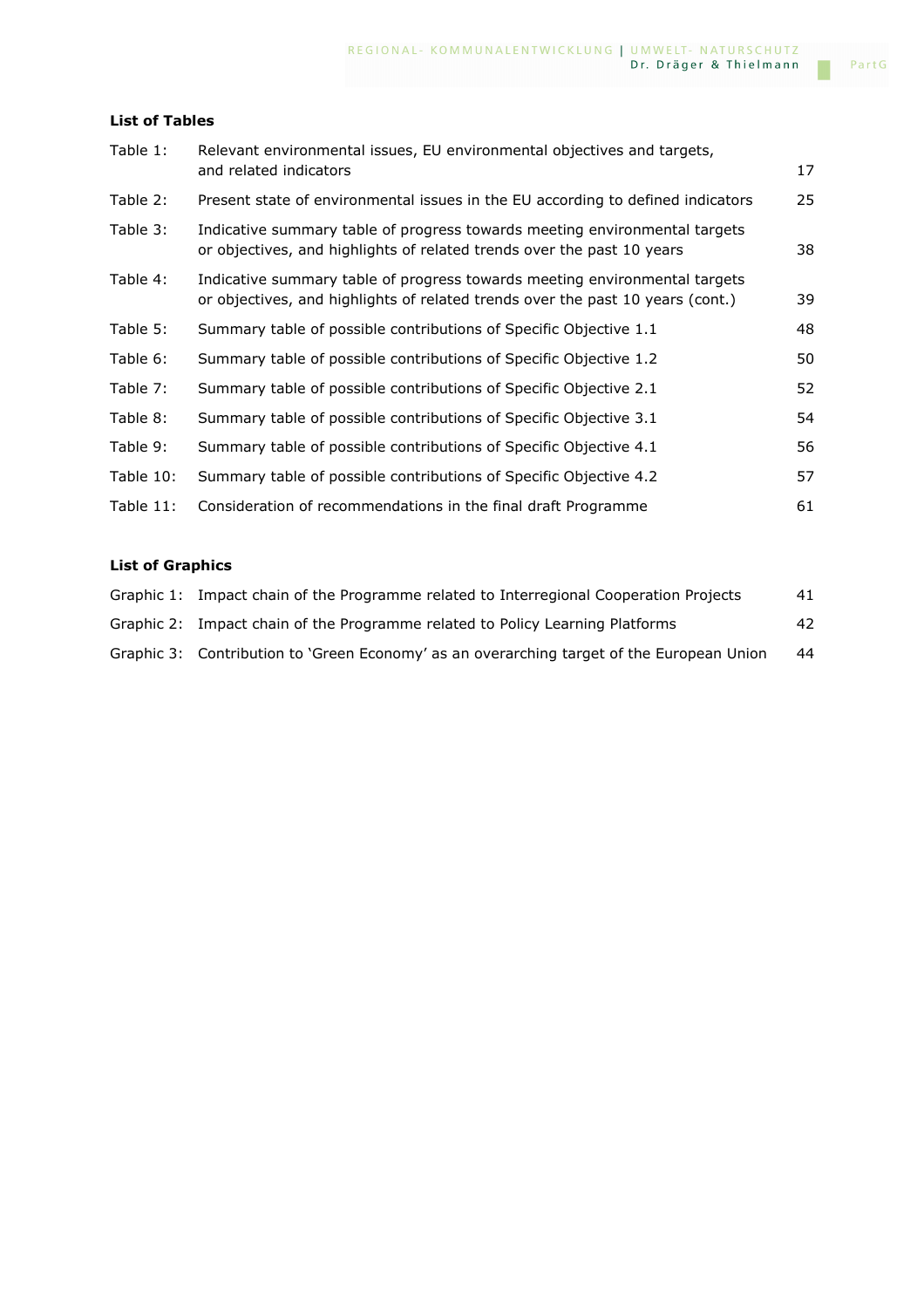### **List of abbreviations:**

| <b>CBD</b>      | Convention on Biological Diversity                              |
|-----------------|-----------------------------------------------------------------|
| <b>CLIM</b>     | <b>EEA Climate Indicators</b>                                   |
| CO <sub>2</sub> | Carbon dioxide                                                  |
| <b>COSME</b>    | Programme for competitiveness of Enterprises and SMEs 2014-2020 |
| <b>CPR</b>      | Common Provisions Regulation                                    |
| <b>CSI</b>      | Core Set of Indicators (of EEA)                                 |
| EC              | <b>European Communities</b>                                     |
| EEA.            | European Environment Agency                                     |
| <b>ENER</b>     | <b>EEA Energy Indicators</b>                                    |
| <b>ERDF</b>     | European Regional Development Fund                              |
| ESI             | European Structural and Investment Funds (ESI Funds)            |
| <b>ESPON</b>    | European Spatial Observation Network                            |
| ETC.            | European Territorial Cooperation                                |
| ETC/BD          | European Territorial Cooperation Biodiversity                   |
| EU              | European Union                                                  |
| <b>GDP</b>      | <b>Gross Domestic Product</b>                                   |
| <b>GHG</b>      | Greenhouse Gas                                                  |
| G&J             | Growth and Jobs                                                 |
| <b>ICUN</b>     | International Union for Conservation of Nature                  |
| IΡ              | <b>Investment Priority</b>                                      |
| <b>IPTS</b>     | Institute for Prospective Technological Studies                 |
| NECD.           | National Emission Ceiling Directive                             |
| NH <sub>3</sub> | Ammonia                                                         |
| NOx             | Nitrogen Oxides                                                 |
| PA              | Priority Axis                                                   |
| R&I.            | Research and Innovation                                         |
| PM              | Particulate Matter                                              |
| RTD&I           | Research, Technological Development and Innovation              |
| <b>SCI</b>      | Site of Community Importance                                    |
| <b>SEA</b>      | <b>Strategic Environmental Assessment</b>                       |
| SEBI            | Streamlining European Biodiversity Indicators                   |
| <b>SME</b>      | Small and Medium-Sized Enterprise                               |
| SO              | Specific Objective                                              |
| <b>SOER</b>     | "State and Outlook of the European environment" report          |
| TO              | Thematic Objective                                              |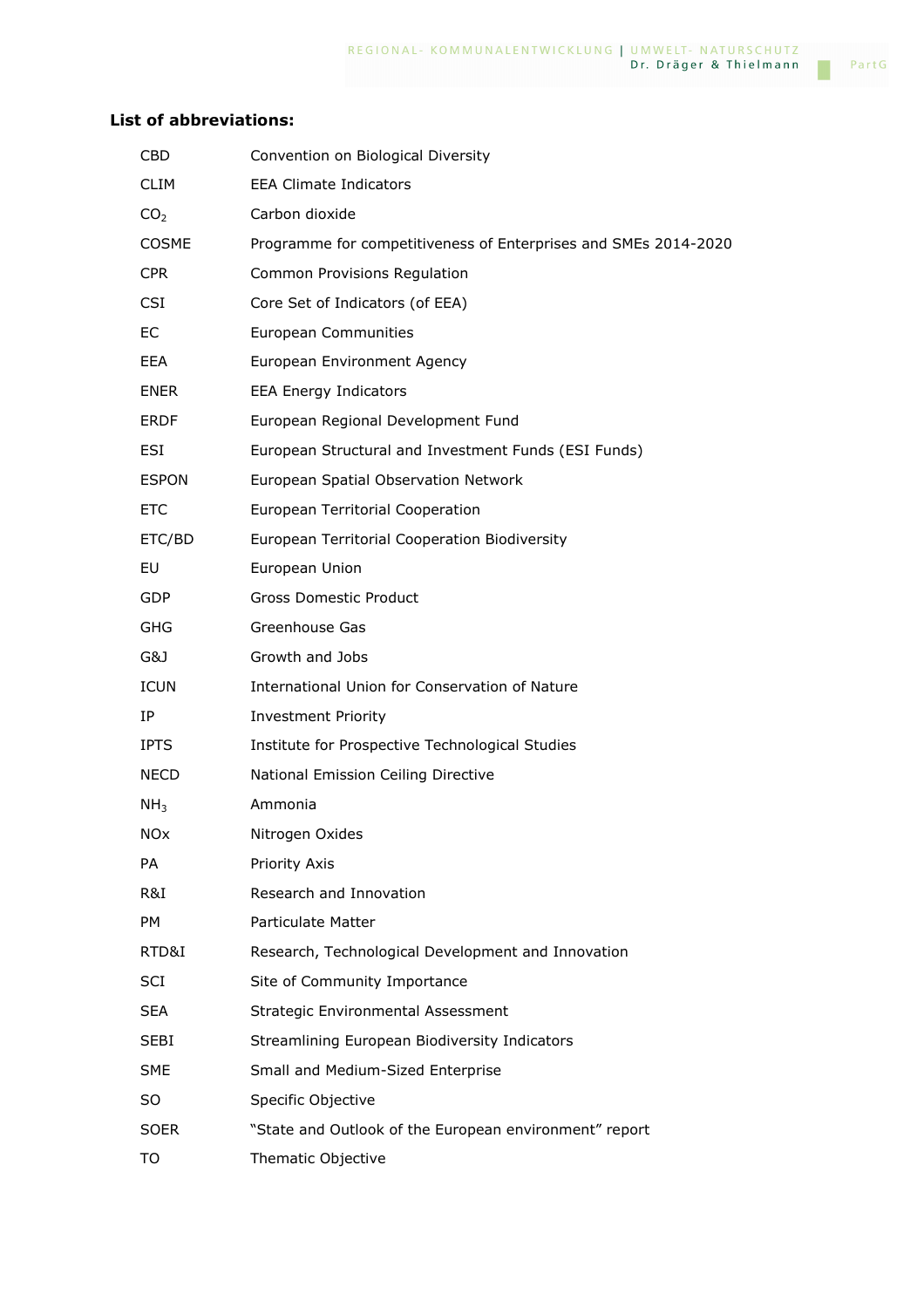Pursuant to the Directive 2001/42/EC adopted by the European Parliament and European Council, a Strategic Environmental Assessment (SEA) is required for the development and amendment of certain plans and programmes including those programmes which influence other plans and programmes (Art. 3 and Annex II SEA-Directive). Accordingly the assessment of the effects on the environment of the Interregional Cooperation Programme 2014- 2020 (hereinafter: Programme) is obligatory. The Environmental Report is based on the final draft Programme, version dated 19 November 2013, and has been drafted alongside the development of the Programme. Changes in the revised final draft programme dated 10 January 2014 are considered in the Environmental Report. Following the consultation, relevant suggestions received in the course of the consultation are included in this version of the Environmental Report.

### **The Programme**

i<br>I

The area of INTERREG EUROPE covers the entire territory of the European Union (EU-28) plus the partner countries Norway and Switzerland. Nevertheless, the assessment is limited to the immediate area of the European Union. In the period 2014-2020 INTERREG EUROPE will be co-financed by the European Regional Development Fund (ERDF) with a budget of  $\epsilon$ 359 million.<sup>1</sup> The formal time frame for the Programme covers the years 2014 till 2020. Adding 2 more years for the finalisation of funded projects, the period considered in the assessment is 2014 till 2022.

As an implementation instrument of the EU cohesion policy, INTERREG EUROPE contributes to the overall aim of the cohesion policy namely to reduce existing disparities between EU member states and regions in terms of their social and economic development and environmental protection in consideration of their specific territorial and societal conditions and potentials. The cohesion policy by itself supports the objectives of the Europe 2020 strategy (COM(2010) 2020). It can be stated that Europe 2020 presents the overall 'strategic anchor' for INTERREG EUROPE.

The Programme is directly linked to a number of EU policy documents which are developed in order to support the objectives of Europe 2020; it also shows linkages to several EU Directives and Strategies. Beside EU policies and programmes, the Programme has also relations to regional policies and programmes which development and implementation will be supported. It can be stated that the Programme forms a kind of interregional facilitating mechanism to enhance the contributions to EU goals and policies by improving operational capacities in the regions. Thus, it receives more an indirect rather than a direct competence for these contributions.

The Programme covers 4 Priority Axes (PAs) which are based on Thematic Objectives listed in Article 9 of the Common Provisions Regulation (CPR). Within the PAs, 6 Investment Priorities (IP, as prescribed by Article 5 of ERDF Regulation (proposal)) were selected and further focussed in 6 Specific Objectives (SO), i.e. one Specific Objective per each selected Investment Priority:

<sup>1</sup> INTERREG EUROPE 2014-2020 Cooperation Programme final draft, p. 4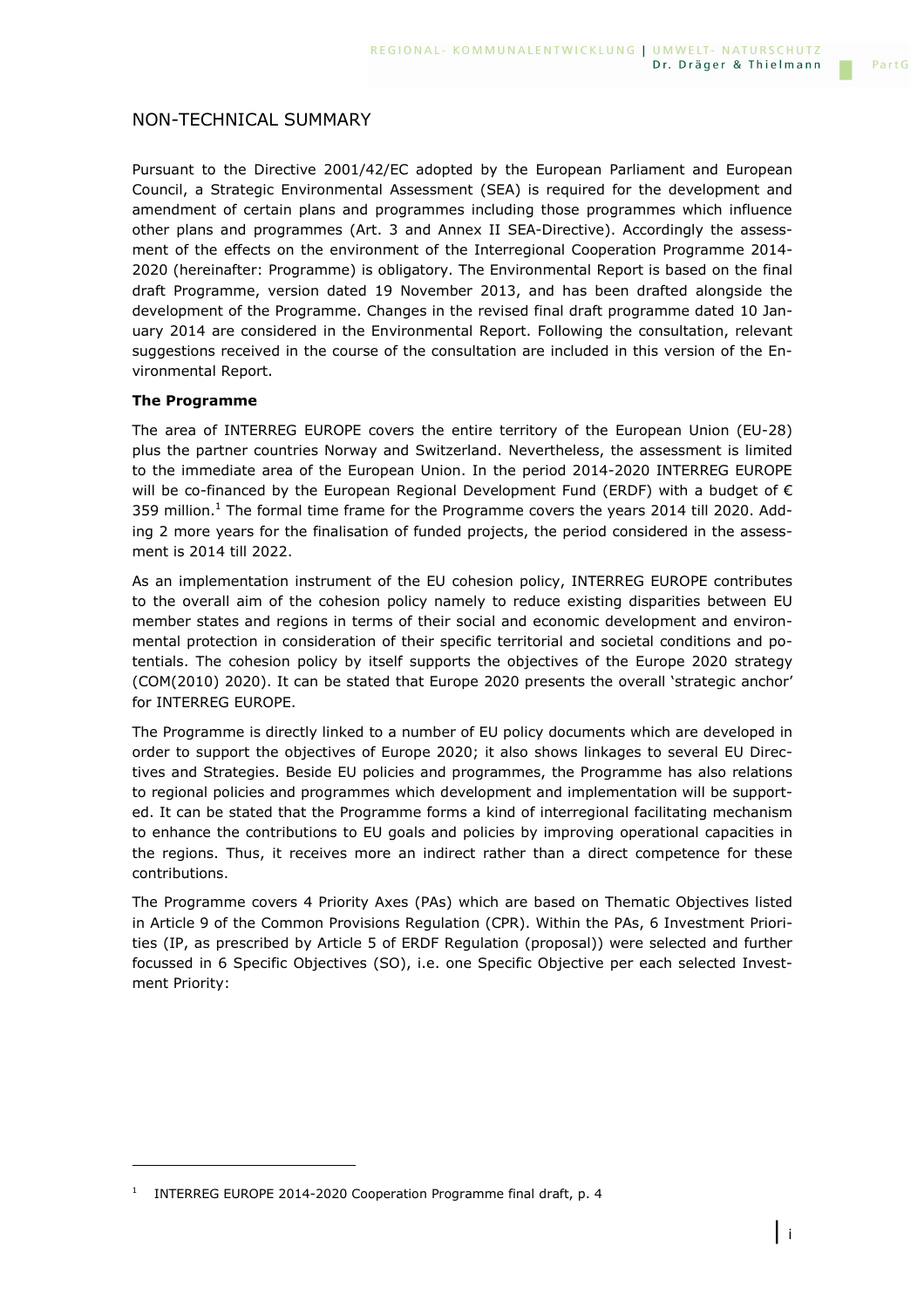Strengthening research, technological development and innovation

### **Priority Axis 1:**

#### **Research, Technological Development and Innovation (RTD&I)**

Investment Priority 1(a):

Enhancing research and innovation (R&I) infrastructure and capacities to develop R&I excellence and promoting centres of competence, in particular those of European interest.

#### **Specific Objective 1.1:**

**Improve the implementation of regional development policies and programmes, in particular programmes for Investment for Growth and Jobs and, where relevant, ETC programmes, in the field of research and innovation infrastructure and capacities.** 

#### Investment Priority 1(b):

Promoting business investment in innovation and research, and developing links and synergies between enterprises, R&D centres and higher education, in particular product and service development, technology transfer, social innovation, eco-innovation, cultural and creative industries, public service applications, demand stimulation, networking, clusters and open innovation through smart specialisation and supporting technological and applied research, pilot lines, early product validation actions, advanced manufacturing capabilities and first production, in particular in Key Enabling Technologies and diffusion of general purpose technologies.

#### **Specific Objective 1.2:**

**Improve the implementation of regional development policies and programmes, in particular programmes for Investment for Growth and Jobs and, where relevant, ETC programmes, that support the delivery of innovation by actors in regional innovation chains in areas of "smart specialisation" and innovation opportunity.** 

Thematic Objective 3: Enhancing the competitiveness of SMEs

#### **Priority Axis 2:**

**Competitiveness of Small and Medium-Sized Enterprises**

Investment Priority 3(d):

Supporting the capacity of SMEs to engage in growth in regional, national and international markets, and in innovation processes;

#### **Specific Objective 2.1:**

**Improve the implementation of regional development policies and programmes, in particular programmes for Investment for Growth and Jobs and, where relevant, ETC programmes, supporting SMEs in all stages of their life cycle to develop and achieve growth and engage in innovation.** 

### Thematic Objective 4:

Supporting the shift towards a low-carbon economy in all sectors

### **Priority Axis 3:**

### **Low Carbon Economy**

Investment Priority 4(e):

Promoting low-carbon strategies for all types of territories, in particular for urban areas, including the promotion of sustainable multi-modal urban mobility and mitigation relevant adaptation measures.

**Specific Objective 3.1:**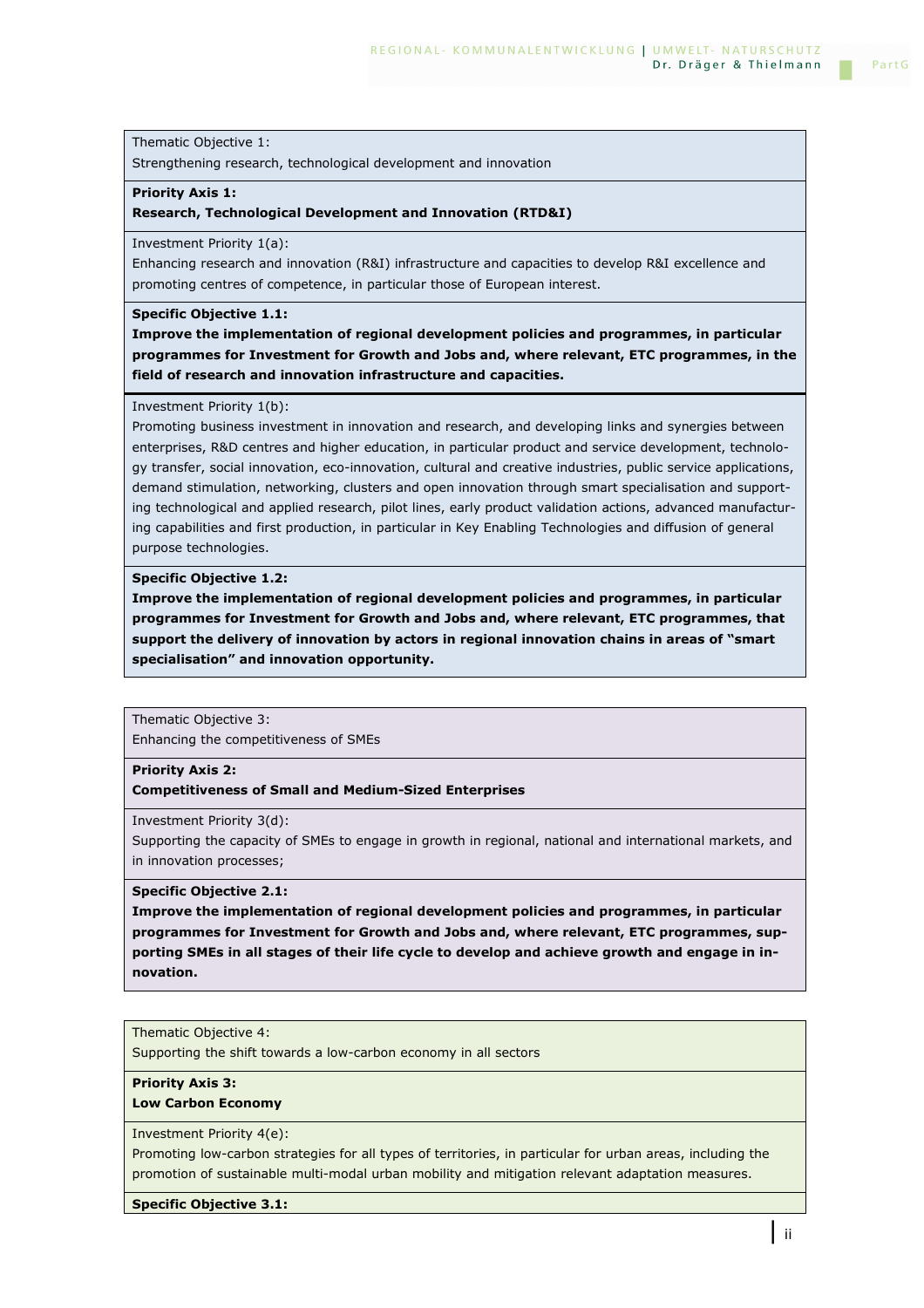**Improve the implementation of regional development policies and programmes, in particular programmes for Investment for Growth and Jobs and, where relevant, ETC programmes, addressing the transition to a low-carbon economy.** 

Thematic Objective 6:

Protecting the environment and promoting resource efficiency

**Priority Axis 4:** 

**Environment and Resource Efficiency**

Investment Priority 6(c): Conserving, protecting, promoting and developing natural and cultural heritage

**Specific Objective 4.1:** 

**Improve the implementation of regional development policies and programmes, in particular Investment for Growth and Jobs and, where relevant, ETC programmes, in the field of the protection and development of natural and cultural heritage.** 

Investment Priority 6(g):

Supporting industrial transition towards a resource-efficient economy, promoting green growth, ecoinnovation and environmental performance management in the public and private sectors.

### **Specific Objective 4.2:**

i<br>I

**Improve the implementation of regional development policies and programmes, in particular programmes for Investment for Growth and Jobs and, where relevant, ETC programmes, aimed at increasing resource-efficiency, green growth and eco-innovation and environmental performance management.** 

The individual SOs form the 'corridors' for the expected results and type of actions to be supported. The planned interventions aim on the facilitation of "policy learning and capitalisation of regional policy good practices on a continuous basis" as well as on the support of "interregional cooperation between regional actors, dedicated to policy learning and transfer of good practices". Both tracks focus on improvements of the implementation and monitoring of regional programmes for Investment in Growth and Jobs as well as ETC, where relevant.<sup>2</sup>

### **Status of the environment and Existing Environmental Problems**

According to the territorial scope of the Programme the environmental objectives and indicators relate to the EU policies. Existing environmental problems were defined. Europe faces challenges particularly referring to:

- Air pollution: Though in the past decades the air pollution has declined, especially in urban areas exceedances of air quality standard occur. This damages the health of a significant proportion of Europe's population
- Biodiversity: Europe is not on the track to meet its objective "*to halt the loss of biodiversity*". In terrestrial as well as in marine ecosystems the trend is still decreasing.
- Soil: Unsustainable use and management of land causes soil degradation.
- Water: During the last 25 years significant progress in the quality of European waters can be stated. However, more than 50 % of the surface water bodies in Europe are less than good ecological status or potential. 25 % of the groundwater (by area) was stated poor chemical standards. Regarding the objective "*To achieve good ecological*

PartG

<sup>&</sup>lt;sup>2</sup> INTERREG EUROPE 2014-2020 Cooperation Programme revised final draft, p. 11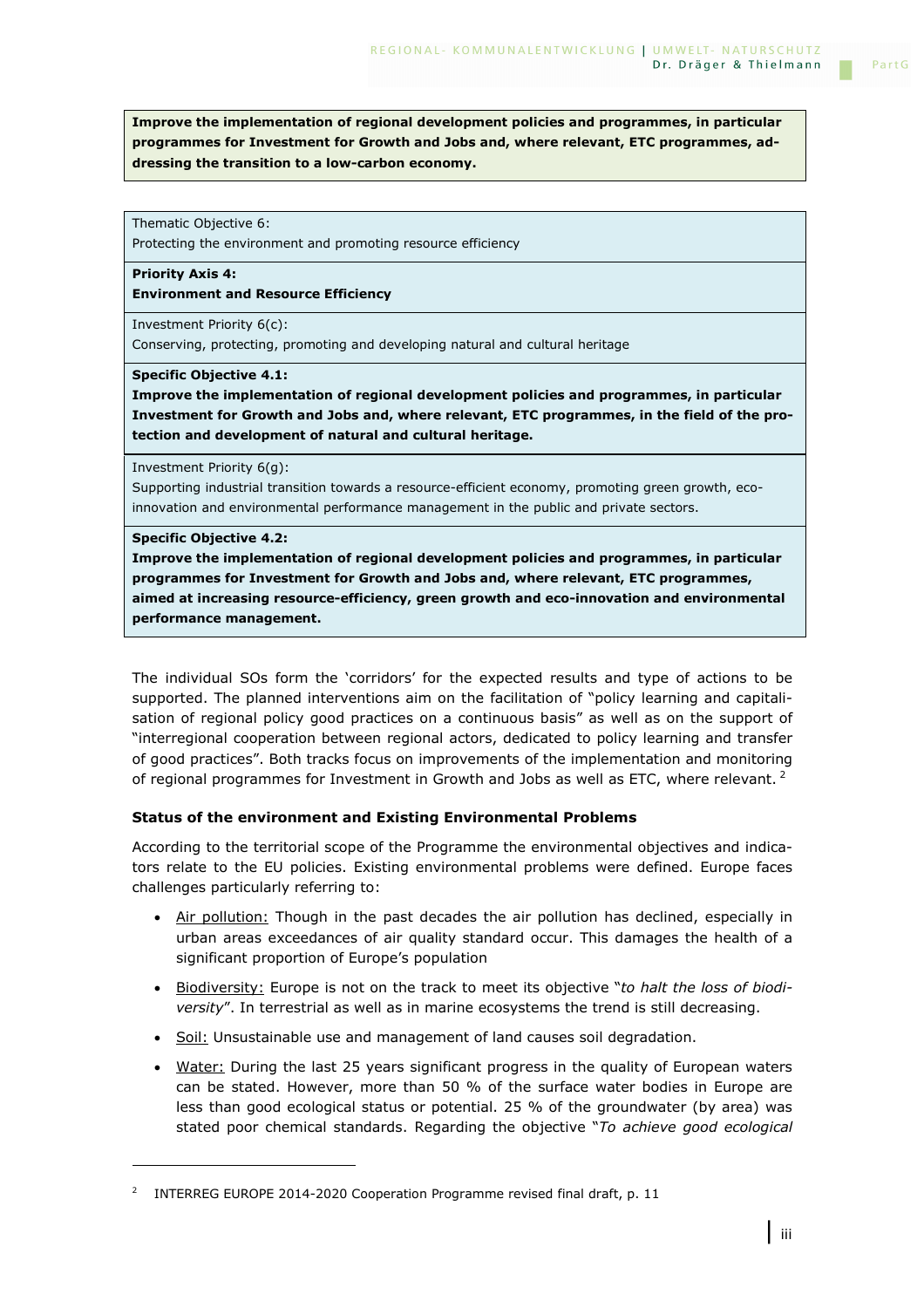*and chemical status of water bodies*" as well as concerning water exploitation and the objective "T*o achieve good quantitative status of water bodies"* the EU is attested a "mixed progress" by remaining overall problem and stable trend.

• Global Climate: The world is not on the track, to meet its objective "*to limit increases to below 2° C globally*". Europe is close to reach its 20 % GHG-reduction target.

Regarding the objective "To decouple resource use from economic growth, to move to a recycling society", European Union shows a mixed progress across the member states. The overall problem remains with positive development (increasing trend).

Waste generation is still increasing. According the objective "*to substantially reduce waste generation*" Europe is not on the track with negative developments (increasing trend).

Contrary, "Waste management (recycling)" shows a positive trend. Regarding "S*everal recycling targets for different specific waste streams*" Europe is on the track and shows a positive development.

### **Assessment of possible environmental effects**

The assessment of possible environmental effects is divided into two main parts: 1) the strategic approach and 2) the expected results of the individual Specific Objectives. Except the zero alternative, i.e. non-implementation of the Programme, no alternative is defined and assessed.

The assessment of the strategic approach covers the Operative Objectives, the Priority Axes and Specific Objectives, the mutual linkages of the Priority Axes, the consideration of 'sustainable development' as a horizontal principle, the indicators as well as implementation needs which are required because of the strategic approach.

The assessment reveals that due to the nature of the INTERREG EUROPE only highly indirect effects and contributions can be realised by the Programme. The impact chains from the programme's interventions to direct environmental effects of projects are quite long. In general, the strategic approach offers a potential for positive effects. This refers to the two Priority Axes with a clear focus on environmental issues (PA 3 - low-carbon economy and PA 4 environment and resource efficiency) first of all. By tackling those topics several other environmental issues are considered which are directly or indirectly linked to these overarching issues. With 50 % of the available funds (excluding the funds for Technical Assistance), a substantial share of the total funds are earmarked for these two PAs. Priority Axes 1 (Research, Technological Development and Innovation (RTD&I)) and 2 (competitiveness of SMEs) show a less obvious potential. Nevertheless by linking their implementation with environmental issues the likely indirect effects could be strengthened.

Mutual consideration of solutions in RTD&I, SME promotion, low-carbon economy and protection of natural and cultural heritage helps to increase the positive contributions to environmental protection and resource efficiency. The potential of strengthening the positive contributions to environmental protection and resource efficiency by making use of those internal interrelations is not systemically exploited by the Programme.

Some of the defined output indicators contribute potential negatively because their achievement might cause extended travelling across Europe. The formulation of the critical indicators should be revised in order to strengthen the efforts to make use of exchange and communication modes with less potential negative impacts on air, climate and resource consumption.

'Sustainable development' is included in the Programme as a horizontal principle. The consideration in the implementation of the different PAs is formulated. Following the stipulations of the Common Provisions Regulation (CPR), sustainable development is also incorporated in the Programme as a horizontal principle. This provides the obligation to consider environ-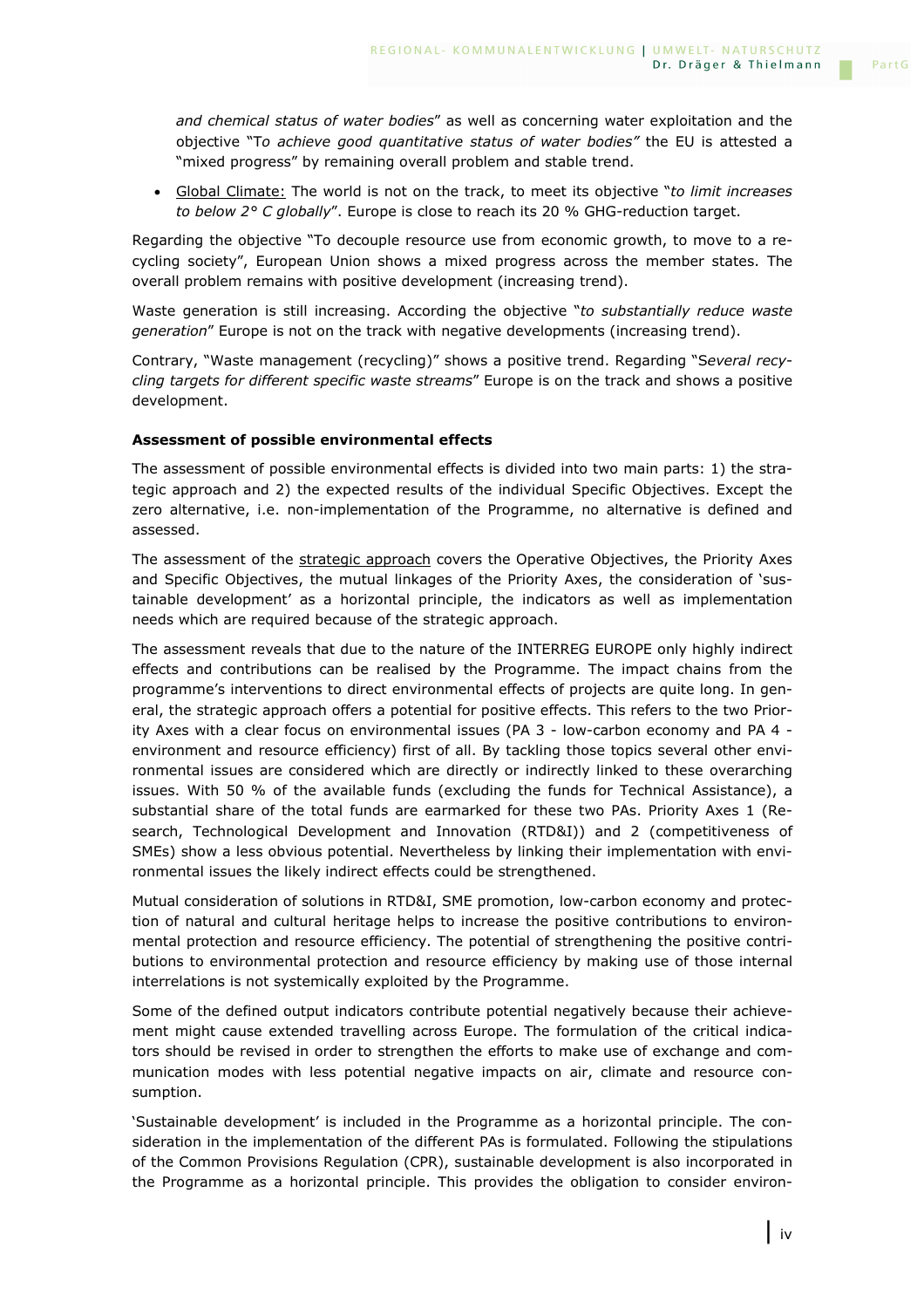mental issues also in the realisation of PAs 1 and 2. However, the consideration could be forced more strictly regarding PAs 1 and 2.

The character and the management of this Europe-wide Programme require extensive travelling of regional partners, representatives of member states, and programme management. Emission of greenhouse gases, air pollution and noise are the most significant issues of transport. It is the ultimate purpose of the Programme to promote the interregional exchange and to provide capacity development by interregional cooperation activities. Therefore, it is not possible to consider actual principle alternatives. Instead, it is recommended to focus more on other means of exchange and types of cooperation and to minimise the number of meetings, visits and events in order to mitigate the environmental impacts.

The assessment of the expected results of each Specific Objective shows a twofold picture.

The impacts on the environment as well as the contribution of the expected results of SO 1.1, SO 1.2 and SO 2.1 to the EU environmental objectives are very limited. The results aim to improve framework conditions and exchange processes. Both of course can show environmental effects in the long run. However, direct or even indirect links of first order can not be stated. Positive indirect effects might be expected if the supported measures are linked with needs of environmental protection issues. But these positive effects cannot be seen as granted.

The situation concerning SO 3.1, SO 4.1 and SO 4.2 is different. For all expected results of these SOs positive indirect effects can be stated. Though even for these Specific Objectives most of the actions to be supported refer to improvement of programming, exchange of experiences and practices, a successful realisation of the proposed results finally can generate positive impacts on the environmental issues related to the individual focus (low-carbon economy, protection and development of natural and cultural heritage as well as resource efficiency, green growth and eco-innovation and environmental management).

Regarding expected result 2 of SO 3.1, attention must be paid to the fact that the generation of energy by particular renewable sources can cause negative impacts on other environmental issues. Increasingly, conflicts between climate protection aims and protection of natural assets and biodiversity aims can be stated in the last years. Support of energy generation by renewable sources has to take those conflicts into account and find an acceptable balance between the conflicting interests. Although the effects of the Programme are highly indirect and problems will actually appear quite distant on the impact chain, it seems necessary to put those possible effects on the agenda in an early stage of the impact chain.

Due to the wide range of potential (indirect) contributions to EU environmental objectives and potential effects on environmental issues the indirect cumulative effect of the Programme is notable. A successful implementation of the Programme establishes mechanisms and builds capacities with positive influences on realising environmental protection more effectively in the future via improved regional policies and programmes.

By promotion of low-carbon economy and environment and resource efficiency the Programme tackles two areas which might generate a number of potential indirect synergetic effects. The mitigation of GHG emissions and the reduction of the consumption of natural resources for energy generation and (industrial) production support also the protection of other environmental media as air, water, soil, biodiversity and landscape. Human health and human well-being is positively influenced by less polluted air, particularly in urban areas, but also by better quality of waters and landscape.

Concerning the potential effects of the Programme as a whole on the environment and contributions to the EU environmental objectives and general EU environmental policy, the Programme is differentiated into two parts: PAs 1 and 2 show little, highly indirect effects and contributions, PAs 3 and 4 can realise also indirect effects and contributions but due to their explicit focus on environmental issues more effectively. The risk of negative effects and contributions is very limited. Only connected to the promotion of specific renewable energy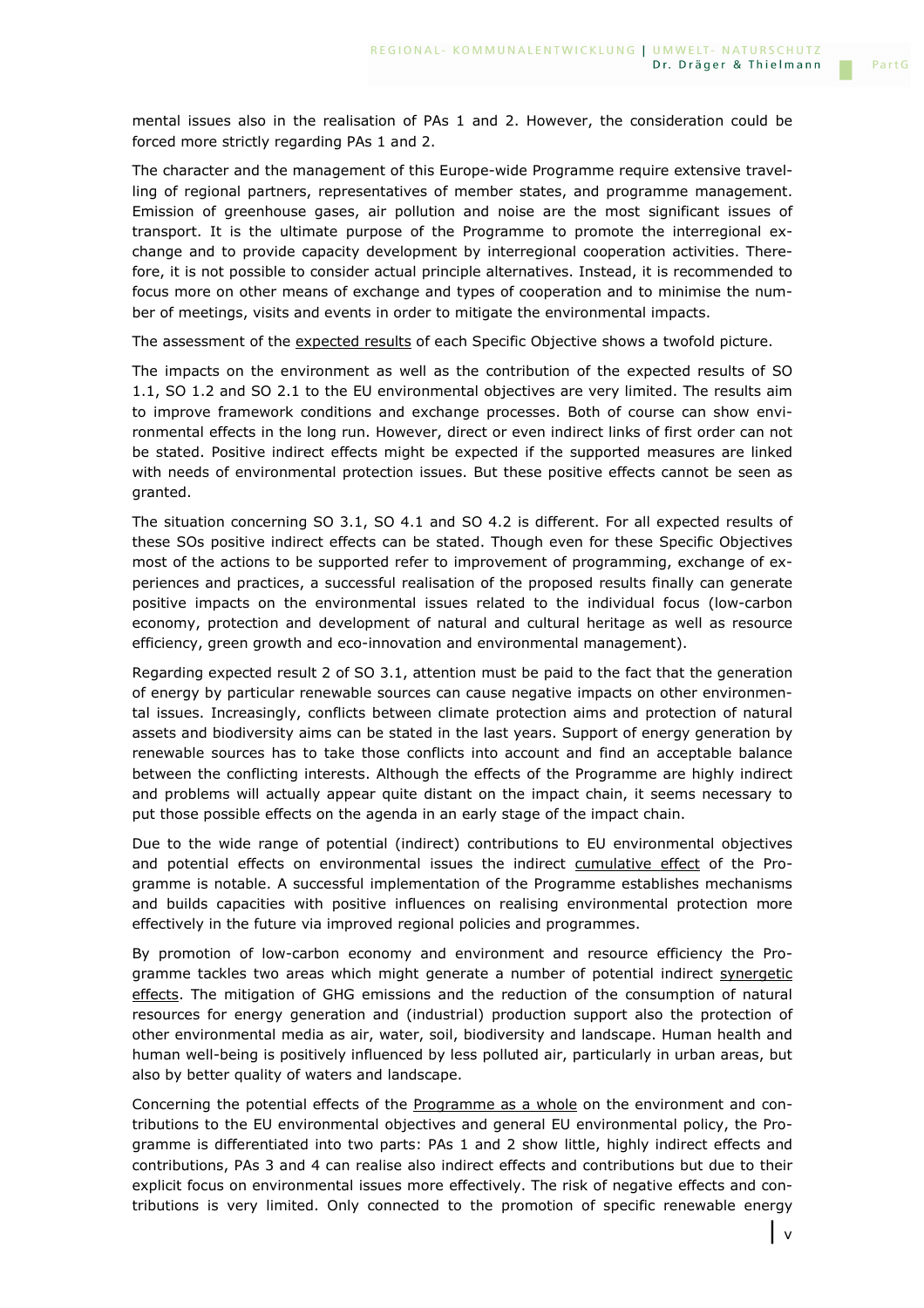sources potential negative effects have to be considered, e.g. in case of promotion of wind power plants, hydro power plants or biomass power plants.

But even more important for the effect and contribution for the Programme as a whole than the individual PAs are the character and type of interventions planned. The improvement of framework conditions and mechanisms for more effective implementation of regional programmes, policy learning and exchange of interregional experiences expands the scope of (positive) effects. Knowledge and capacities generally open opportunities for an effective consideration and integration of environmental issues in programming and implementation of regional programmes.

### **Recommendations**

Most of the recommendations for increasing the potential of positive effects aim on implementation structures of the Programme. The stricter consideration of the horizontal principle 'sustainable development' as well as mutually linking the different Priority Axes could support the generation of positive effects regarding Priority Axes dealing with RTD&I and competitiveness of SMEs. For both, a pronounced orientation on eco-innovations, green procurement and circular flow economy can improve their contributions to EU environmental objectives and the EU environmental policy.

The given recommendations based on the draft Programme dated 19.11.2013; in the revised draft Programme (11.12.2013) the recommendations are partly considered already.

### **Monitoring**

The highly indirectness of potential environmental effects of the INTERREG EUROPE Programme due to its nature does not allow the identification of measures to monitor possible impacts on the environment by projects funded by this Programme. Thus, the monitoring must aim to ensure that no adverse effects to the EU environmental objectives and the EU environmental policy are supported by INTERREG EUROPE, even if the direct impacts will occur in the long run only. It is proposed to safeguard the consideration of clear environmental criteria in project application manuals of the Programme. Furthermore, the project applications and reports have to cover expected and actually initiated environmental effects even if indirect only. A regular assessment of expected and initialised effects by projects supported by INTERREG EUROPE has to be done in order to avoid incompatibility of the Programme's implementation orientation with the EU environmental objectives and general environmental policy.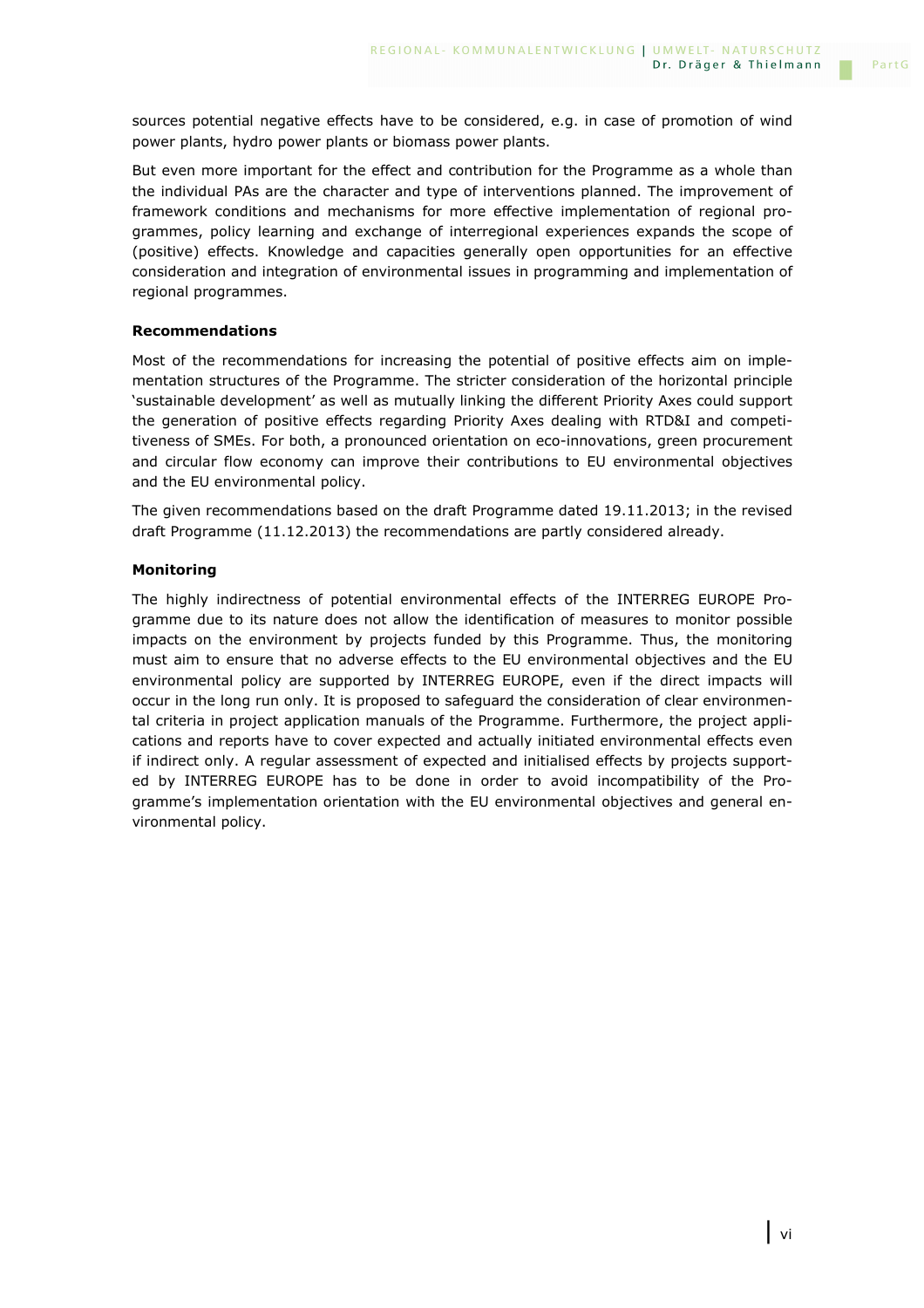### 1 INTRODUCTION

### **1.1 Purpose of the Strategic Environmental Assessment**

Pursuant to the Directive 2001/42/EC (hereinafter: SEA-Directive) adopted by the European Parliament and European Council, a Strategic Environmental Assessment (SEA) is required for the development and amendment of certain plans and programmes including those programmes which influence other plans and programmes (Art. 3 and Annex II SEA-Directive). Accordingly the assessment of the impacts on the environment of the Interregional Cooperation Programme 2014-2020 (hereinafter: Programme) is obligatory. Annex II of the SEA Directive stipulates the criteria for the assessment of potential environmental impacts.

Purpose of the SEA is the consideration of effects on the environment caused by the implementation of the INTERREG EUROPE. The SEA comprises the development of the environmental report on the effects as well as consultations of relevant authorities and the public. The findings and recommendations of the environmental report and of the consultations will be considered in the finalisation and approval of the programme.

The overall European strategy "Europe 2020 - a strategy for smart, sustainable and inclusive growth (COM(2010) 2020)" requires that all instruments at EU-level contribute to this overarching strategy. By this, the strengthening of a sustainable and ecological-sound economic development is imposed as a commitment to all actors. The assessment has to verify how far INTERREG EUROPE supports the environmental objectives of the European Union and does not counteract environmental targets and objectives as stated in relevant strategies as the *Roadmap to resource efficient Europe (resource efficiency roadmap)* (COM(2011) 571), the *Roadmap for moving to a competitive to low carbon economy (low carbon roadmap)* (COM(2011) 112), the *Water Framework Directive (WFD)* (Directive 2000/60/EC), or the *EU Biodiversity Strategy to 2020* (COM(2011) 24). The present SEA is being carried out alongside the development of the Programme in order to identify and assess likely significant environmental effects of the Programme, and of any reasonable alternatives, during the preparation stage and before it is adopted.

The following documents have been used as technical references during the preparation of the Environment Report:

- Guidance document on ex-ante evaluation (January 2013) Annex 1: Ex-ante evaluation and the Strategic Environmental Assessment
- Implementation of Directive 2001/42 on the assessment of the effects of certain plans and programmes on the environment (2004)
- Leitfaden zur Strategischen Umweltprüfung (German Federal Environmental Agency) (2009)

The Environmental Report is based on the final draft Programme 2014-2020, version dated 19 November 2013. Amendments of the Programme in the revised final draft version dated 10 January 2014 are considered in the Environmental Report.

Relevant suggestions received in the course of the consultation are included in this version of the Environmental Report.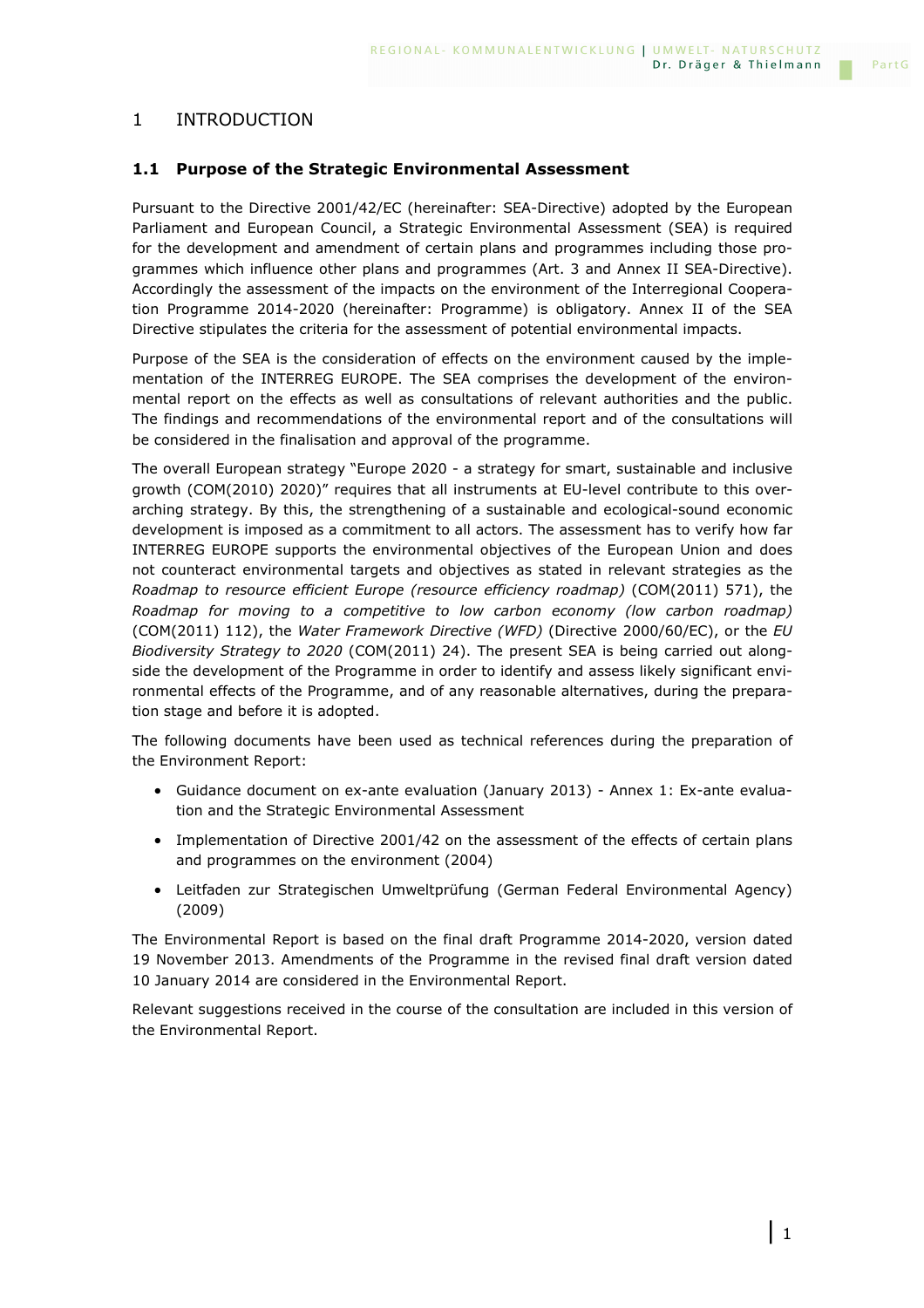### **1.2 The SEA-process**

Directive 2001/42/EC on the assessment of the effects of certain plans and programmes on the environment (SEA Directive)

### **Article 1**

### **Objectives**

The objective of this Directive is to provide for a high level of protection of the environment and to contribute to the integration of environmental considerations into the preparation and adoption of plans and programs with a view to promoting sustainable development, by ensuring that, in accordance with this Directive, an environmental assessment is carried out of certain plans and programs which are likely to have significant effects on the environment.

The SEA is a key policy instrument to mainstream environmental considerations into plans, programmes and strategies. SEA was introduced in the EU in 2001, since the Sea-Directive is in force. The main objective of SEA is to ensure that the environmental implications of decisions are taken into account before the decisions are finally made. Consultation of competent authorities and the general public is an integral part of the SEA procedure:

- The scoping stage is mandatory under the SEA. In this stage the content and the scope of the environmental report will be defined. The scoping procedure includes the consultation of relevant authorities.
- Next stage is the preparation of the environmental report. The environmental report is detailing the likely significant environmental effects and reasonable alternatives. Issues that should be considered are listed in Annex I of the SEA Directive.
- The environmental report must be accessible for the public as base for the consultations with the public and the authorities with environmental responsibilities.
- The report on environmental effects and the results of consultations shall be considered before the programme is adopted.
- Once the programme and the environmental report are adopted, the authorities with environmental responsibilities and the public shall be informed and the relevant information made available to them.
- In order to determine any unforeseen adverse effects as early as possible, it is necessary to ensure that the significant environmental effects of the programme are monitored.<sup>3</sup>

For the SEA of the Cooperation Programme 2014-2020, a scoping note presenting a proposal on the extent and level of detailing of the assessment was sent to authorities with environmental responsibilities in the members states of INTERREG EUROPE (EU-28 + Norway + Switzerland) on the 05<sup>th</sup> November 2013 asking for comments and suggestions. The received comments and suggestions were taken into account while developing the environmental report.

Together with the final draft Programme, the Environmental Report is subject of the public consultation proposed from 10 January 2014 till 21 March 2014.

After the public consultation, a consultation report will be drafted presenting the received comments and their consideration.

<sup>3</sup> http://ec.europa.eu/environment/eia/sea-legalcontext.htm (21.11.2013)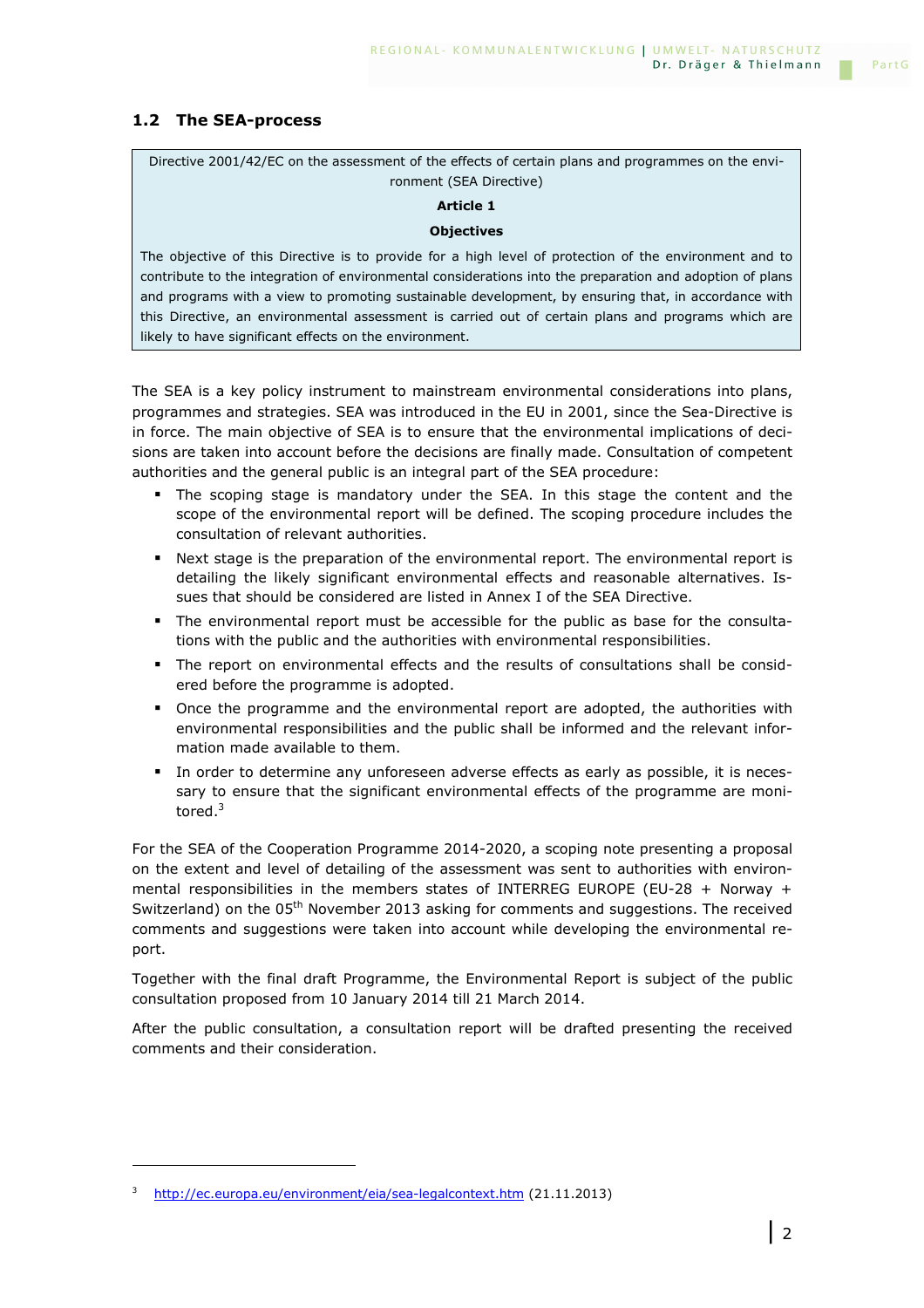The assessment of potential significant impacts on the environment refers to the Cooperation Programme of INTERREG EUROPE 2014-2020. Areas of the assessment are the general strategic approach, defined Investment Priorities (IPs) respectively Specific Objectives (SOs) and related expected results and types of actions to be supported as well as the defined indicators.

According to the provision in the Programme the territory of the INTERREG EUROPE includes the entire area of the European Union (EU-28) plus the partner states Norway and Switzerland. Significant impacts beyond the borders of this territory cannot be expected related to most environmental issues. Exceptions are global climate and partly resource efficiency (see EU (2011) EU Resource Efficiency Perspectives in a Global Context; pp. 26). However, the "Presentation of actual effective objectives for environmental protection" (chapter 3.1) and "Characteristics of the environment, status of the environment in case of nonimplementation of the programme and existing environmental problems" (chapter 4) are limited to the immediate area of the European Union.

The formal time frame for the Programme covers the years 2014 till 2020. Adding 2 more years for the finalisation of funded projects, the period considered in the assessment is 2014 till 2022.

### 2 THE 2014-2020 INTERREGIONAL COOPERATION PROGRAMME (INTERREG EUROPE)

### **2.1 Relations to other relevant programmes and strategies**

INTERREG EUROPE promotes "exchange of experience on thematic objectives among partners throughout the Union on the identification and dissemination of good practice with a view to its transfer principally to operational programmes under the Investment for Growth and Jobs goal but also, where relevant, to programmes under European Territorial Cooperation (ETC) goal."<sup>4</sup> This will be done via the support and facilitation of policy learning, sharing of knowledge and transfer of good practices between regional and local authorities and other actors of regional relevance.<sup>5</sup>

As an instrument of the implementation of the EU cohesion policy, INTERREG EUROPE contributes to the overall aim of the cohesion policy namely to reduce existing disparities between EU member states and regions in terms of their social and economic development and environmental protection in consideration of their specific territorial and societal conditions and potentials.

The cohesion policy supports the objectives of the Europe 2020 strategy (COM(2010) 2020)

- smart growth: developing an economy based on knowledge and innovation,
- sustainable growth: promoting a more resource efficient, greener and more competitive economy,

<sup>4</sup> European Commission (2011): ETC regulation (proposal), Art. 2(3)(a)

<sup>5</sup> INTERREG EUROPE 2014-2020 Cooperation Programme revised final draft, p. 4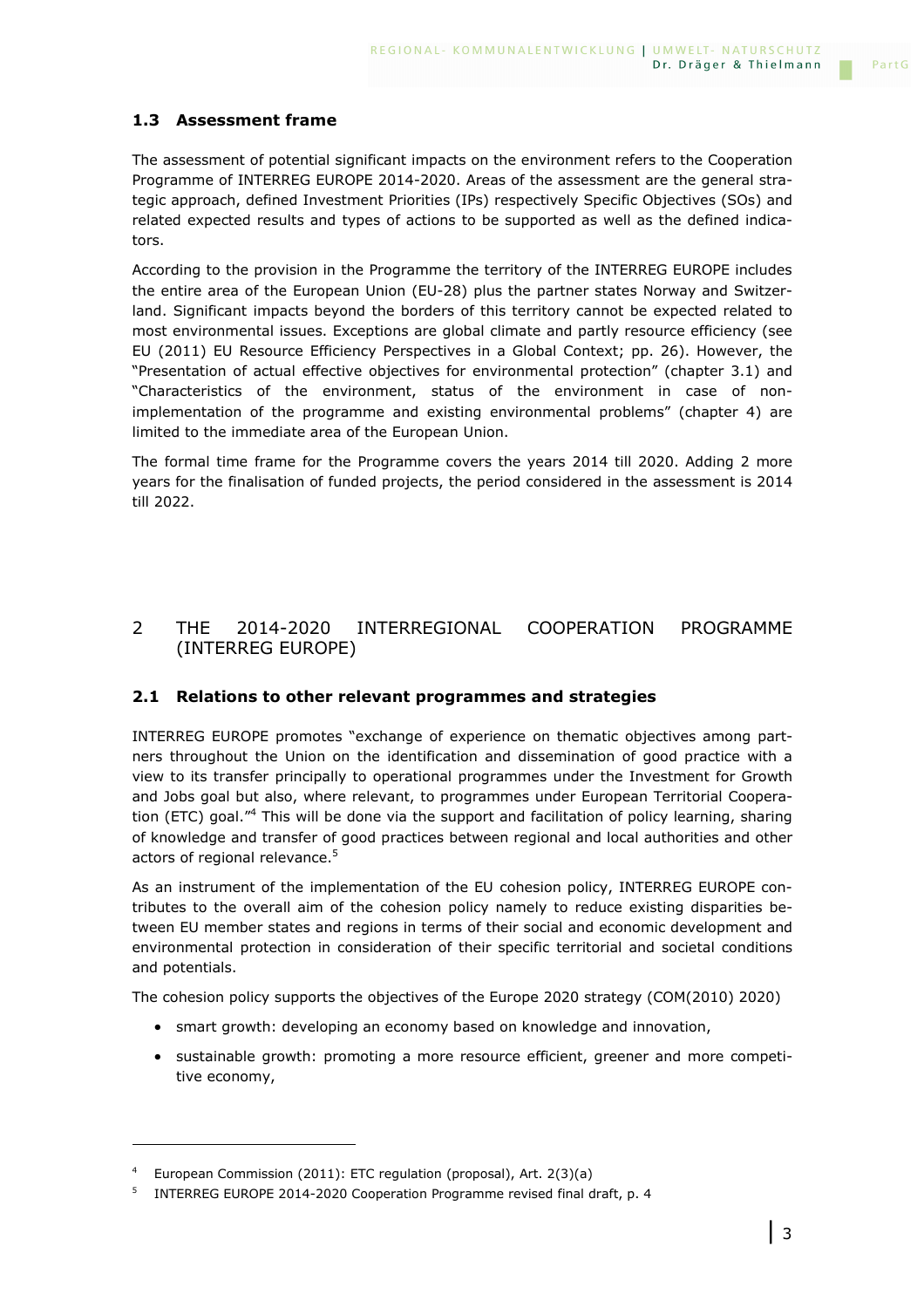• inclusive growth: fostering a high-employment economy delivering social and territorial cohesion.

Europe 2020 thus presents the overall 'strategic anchor' for INTERREG EUROPE.

The Programme is directly linked to a number of EU policy documents which are developed in order to support the objectives of Europe 2020. This includes

- the Territorial Agenda of the European Union 2020 Towards an Inclusive, Smart and Sustainable Europe of Diverse Regions (May 2011)
- Horizon 2020 Framework Programme for Research and Innovation 2014-2020 (COM(2011) 809)
- Programme for the Competitiveness of Enterprises and SMEs 2014 2020 (COSME) (COM (2011) 834)
- the Roadmap for moving to a competitive low carbon economy in 2050 (COM(2011)112)
- the Roadmap to a Resource Efficient Europe (COM(2011) 572)
- Programme for the Environment and Climate Action (LIFE Programme) for the period 2014-2020 (PE-COS 70/13, 16103/13 ADD1)
- the Eco-innovation Action Plan (Eco-AP) (COM(2011) 899)

Furthermore, the Programme shows linkages to several EU Directives and Strategies.

Beside EU policies and programmes, the Programme has also relations to regional policies and programmes which development and implementation will be supported. It can be stated that the Programme forms a kind of interregional facilitating mechanism to enhance the contributions to EU goals and policies by improving operational capacities in the regions. Thus, it shows more an indirect rather than a direct competence for these contributions.

The Programme covers the entire area of the EU (EU-28) plus Norway and Switzerland. It will be co-financed by the European Regional Development Fund (ERDF) with a budget of  $\epsilon$ 359 million for the period  $2014 - 2020^6$ .

### **2.2 Concise presentation of the Programme's strategic approach<sup>7</sup>**

The mission statement describes the immediate relation of the Programme to Europe 2020:

"The programme will contribute to smart, sustainable and inclusive growth in Europe by supporting (and facilitating) knowledge sharing and good practice transfer among actors of regional relevance to improve regional/Cohesion policy."

The intended contribution of the Programme is based on the main territorial needs and challenges of the INTERREG EUROPE region. It is also based on the experiences of interregional cooperation in the frame of previous programmes.

Connected to defined objectives for interregional cooperation $8$ , the mission statement leads to the overall objective of this Programme which reads:

"To improve the implementation of policies and programmes for regional development, in particular of programmes under the Investment for Growth and Jobs goal and, where relevant, of programmes under the ETC goal, by promoting exchange of experience and policy learning among actors of regional relevance."

<sup>&</sup>lt;sup>6</sup> INTERREG EUROPE 2014-2020 Cooperation Programme revised final draft, p. 4

<sup>7</sup> The Scoping Note based on the Programme version of September 2013; the in the meantime, the Programme was further developed showing also reformulations of Specific Objectives, expected result as well as actions to be supported. The changes are considered in the Environmental Report.

<sup>&</sup>lt;sup>8</sup> European Commission (2011): ETC regulation (proposal), Art. 2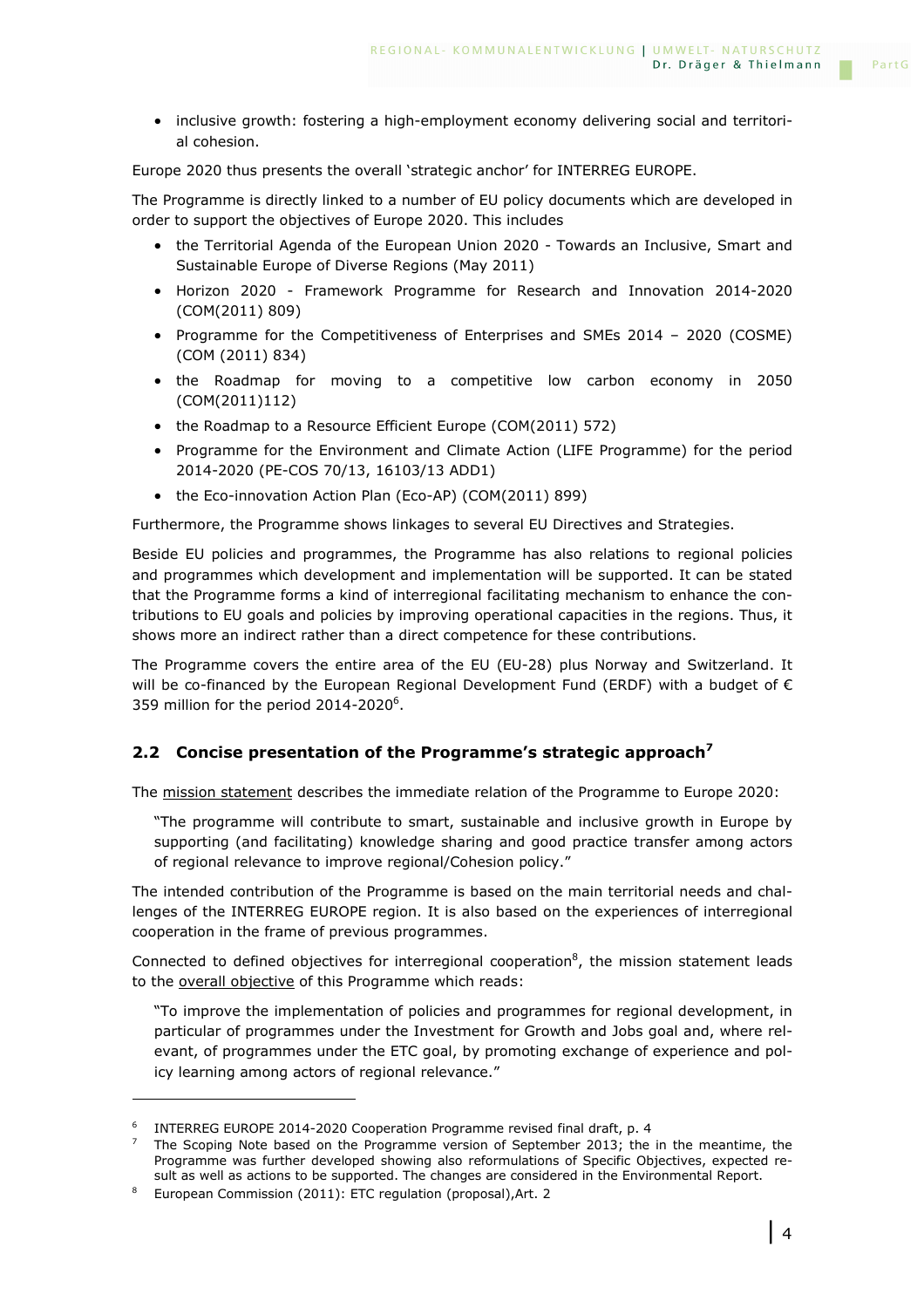To break it down to realisation two operational objectives are defined:

- "1. To facilitate ongoing EU-wide policy learning and capitalisation of practices among actors of regional relevance in order to strengthen regional policies, and in particular the implementation of programmes for Investment for Growth and Jobs and where relevant ETC.
- 2. To support exchange of experience and sharing of practices among actors of regional relevance with the aim to integrate the learning from the cooperation into regional policies, in particular through their programmes for Investment for Growth and Jobs and where relevant ETC."<sup>9</sup>

The Programme covers 4 Thematic Objectives (TO 1, TO 3, TO 4, and TO 6 as prescribed by Article 9 of the Common Provisions Regulation (CPR)) which form the base for the identified Priority Axes (PA). Within the PAs, 6 Investment Priorities (IP, as prescribed by Article 5 of ERDF Regulation (proposal)) were selected and further focussed in 6 Specific Objectives (SO), i.e. one Specific Objective per each selected Investment Priority. The individual SOs form the 'corridors' for the expected results and type of actions to be supported.

The following listing reflects the current set of strategic stipulations of the Programme as presented in the final draft Programme, Section 2:

```
Thematic Objective 1:
```
Strengthening research, technological development and innovation

### **Priority Axis 1:**

**Research, Technological Development and Innovation** 

Investment Priority 1(a):

Enhancing research and innovation (R&I) infrastructure and capacities to develop R&I excellence and promoting centres of competence, in particular those of European interest.

### **Specific Objective 1.1:**

**Improve the implementation of regional development policies and programmes, in particular programmes for Investment for Growth and Jobs and, where relevant, ETC programmes, in the field of research and innovation infrastructure and capacities.** 

Expected Results:

- The main change sought is an improved implementation of regional development policies and programmes, in particular programmes for Growth and Jobs (G&J), and where relevant ETC, in the field of regional infrastructures for research and innovation and capacities to develop research and innovation excellence.
- To achieve innovation-driven growth, regional authorities and other actors of regional relevance must strengthen their innovation 'enablers': the infrastructures and capacities needed for research and innovation to flourish in sectors with strong innovation potential. Many EU regions identify these key sectors in Regional Innovation Strategies for Smart Specialisation.
- Regional policies for innovation infrastructure and capacities must target such issues as the availability of research and competence centres and ICT infrastructures, ensuring the education system provides the qualifications needed in innovative sectors and public facilities for funding and supporting R&I activity.
- The programme will support exchange of experiences and sharing of practices between actors of regional relevance with the specific aim to prepare the integration of the lessons learnt into regional policies and actions for innovation infrastructure and capacities - in particular through G&J or ETC programmes, but also other programmes of regions involved.
- The programme will facilitate policy learning and capitalisation by making relevant practices and

<sup>9</sup> INTERREG EUROPE 2014-2020 Cooperation Programme revised final draft, p. 11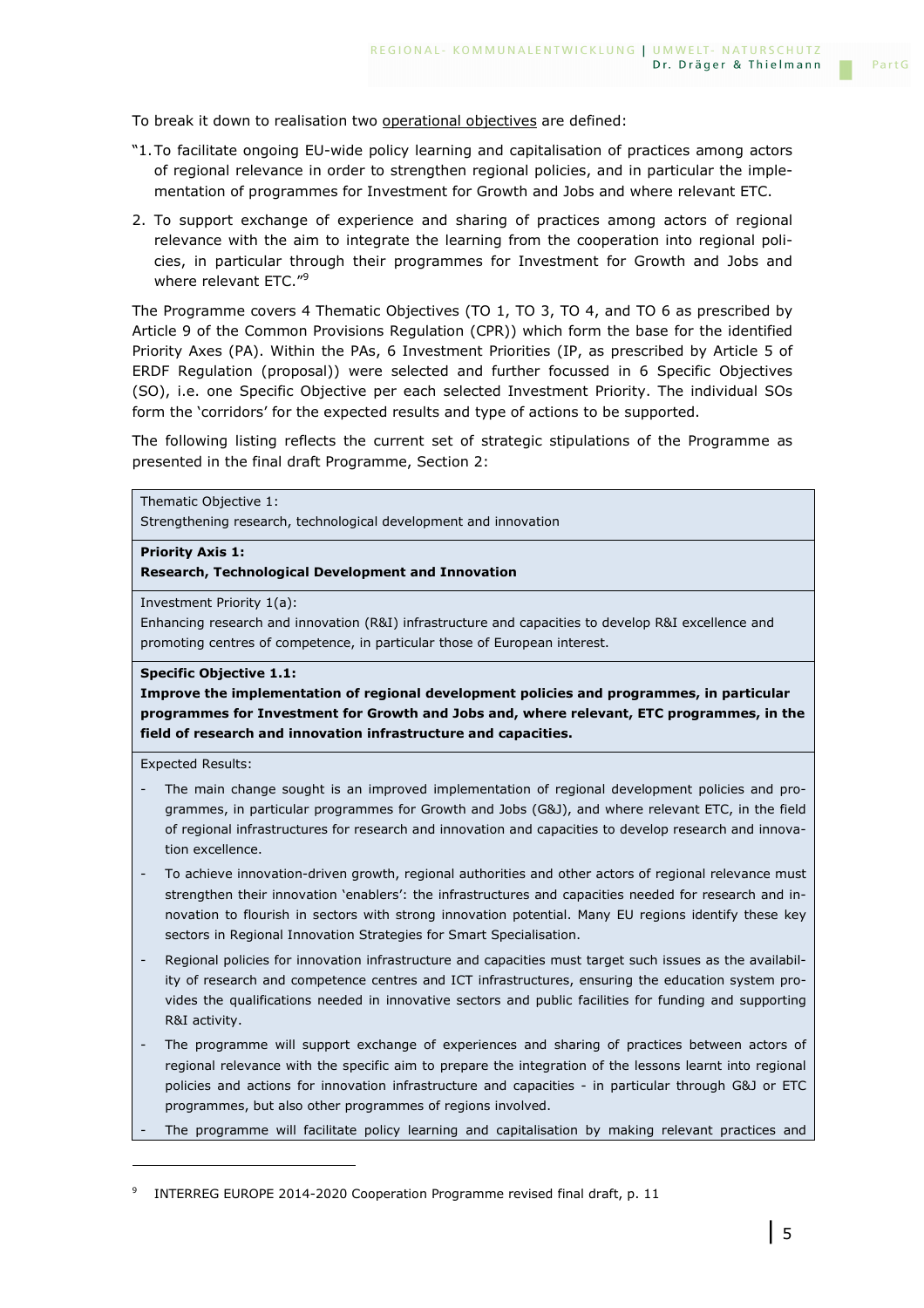results from Interregional Cooperation Projects and other experiences widely available and usable for regional actors involved in innovation support in G&J, ETC and other programmes.

This interregional sharing of practices and policy learning will improve capacities (skills, knowledge) of individuals and organisations involved and prepare the implementation of the lessons learnt. This will result in a better implementation of (G&J and ETC) programmes and policies in the field of research and innovation infrastructures in the regions involved.

Types of actions to be supported:

**Interregional Cooperation Projects** (from here on 'projects'): The objective of the projects is to improve the implementation of the policies of participating regions by supporting exchange of experiences and sharing of practices between actors of regional relevance with the specific aim to prepare the integration of the lessons learnt into regional policies and actions. Through the projects, INTERREG EUROPE intends to improve primarily the implementation of the programmes for Investment for Growth and Jobs (G&J) of the participating regions, and, where relevant, the implementation of programmes for European Territorial Cooperation (ETC). However, also the implementation of other regional programmes and policies in the field of innovation infrastructures and capacities can be improved as a result of the cooperation.

Interregional Cooperation Projects as a general rule have two phases:

- Phase 1 is dedicated to the exchange of policy experience and to preparing the implementation of lessons learnt. By the end of this phase each partner region shall produce an Action Plan for the integration of lessons learnt from the cooperation in their regional policies and/or (Growth and Jobs, ETC) programmes. The Action Plans shall identify the measures to be integrated and their timeframe, work steps, responsible actors, costs (if any) and funding sources. The partners shall actively involve relevant regional stakeholders in all activities.
- Phase 2 is dedicated to the monitoring by each partner region of the implementation of their Action Plan by the responsible actors in their territory. The actual implementation of these actions is not funded by INTERREG EUROPE. This monitoring primarily takes place within the context of in each region. However, the interregional partnership may decide to organise joint activities in this monitoring phase to continue their policy learning process. In duly justified cases, phase 2 may also include pilot actions to test certain parts of the Action Plan in practice.

**Policy Learning Platform** ('Platform') on Research, Technological Development and Innovation: It covers both specific objectives of Priority 1 combined. This platform will be a 'knowledge resource centre' to support ongoing EU-wide regional policy learning in the field of research, technological development and innovation, mainly with regard to the implementation of the Growth and Jobs and where relevant, ETC goals. The Platform aims to:

- Contribute to EU wide capacity building by supporting networking and exchange of experience among relevant actors related to Investment for Growth and Jobs and ETC programmes.
- Exploit the results of Interregional Cooperation Projects and make them available to a wider audience of regional policy actors across Europe.

The Platform offers activities and services for the whole community of regional policy actors and stakeholders, in particular those involved in Growth and Jobs and ETC programmes across Europe.

#### Investment Priority 1(b):

Promoting business investment in innovation and research, and developing links and synergies between enterprises, R&D centres and higher education, in particular product and service development, technology transfer, social innovation, eco-innovation, cultural and creative industries, public service applications, demand stimulation, networking, clusters and open innovation through smart specialisation and supporting technological and applied research, pilot lines, early product validation actions, advanced manufacturing capabilities and first production, in particular in Key Enabling Technologies and diffusion of general purpose technologies.

### **Specific Objective 1.2:**

**Improve the implementation of regional development policies and programmes, in particular programmes for Investment for Growth and Jobs and, where relevant, ETC programmes, that**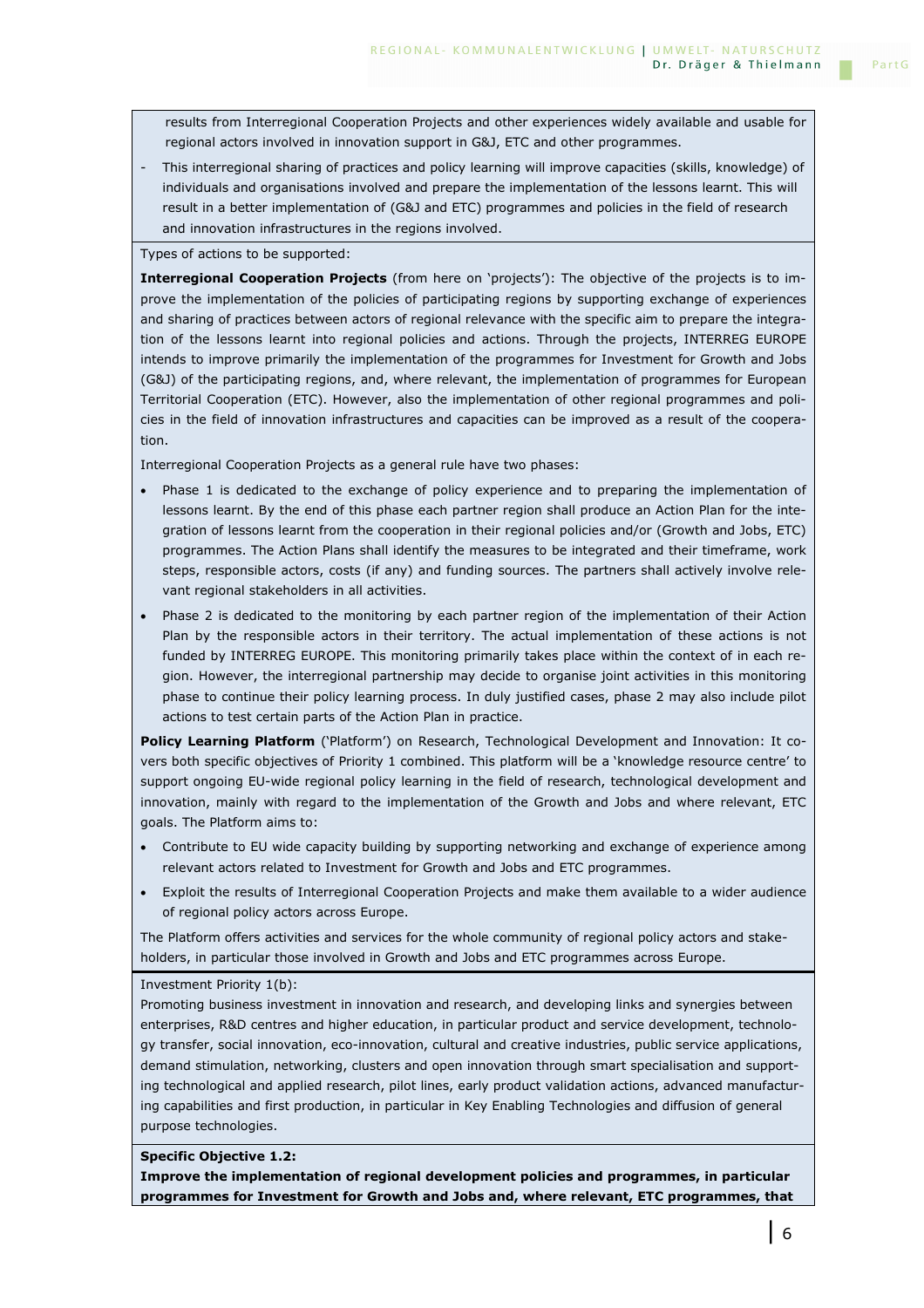### **support the delivery of innovation by actors in regional innovation chains in areas of "smart specialisation" and innovation opportunity.**

#### Expected Results:

- The main change sought is an improved implementation of regional policies and programmes, in particular for Investment for Growth and Jobs (G&J) and where relevant ETC, that provide support to the actual delivery of innovation in regional innovation chains by measures related to i.e. development of research-driven clusters, support to triple-helix cooperation and to business activities in innovation.
- Regional authorities and their innovation partners need to facilitate cooperation and joint initiatives of the enterprises, R&D centres and higher education actors in their key regional areas of smart specialisation and innovation opportunity.
- Creating effective ecosystems of innovation can improve technology transfer and the emergence and economic exploitation of new R&D results. Regions must develop and cultivate research-driven clusters in their main sectors of innovation potential to increase innovation-driven growth. Finally regional actors can also devise policies to trigger consumption of innovation, for instance through public procurement of innovation.
- The programme will support the exchange of experience among actors of regional relevance from across Europe in this field to prepare the integration of lessons learnt in the regional programmes for Growth and Jobs, ETC or other relevant regional programmes. The programme will also facilitate policy learning and capitalisation by making relevant practices and results from Interregional Cooperation Projects and other experiences widely available and usable for regional actors involved in innovation support in G&J, ETC and other programmes.
- This interregional sharing of practices and policy learning will improve capacities (skills, knowledge) of the involved individuals and organisations and plan the implementation of the lessons learnt. This results a better implementation of (G&J and ETC) programmes and policies in the field of innovation delivery in the regions involved.

Types of actions to be supported:

**Interregional Cooperation Projects** (from here on 'projects'): The objective of the projects is to improve the implementation of the policies of participating regions by supporting exchange of experiences and sharing of practices between actors of regional relevance with the specific aim to prepare the integration of the lessons learnt into regional policies and actions. Through the projects, INTERREG EUROPE intends to improve primarily the implementation of the programmes for Investment for Growth and Jobs (G&J) of the participating regions, and where relevant the implementation of programmes for European Territorial Cooperation (ETC). However, also the implementation of other regional programmes and policies in support of innovation delivery can be improved as a result of the cooperation.

Interregional Cooperation Projects as a general rule have two phases:

- Phase 1 is dedicated to the exchange of policy experience and to preparing the implementation of lessons learnt. By the end of this phase each partner region shall produce an Action Plan for the integration of lessons learnt from the cooperation in their regional policies and/or (Growth and Jobs, ETC) programmes. The Action Plans shall identify the measures to be integrated and their timeframe, work steps, responsible actors, costs (if any) and funding sources. The partners shall actively involve relevant regional stakeholders in all activities.
- Phase 2 is dedicated to the monitoring by each partner region of the implementation of their Action Plan by the responsible actors in their territory. The actual implementation of these actions is not funded by INTERREG EUROPE. This monitoring primarily takes place within the context of in each region. However, the interregional partnership may decide to organise joint activities in this monitoring phase to continue their policy learning process. In duly justified cases, phase 2 may also include pilot actions to test certain parts of the Action Plan in practice.

**Policy Learning Platform** ('Platform') on Research, Technological Development and Innovation: It covers both specific objectives of Priority 1 combined. This platform will be a 'knowledge resource centre' to support ongoing EU-wide regional policy learning in the field of research, technological development and innovation, mainly with regard to the implementation of the Growth and Jobs and where relevant, ETC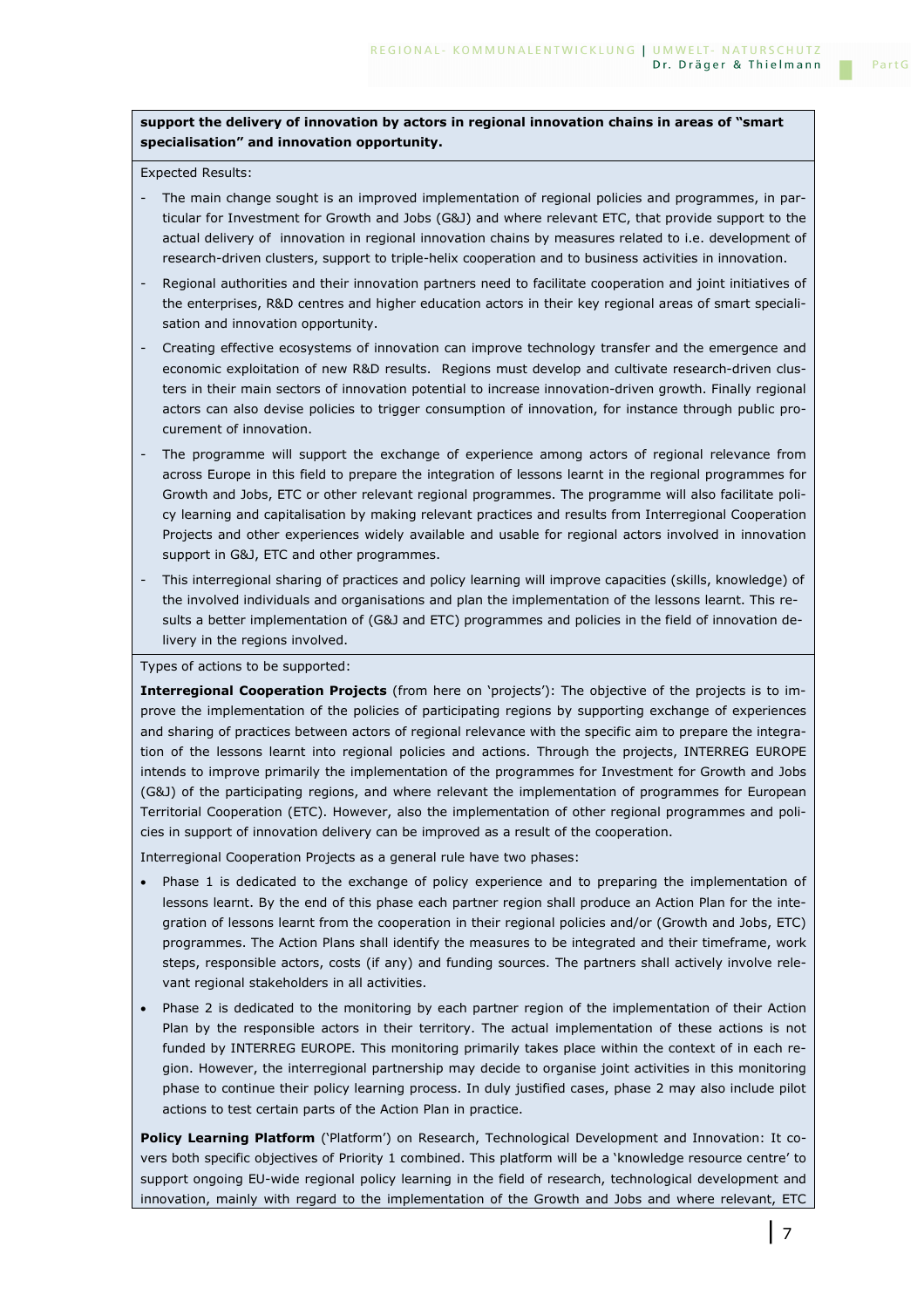goals. The Platform aims to

- Contribute to EU wide capacity building by supporting networking and exchange of experience among relevant actors related to Investment for Growth and Jobs and ETC programmes.
- Exploit the results of Interregional Cooperation Projects and make them available to a wider audience of regional policy actors across Europe.

The Platform offers activities and services for the whole community of regional policy actors and stakeholders, in particular those involved in Growth and Jobs and ETC programmes across Europe.

Thematic Objective 3:

Enhancing the competitiveness of SMEs

### **Priority Axis 2:**

### **Competitiveness of Small and Medium-Sized Enterprises**

Investment Priority 3(d):

Supporting the capacity of SMEs to engage in growth in regional, national and international markets, and in innovation processes;

#### **Specific Objective 2.1:**

**Improve the implementation of regional development policies and programmes, in particular programmes for Investment for Growth and Jobs and, where relevant, ETC programmes, supporting SMEs in all stages of their life cycle to develop and achieve growth and engage in innovation.** 

Expected Results:

- The main change sought is an improved implementation of regional policies and programmes, in particular programmes for Growth and Jobs and ETC, that support the creation, development and growth of small and medium sized enterprises.
- The potential for enterprises to create new or use existing market opportunities begins with the presence of entrepreneurial skills. Regional policies therefore need to actively support entrepreneurship development and capacity building as a building block for business creation and growth.
- It is equally crucial that regional authorities and business support actors respond adequately to the key challenges that obstruct businesses on their path to growth, such as access to finance (e.g. through facilities for start-up capital or guarantees) and knowledge and to international markets. Certain priority target groups of entrepreneurship policies (e.g. young people, migrants or female entrepreneurs) may also require specific support.
- A transparent and dependable business climate is crucial for all economic actors. Regional procedures can be made more business-friendly, e.g. related to public procurement or e-invoicing.
- The programme will support exchange of experiences and sharing of practices between actors of regional relevance with the aim to prepare the integration of the lessons learnt in regional policies and actions for SME and entrepreneurship support
- The programme will facilitate policy learning and capitalisation by making relevant practices and results from interregional cooperation and other experiences widely available and usable for regional actors involved in innovation support in G&J, ETC and other programmes.
- This interregional sharing of practices and policy learning will improve capacities (skills, knowledge) of individuals and organisations involved and prepare the implementation of the lessons learnt. This results in a better implementation of G&J or ETC programmes, but also other programmes and policies of regions involved.

Types of actions to be supported:

**Interregional Cooperation Projects** (from here on 'projects'): The objective of the Projects is to improve the implementation of the policies of participating regions by supporting exchange of experiences and sharing of practices between actors of regional relevance with the specific aim to prepare the integration of the lessons learnt into regional policies and actions. Through the projects, INTERREG EUROPE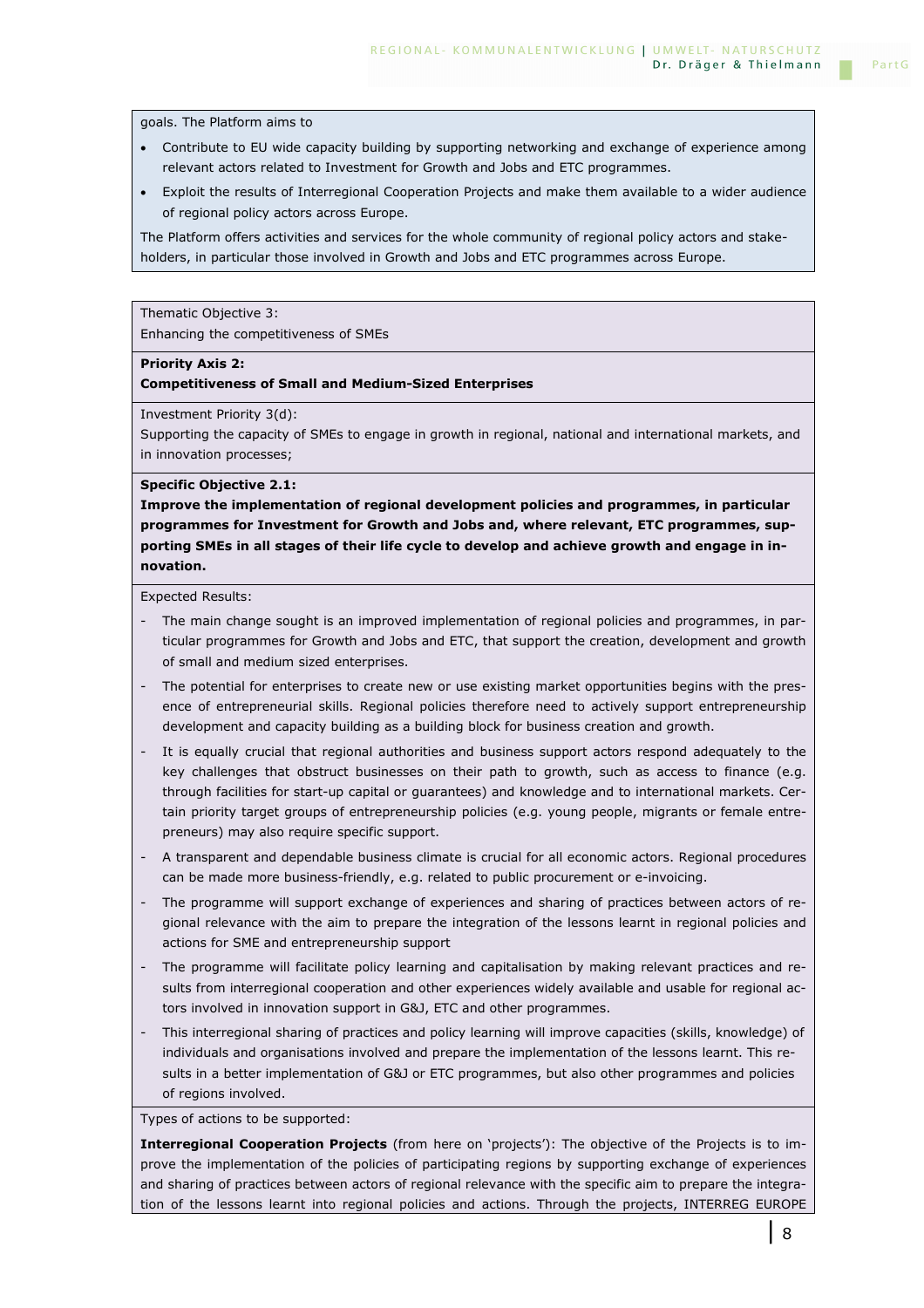intends to improve primarily the implementation of the programmes for Investment for Growth and Jobs (G&J) of the participating regions, and where relevant the implementation of programmes for European Territorial Cooperation (ETC). However, also the implementation of other regional programmes and policies in the field SME and entrepreneurship support can be improved as a result of the cooperation.

Interregional Cooperation Projects as a general rule have two phases:

- Phase 1 is dedicated to the exchange of policy experience and to preparing the implementation of lessons learnt. By the end of this phase each partner region shall produce an Action Plan for the integration of lessons learnt from the cooperation in their regional policies and/or (Growth and Jobs, ETC) programmes. The Action Plans shall identify the measures to be integrated and their timeframe, work steps, responsible actors, costs (if any) and funding sources. The partners shall actively involve relevant regional stakeholders in all activities.
- Phase 2 is dedicated to the monitoring by each partner region of the implementation of their Action Plan by the responsible actors in their territory. The actual implementation of these actions is not funded by INTERREG EUROPE. This monitoring primarily takes place within the context of in each region. However, the interregional partnership may decide to organise joint activities in this monitoring phase to continue their policy learning process. In duly justified cases, phase 2 may also include pilot actions to test certain parts of the Action Plan in practice.

**Policy Learning Platform** ('Platform') on competitiveness of small and medium-sized enterprises and entrepreneurship: This platform will be a 'knowledge resource centre' to support ongoing EU-wide regional policy learning in the field of SME and entrepreneurship policies, mainly with regard to the implementation of the Growth and Jobs and where relevant, ETC goals. The Platform aims to:

- Contribute to EU wide capacity building by supporting networking and exchange of experience among relevant actors related to Investment for Growth and Jobs and ETC programmes.
- Exploit the results of Interregional Cooperation Projects and make them available to a wider audience of regional policy actors across Europe.

The Platform offers activities and services for the whole community of regional policy actors and stakeholders, in particular those involved in Growth and Jobs and ETC programmes across Europe.

Thematic Objective 4:

Supporting the shift towards a low-carbon economy in all sectors

**Priority Axis 3:** 

**Low Carbon Economy**

Investment Priority 4(e):

Promoting low-carbon strategies for all types of territories, in particular for urban areas, including the promotion of sustainable multi-modal urban mobility and mitigation relevant adaptation measures.

### **Specific Objective 3.1:**

**Improve the implementation of regional development policies and programmes, in particular programmes for Investment for Growth and Jobs and, where relevant, ETC programmes, addressing the transition to a low-carbon economy.** 

Expected Results:

- The main change sought is an improved implementation of regional development policies and programmes, in particular the programmes for investment and Growth and Jobs and ETC, in support of the transition to a low-carbon economy.
- Regional policies and interventions in this field include support actions and investments to increase levels of energy efficiency, including in public buildings and the housing sector. They also aim at raising the share of energy from renewable sources in the overall energy mix, by encouraging and facili-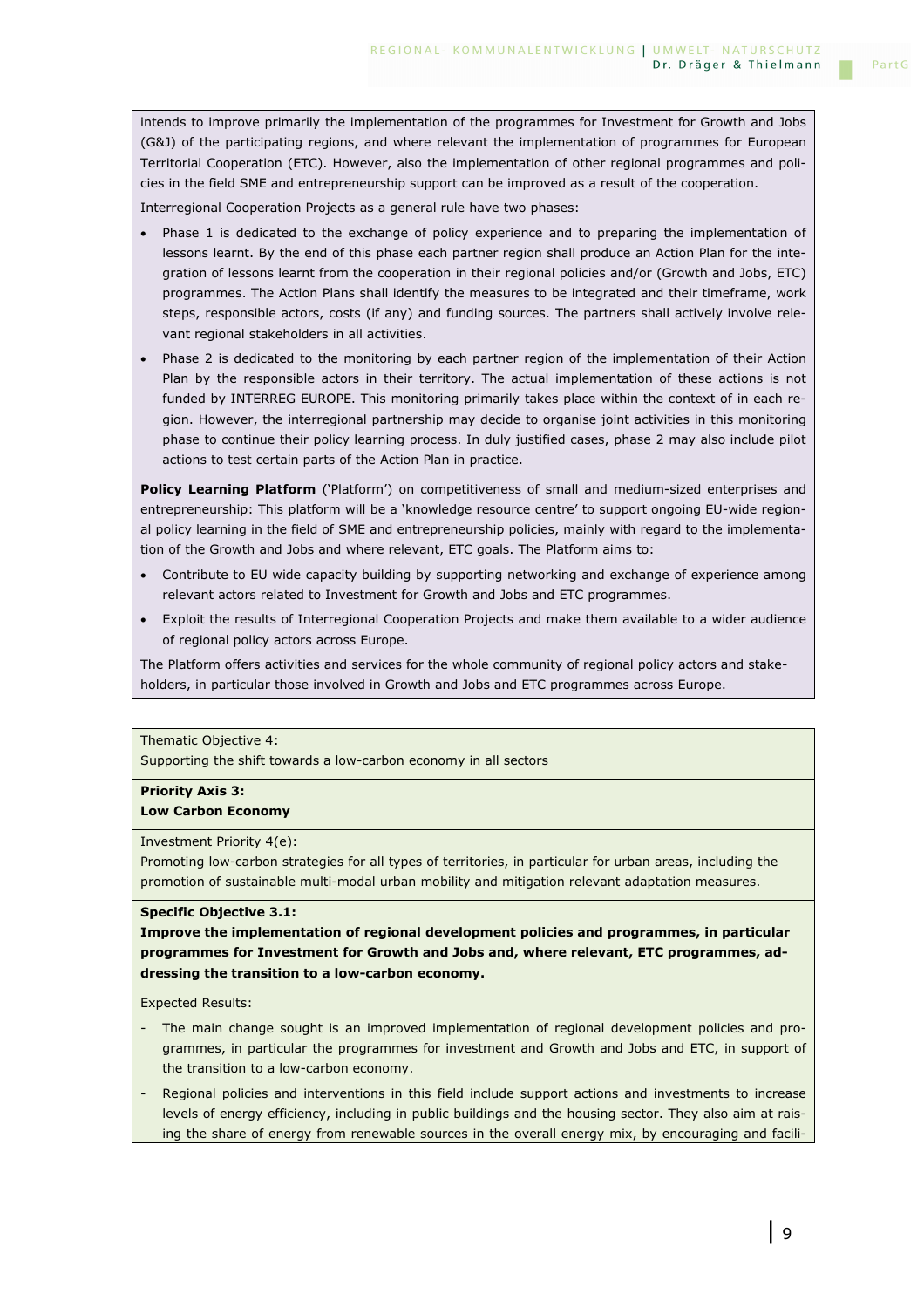tating production and distribution of renewables *(while preventing possible adverse effects on biodiversity, landscape or water)<sup>10</sup>*. Another key field of action is reduction of the emissions of greenhouse gasses by businesses and households from energy consumption, mobility and other sources.

- Integrated regional low-carbon strategies are needed to identify the most promising areas of action, mobilise stakeholders, facilitate and channel public and private investments and increase the awareness of inhabitants, business and other actors of the need for and opportunities of using low-carbon alternatives. Regional authorities can also facilitate the development of low-carbon innovations and speed up their application through green public procurement, regional pilots and investment schemes.
- The programme will support exchange of experiences and sharing of practices between actors of regional relevance with the specific aim to prepare the integration of the lessons learnt into regional policies and actions. And the programme will facilitate policy learning and capitalisation by making relevant practices and results from Interregional Cooperation Projects and other experiences widely available and usable for regional policy actors.
- This interregional sharing of practices and policy learning will improve capacities (skills, knowledge) of individuals and organisations involved and plan the implementation of lessons learnt. This results a better implementation of (G&J and ETC) programmes and policies for the low-carbon economy.

Types of actions to be supported:

i<br>I

**Interregional Cooperation Projects** (from here on 'projects'): The objective of the projects is to improve the implementation of the policies of participating regions by supporting exchange of experiences and sharing of practices between actors of regional relevance with the specific aim to prepare the integration of the lessons learnt into regional policies and actions. Through the projects, INTERREG EUROPE intends to improve primarily the implementation of the programmes for Investment for Growth and Jobs (G&J) of the participating regions, and where relevant the implementation of programmes for European Territorial Cooperation (ETC). However, also the implementation of other regional programmes and policies in the field the low-carbon economy can be improved as a result of the cooperation.

Interregional Cooperation Projects as a general rule have two phases:

- Phase 1 is dedicated to the exchange of policy experience and to preparing the implementation of lessons learnt. By the end of this phase each partner region shall produce an Action Plan for the integration of lessons learnt from the cooperation in their regional policies and/or (Growth and Jobs, ETC) programmes. The Action Plans shall identify the measures to be integrated and their timeframe, work steps, responsible actors, costs (if any) and funding sources. The partners shall actively involve relevant regional stakeholders in all activities.
- Phase 2 is dedicated to the monitoring by each partner region of the implementation of their Action Plan by the responsible actors in their territory. The actual implementation of these actions is not funded by INTERREG EUROPE. This monitoring primarily takes place within the context of in each region. However, the interregional partnership may decide to organise joint activities in this monitoring phase to continue their policy learning process. In duly justified cases, phase 2 may also include pilot actions to test certain parts of the Action Plan in practice.

**Policy Learning Platform** ('Platform') on the transition to a low-carbon economy: This platform will be a 'knowledge resource centre' to support ongoing EU-wide regional policy learning in the field of the lowcarbon economy, mainly with regard to the implementation of the Growth and Jobs and where relevant, ETC goals. The Platform aims to:

- Contribute to EU wide capacity building by supporting networking and exchange of experience among relevant actors related to Investment for Growth and Jobs and ETC programmes.
- Exploit the results of Interregional Cooperation Projects and make them available to a wider audience of regional policy actors across Europe.

The Platform offers activities and services for the whole community of regional policy actors and stake-

<sup>&</sup>lt;sup>10</sup> Text in italic added as consequence of recommendations provided by the SEA experts (see also chapter 6).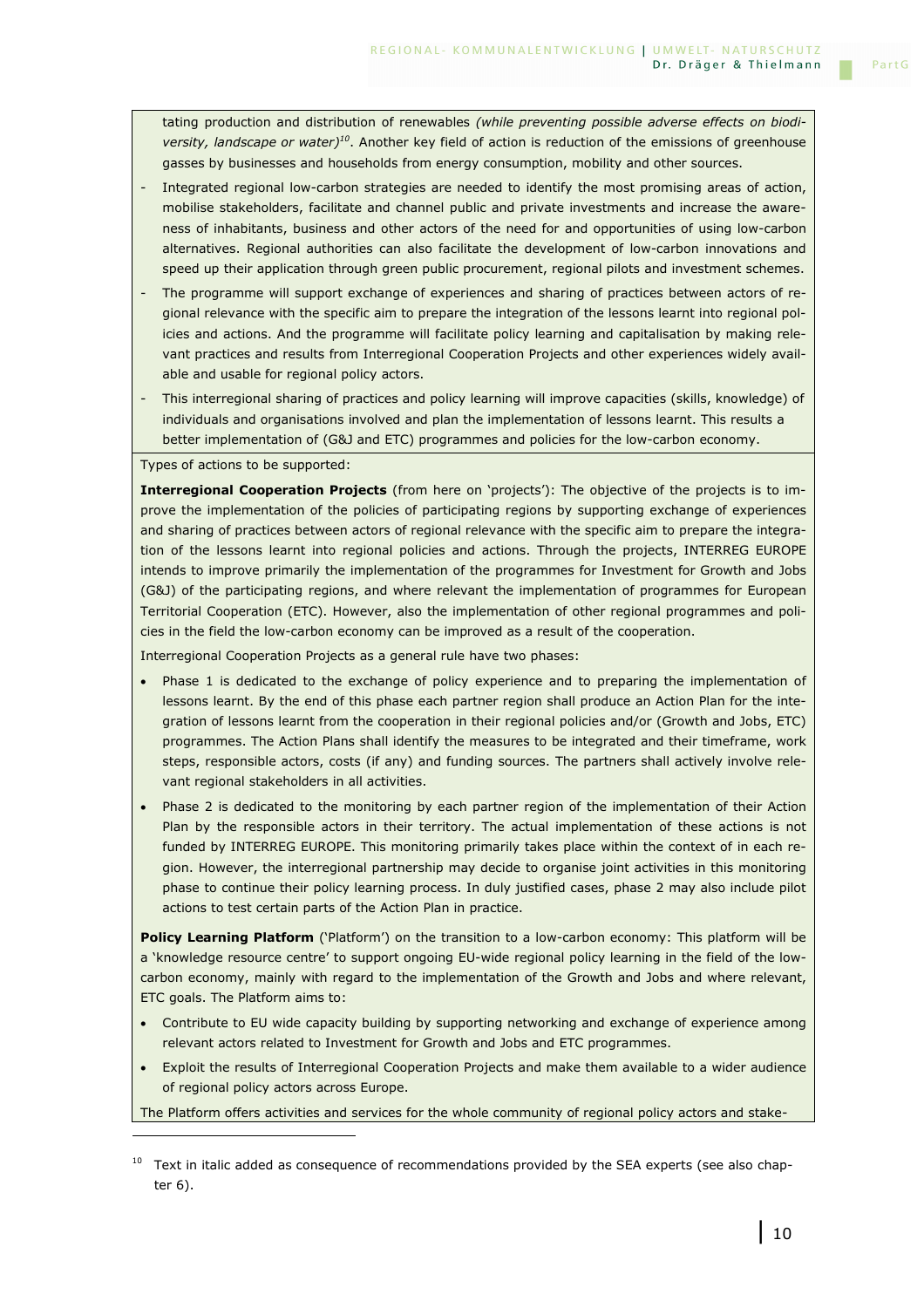#### holders, in particular those involved in Growth and Jobs and ETC programmes across Europe.

Thematic Objective 6:

Protecting the environment and promoting resource efficiency

**Priority Axis 4:** 

**Environment and Resource Efficiency**

Investment Priority 6(c):

Conserving, protecting, promoting and developing natural and cultural heritage

**Specific Objective 4.1:** 

**Improve the implementation of regional development policies and programmes, in particular Investment for Growth and Jobs and, where relevant, ETC programmes, in the field of the protection and development of natural and cultural heritage.** 

Expected Results:

- The main change sought is an improved implementation of regional development policies and programmes, in particular for Investment in Growth and Jobs and ETC, dealing with protecting, promoting and developing natural heritage, biodiversity and ecosystems as well as supporting cultural heritage.
- Regional actors need to protect ecosystems and vulnerable landscapes and prevent biodiversity loss and soil degradation in their territories to prevent (further) degradation of these natural assets. Sustainable management and exploitation of the natural environment can also foster sustainable regional development based on so-called eco-system services (e.g. pollination for agriculture, or natural flood retention areas) and natural quality (e.g. tourism, regional attractiveness). A similar logic applies to the preservation and exploitation of regional cultural heritage.
- Regional actors in management of natural and cultural heritage must define coordinated, place-based strategies and actions that balance measures of preservation with sustainable exploitation of these assets. This can include improvement of biodiversity protection schemes, sustainable use of NATURA 2000 or other protected areas, increase knowledge and sensitisation of actors.
- The programme supports exchange of experiences and sharing of practices between actors of regional relevance with the aim to prepare the integration of lessons learnt into regional policies and actions. And the programme will facilitate policy learning and capitalisation by making relevant practices and results from Interregional Cooperation Projects and other experiences widely available and usable for regional policy actors.
- This interregional sharing of practices and policy learning will improve capacities (skills, knowledge) of individuals and organisations involved and plan the implementation of lessons learnt. This results a better implementation of (G&J and ETC) programmes and policies for natural and cultural heritage.

Types of actions to be supported:

**Interregional Cooperation Projects** (from here on 'projects'): The objective of the projects is to improve the implementation of the policies of participating regions by supporting exchange of experiences and sharing of practices between actors of regional relevance with the specific aim to prepare the integration of the lessons learnt into regional policies and actions. Through the projects, INTERREG EUROPE intends to improve primarily the implementation of the programmes for Investment for Growth and Jobs (G&J) of the participating regions, and where relevant the implementation of programmes for European Territorial Cooperation (ETC). However, also the implementation of other regional programmes and policies related to supporting the protection and development of natural and cultural heritage can be improved as a result of the cooperation.

Interregional Cooperation Projects as a general rule have two phases:

Phase 1 is dedicated to the exchange of policy experience and to preparing the implementation of lessons learnt. By the end of this phase each partner region shall produce an Action Plan for the integration of lessons learnt from the cooperation in their regional policies and/or (G&J, ETC) pro-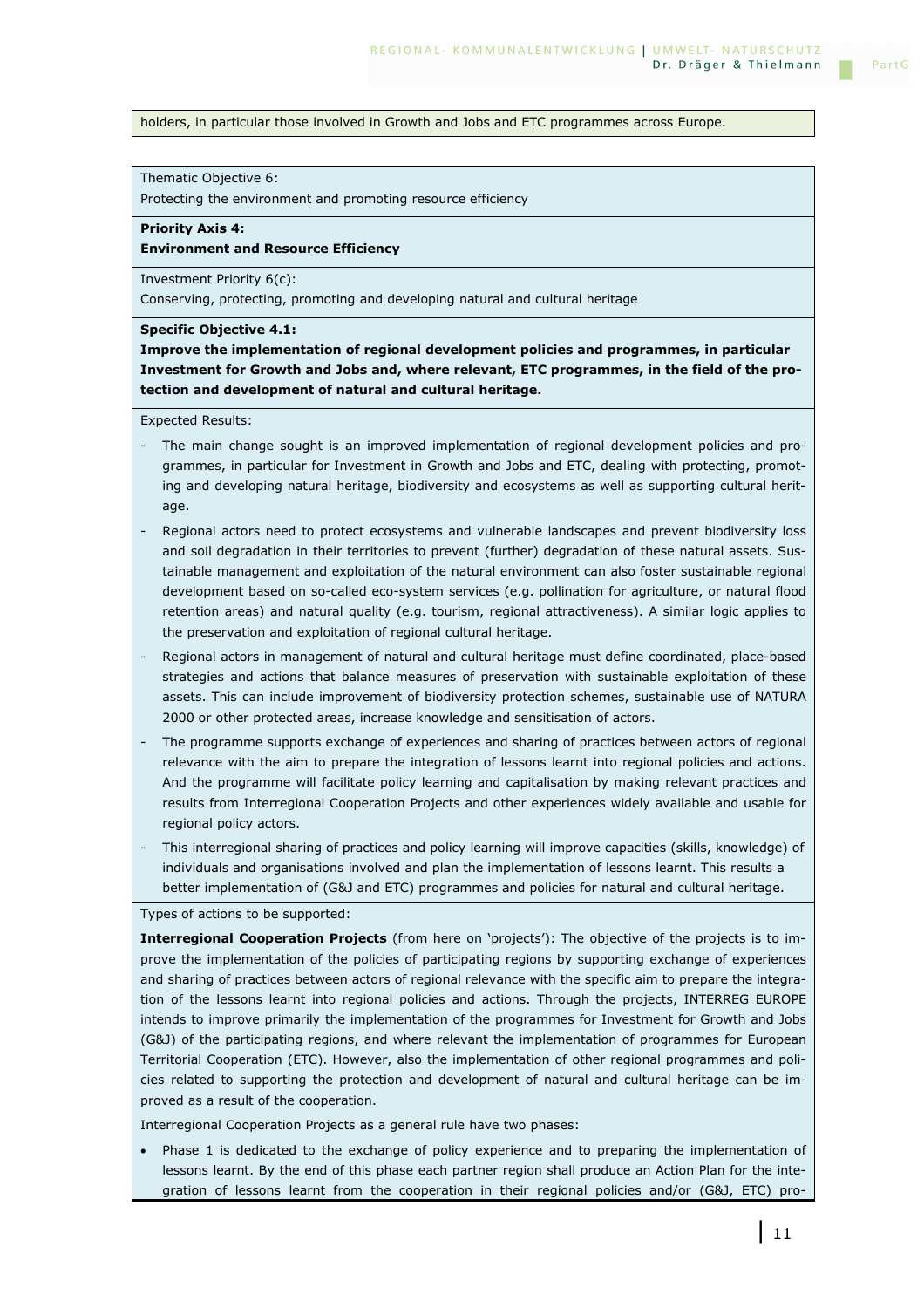grammes. The Action Plans shall identify the measures to be integrated and their timeframe, work steps, responsible actors, costs (if any) and funding sources. The partners shall actively involve relevant regional stakeholders in all activities.

• Phase 2 is dedicated to the monitoring by each partner region of the implementation of their Action Plan by the responsible actors in their territory. The actual implementation of these actions is not funded by INTERREG EUROPE. This monitoring primarily takes place within the context of in each region. However, the interregional partnership may decide to organise joint activities in this monitoring phase to continue their policy learning process. In duly justified cases, phase 2 may also include pilot actions to test certain parts of the Action Plan in practice.

**Policy Learning Platform** ('Platform') on Environment and resource efficiency, addressing both specific objectives of Priority Axis 4 combined: This platform will be a 'knowledge resource centre' to support ongoing EU-wide regional policy learning in the field of environment and resource efficiency, mainly with regard to the implementation of the Growth and Jobs and where relevant, ETC goals. The Platform aims to:

- Contribute to EU wide capacity building by supporting networking and exchange of experience among relevant actors related to Growth and Jobs and ETC programmes.
- Exploit the results of Interregional Cooperation Projects and make them available to a wider audience of regional policy actors across Europe.

The Platform offers activities and services for the whole community of regional policy actors and stakeholders, in particular those involved in G&J and ETC programmes across Europe.

#### Investment Priority 6(g):

Supporting industrial transition towards a resource-efficient economy, promoting green growth, ecoinnovation and environmental performance management in the public and private sectors.

#### **Specific Objective 4.2:**

**Improve the implementation of regional development policies and programmes, in particular programmes for Investment for Growth and Jobs and, where relevant, ETC programmes, aimed at increasing resource-efficiency, green growth and eco-innovation and environmental performance management.** 

Expected Results:

- The main change sought is an improved implementation of regional development policies and programmes, in particular for Growth and Jobs and ETC, that support the regional transition to a resource efficient economy based on green growth and eco-innovation and improve environmental performance management.
- Natural resources like metals, minerals, fuels and timber but also water, land and clean air are becoming scarcer. Making use of these resources in an efficient and conscious manner is essential to achieve sustainable growth in Europe and also brings major economic opportunities.
- Regional actors can capacitate businesses to pursue green growth and eco-innovation to develop new products and services, reduce inputs, minimise waste and improve management of resource stocks. And they can lead in the introduction of new green products and services, for instance by means of green procurement.
- They can also create awareness and provide incentives to businesses and households to provoke change in consumption patterns and reduce waste and emissions of pollutants to air, soil and water. And regional authorities can invest in further improving (the governance of) waste management, water treatment and recycling.
- The programme will support exchange of experiences and sharing of practices between actors of regional relevance, intended to prepare the integration of the lessons learnt into regional policies and actions. And the programme will facilitate policy learning and capitalisation by making relevant practices and results from Interregional Cooperation Projects and other experiences widely available for regional policy actors.
- This interregional sharing of practices and policy learning will improve capacities (skills, knowledge) of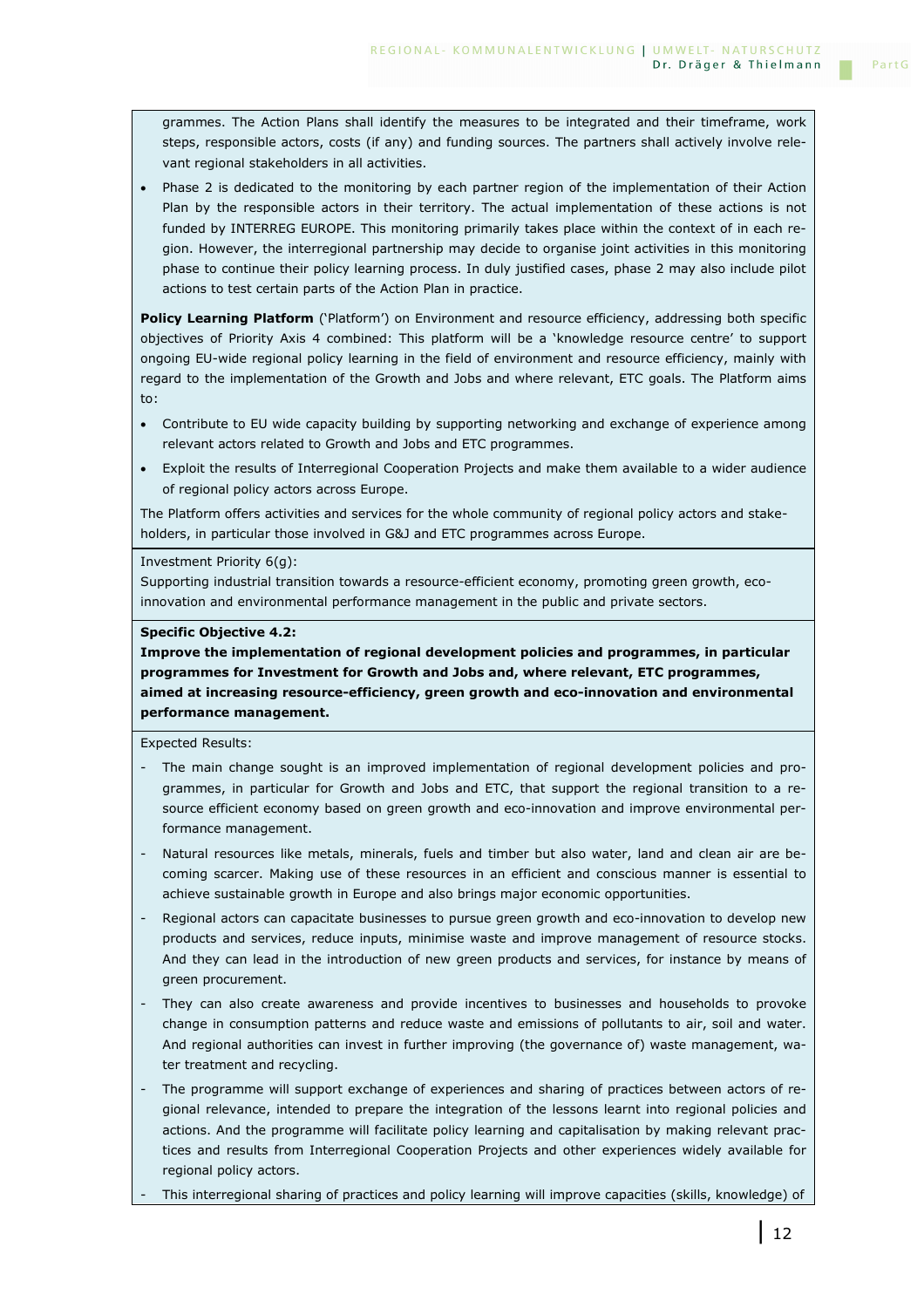individuals and organisations involved and prepare the implementation of the lessons learnt, resulting in a better implementation of (G&J and ETC) programmes and policies for resource efficiency, green growth and environmental performance management.

Types of actions to be supported:

**Interregional Cooperation Projects** (from here on 'projects'): The objective of the projects is to improve the implementation of the policies of participating regions by supporting exchange of experiences and sharing of practices between actors of regional relevance with the specific aim to prepare the integration of the lessons learnt into regional policies and actions. Through the projects, INTERREG EUROPE intends to improve primarily the implementation of the programmes for Investment for Growth and Jobs (G&J) of the participating regions, and where relevant the implementation of programmes for European Territorial Cooperation (ETC). However, also the implementation of other regional programmes and policies in the field resource efficient economy can be improved as a result of the cooperation.

Interregional Cooperation Projects as a general have two phases:

- Phase 1 is dedicated to the exchange of policy experience and to preparing the implementation of lessons learnt. By the end of this phase each partner region shall produce an Action Plan for the integration of lessons learnt from the cooperation in their regional policies and/or (Growth and Jobs, ETC) programmes. The Action Plans shall identify the measures to be integrated and their timeframe, work steps, responsible actors, costs (if any) and funding sources. The partners shall actively involve relevant regional stakeholders in all activities.
- Phase 2 is dedicated to the monitoring by each partner region of the implementation of their Action Plan by the responsible actors in their territory. The actual implementation of these actions is not funded by INTERREG EUROPE. This monitoring primarily takes place within the context of in each region. However, the interregional partnership may decide to organise joint activities in this monitoring phase to continue their policy learning process. In duly justified cases, phase 2 may also include pilot actions to test certain parts of the Action Plan in practice.

**Policy Learning Platform** ('Platform') on Environment and resource efficiency addressing both specific objectives of Priority Axis 4 combined. This platform will be a 'knowledge resource centre' to support ongoing EU-wide regional policy learning in the field of resource efficiency, mainly with regard to the implementation of the Growth and Jobs and where relevant, ETC goals. The Platform aims to:

- Contribute to EU wide capacity building by supporting networking and exchange of experience among relevant actors related to Investment for Growth and Jobs and ETC programmes.
- Exploit the results of Interregional Cooperation Projects and make them available to a wider audience of regional policy actors across Europe.

The Platform offers activities and services for the whole community of regional policy actors and stakeholders, in particular those involved in G&J and ETC programmes across Europe.

### **2.3 Foreseen actions to be supported under the Investment Priorities**

The defined type of interventions form a particularity of this Programme: Across all SOs the actions to be supported are the same in their nature, differentiated only by the individual thematic orientation of "their" respective Specific Objective. This reflects the strategic orientation on the defined operative objectives of the Programme (see chapter 2.2 above). The planned interventions aim on the facilitation of "policy learning and capitalisation of regional policy good practices on a continuous basis" as well as on the support of "interregional cooperation between regional actors, dedicated to policy learning and transfer of good practices". Both tracks focus on improvements of the implementation and monitoring of regional programmes for Investment in Growth and Jobs as well as ETC, where relevant.

This intervention approach is also reflected in the concrete activities to be supported. The list of potential activities per intervention track is the same across all SOs. Differences appear in the specific orientation of some actions according to the nature of the Investment Priority: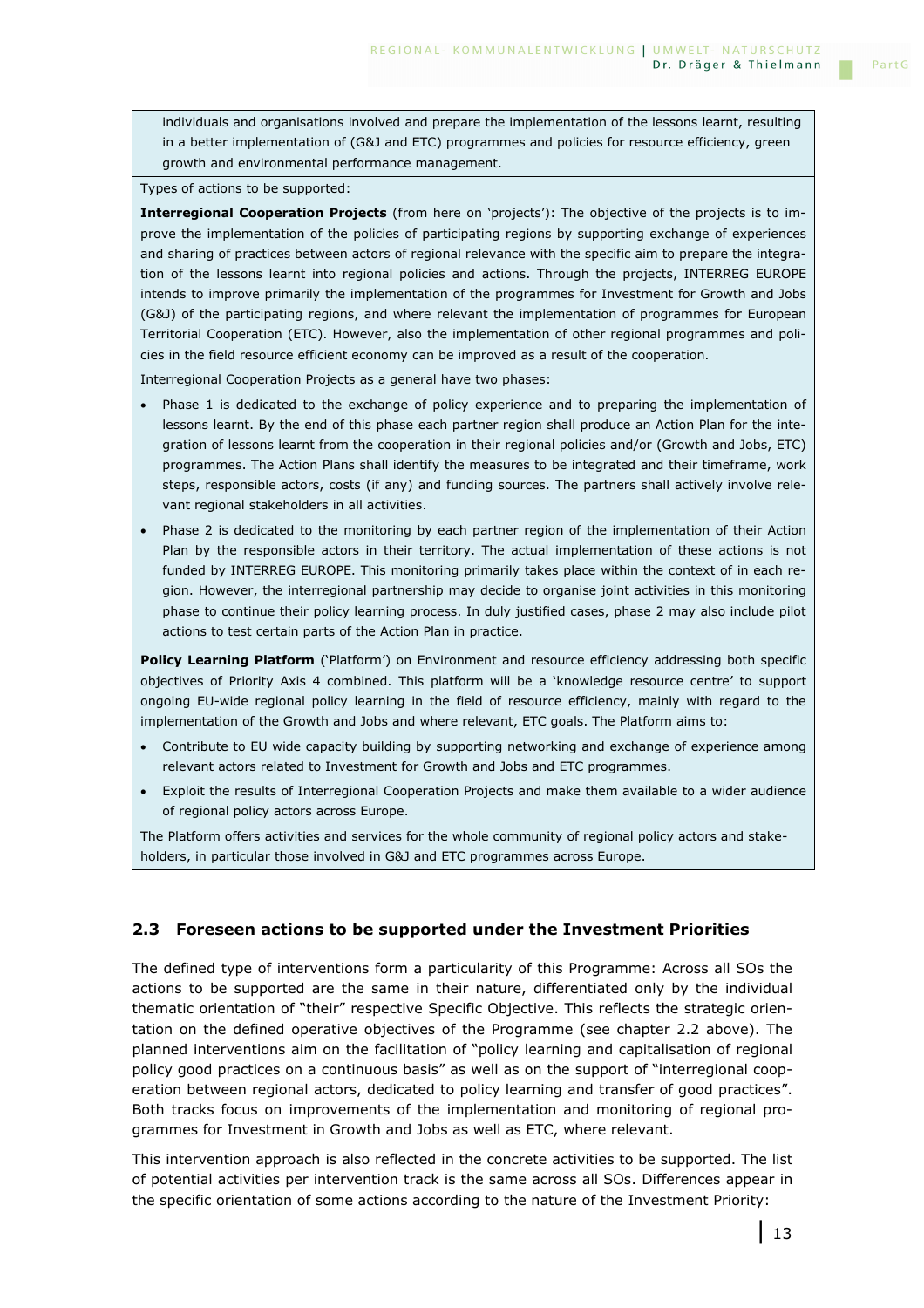Activities of the Interregional Cooperation Projects can include (non-exhaustive):

- Elaboration of Action Plans (mandatory)
- Studies and analysis:
	- (SO 1.1) of regional innovation infrastructure policies
	- (SO 1.2) policy related analysis and studies e.g. on stimulation of regional triple helix cooperation
	- (SO 2.1) on SME and entrepreneurship support policies
	- (SO 3.1) related to regional low-carbon strategies
	- (SO 4.1) on natural and cultural heritage policies
	- (SO 4.2) on regional policies linked to resource efficiency, eco-innovation and environmental performance management
- Meetings and activities with the local stakeholder group
- Interregional study visits:
	- (SO 1.1) exchange visits to study R&I support facilities and policies
	- (SO 1.2) e.g. to learn about cluster management in partner regions
	- (SO 2.1) e.g. to learn about partner regions' support facilities and entrepreneurship policies
	- (SO 3.1) to learn about partner regions' facilities and programmes linked to i.a. renewable energy generation, energy efficiency and sustainable mobility
	- (SO 4.1) exchange visits to study partners' natural and cultural heritage interventions
	- (SO 4.2) to learn about partners partner regions' policies for a resource efficient regional economy
- Interregional seminars and events for exchange and capacity building
	- (SO 1.1) on innovation infrastructures
	- (SO 1.2) on innovation delivery
	- (SO 2.1) on SME and entrepreneurship support
	- (SO 3.1) on the low-carbon economy
	- (SO 4.1) on natural and heritage policies
	- (SO 4.2) on resource efficiency
- Communication and dissemination of project results
- Monitoring and analysis of Action Plan results (phase 2 only)
- Pilot actions (phase 2 only)

Activities and services of the Policy Learning Platform can include (non-exhaustive):

- Follow as far as possible the developments in G&J and ETC programmes around Europe on topics
	- (SO 1.1) related to Research, Technological Development and Innovation (RTD&I) to identify possible interesting experiences
	- (SO 1.2) related to Research, Technological Development and Innovation (RTD&I) to identify possible interesting experiences
	- (SO 2.1) related to the competitiveness of SMEs and entrepreneurship to identify possible interesting experiences
	- (SO 3.1) related to the Priority 3 theme of the low- carbon economy to identify possible interesting experiences
	- (SO 4.1) related to Environment and resource efficiency to identify possible interesting experiences
	- (SO 4.2) related to environment and resource efficiency to identify possible interesting experiences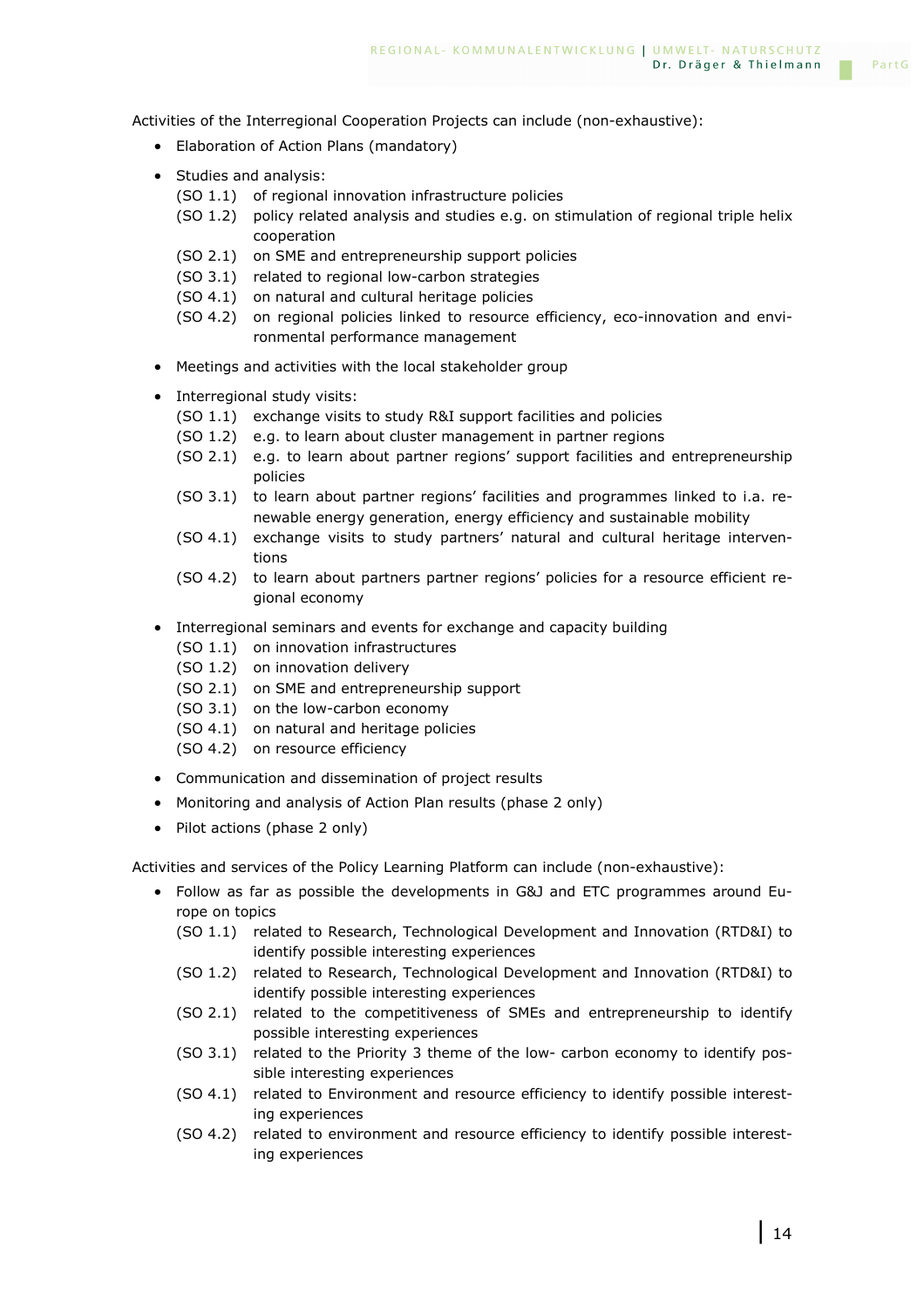- (SO 1.1 and SO 1.2 only): Maintain a close collaboration with the Smart Specialisation Platform $11$  to share information and ensure complementarity of activities
- Analyse and benchmark the content of Projects in Priority Axis 1 (*respectively Priority Axis 2, Priority Axis 3 and Priority Axis 4*) and other priorities, if relevant
- Write thematic productions such as newsletters, studies, policy recommendations related to regional RTD&I challenges
	- (SO 1.1) related to regional RTD&I challenges
	- (SO 1.2) related to regional RTD&I challenges
	- (SO 2.1) related to entrepreneurship and SME
	- (SO 3.1) related to regional low- carbon economy issues
	- (SO 4.1) related to environment and resource efficiency
	- (SO 4.2) related to resource efficiency
- Organise thematic events and meetings for the community of actors and stakeholders involved in programmes for Investment for Growth and Jobs and ETC in the field of Priority 1 (*respectively Priority Axis 2, Priority Axis 3 and Priority Axis 4*) (with other Platforms where there are strong thematic synergies).
- Organise and facilitate peer reviews between European regions in support of policy improvement and capacity building
- Advise Projects in Priority Axis 1 (respectively Priority Axis 2, Priority Axis 3 and Priority Axis 4) when relevant
- Advise INTERREG EUROPE programme bodies on the programme's strategic orientation (e.g. recommendations for thematic calls for proposals)
	- (SO 1.1) on RTD&I
	- (SO 1.2) on RTD&I
	- (SO 2.1) on competitiveness of SMEs and entrepreneurship
	- (SO 3.1) on the transition to the low- carbon economy
	- (SO 4.1) on environment and resource efficiency
	- (SO 4.2) on resource efficiency
- Assess and advise on the relevance of possible pilot actions proposed by Projects in their phase 2
- Provide and moderate on-line collaborative tools for knowledge sharing and policy learning
- Answer requests for information from individual actors and stakeholders involved in Growth and Jobs and ETC programmes in the field of Priority Axis 1 (*respectively Priority Axis 2, Priority Axis 3 and Priority Axis 4*)

### **2.3 Horizontal principles**

ı

Beside the Priority Axes, Investment Priorities and Specific Objectives, three horizontal principles are incorporated into the Programme: Sustainable development, equal opportunities and non-discrimination as well as equality between men and women. These horizontal principles follow Articles 7 and 8 of the Common Provisions Regulation (CPR) which is obligatory for programmes co-funded by structural funds.

According to the understanding of 'sustainable development' of the EU as described in Article 8 of CPR, it is exclusively focussing on environmental protection, climate protection and re-

 $11$  This complementary platform is operated by the Institute for Prospective Technological Studies (Seville, ES) and is dedicated to the exchange of experience on how to prepare smart specialisation strategies (process and methodology related issues). The Policy Learning Platform will complement the work of the IPTS by focusing on the content related issues.

 <sup>(</sup>see INTERREG EUROPE 2014-2020 Cooperation Programme revised final draft, p. 20)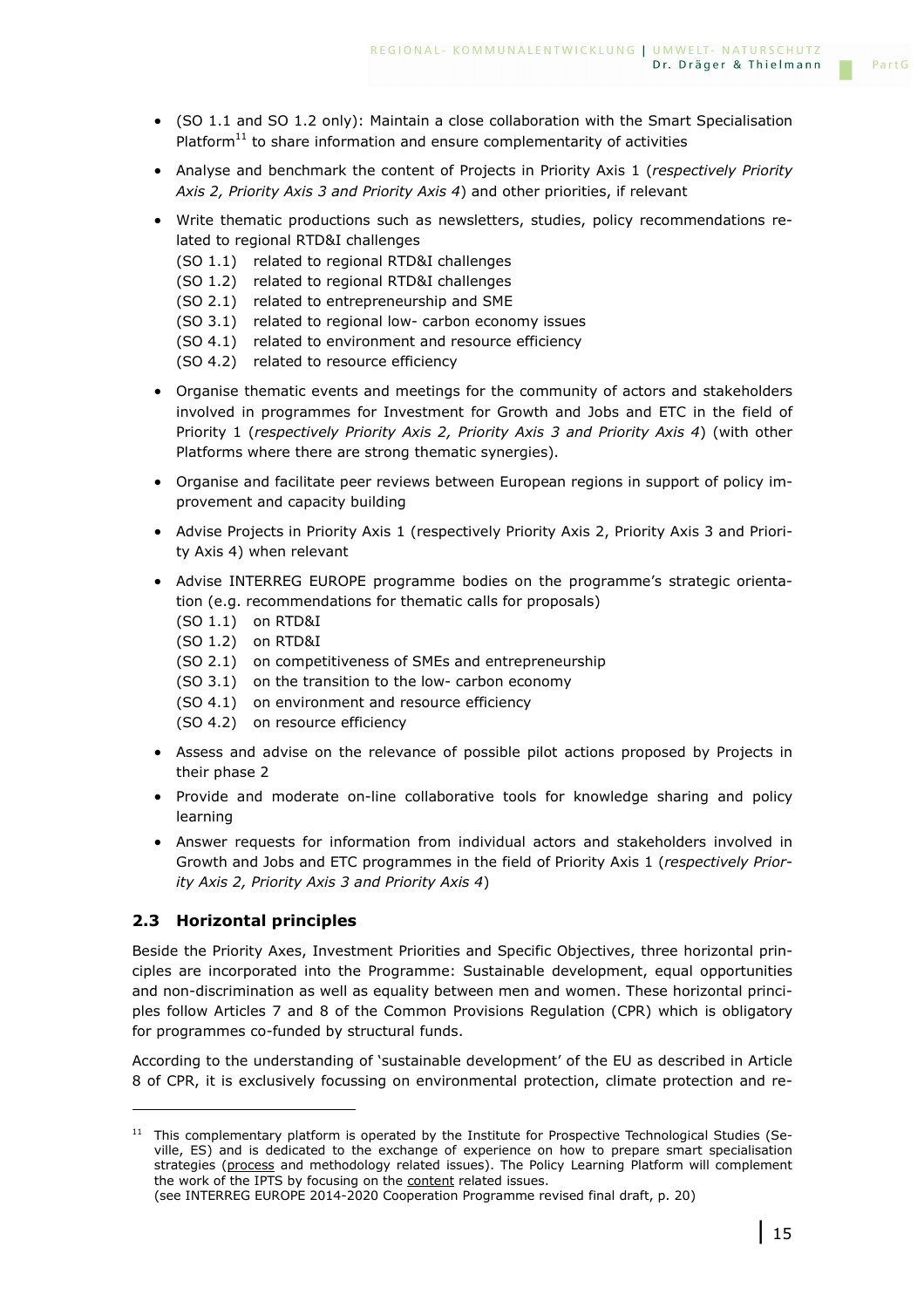source efficiency.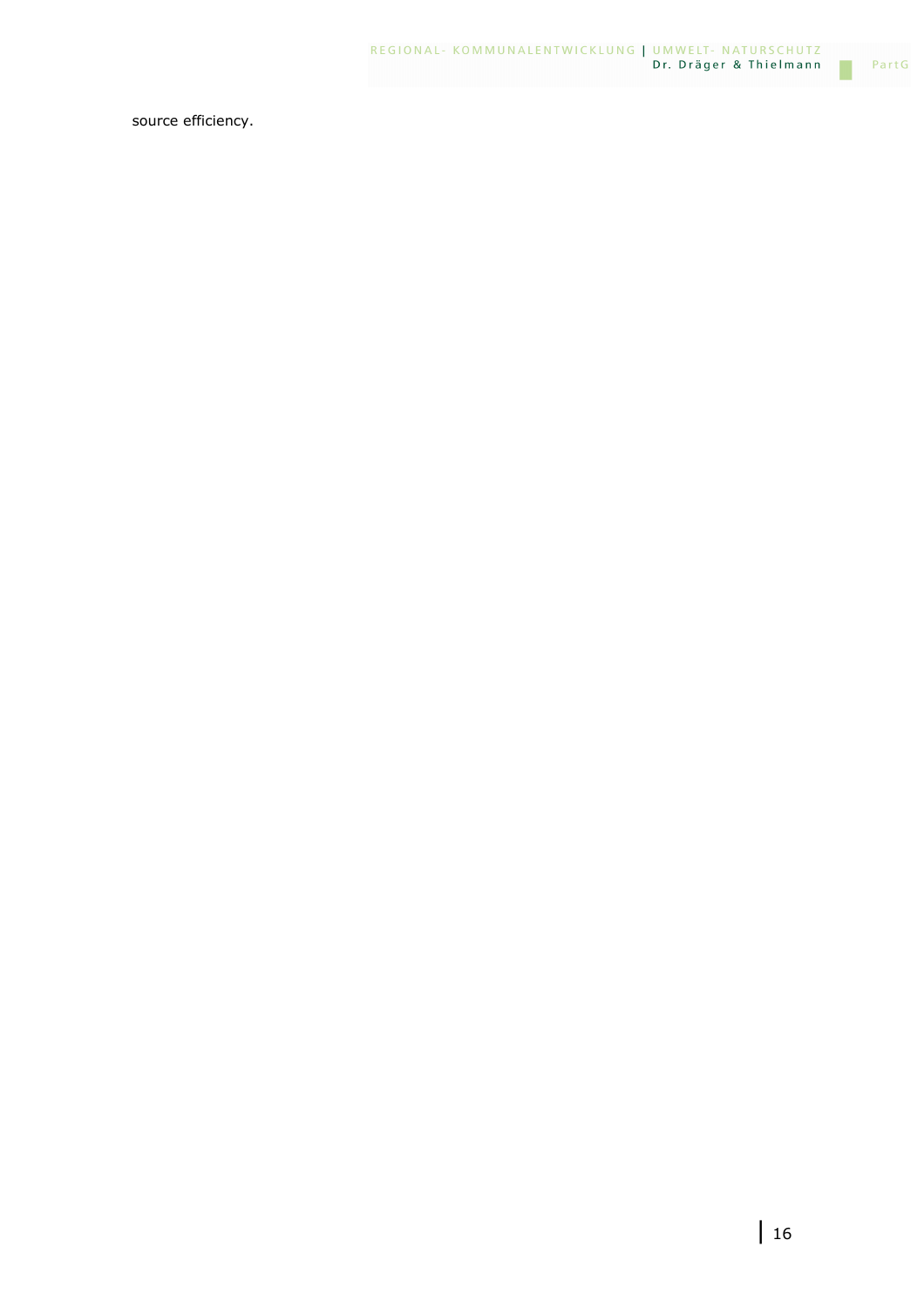### 3 ENVIRONMENTAL OBJECTIVES

### **3.1 Presentation of actual effective objectives for environmental protection**

In the following table, the most relevant current objectives with related indicators are listed. The selected indicators focus on the "Core Set of Indicators (CSI)". Partly, other indicators are stated if they fit to the environmental objective or if an appropriate CSI-indicator is lacking. An overview of the environmental policy targets and objectives 2010-2050 can be found in the EEA report "Towards a green economy in Europe" of 2013.

| Relevant environmental issues, EU environmental objectives and targets, and related indicators | Table 1: |  |  |  |  |
|------------------------------------------------------------------------------------------------|----------|--|--|--|--|
|------------------------------------------------------------------------------------------------|----------|--|--|--|--|

| <b>Environmental</b><br><b>Issues</b>       | <b>Environmental Objectives and Targets</b>                                                                                                                                                                                                                                                                                                                                                                                                                                                                                                                                                                       | <b>Indicators</b><br>Source: European Environment Agency - Indicators and<br>fact sheets about Europe's environment -<br>Website on 1.Nov.2013                                                                                                                                                                |
|---------------------------------------------|-------------------------------------------------------------------------------------------------------------------------------------------------------------------------------------------------------------------------------------------------------------------------------------------------------------------------------------------------------------------------------------------------------------------------------------------------------------------------------------------------------------------------------------------------------------------------------------------------------------------|---------------------------------------------------------------------------------------------------------------------------------------------------------------------------------------------------------------------------------------------------------------------------------------------------------------|
| Population,<br><b>Human Health</b>          | Thematic Strategy on Air Pollution (COM(2005) 446):<br>Compared with the situation in 2000, the Strategy sets specific long term objectives (for 2020):<br>• 47 % reduction in loss of life expectancy as a result of exposure to particulate matter;<br>10 % reduction in acute mortalities from exposure to ozone.<br>To achieve these objectives,<br>$SO2$ emissions will need to decrease by 82 %,<br>NOx emissions by 60 %,<br>volatile organic compounds (VOCs) by 51 %,<br>ammonia by 27 %,<br>primary PM <sub>2.5</sub> (particles emitted directly into the air) by 59 %<br>compared with the year 2000. | Exceedance of air quality limit values in urban<br>areas (CSI 004) - Assessment published Oct<br>2013                                                                                                                                                                                                         |
| <b>Biodiversity,</b><br><b>Fauna, Flora</b> | Our life insurance, our natural capital: An EU biodiversity strategy to 2020<br>$(COM(2011) 24)$ :<br>2050 vision<br>By 2050, European Union biodiversity and the ecosystem services it provides - its natural<br>capital - are protected, valued and appropriately restored for biodiversity's intrinsic value and<br>for their essential contribution to human wellbeing and economic prosperity, and so that cata-<br>strophic changes caused by the loss of biodiversity are avoided.                                                                                                                         | Land take (CSI 014/LSI 001) - Assessment pub-<br>lished Jun 2013<br>Species diversity (CSI 009) - Assessment pub-<br>lished Nov 2005<br>Designated areas (CSI 008) - Assessment pub-<br>lished Mar 2009<br>Exposure of ecosystems to acidification, eutrophi-<br>cation and ozone (CSI 005) - Assessment pub- |

PartG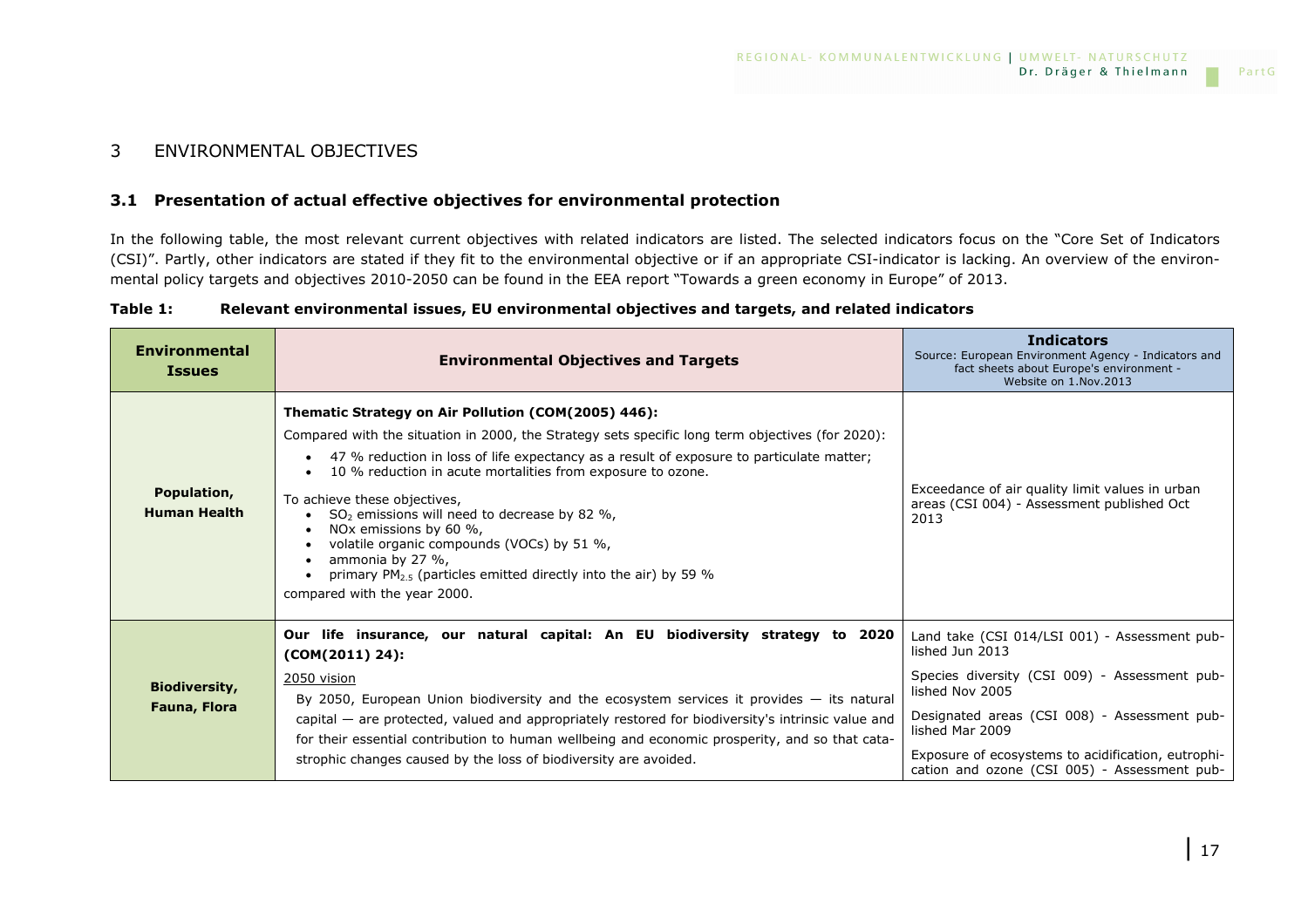| <b>Environmental</b><br><b>Issues</b> | <b>Environmental Objectives and Targets</b>                                                                                                                                                                                                                                                                                                                                                                                                                                                                                                                                                  | <b>Indicators</b><br>Source: European Environment Agency - Indicators and<br>fact sheets about Europe's environment -<br>Website on 1.Nov.2013 |
|---------------------------------------|----------------------------------------------------------------------------------------------------------------------------------------------------------------------------------------------------------------------------------------------------------------------------------------------------------------------------------------------------------------------------------------------------------------------------------------------------------------------------------------------------------------------------------------------------------------------------------------------|------------------------------------------------------------------------------------------------------------------------------------------------|
|                                       | 2020 headline target                                                                                                                                                                                                                                                                                                                                                                                                                                                                                                                                                                         | lished Nov 2012                                                                                                                                |
|                                       | Halting the loss of biodiversity and the degradation of ecosystem services in the EU by 2020,<br>and restoring them in so far as feasible, while stepping up the EU contribution to averting<br>global biodiversity loss.<br>Target 1: Fully implement the Birds and Habitats Directive<br>Target 2: Maintain and restore ecosystems and their services<br>Target 3: Increase the contribution of agriculture and forestry to maintain and enhancing bi-<br>odiversity<br>Target 4: Ensure the sustainable use of fisheries resources                                                        | Forest growth (CLIM 034) - Assessment pub-<br>lished Nov 2012                                                                                  |
|                                       | Target 5: Combat invasive alien species<br>Target 6: Help avert global biodiversity loss                                                                                                                                                                                                                                                                                                                                                                                                                                                                                                     |                                                                                                                                                |
|                                       | Roadmap to a Resource Efficient Europe (COM(2011) 571):                                                                                                                                                                                                                                                                                                                                                                                                                                                                                                                                      |                                                                                                                                                |
|                                       | By 2020 natural capital and ecosystem services will be properly valued and accounted for by<br>public authorities and businesses.                                                                                                                                                                                                                                                                                                                                                                                                                                                            |                                                                                                                                                |
|                                       | By 2020 the loss of biodiversity in the EU and the degradation of ecosystem services will be<br>halted and, as far as feasible, biodiversity will be restored.                                                                                                                                                                                                                                                                                                                                                                                                                               |                                                                                                                                                |
|                                       | A new EU Forest Strategy: for forests and the forest-based sector (COM(2013) 659                                                                                                                                                                                                                                                                                                                                                                                                                                                                                                             |                                                                                                                                                |
|                                       | final):<br>2020 forest objectives:<br>To ensure and demonstrate that all forests in the EU are managed according to sustainable for-<br>est management principles and that the EU's contribution to promoting sustainable forest man-<br>agement and reducing deforestation at global level is strengthened, thus:<br>- contributing to balancing various forest functions, meeting demands, and delivering vital eco-<br>system services;<br>- providing a basis for forestry and the whole forest-based value chain to be competitive and<br>viable contributors to the bio-based economy. |                                                                                                                                                |

 $\mathcal{L}^{\mathcal{L}}$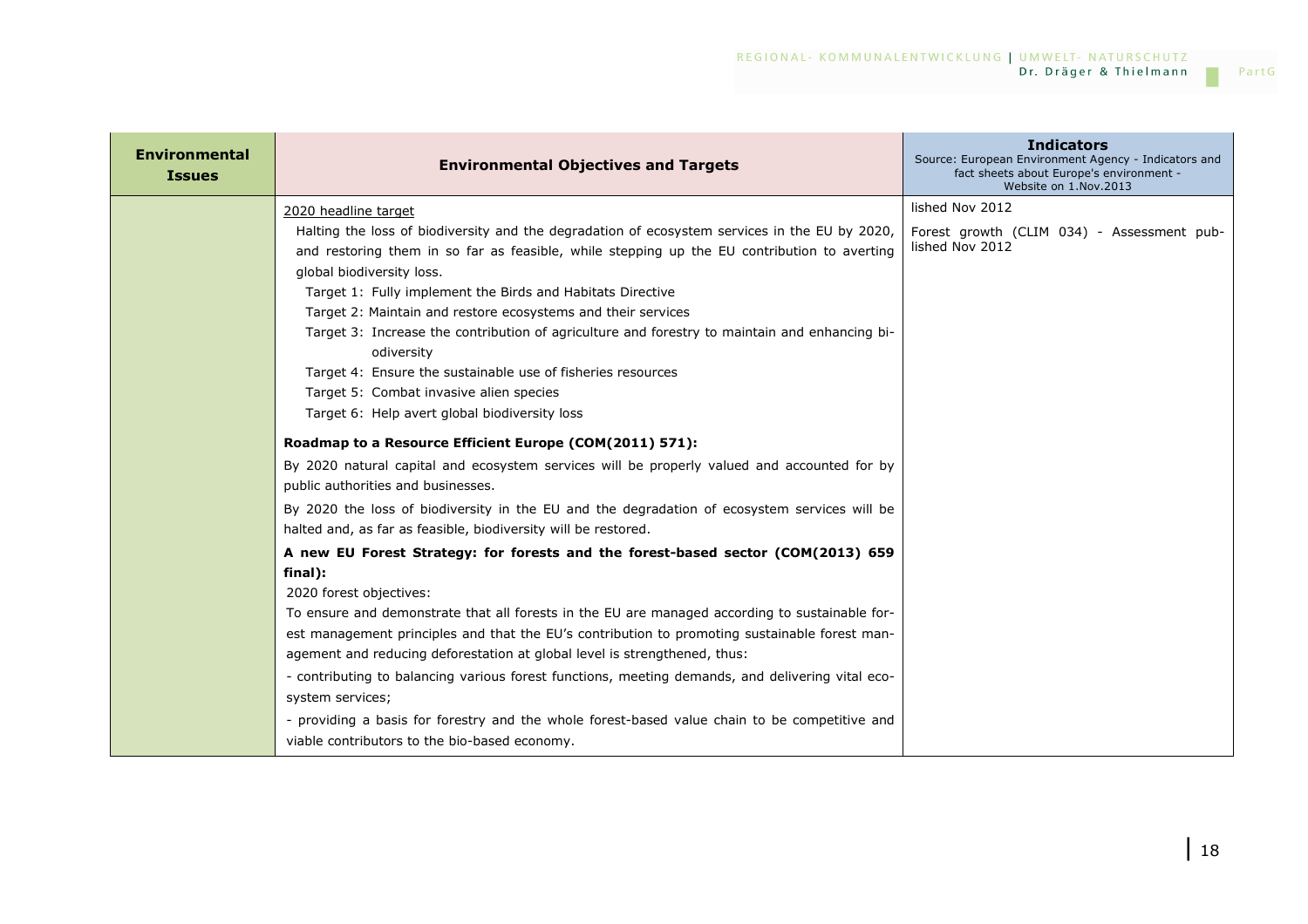| <b>Environmental</b><br><b>Issues</b> | <b>Environmental Objectives and Targets</b>                                                                                                                                                                                                                                                                                                                                                                                                                                                                                                                                                                                                                                                                                                                                                                                                                                                                                                                                                                                                                                                                           | <b>Indicators</b><br>Source: European Environment Agency - Indicators and<br>fact sheets about Europe's environment -<br>Website on 1.Nov.2013                                                                                                                                                                                                                   |
|---------------------------------------|-----------------------------------------------------------------------------------------------------------------------------------------------------------------------------------------------------------------------------------------------------------------------------------------------------------------------------------------------------------------------------------------------------------------------------------------------------------------------------------------------------------------------------------------------------------------------------------------------------------------------------------------------------------------------------------------------------------------------------------------------------------------------------------------------------------------------------------------------------------------------------------------------------------------------------------------------------------------------------------------------------------------------------------------------------------------------------------------------------------------------|------------------------------------------------------------------------------------------------------------------------------------------------------------------------------------------------------------------------------------------------------------------------------------------------------------------------------------------------------------------|
| <b>Soil</b>                           | Roadmap to a Resource Efficient Europe (COM(2011) 571):<br>By 2020, EU policies take into account their direct and indirect impact on land use in the EU and<br>globally, and the rate of land take is on track with an aim to achieve no net land take by 2050;<br>soil erosion is reduced and the soil organic matter increased, with remedial work on contaminat-<br>ed sites well underway.<br>Thematic Strategy for Soil Protection (COM(2006) 231)<br>The overall objective is protection and sustainable use of soil, based on the following guiding<br>principles:<br>(1) Preventing further soil degradation and preserving its functions:<br>- when soil is used and its functions are exploited, action has to be taken on soil use and<br>management patterns, and<br>when soil acts as a sink/receptor of the effects of human activities or environmental phe-<br>nomena, action has to be taken at source.<br>(2) Restoring degraded soils to a level of functionality consistent at least with current and in-<br>tended use, thus also considering the cost implications of the restoration of soil. | Soil erosion (CLIM 028) - Assessment published<br>Nov 2012<br>Soil organic carbon (CLIM 027) - Assessment<br>published Nov 2012<br>Progress in management of contaminated sites<br>(CSI 015/LSI 003) - Assessment published Aug<br>2007<br>Exposure of ecosystems to acidification, eutrophi-<br>cation and ozone (CSI 005) - Assessment pub-<br>lished Nov 2012 |
| Landscape                             | Roadmap to a Resource Efficient Europe (COM(2011) 571):<br>By 2020, EU policies take into account their direct and indirect impact on land use in the EU and<br>globally, and the rate of land take is on track with an aim to achieve no net land take by 2050;<br>soil erosion is reduced and the soil organic matter increased, with remedial work on contaminat-<br>ed sites well underway.<br>European Landscape Convention (2000) (European Treaty Series - No. 176)<br>Article 3 - Aims<br>The aims of this Convention are to promote landscape protection, management and planning,<br>and to organise European co-operation on landscape issues.                                                                                                                                                                                                                                                                                                                                                                                                                                                             | Land take (CSI 014/LSI 001) - Assessment pub-<br>lished Feb 2011<br>Fragmentation of natural and semi-natural areas<br>(SEBI 013) - Assessment published May 2010                                                                                                                                                                                                |
| Water                                 | Roadmap to a Resource Efficient Europe (COM(2011) 571):                                                                                                                                                                                                                                                                                                                                                                                                                                                                                                                                                                                                                                                                                                                                                                                                                                                                                                                                                                                                                                                               | Use of freshwater resources (CSI 018) - Assess-                                                                                                                                                                                                                                                                                                                  |

 $\mathcal{L}^{\mathcal{L}}$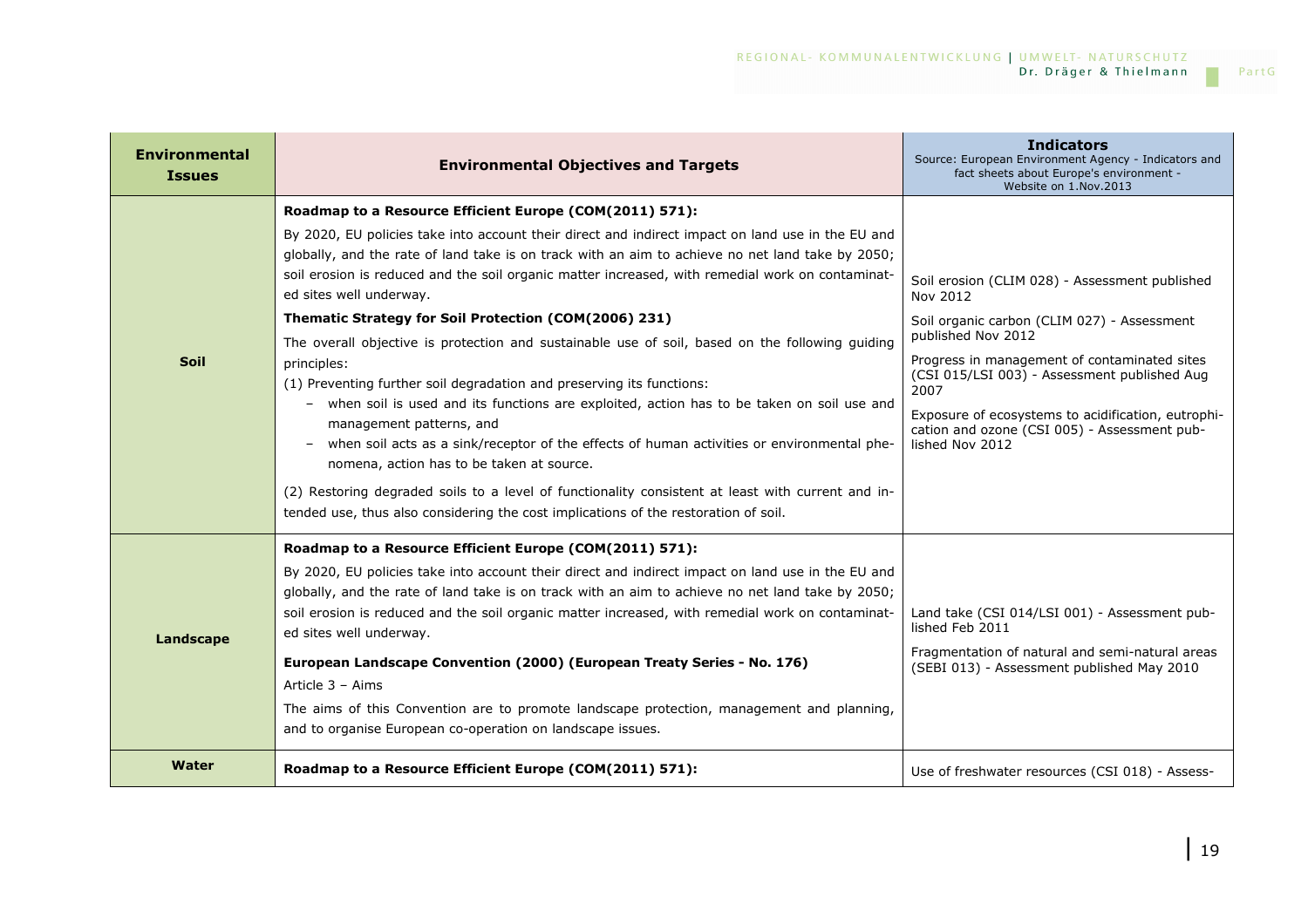| <b>Environmental</b><br><b>Issues</b> | <b>Environmental Objectives and Targets</b>                                                                                                                                                          | <b>Indicators</b><br>Source: European Environment Agency - Indicators and<br>fact sheets about Europe's environment -<br>Website on 1.Nov.2013 |
|---------------------------------------|------------------------------------------------------------------------------------------------------------------------------------------------------------------------------------------------------|------------------------------------------------------------------------------------------------------------------------------------------------|
|                                       | By 2020, all WFD River Basin Management Plans (RBMPs) have long been implemented. Good                                                                                                               | ment published Dec 2010                                                                                                                        |
|                                       | status – quality, quantity and use - of waters was attained in all EU river basins in 2015. The<br>impacts of droughts and floods are minimised, with adapted crops, increased water retention in    | Urban waste water treatment (CSI 024) - As-<br>sessment published Jan 2013                                                                     |
|                                       | soils and efficient irrigation. Alternative water supply options are only relied upon when all<br>cheaper savings opportunities are taken. Water abstraction should stay below 20% of available      | Bathing water quality (CSI 022) - Assessment<br>published Oct 2012                                                                             |
|                                       | renewable water resources.<br>By 2020, good environmental status of all EU marine waters is achieved, and by 2015 fishing is                                                                         | Oxygen consuming substances in rivers (CSI<br>019) - Assessment published Oct 2012                                                             |
|                                       | within maximum sustainable yields.                                                                                                                                                                   | Nutrients in freshwater (CSI 020) - Assessment<br>published Oct 2012                                                                           |
|                                       | The EU Water Framework Directive - integrated river basin management for Europe<br>(Directive 2000/60/EC):                                                                                           | Nutrients in transitional, coastal and marine wa-<br>ters (CSI 021) - Assessment published Mar 2013                                            |
|                                       | All surface and groundwater bodies in river basins achieve 'good status' by 2015. <sup>12</sup>                                                                                                      | Chlorophyll in transitional, coastal and marine<br>waters (CSI 023) - Assessment published Mar                                                 |
|                                       | Marine Strategy Framework Directive (Directive 2008/56/EC):                                                                                                                                          | 2013                                                                                                                                           |
|                                       | 'Good environmental status' is achieved or maintained in the marine environment by 2020.                                                                                                             | Status of marine fish stocks (CSI 032) - Assess-<br>ment published Sep 2011                                                                    |
|                                       |                                                                                                                                                                                                      | Drinking Water Quality (WEU 010) - Assessment<br>made May 2004                                                                                 |
|                                       | Roadmap to a Resource Efficient Europe (COM(2011) 571):                                                                                                                                              | Exposure of ecosystems to acidification, eu-                                                                                                   |
| Air                                   | By 2020, the EU's interim air quality standards will have been met, including in urban hot spots,<br>and those standards will have been updated and additional measures defined to further close the | trophication and ozone (CSI 005) - Assessment<br>published Nov 2012                                                                            |

<sup>&</sup>lt;sup>12</sup> The European Union has set a clear timeline for the member states to reach "good status" objectives for water bodies throughout the EU. These efforts are based on a six year cycle, whereby the Water Framework Directive (WFD) environmental objectives are to be met by 2015, provided that no deadline extension or exception is invoked. Member states that avail themselves of an extension beyond 2015 are required to achieve all WFD environmental objectives by the end of the second and third management cycles, which extend from 2015– 2021 and 2021–2027 respectively.

 See: Federal Ministry for the Environment, Nature Conservation and Nuclear Safety (BMU) (2013): Water Framework Directive - Implementation of WFD programmes of measures - interim results 2012

http://www.umweltbundesamt.de/sites/default/files/medien/378/publikationen/water\_framework\_direktive\_2012\_broschuere\_wrrl\_en\_bf.pdf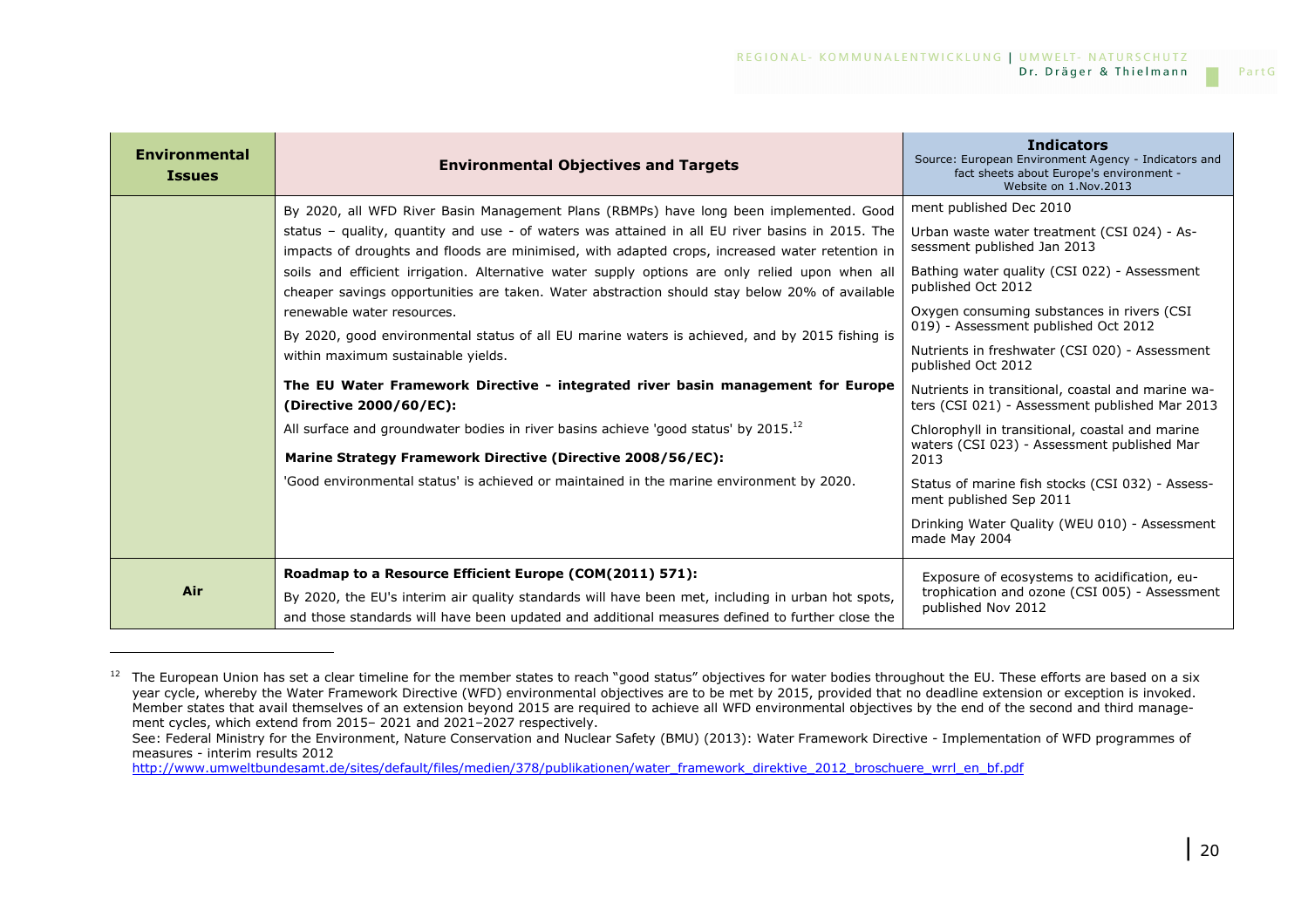| <b>Environmental</b><br><b>Issues</b> | <b>Environmental Objectives and Targets</b>                                                                                                                                                                                                                                                                                                                                                                                                                                                                                                                                                                                                                                                                                                                                                                                | <b>Indicators</b><br>Source: European Environment Agency - Indicators and<br>fact sheets about Europe's environment -<br>Website on 1.Nov.2013                                                                                                                                                                                     |
|---------------------------------------|----------------------------------------------------------------------------------------------------------------------------------------------------------------------------------------------------------------------------------------------------------------------------------------------------------------------------------------------------------------------------------------------------------------------------------------------------------------------------------------------------------------------------------------------------------------------------------------------------------------------------------------------------------------------------------------------------------------------------------------------------------------------------------------------------------------------------|------------------------------------------------------------------------------------------------------------------------------------------------------------------------------------------------------------------------------------------------------------------------------------------------------------------------------------|
|                                       | gap to the ultimate goal of achieving levels of air guality that do not cause significant impacts on<br>health and the environment.                                                                                                                                                                                                                                                                                                                                                                                                                                                                                                                                                                                                                                                                                        | Exceedance of air quality limit values in urban<br>areas (CSI 004) - Assessment published Oct<br>2013                                                                                                                                                                                                                              |
|                                       | Thematic Strategy on Air Pollution (2005) (COM(2011) 571):<br>Compared with the situation in 2000, the Strategy sets specific long term objectives (for 2020):<br>• 47 % reduction in loss of life expectancy as a result of exposure to particulate matter;<br>• 10 % reduction in acute mortalities from exposure to ozone.<br>• 43 % reduction in areas or ecosystems exposed to eutrophication.<br>• reduction in excess acid deposition of 74 % and 39 % in forest areas and surface fresh-<br>water areas respectively;<br>To achieve these objectives,<br>• $SO2$ emissions will need to decrease by 82 %,<br>NOx emissions by 60%,<br>volatile organic compounds (VOCs) by 51 %,<br>ammonia by 27 %,<br>• and primary $PM_{2.5}$ (particles emitted directly into the air) by 59 %<br>compared with the year 2000. | Emissions of primary particulate matter and<br>secondary particulate matter precursors (CSI<br>003/APE 009) - Assessment published Dec<br>2012<br>Emissions of ozone precursors (CSI 002/APE<br>008) - Assessment published Dec 2012<br>Emissions of acidifying substances (CSI<br>001/APE 007) - Assessment published Dec<br>2012 |
| <b>Global Climate</b>                 | <b>Greenhouse Gas Emission</b><br>"20-20-20 targets" Europe 2020 strategy (COM(2010) 2020)<br>Reduce emissions to 20 % below 1990 levels by 2020<br>A Roadmap for moving to a competitive low carbon economy in 2050 (COM(2011)<br>$571$ :<br>Milestones: 40 % by 2030, 60 % by 2040 and to 80 % by 2050 below 1990<br><b>Renewable Energy</b><br><b>Directive 2009/28/EC</b><br>Increase renewable energy to at least 20 % of final energy consumption by 2020                                                                                                                                                                                                                                                                                                                                                            | Greenhouse gas emission trends (CSI 010/CLIM<br>050) - Assessment published May 2013<br>Share of renewable energy in final energy con-<br>sumption (ENER 028) - Assessment published<br>Mar 2013                                                                                                                                   |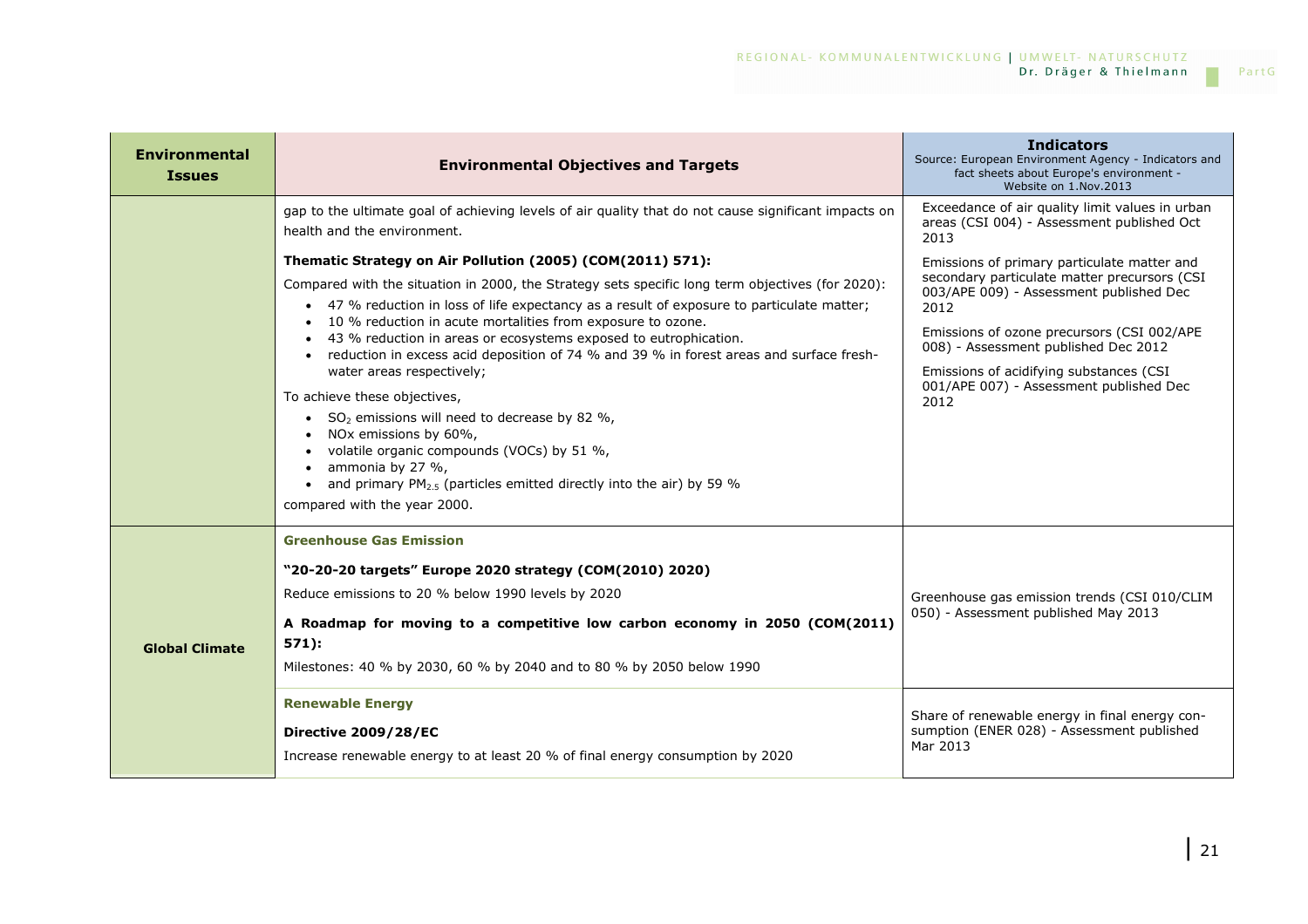# REGIONAL- KOMMUNALENTWICKLUNG | UMWELT- NATURSCHUTZ<br>Dr. Dräger & Thielmann

 $\mathcal{L}_{\mathcal{A}}$ 

| <b>Environmental</b><br><b>Issues</b> | <b>Environmental Objectives and Targets</b>                                                                                                                                                                                                                                                                                                                                                                                                                                                                                                                                                       | <b>Indicators</b><br>Source: European Environment Agency - Indicators and<br>fact sheets about Europe's environment -<br>Website on 1.Nov.2013                                                             |
|---------------------------------------|---------------------------------------------------------------------------------------------------------------------------------------------------------------------------------------------------------------------------------------------------------------------------------------------------------------------------------------------------------------------------------------------------------------------------------------------------------------------------------------------------------------------------------------------------------------------------------------------------|------------------------------------------------------------------------------------------------------------------------------------------------------------------------------------------------------------|
|                                       | <b>Energy Efficiency</b>                                                                                                                                                                                                                                                                                                                                                                                                                                                                                                                                                                          |                                                                                                                                                                                                            |
|                                       | Energy efficiency action plan (COM(2006)545), '20-20-20' targets Europe 2020 strate-<br>gy (COM(2010) 2020), Energy Efficiency Directive (Directive 2012/27/EU):<br>Reduce consumption of primary energy by 20 % compared to energy consumption projections<br>for 2020                                                                                                                                                                                                                                                                                                                           | Progress on energy efficiency in Europe (ENER<br>037) - Assessment published Mar 2013                                                                                                                      |
|                                       | Directive on the energy performance of buildings (Directive 2010/31/EU):                                                                                                                                                                                                                                                                                                                                                                                                                                                                                                                          |                                                                                                                                                                                                            |
|                                       | All new buildings occupied and owned by public authorities are 'nearly zero-energy' buildings by<br>2019                                                                                                                                                                                                                                                                                                                                                                                                                                                                                          |                                                                                                                                                                                                            |
|                                       | All new buildings are 'nearly zero-energy' buildings by 2020                                                                                                                                                                                                                                                                                                                                                                                                                                                                                                                                      |                                                                                                                                                                                                            |
|                                       | <b>Transport</b>                                                                                                                                                                                                                                                                                                                                                                                                                                                                                                                                                                                  |                                                                                                                                                                                                            |
|                                       | Roadmap to a Resource Efficient Europe (COM(2011) 571):                                                                                                                                                                                                                                                                                                                                                                                                                                                                                                                                           |                                                                                                                                                                                                            |
|                                       | Milestone: By 2020 overall efficiency in the transport sector will deliver greater value with opti-<br>mal use of resources like raw materials, energy, and land, and reduced impacts on climate<br>change, air pollution, noise, health, accidents, biodiversity and ecosystem degradation.<br>Transport will use less and cleaner energy, better exploit a modern infrastructure and reduce its<br>negative impact on the environment and key natural assets like water, land and ecosystems.<br>There will be on average a 1% yearly reduction, beginning in 2012, in transport GHG emissions. | Use of cleaner and alternative fuels (CSI 037) -<br>Assessment published Sep 2010<br>Freight transport demand (CSI 036) - Assess-<br>ment published Jan 2011<br>Passenger transport demand (CSI 035) - As- |
|                                       | WHITE PAPER - Roadmap to a Single European Transport Area - Towards a competi-<br>tive and resource efficient transport system (COM(2011) 144):                                                                                                                                                                                                                                                                                                                                                                                                                                                   | sessment published Jan 2011                                                                                                                                                                                |
|                                       | Reduce $CO2$ emissions from the transport sector by 20 % compared to 2008 levels by 2030<br>Reduce CO <sub>2</sub> emissions from the transport sector by 60 % compared to 1990 levels by 2050                                                                                                                                                                                                                                                                                                                                                                                                    |                                                                                                                                                                                                            |
|                                       | <b>Adaptation to Climate Change</b>                                                                                                                                                                                                                                                                                                                                                                                                                                                                                                                                                               |                                                                                                                                                                                                            |
|                                       | An EU Strategy on adaptation to climate change (COM(2013) 216):                                                                                                                                                                                                                                                                                                                                                                                                                                                                                                                                   |                                                                                                                                                                                                            |
|                                       | The overall aim of the EU Adaptation Strategy is to contribute to a more climate-resilient Europe.<br>This means enhancing the preparedness and capacity to respond to the impacts of climate                                                                                                                                                                                                                                                                                                                                                                                                     |                                                                                                                                                                                                            |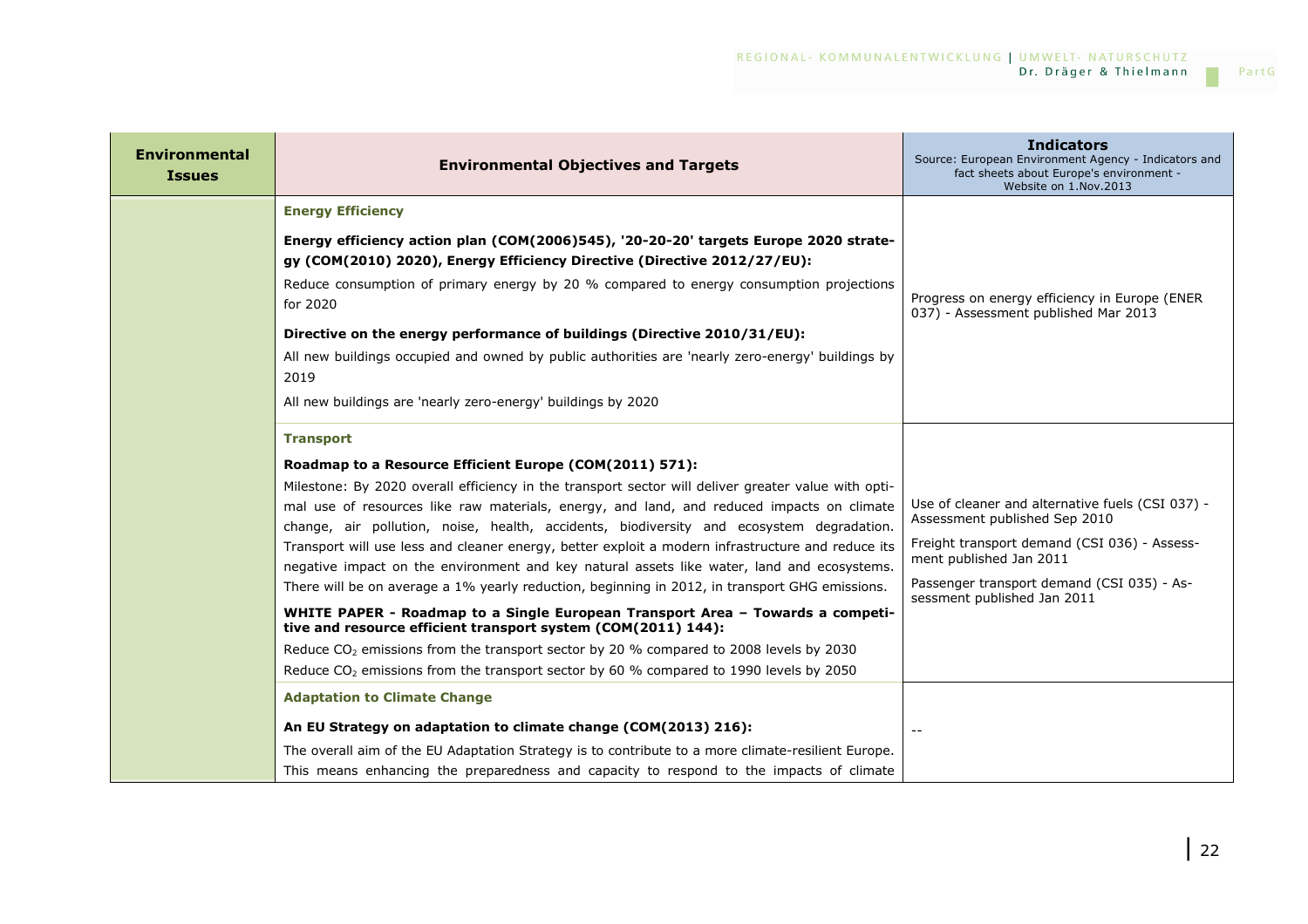| <b>Environmental</b><br><b>Issues</b>                                                                                | <b>Environmental Objectives and Targets</b>                                                                                                                                                                                                                                                                                                                                                                                                                                                                                                                                                                                                                                                                                                                                                                                                                                                                                                                                                                                                                                                                                                                                                                                                                                                                  | <b>Indicators</b><br>Source: European Environment Agency - Indicators and<br>fact sheets about Europe's environment -<br>Website on 1.Nov.2013                                                                                                                                        |
|----------------------------------------------------------------------------------------------------------------------|--------------------------------------------------------------------------------------------------------------------------------------------------------------------------------------------------------------------------------------------------------------------------------------------------------------------------------------------------------------------------------------------------------------------------------------------------------------------------------------------------------------------------------------------------------------------------------------------------------------------------------------------------------------------------------------------------------------------------------------------------------------------------------------------------------------------------------------------------------------------------------------------------------------------------------------------------------------------------------------------------------------------------------------------------------------------------------------------------------------------------------------------------------------------------------------------------------------------------------------------------------------------------------------------------------------|---------------------------------------------------------------------------------------------------------------------------------------------------------------------------------------------------------------------------------------------------------------------------------------|
|                                                                                                                      | change at local, regional, national and EU levels, developing a coherent approach and improving<br>coordination.                                                                                                                                                                                                                                                                                                                                                                                                                                                                                                                                                                                                                                                                                                                                                                                                                                                                                                                                                                                                                                                                                                                                                                                             |                                                                                                                                                                                                                                                                                       |
| <b>Material Assets,</b><br><b>Cultural Heritage</b><br>including Architec-<br>tural and Archaeo-<br>logical Heritage | Treaty of Lisbon (2007):<br>Article 3.3. "() The Union shall respect its rich cultural and linguistic diversity, and shall ensure<br>that Europe's cultural heritage is safeguarded and enhanced".<br>European Convention on the Protection of the Archaeological Heritage (Revised), Valet-<br>ta, 16.I.1992<br>Article 1<br>The aim of this (revised) Convention is to protect the archaeological heritage as a source of the<br>European collective memory and as an instrument for historical and scientific study.<br>To this end shall be considered to be elements of the archaeological heritage all remains and<br>objects and any other traces of mankind from past epochs:<br>the preservation and study of which help to retrace the history of mankind and its relation<br>with the natural environment:<br>for which excavations or discoveries and other methods of research into mankind and the<br>related environment are the main sources of information; and<br>which are located in any area within the jurisdiction of the Parties.<br>$\bullet$<br>The archaeological heritage shall include structures, constructions, groups of buildings, devel-<br>oped sites, moveable objects, monuments of other kinds as well as their context, whether situ-<br>ated on land or under water. |                                                                                                                                                                                                                                                                                       |
| Sustainable con-<br>sumption and pro-<br>duction (resource<br>efficiency)                                            | Roadmap to a Resource Efficient Europe (COM(2011) 571):<br>By 2020, market and policy incentives that reward business investments in efficiency are in<br>place. These incentives have stimulated new innovations in resource efficient production meth-<br>ods that are widely used. All companies, and their investors, can measure and benchmark their<br>lifecycle resource efficiency. Economic growth and wellbeing is decoupled from resource inputs<br>and come primarily from increases in the value of products and associated services.                                                                                                                                                                                                                                                                                                                                                                                                                                                                                                                                                                                                                                                                                                                                                           | Ecological Footprint of European countries (SEBI<br>023) - Assessment published May 2010<br>Waste electrical and electronic equipment (waste<br>003) - Assessment published Jun 2013<br>Generation and recycling of packaging waste (CSI<br>017/waste 002) - Assessment published Nov |

|

 $\mathcal{L}^{\mathcal{L}}$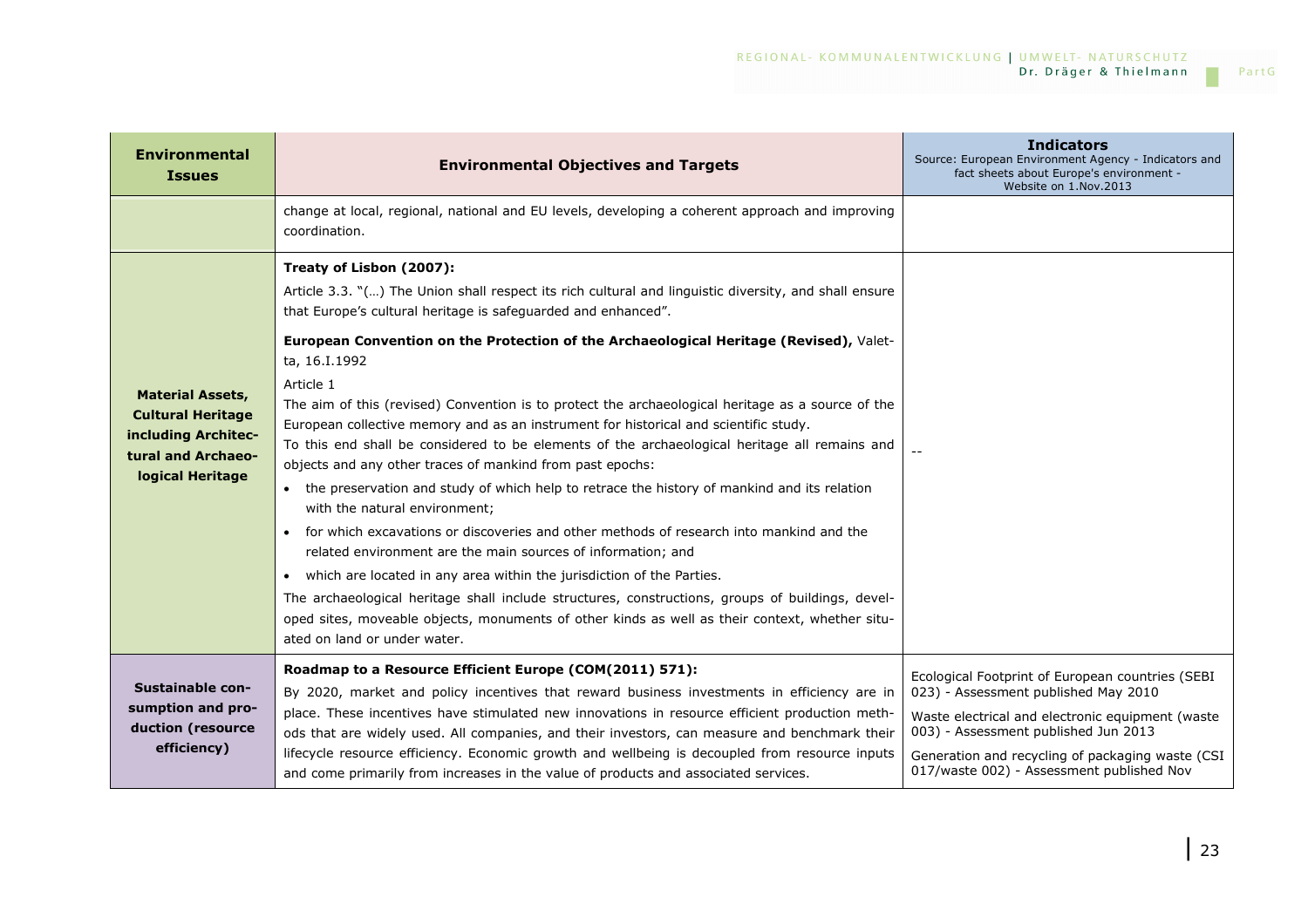| <b>Environmental</b><br><b>Issues</b> | <b>Environmental Objectives and Targets</b>                                                                                                                                                                                                                                                                                                                                                                                                                                                                                                                                                                                                                                           | <b>Indicators</b><br>Source: European Environment Agency - Indicators and<br>fact sheets about Europe's environment -<br>Website on 1.Nov.2013 |
|---------------------------------------|---------------------------------------------------------------------------------------------------------------------------------------------------------------------------------------------------------------------------------------------------------------------------------------------------------------------------------------------------------------------------------------------------------------------------------------------------------------------------------------------------------------------------------------------------------------------------------------------------------------------------------------------------------------------------------------|------------------------------------------------------------------------------------------------------------------------------------------------|
|                                       | By 2020, waste is managed as a resource. Waste generated per capita is in absolute decline.<br>Recycling and re-use of waste are economically attractive options for public and private actors<br>due to widespread separate collection and the development of functional markets for secondary<br>raw materials. More materials, including materials having a significant impact on the environ-<br>ment and critical raw materials, are recycled. Waste legislation is fully implemented. Illegal<br>shipments of waste have been eradicated. Energy recovery is limited to non recyclable materials,<br>landfilling is virtually eliminated and high quality recycling is ensured. | 2012<br>Municipal waste generation (CSI 016/waste 001)<br>- Assessment published Dec 2011                                                      |

 $\mathcal{C}^{\mathcal{A}}$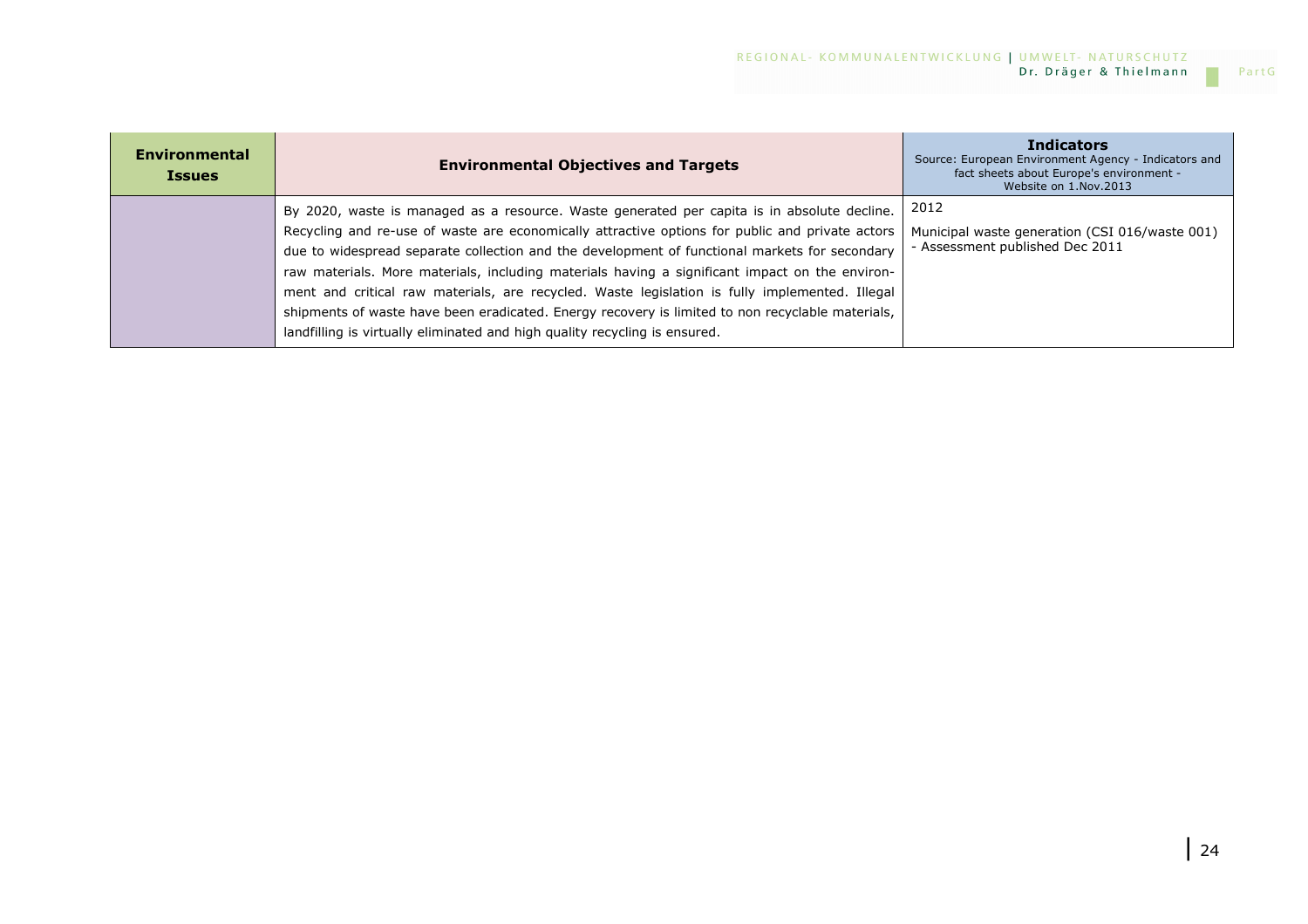### **3.2 Presentation how far and in which way these objectives and policies were considered in the preparation of the Programme**

Two out of the four defined PAs aim explicitly on important environmental objectives and policies of the EU: PA 3 - Low-carbon economy and PA 4 - Environment and resource efficiency. By tackling those topics several other environmental issues are considered which are directly or indirectly linked to these overarching issues. With 50 % of the available funds (excluding the funds for Technical Assistance), a substantial share of the total funds are earmarked for these two PAs.

Following the stipulations of Article 8 of the Common Provisions Regulation (CPR), sustainable development is also incorporated in the Programme as a horizontal principle. This provides the obligation to consider environmental issues also in the realisation of PAs 1 and 2.

Following recommendations provided by the SEA experts in the scope of the SEA process, several elements of a more obvious consideration of environmental objectives and policies were incorporated into the Programme.

### 4 CHARACTERISTICS OF THE ENVIRONMENT, STATUS OF THE ENVIRONMENT IN CASE OF NON-IMPLEMENTATION OF THE PROGRAMME AND EXISTING ENVIRONMENTAL PROBLEMS

### **4.1 Characteristics of the environment in Europe**

Table 2 presents the actual state of the environmental issues, on basis of the chosen indicators and the indicator-linked "key messages" of the EEA. The key messages summarize the main findings of the indicator-based data and fact sheets about Europe's environment. On the EEA-Website they are resumed in a most comprehensive and concise form, so that they are reported verbatim.<sup>13</sup>

The indicators and key messages are presented to state Europe's environment. Due the level of abstraction and the highly indirect effects on the environment of the Programme in every respect it is not possible to measure effects of the Programme using the indicators.

|  |  |  | Table 2: Present state of environmental issues in the EU according to defined indicators |
|--|--|--|------------------------------------------------------------------------------------------|
|  |  |  |                                                                                          |

| <b>Indicators</b><br>(Assessment pub-<br>lished in Year) | <b>Key Messages</b><br>Source: EEA Website 21.11.2013 |  |  |  |
|----------------------------------------------------------|-------------------------------------------------------|--|--|--|
| <b>Population, Human Health</b>                          |                                                       |  |  |  |

<sup>13</sup> EEA Website 20.11.2013 (http://www.eea.europa.eu/data-andmaps/indicators/#c5=&c7=all&c0=10&b\_start=0)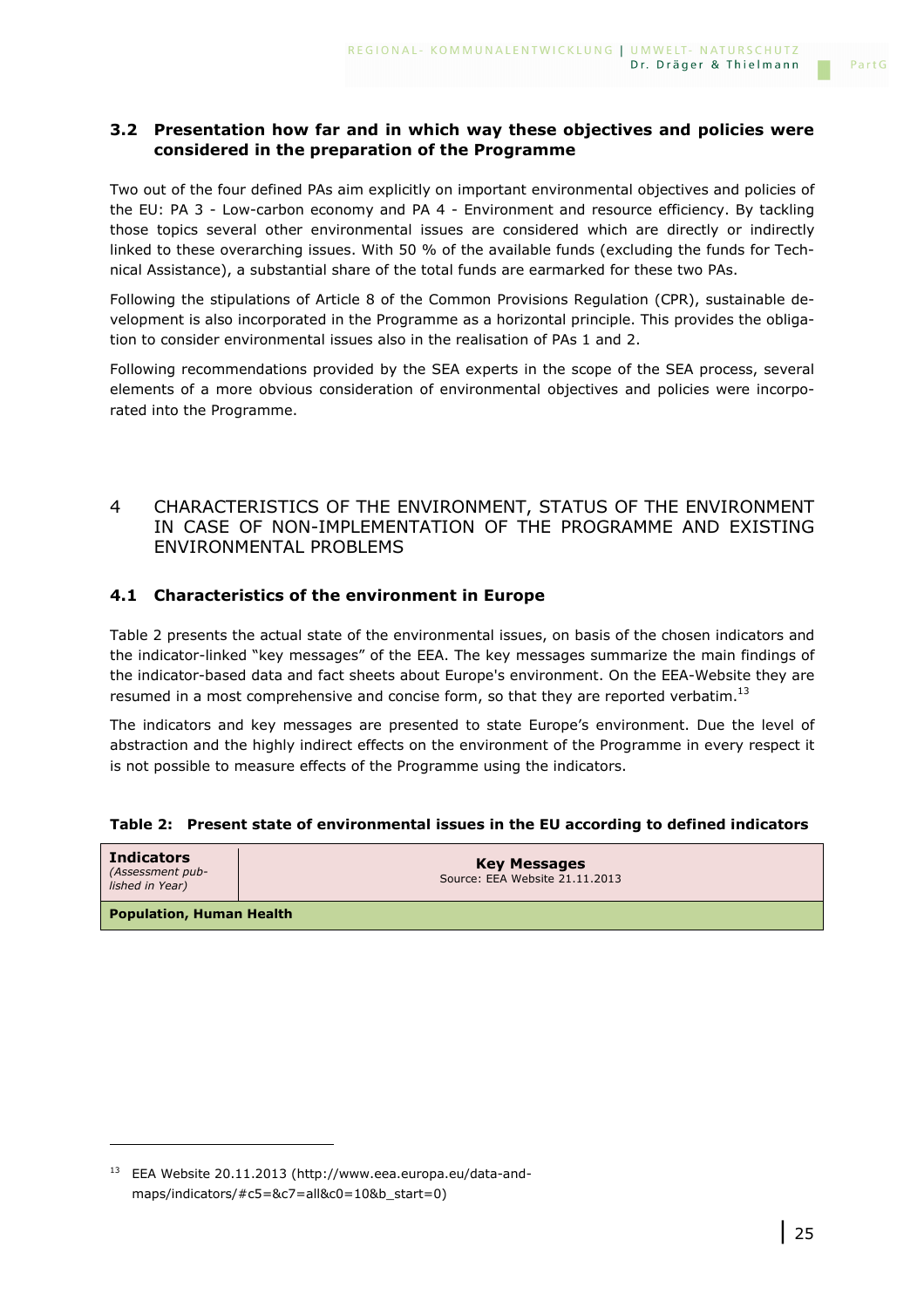| <b>Indicators</b><br>(Assessment pub-<br>lished in Year)                        | <b>Key Messages</b><br>Source: EEA Website 21.11.2013                                                                                                                                                                                                                                                                                                                                                                                                                                                                                                                                                                                                                                                                                                                                                                                                                                                                                                                                                                                                                                                                                                                                                                                                                                                                                                                                                                                                                                                                                                                                                                                                                                                                                                                                                                                                                                                                                                                                                                                                                              |
|---------------------------------------------------------------------------------|------------------------------------------------------------------------------------------------------------------------------------------------------------------------------------------------------------------------------------------------------------------------------------------------------------------------------------------------------------------------------------------------------------------------------------------------------------------------------------------------------------------------------------------------------------------------------------------------------------------------------------------------------------------------------------------------------------------------------------------------------------------------------------------------------------------------------------------------------------------------------------------------------------------------------------------------------------------------------------------------------------------------------------------------------------------------------------------------------------------------------------------------------------------------------------------------------------------------------------------------------------------------------------------------------------------------------------------------------------------------------------------------------------------------------------------------------------------------------------------------------------------------------------------------------------------------------------------------------------------------------------------------------------------------------------------------------------------------------------------------------------------------------------------------------------------------------------------------------------------------------------------------------------------------------------------------------------------------------------------------------------------------------------------------------------------------------------|
|                                                                                 | Particulate Matter (PM <sub>10</sub> )<br>In the period 2001-2011, 20-44 % of the urban population in EU-27 was potentially ex-<br>posed to ambient concentrations of particulate matter (PM <sub>10</sub> ) in excess of the EU limit<br>value set for the protection of human health (50 microgram/ $m3$ daily mean not to be ex-<br>ceeded more than 35 days a calendar year)                                                                                                                                                                                                                                                                                                                                                                                                                                                                                                                                                                                                                                                                                                                                                                                                                                                                                                                                                                                                                                                                                                                                                                                                                                                                                                                                                                                                                                                                                                                                                                                                                                                                                                   |
| Exceedance of air<br>quality limit values<br>in urban areas<br>(CSI 004) (2013) | Nitrogen dioxide (NO2)<br>In the period 2001-2011, 5-23 % of the urban population in EU-27 was potentially ex-<br>posed to ambient nitrogen dioxide (NO <sub>2</sub> ) concentrations above the EU limit value set for<br>the protection of human health (40 microgram $NO2/m3$ annual mean). There was a slight<br>downwards trend over the period.                                                                                                                                                                                                                                                                                                                                                                                                                                                                                                                                                                                                                                                                                                                                                                                                                                                                                                                                                                                                                                                                                                                                                                                                                                                                                                                                                                                                                                                                                                                                                                                                                                                                                                                               |
|                                                                                 | Ozone $(O_3)$<br>In the period 2001-2011, 14-65 % of the urban population in EU-27 was exposed to am-<br>bient ozone concentrations exceeding the EU target value set for the protection of human<br>health (120 microgram $O_3/m^3$ daily maximum 8-hourly average, not to be exceeded more<br>than 25 times a calendar year, averaged over three years and to be achieved where pos-<br>sible by 2010). The 65 % of the urban population exposed to ambient ozone concentra-<br>tions over the EU target value was recorded in 2003, which was the record year. There<br>was no discernible trend over the period.                                                                                                                                                                                                                                                                                                                                                                                                                                                                                                                                                                                                                                                                                                                                                                                                                                                                                                                                                                                                                                                                                                                                                                                                                                                                                                                                                                                                                                                               |
|                                                                                 | Sulphur dioxide (SO <sub>2</sub> )<br>In the period 2001-2011, the fraction of the urban population in EU-27 that is potentially<br>exposed to ambient concentrations of sulphur dioxide in excess of the EU limit value set<br>for the protection of human health (125 microgram $SO2/m3$ daily mean not to be exceed-<br>ed more than three days a year), decreased to less than 1 %, and as such the EU limit<br>value set is close to being met everywhere in the urban background.                                                                                                                                                                                                                                                                                                                                                                                                                                                                                                                                                                                                                                                                                                                                                                                                                                                                                                                                                                                                                                                                                                                                                                                                                                                                                                                                                                                                                                                                                                                                                                                            |
| <b>Biodiversity, Fauna, Flora</b>                                               |                                                                                                                                                                                                                                                                                                                                                                                                                                                                                                                                                                                                                                                                                                                                                                                                                                                                                                                                                                                                                                                                                                                                                                                                                                                                                                                                                                                                                                                                                                                                                                                                                                                                                                                                                                                                                                                                                                                                                                                                                                                                                    |
| Designated areas<br>(CSI 008) (2009)                                            | The designation of protected areas is a cornerstone for the conservation of biodiversity<br>worldwide, from genes to species, habitats and ecosystems. In June 2006, the Executive<br>Secretary of the Convention on Biological Diversity (CBD) re-affirmed the role of protected<br>areas as cornerstones of biodiversity conservation, but also highlighted that many are<br>"beset with managerial and financial difficulties that impede their effective management".<br>At the European level, there has been an increase in the total area of nationally-<br>designated protected areas over time, indicating a positive commitment by European<br>countries to biodiversity conservation. The total area of nationally designated sites in<br>39 European countries was around 100 million hectares in 2008.<br>There has also been an increase in the total area of Natura 2000 sites over the past<br>two years with 52 million hectares designated as Special Protected Areas and 65 mil-<br>lion as Sites of Community Importance (SCI).<br>At least 45 % of SCIs surface is also covered by one national designation.<br>The level of sufficiency in designating Natura 2000 sites for the Habitats Directive is<br>high for most EU-27 countries (21 countries have sufficiency above 80%) and the new<br>Member States are doing well.<br>In addition to quantitative signals it is important to also keep in mind the crucial need to<br>have a qualitative view on the efficiency of the network of designated areas.<br>Marine areas are not yet represented as Natura 2000 sites as the phase of proposals is<br>still going on.<br>There are increasing pressures on biodiversity outside of protected areas and an as-<br>sessment of the effectiveness of designated sites in protecting and conserving biodi-<br>versity is needed in a broader scale and with the climate change perspective.<br>Assessments of conservation status of species and habitats of Community interest are<br>$\bullet$<br>available and will help to get this qualitative view. |
| Species diversity<br>(CSI 009) (2005)                                           | Butterfly and bird species occurring in different habitat types across Europe show popula-<br>tion declines of between -2% and -37% since the early 1970s. Similar trends can be ob-<br>served in the land-cover change for related habitats between 1990 and 2000, especially<br>for heaths and scrubs as well as mires, bogs and fens, which are specific wetland habitats.<br>The European Grassland Butterfly Indicator shows that since 1990 till 2011 butterfly<br>populations have declined by almost 50 %, indicating a dramatic loss of grassland biodi-<br>versity. This also means the situation has not improved since the first version of the indi-<br>cator published in 2005. EEA (2013): The European Grassland Butterfly Indicator: 1990-<br>2011                                                                                                                                                                                                                                                                                                                                                                                                                                                                                                                                                                                                                                                                                                                                                                                                                                                                                                                                                                                                                                                                                                                                                                                                                                                                                                                |
| Exposure of eco-<br>systems to acidifi-<br>cation, eutrophica-                  | <b>Eutrophication</b><br>The magnitude of the risk of ecosystem eutrophication and its geographical coverage has<br>diminished only slightly over the years. The predictions for 2010 and 2020 indicate that                                                                                                                                                                                                                                                                                                                                                                                                                                                                                                                                                                                                                                                                                                                                                                                                                                                                                                                                                                                                                                                                                                                                                                                                                                                                                                                                                                                                                                                                                                                                                                                                                                                                                                                                                                                                                                                                       |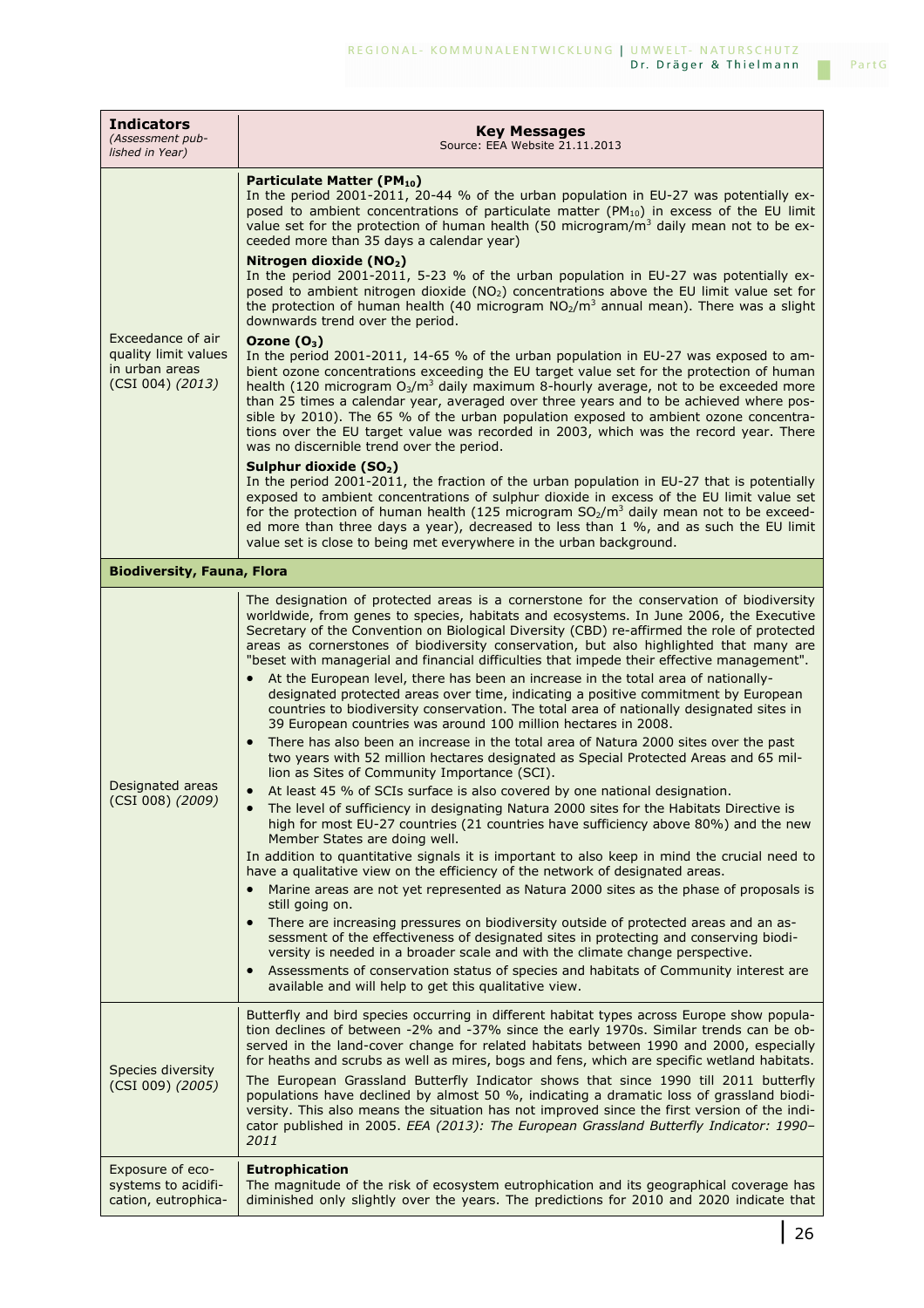| <b>Indicators</b><br>(Assessment pub-<br>lished in Year)              | <b>Key Messages</b><br>Source: EEA Website 21.11.2013                                                                                                                                                                                                                                                                                                                                                                                                                                                                                                                                                                                                                                                                                                                                                                                                                                                                                                                                                                                                                                                                                                                                                                                                                                                                                                                                                                                                                                                                                                                                                                |
|-----------------------------------------------------------------------|----------------------------------------------------------------------------------------------------------------------------------------------------------------------------------------------------------------------------------------------------------------------------------------------------------------------------------------------------------------------------------------------------------------------------------------------------------------------------------------------------------------------------------------------------------------------------------------------------------------------------------------------------------------------------------------------------------------------------------------------------------------------------------------------------------------------------------------------------------------------------------------------------------------------------------------------------------------------------------------------------------------------------------------------------------------------------------------------------------------------------------------------------------------------------------------------------------------------------------------------------------------------------------------------------------------------------------------------------------------------------------------------------------------------------------------------------------------------------------------------------------------------------------------------------------------------------------------------------------------------|
| tion and ozone<br>(CSI 005) (2012)                                    | the risk is still widespread over Europe. This is in conflict with the EU's long-term objec-<br>tive of not exceeding critical loads of airborne acidifying and eutrophying substances in<br>sensitive ecosystem areas (National Emission Ceilings Directive, 6th Environmental Action<br>Programme, Thematic Strategy on Air Pollution).<br><b>Acidification</b><br>The situation has considerably improved and it is predicted to improve further. The inter-<br>im environmental objective for 2010 (National Emission Ceilings Directive) will most likely<br>not be met completely. However, the European ecosystem areas where the critical load<br>will be exceeded are predicted to have declined by more than 80 % in 2010 with 1990 as<br>a base year. By 2020, it is expected that the risk of ecosystem acidification will only be an<br>issue at some hot spots, in particular at the border area between the Netherlands and<br>Germany.<br>Ozone $(O_3)$<br>Most vegetation and agricultural crops are exposed to ozone levels exceeding the long<br>term objective given in the EU Air Quality Directive. A significant fraction is also exposed<br>to levels above the 2010 target value defined in the Directive. Concentrations in 2009<br>were on the average lower than in 2008. The effect-related accumulated concentrations,<br>addressing exposure of crops to ozone over several summer months, shows large year-to-<br>year variations. Over the period 1996-2009 there is a tendency to increased exposure,<br>although this development has not proven to be statistically significant. |
| Land take (CSI<br>014/LSI 001)<br>(2013)                              | Land take by the expansion of residential areas and construction sites is the main cause of<br>the increase in the coverage of urban land at the European level. Agricultural zones and,<br>to a lesser extent, forests and semi-natural and natural areas, are disappearing in favour<br>of the development of artificial surfaces. This affects biodiversity since it decreases habi-<br>tats, the living space of a number of species, and fragments the landscapes that support<br>and connect them. The annual land take in European countries assessed by 2006 Corine<br>land cover project (EEA-39 except Greece) was approximately 108 000 ha/year in 2000-<br>2006. In 21 countries covered by both periods (1990-2000 and 2000-2006) the annual<br>land take decreased by 9 % in the later period. The composition of land taken areas<br>changed, too. More arable land and permanent crops and less pastures and mosaic farm-<br>land were taken by artificial development then in 1990-2000. Identified trends are ex-<br>pected to change little when next assessment for 2006-2012 becomes available in 2014.                                                                                                                                                                                                                                                                                                                                                                                                                                                                                         |
| Forest growth<br>(CLIM 034) - As-<br>sessment pub-<br>lished Nov 2012 | The area covered by forests and other wooded land in Europe (39 EEA countries) has<br>increased for many decades.<br>Forest biomass in the EEA region is also growing, and the average growth rate has in-<br>creased from 1990 to 2010.<br>In some central and western areas of Europe, forest growth has been reduced in the last<br>10 years due to storms, pests and diseases.<br>Future climate change and increasing CO2 concentrations are expected to affect site suit-<br>ability, productivity, species composition and biodiversity, and thus have an impact on the<br>goods and services that the forests provide. In general, forest growth is projected to in-<br>crease in northern Europe and to decrease in southern Europe.                                                                                                                                                                                                                                                                                                                                                                                                                                                                                                                                                                                                                                                                                                                                                                                                                                                                        |
| Soil                                                                  |                                                                                                                                                                                                                                                                                                                                                                                                                                                                                                                                                                                                                                                                                                                                                                                                                                                                                                                                                                                                                                                                                                                                                                                                                                                                                                                                                                                                                                                                                                                                                                                                                      |
| Soil erosion (CLIM<br>028) (2012)                                     | 105 million ha, or 16 % of Europe's total land area (excluding Russia) were estimated<br>$\bullet$<br>to be affected by water erosion in the 1990s.<br>Some 42 million ha of land were estimated to be affected by wind erosion, of which<br>$\bullet$<br>around 1 million ha were categorised as being severely affected.<br>Increased variations in rainfall pattern and intensity will make soils more susceptible<br>$\bullet$<br>to water erosion, with off-site effects of soil erosion increasing.<br>Increased aridity will make finer-textured soils more vulnerable to wind erosion, es-<br>$\bullet$<br>pecially if accompanied by a decrease in soil organic matter levels.<br>Reliable quantitative projections for soil erosion are not available.<br>$\bullet$<br>A recent new model of soil erosion by water has estimated the surface area affected<br>$\bullet$<br>in the EU-27 at 130 million ha. Almost 20 % is subjected to soil loss in excess of 10<br>tons/ha/year.                                                                                                                                                                                                                                                                                                                                                                                                                                                                                                                                                                                                                          |
| Soil organic carbon<br>(CLIM 027) (2012)                              | Soil carbon stocks in the EU-27 are around 75 billion tonnes of carbon; around 50 % of<br>which is located in Ireland, Finland, Sweden and the United Kingdom (because of the<br>large area of peatlands in these countries). The largest emissions of $CO2$ from soils are<br>due to conversion (drainage) of organic soils, and amount to 20-40 tonnes of CO <sub>2</sub> per<br>hectare per year. The most effective option to manage soil carbon in order to mitigate<br>climate change is to preserve existing stocks in soils, and especially the large stocks in<br>peat and other soils with a high content of organic carbon. On average, soils in Europe are<br>most likely to be accumulating carbon. Soils under grassland and forests are a carbon sink                                                                                                                                                                                                                                                                                                                                                                                                                                                                                                                                                                                                                                                                                                                                                                                                                                                 |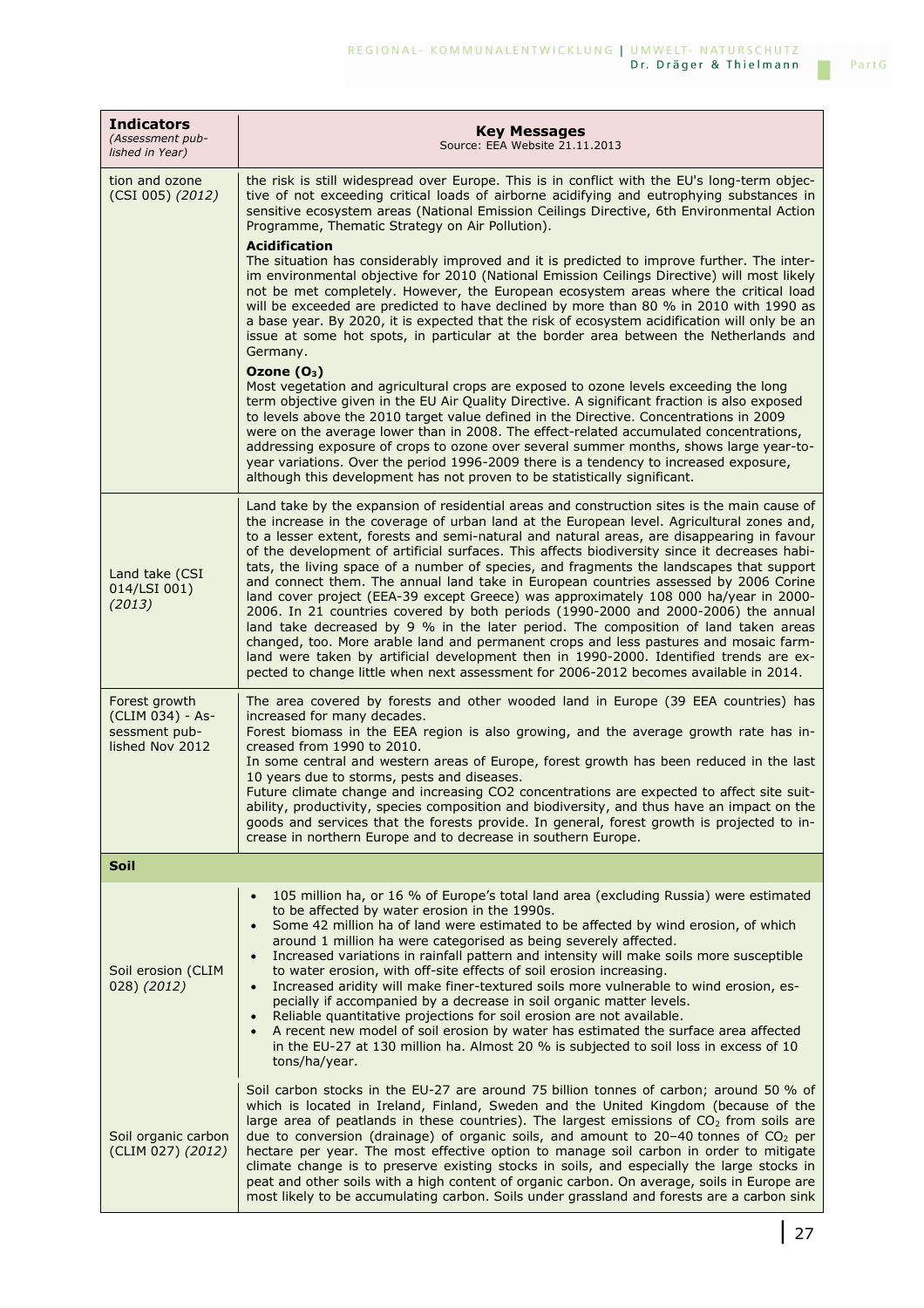| <b>Indicators</b><br>(Assessment pub-<br>lished in Year)                                           | <b>Key Messages</b><br>Source: EEA Website 21.11.2013                                                                                                                                                                                                                                                                                                                                                                                                                                                                                                                                                                                                                                                                                                                                                                                                                                                                                                                                                                                                                                                                                                                                                                                                                                                                                                                                                                                                              |
|----------------------------------------------------------------------------------------------------|--------------------------------------------------------------------------------------------------------------------------------------------------------------------------------------------------------------------------------------------------------------------------------------------------------------------------------------------------------------------------------------------------------------------------------------------------------------------------------------------------------------------------------------------------------------------------------------------------------------------------------------------------------------------------------------------------------------------------------------------------------------------------------------------------------------------------------------------------------------------------------------------------------------------------------------------------------------------------------------------------------------------------------------------------------------------------------------------------------------------------------------------------------------------------------------------------------------------------------------------------------------------------------------------------------------------------------------------------------------------------------------------------------------------------------------------------------------------|
|                                                                                                    | (estimated up to 80 million tonnes of carbon per year) whereas soils under arable land are<br>a smaller carbon source (estimated from 10-40 million tonnes of carbon per year). The<br>effects of climate change on soil organic carbon and soil respiration are complex, and<br>depend on distinct climatic and biotic drivers. However, they lack rigorous supporting<br>datasets. Climate change is expected to have an impact on soil carbon in the long term,<br>but changes in the short term will more likely be driven by land management practices<br>and land use change.                                                                                                                                                                                                                                                                                                                                                                                                                                                                                                                                                                                                                                                                                                                                                                                                                                                                                |
| Progress in man-<br>agement of contam-<br>inated sites (CSI<br>015/LSI 003)<br>(2007)              | Soil contamination requiring clean up is present at approximately 250,000 sites in the EEA<br>member countries, according to recent estimates. And this number is expected to grow.<br>Potentially polluting activities are estimated to have occurred at nearly 3 million sites<br>(including the 250,000 sites already mentioned) and investigation is needed to establish<br>whether remediation is required. If current investigation trends continue, the number of<br>sites needing remediation will increase by 50% by 2025.<br>By contrast, more than 80,000 sites have been cleaned up in the last 30 years in the<br>countries where data on remediation is available. Although the range of polluting activities<br>(and their relative importance as localised sources of soil contamination) may vary con-<br>siderably across Europe, industrial and commercial activities as well as the treatment and<br>disposal of waste are reported to be the most important sources. National reports indicate<br>that heavy metals and mineral oil are the most frequent soil contaminants at investigated<br>sites, while mineral oil and chlorinated hydrocarbons are the most frequent contaminants<br>found in groundwater. A considerable share of remediation expenditure, about 35 % on<br>average, comes from public budgets. Although considerable efforts have been made al-<br>ready, it will take decades to clean up a legacy of contamination. |
| Exposure of ecosys-<br>tems to acidifica-<br>tion, eutrophication<br>and ozone (CSI<br>005) (2012) | See "Biodiversity, Fauna, Flora"                                                                                                                                                                                                                                                                                                                                                                                                                                                                                                                                                                                                                                                                                                                                                                                                                                                                                                                                                                                                                                                                                                                                                                                                                                                                                                                                                                                                                                   |
| Landscape                                                                                          |                                                                                                                                                                                                                                                                                                                                                                                                                                                                                                                                                                                                                                                                                                                                                                                                                                                                                                                                                                                                                                                                                                                                                                                                                                                                                                                                                                                                                                                                    |
| Land take (CSI<br>014/LSI 001)<br>(2011)                                                           | See "Biodiversity, Fauna, Flora"                                                                                                                                                                                                                                                                                                                                                                                                                                                                                                                                                                                                                                                                                                                                                                                                                                                                                                                                                                                                                                                                                                                                                                                                                                                                                                                                                                                                                                   |
| Fragmentation of<br>natural and semi-<br>natural areas<br>(SEBI 013) (2010)                        | European ecosystems are literally cut to pieces by urban sprawl together with a rapidly<br>expanding transport network. The increase of mixed natural landscape patterns due to the<br>spread of artificial and agricultural areas into what used to be core natural and semi-<br>natural landscapes is more significant in south-western Europe.<br>Fragmentation is in many places caused by forest harvesting and has a dynamic and cyclic<br>nature but in South-Western Europe, losses towards agricultural and artificial surfaces are<br>more frequent. In the period 1990 - 2000 the connectivity for forest species was stable in<br>approximately half of Europe's territory and increasing or decreasing slightly for another<br>40 %. The decrease was significant in about 5 % of provinces spread in Denmark, France,<br>the Iberian Peninsula, Ireland and Lithuania.                                                                                                                                                                                                                                                                                                                                                                                                                                                                                                                                                                               |
| Water                                                                                              |                                                                                                                                                                                                                                                                                                                                                                                                                                                                                                                                                                                                                                                                                                                                                                                                                                                                                                                                                                                                                                                                                                                                                                                                                                                                                                                                                                                                                                                                    |
| Use of freshwater<br>resources (CSI<br>018) (2010)                                                 | Over the last 10-17 years the Water Exploitation Index (WEI) decreased in 24 EEA coun-<br>tries, as a result of water saving and water efficiency measures.<br>Total water abstraction decreased about 12 %, but one fifth of Europe's population still<br>lives in water-stressed countries (approx. 113 million inhabitants).                                                                                                                                                                                                                                                                                                                                                                                                                                                                                                                                                                                                                                                                                                                                                                                                                                                                                                                                                                                                                                                                                                                                    |
| Urban waste water<br>treatment (CSI<br>024) (2013)                                                 | Wastewater treatment in all parts of Europe has improved during the last 15-20 years.<br>The percentage of the population connected to wastewater treatment in the Southern,<br>South-Eastern and Eastern Europe has increased over the last ten years. Latest values of<br>population connected to wastewater treatment in the Southern countries are comparable<br>to the values of Central and Northern countries, whereas the values of Eastern and South-<br>Eastern Europe are still relatively low compared to Central and Northern Europe.                                                                                                                                                                                                                                                                                                                                                                                                                                                                                                                                                                                                                                                                                                                                                                                                                                                                                                                 |
| Bathing water<br>quality (CSI 022)<br>(2012)                                                       | The quality of water at designated bathing waters in Europe (coastal and inland) has<br>$\bullet$<br>improved significantly since 1990.<br>Compliance with mandatory values in EU coastal bathing waters increased from just<br>$\bullet$<br>below 80 % in 1990 to 93.1 % in 2011. Compliance with guide values likewise rose<br>from over 68 % to 80.1 % in 2011.<br>Compliance with mandatory values in EU inland bathing waters increased from over 52<br>$\bullet$<br>% in 1990 to 89.9 % in 2011. Similarly, the rate of compliance with guide values                                                                                                                                                                                                                                                                                                                                                                                                                                                                                                                                                                                                                                                                                                                                                                                                                                                                                                         |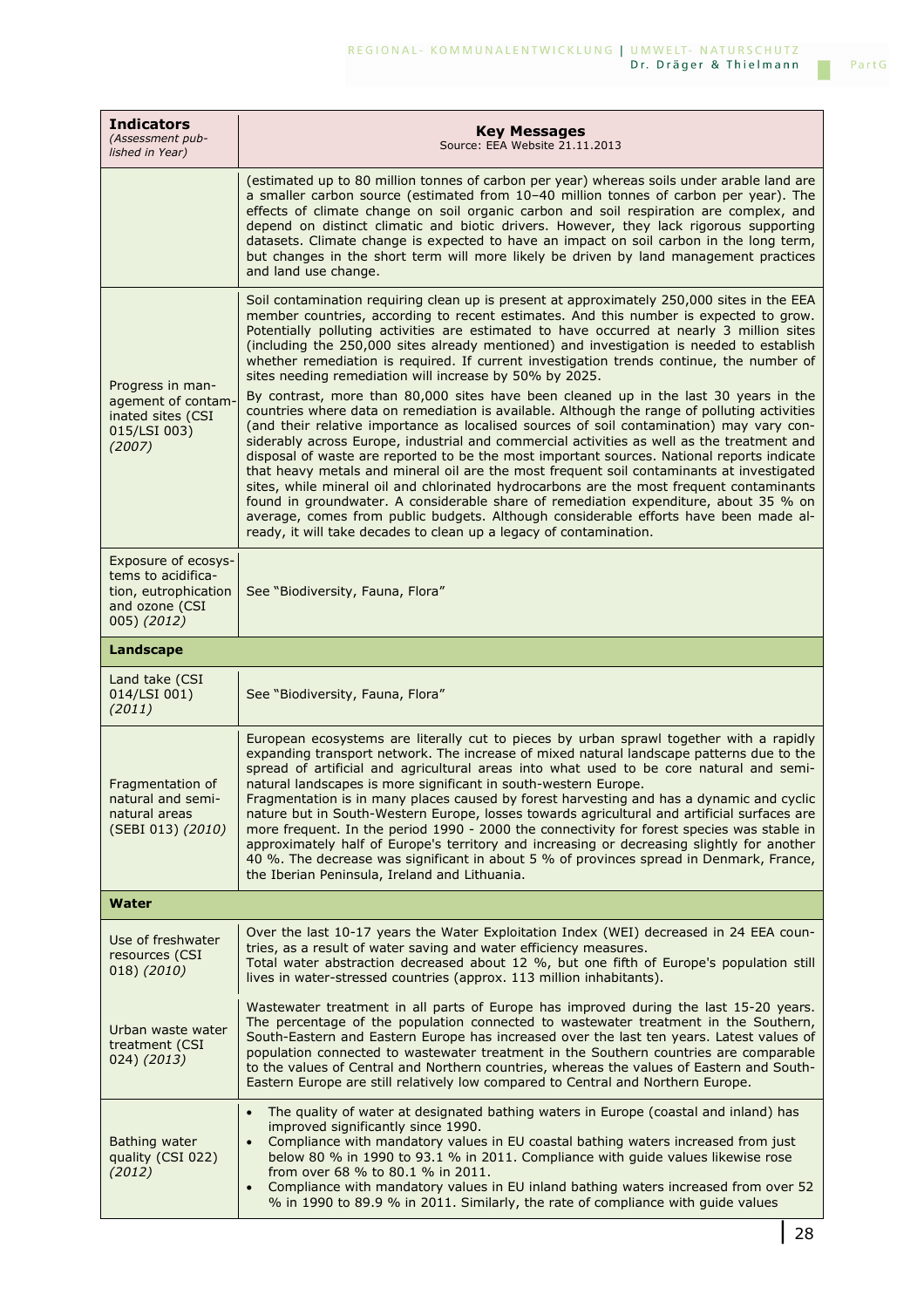| <b>Indicators</b><br>(Assessment pub-<br>lished in Year)                            | <b>Key Messages</b><br>Source: EEA Website 21.11.2013                                                                                                                                                                                                                                                                                                                                                                                                                                                                                                                                                                                                                                                                                                                                                                                                                                                                                                                                                                                                                                                                                                                                                                                                                                                                                                                                                                                                                                                                                                                                                                                                                                                                                                                                                                                                                                                                                                                             |
|-------------------------------------------------------------------------------------|-----------------------------------------------------------------------------------------------------------------------------------------------------------------------------------------------------------------------------------------------------------------------------------------------------------------------------------------------------------------------------------------------------------------------------------------------------------------------------------------------------------------------------------------------------------------------------------------------------------------------------------------------------------------------------------------------------------------------------------------------------------------------------------------------------------------------------------------------------------------------------------------------------------------------------------------------------------------------------------------------------------------------------------------------------------------------------------------------------------------------------------------------------------------------------------------------------------------------------------------------------------------------------------------------------------------------------------------------------------------------------------------------------------------------------------------------------------------------------------------------------------------------------------------------------------------------------------------------------------------------------------------------------------------------------------------------------------------------------------------------------------------------------------------------------------------------------------------------------------------------------------------------------------------------------------------------------------------------------------|
|                                                                                     | moved from over 36 % in 1990 to 70.4 % in 2011.                                                                                                                                                                                                                                                                                                                                                                                                                                                                                                                                                                                                                                                                                                                                                                                                                                                                                                                                                                                                                                                                                                                                                                                                                                                                                                                                                                                                                                                                                                                                                                                                                                                                                                                                                                                                                                                                                                                                   |
| Oxygen consuming<br>substances in<br>rivers (CSI 019)<br>(2012)                     | Concentrations of BOD and total ammonium have decreased in European rivers in the<br>period 1992 to 2010, mainly due to general improvement in wastewater treatment.                                                                                                                                                                                                                                                                                                                                                                                                                                                                                                                                                                                                                                                                                                                                                                                                                                                                                                                                                                                                                                                                                                                                                                                                                                                                                                                                                                                                                                                                                                                                                                                                                                                                                                                                                                                                              |
| Nutrients in fresh-<br>water (CSI 020)<br>(2012)                                    | Average nitrate concentrations in European groundwaters increased from 1992 to<br>$\bullet$<br>1998, but have declined again since 2004.<br>The average nitrate concentration in European rivers decreased by approximately 11%<br>$\bullet$<br>between 1992 and 2010 (from 2.5 to 2.2 mg/l N), reflecting the effect of measures to<br>reduce agricultural inputs of nitrate as well as improvement in wastewater treatment.<br>Average orthophosphate concentrations in European rivers have decreased markedly<br>$\bullet$<br>over the last two decades, being more than halved between 1992 and 2010 (54% de-<br>crease). Also average lake phosphorus concentration decreased over the period 1992-<br>2010 (by 31 %), the major part of the decrease occurring in the beginning of the peri-<br>od, but is still ongoing. The decrease in phosphorus concentrations reflects both im-<br>provement in wastewater treatment and reduction in phosphorus in detergents.<br>Overall, reductions in the levels of freshwater nutrients over the last two decades<br>primarily reflect improvements in wastewater treatment. Emissions from agriculture<br>continue to be a significant source.                                                                                                                                                                                                                                                                                                                                                                                                                                                                                                                                                                                                                                                                                                                                                                                 |
| Nutrients in transi-<br>tional, coastal and<br>marine waters<br>(CSI 021) (2013)    | In 2010, the highest concentrations of oxidized nitrogen were found in the Baltic Sea,<br>$\bullet$<br>in the Gulf of Riga and Kiel Bay, and in Belgian, Dutch and German coastal waters in<br>the Greater North Sea. Reported stations in the Northern Spanish and Croatian coastal<br>waters also showed high concentration levels. The highest orthophosphate concentra-<br>tions were found in the Baltic Sea, in the Gulf of Riga and Kiel Bay, and in Irish, Bel-<br>gian, Dutch and German coastal waters in the Greater North Sea. Coastal stations<br>along Northern Spain and Southern France also showed high concentration levels.<br>Between 1985 and 2010, overall nutrient concentrations have been either stable or<br>$\bullet$<br>decreasing in stations reported to the EEA in the Greater North Sea, Celtic Seas and in<br>the Baltic Sea. However, this decrease has been more pronounced for nitrogen. As-<br>sessments for the overall Mediterranean and Black Sea regions were not possible, data<br>only being available for stations in France and Croatia.<br>For oxidized nitrogen concentrations, 14% of all the reported stations showed decreas-<br>ing trends, whereas only 2% showed increasing trends. Decreases were most evident<br>in the Baltic Sea (coastal waters of Germany, Denmark, Sweden and Finland, and<br>open waters) and in southern part of the coast of the Greater North Sea. Increasing<br>trends were mainly found in Croatian coastal stations.<br>For orthophosphate concentrations, 10% of all the reported stations showed a de-<br>crease. This was most evident in coastal and open water stations in the Greater North<br>Sea, and in coastal stations in the Baltic Sea. Increasing orthophosphate trends, ob-<br>served in 6% of the reported stations, were mainly detected in Irish, Danish and Finn-<br>ish coastal waters (Gulf of Finland and Gulf of Bothnia) and in open waters of the Bal-<br>tic Proper. |
| Chlorophyll in<br>transitional,<br>coastal and marine<br>waters (CSI 023)<br>(2013) | In 2010, the highest summer chlorophyll concentrations were observed in coastal<br>$\bullet$<br>areas and estuaries where nutrient concentrations are also generally high (see CSI<br>021 Nutrients in transitional, coastal and marine waters). These include the Gulf of Ri-<br>ga, Gulf of Gdansk, Gulf of Finland and along the German coast in the Baltic Sea,<br>coastal areas in Belgium and The Netherlands in the Greater North Sea and in few lo-<br>cations along the coast of Ireland and France in the Celtic Seas and Bay of Biscay, re-<br>spectively. High chlorophyll concentrations were also observed along the Gulf of Lions<br>and in Montenegro coastal waters in the Mediterranean Sea, and along Romanian<br>coastal waters in the Black Sea. Low summer chlorophyll concentrations were mainly<br>observed in the Kattegat and open sea stations in the Greater North Sea, and in open<br>sea stations in southern Baltic Sea.<br>1985 to 2010, decreasing chlorophyll concentrations (showed in 8 % of all the stations<br>in the European seas reported to the EEA) were predominantly found along the south-<br>ern coast of the Greater North Sea, along the Finnish coast in the Bothnian Bay in the<br>Baltic Sea and in a few stations in the Western Mediterranean Sea and Adriatic Sea. In<br>the Black Sea, it was not possible to make an overall assessment due to the lack of<br>time series data. Increasing concentrations (observed in 5 % of the reported stations)<br>were generally observed in coastal locations in the Northern Baltic Sea but also in the<br>open sea stations outside the north of the Celtic Seas. Most stations (87 %) however<br>showed no changes over time.                                                                                                                                                                                                                                                  |
| Status of marine<br>fish stocks (CSI                                                | Most of the EU commercial catch is currently taken from stocks that are assessed. There<br>is, however, a clear trend from North to South: almost all catches in the North come from                                                                                                                                                                                                                                                                                                                                                                                                                                                                                                                                                                                                                                                                                                                                                                                                                                                                                                                                                                                                                                                                                                                                                                                                                                                                                                                                                                                                                                                                                                                                                                                                                                                                                                                                                                                              |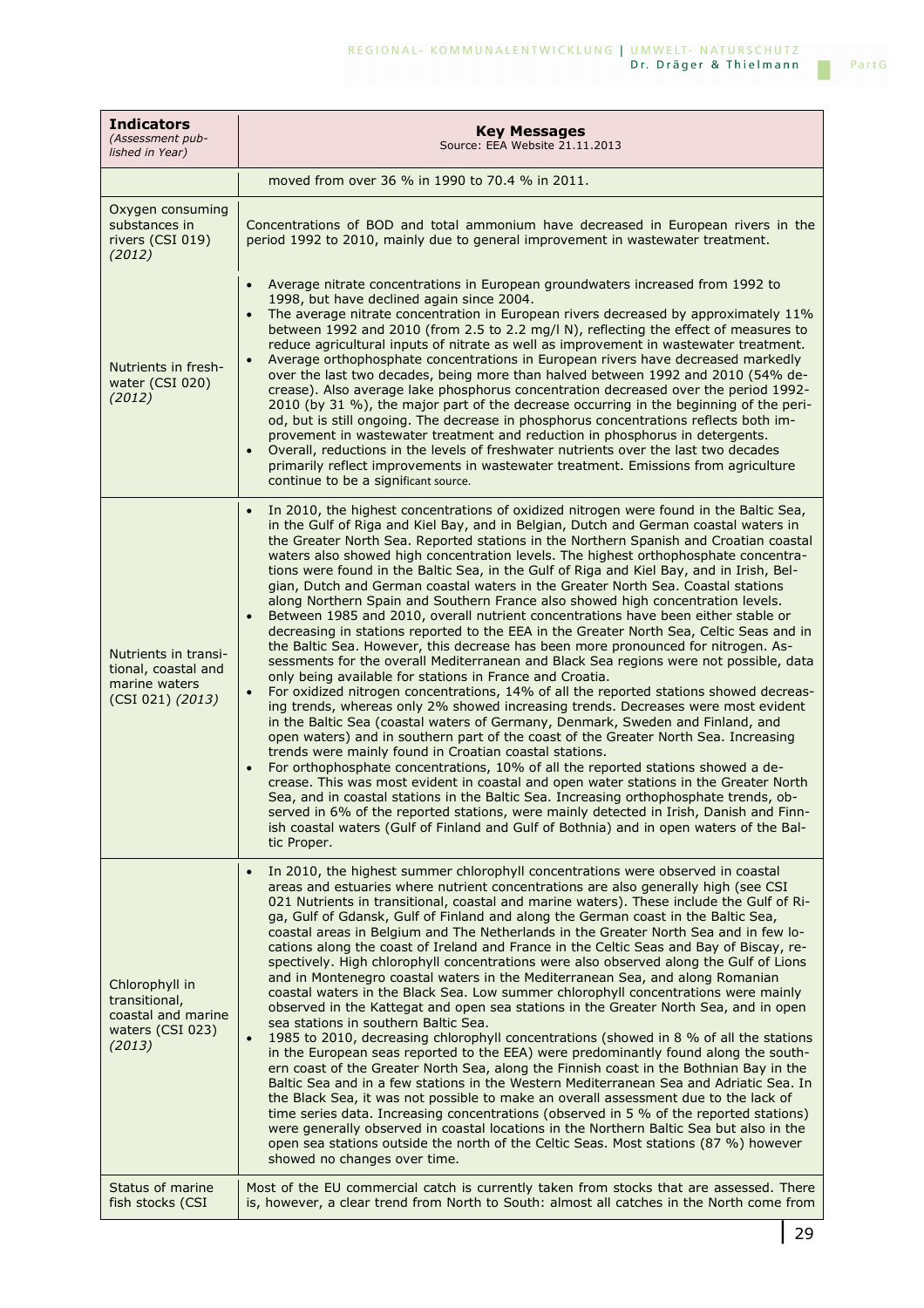| <b>Indicators</b><br>(Assessment pub-<br>lished in Year)                                                                           | <b>Key Messages</b><br>Source: EEA Website 21.11.2013                                                                                                                                                                                                                                                                                                                                                                                                                                                                                                                                                                                                                                                                                                                                                                                                                                                                                                                                                                                                                                                                                                                                                                                                                                                                                                                                                                  |
|------------------------------------------------------------------------------------------------------------------------------------|------------------------------------------------------------------------------------------------------------------------------------------------------------------------------------------------------------------------------------------------------------------------------------------------------------------------------------------------------------------------------------------------------------------------------------------------------------------------------------------------------------------------------------------------------------------------------------------------------------------------------------------------------------------------------------------------------------------------------------------------------------------------------------------------------------------------------------------------------------------------------------------------------------------------------------------------------------------------------------------------------------------------------------------------------------------------------------------------------------------------------------------------------------------------------------------------------------------------------------------------------------------------------------------------------------------------------------------------------------------------------------------------------------------------|
| 032) (2011)                                                                                                                        | assessed stocks, whereas in the South this only happens for around half of the catch.<br>Of the assessed commercial stocks in the NE Atlantic, about one third is outside safe bio-<br>logical limits. In the Mediterranean, about half of the assessed stocks are fished outside<br>safe biological limits. In the Black Sea no stocks are assessed.                                                                                                                                                                                                                                                                                                                                                                                                                                                                                                                                                                                                                                                                                                                                                                                                                                                                                                                                                                                                                                                                  |
| Drinking Water<br>Quality (WEU 010)<br>(2004)                                                                                      | Nitrate in drinking water is a common problem across Europe particularly from small sup-<br>plies/wells in contaminated shallow groundwater.<br>Pesticide and metal contamination of drinking water supplies has been identified as a<br>problem in many European countries                                                                                                                                                                                                                                                                                                                                                                                                                                                                                                                                                                                                                                                                                                                                                                                                                                                                                                                                                                                                                                                                                                                                            |
| Air                                                                                                                                |                                                                                                                                                                                                                                                                                                                                                                                                                                                                                                                                                                                                                                                                                                                                                                                                                                                                                                                                                                                                                                                                                                                                                                                                                                                                                                                                                                                                                        |
| Exceedance of air<br>quality limit values<br>in urban areas<br>(CSI 004) (2013)                                                    | See "Population, Human Health"                                                                                                                                                                                                                                                                                                                                                                                                                                                                                                                                                                                                                                                                                                                                                                                                                                                                                                                                                                                                                                                                                                                                                                                                                                                                                                                                                                                         |
| Exposure of eco-<br>systems to acidifi-<br>cation, eutrophica-<br>tion and ozone<br>(CSI 005) (2012)                               | See "Biodiversity, Fauna, Flora"                                                                                                                                                                                                                                                                                                                                                                                                                                                                                                                                                                                                                                                                                                                                                                                                                                                                                                                                                                                                                                                                                                                                                                                                                                                                                                                                                                                       |
| Emissions of pri-<br>mary particulate<br>matter and sec-<br>ondary particulate<br>matter precursors<br>(CSI 003/APE 009)<br>(2012) | Total emissions of primary sub-10µm particulate matter ( $PM_{10}$ ) have reduced by 26 %<br>$\bullet$<br>across the EEA-32 region between 1990 and 2010, driven by a 28 % reduction in<br>emissions of the fine particulate matter ( $PM_{2.5}$ ) fraction. Emissions of particulates be-<br>tween 2.5 and 10 $\mu$ m have reduced by 21 % over the same period; the difference of<br>this trend to that of $PM_{2.5}$ is due to significantly increased emissions in the 2.5 to 10<br>um fraction from 'Road transport' and 'Agriculture' (of 50% and 15 % respectively)<br>since 1990.<br>Of this reduction in PM <sub>10</sub> emissions, 39 % has taken place in the 'Energy Production<br>$\bullet$<br>and Distribution' sector due to factors including the fuel-switching from coal to natural<br>gas for electricity generation and improvements in the performance of pollution<br>abatement equipment installed at industrial facilities.                                                                                                                                                                                                                                                                                                                                                                                                                                                                   |
| Emissions of ozone<br>precursors (CSI<br>002/APE 008)<br>(2012)                                                                    | Emissions of the main ground-level ozone precursor pollutants have decreased across<br>$\bullet$<br>the EEA-32 region between 1990 and 2010; nitrogen oxides (NO <sub>x</sub> ) by 42 %, non-<br>methane volatile organic compounds (NMVOC) by 53 %, carbon monoxide (CO) by 61<br>$\%$ , and methane (CH <sub>4</sub> ) by 32 $\%$ .<br>This decrease has been achieved mainly as a result of the introduction of catalytic<br>converters for vehicles, which has significantly reduced emissions of NO <sub>x</sub> and CO from<br>the road transport sector, the main source of ozone precursor emissions.<br>The EU-27 as a whole has not met its 2010 target to reduce emissions of $NOx$ , one of<br>$\bullet$<br>the two ozone precursors ( $NOx$ and $NMVOC$ ) for which emission limits exist under the<br>EU's NEC Directive (NECD). Whilst total NMVOC emissions in the EU-27 were below the<br>NECD limit in 2010, a number of individual Member States did not meet their ceilings<br>for one or both of these two pollutants.<br>Of the three non-EU countries having emission ceilings for 2010 set under the<br>$\bullet$<br>UNECE/CLRTAP Gothenburg protocol (Liechtenstein, Norway and Switzerland), all re-<br>ported NMVOC emissions in 2010 that were lower than their respective ceilings, how-<br>ever Liechtenstein and Norway reported $NOx$ emissions higher than their ceiling for<br>2010. |
| Emissions of acidi-<br>fying substances<br>(CSI 001/APE 007)<br>(2012)                                                             | Emissions of the acidifying pollutants, nitrogen oxides $(NO_x)$ , sulphur oxides $(SO_x)$ and<br>$\bullet$<br>ammonia (NH <sub>3</sub> ), have decreased significantly in most of the individual EEA member<br>countries between 1990 and 2010. Emissions of $SO_{X}$ have decreased by 75 %, NO <sub>x</sub> by<br>42 % and $NH3$ emissions by 28 % since 1990 within the EEA-32.<br>Data reported under the NECD indicates that the EU-27 as a whole has met its overall<br>$\bullet$<br>target to reduce emissions of $SOx$ and NH <sub>3</sub> as specified by the EU's National Emissions<br>Ceiling Directive (NECD). However twelve individual Member States, and the EU as<br>whole, reported emissions in the 2010 above their NECD 2010 emission ceilings for<br>$NOx$ , although the twelve Member States joining the EU in 2004/7 reported combined<br>emissions below their collective NECD ceiling. Three EU-27 member states also report-<br>ed 2010 $NH3$ emissions above the levels of their NECD ceilings, neither of which are in<br>the group of twelve new EU member states.<br>Of the three non-EU countries having emission ceilings for 2010 under the<br>$\bullet$                                                                                                                                                                                                                           |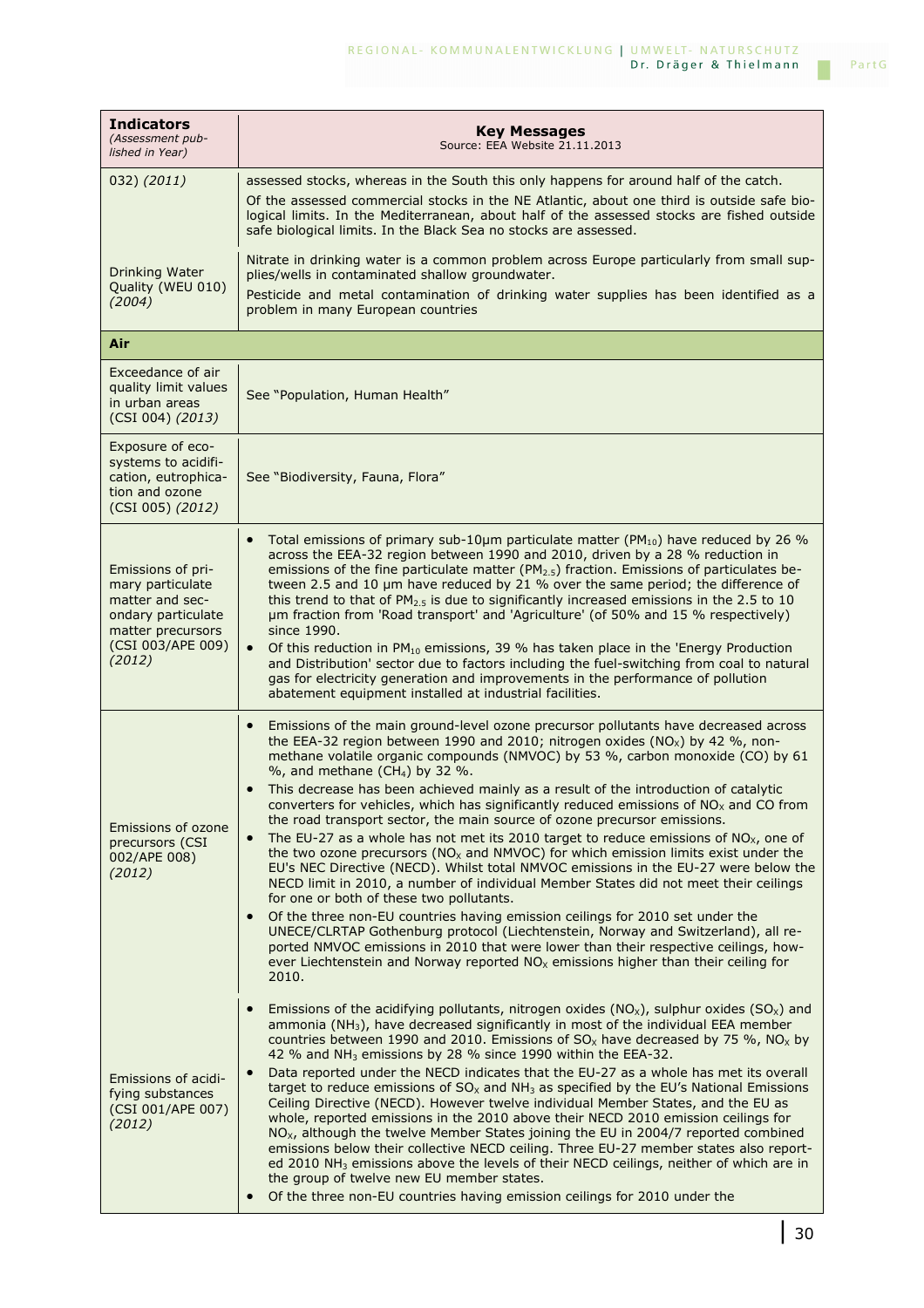| <b>Indicators</b><br>(Assessment pub-<br>lished in Year)                                | <b>Key Messages</b><br>Source: EEA Website 21.11.2013                                                                                                                                                                                                                                                                                                                                                                                                                                                                                                                                                                                                                                                                                                                                                                                                                                                                                                                                                                                                                                                                                                                                                                                                                                                                                                                                                                                                                                                                                                                                                                                                                                                                                                                                                                                        |
|-----------------------------------------------------------------------------------------|----------------------------------------------------------------------------------------------------------------------------------------------------------------------------------------------------------------------------------------------------------------------------------------------------------------------------------------------------------------------------------------------------------------------------------------------------------------------------------------------------------------------------------------------------------------------------------------------------------------------------------------------------------------------------------------------------------------------------------------------------------------------------------------------------------------------------------------------------------------------------------------------------------------------------------------------------------------------------------------------------------------------------------------------------------------------------------------------------------------------------------------------------------------------------------------------------------------------------------------------------------------------------------------------------------------------------------------------------------------------------------------------------------------------------------------------------------------------------------------------------------------------------------------------------------------------------------------------------------------------------------------------------------------------------------------------------------------------------------------------------------------------------------------------------------------------------------------------|
|                                                                                         | UNECE/CLRTAP Gothenburg protocol (Liechtenstein, Norway and Switzerland), both<br>Liechtenstein and Norway reported $NOx$ emissions in 2010 that were substantially<br>higher than their respective 2010 ceilings. Liechtenstein also reported 2010 NH <sub>3</sub> emis-<br>sions above the level of their Gothenburg protocol 2010 ceiling.                                                                                                                                                                                                                                                                                                                                                                                                                                                                                                                                                                                                                                                                                                                                                                                                                                                                                                                                                                                                                                                                                                                                                                                                                                                                                                                                                                                                                                                                                                |
| <b>Global Climate</b>                                                                   |                                                                                                                                                                                                                                                                                                                                                                                                                                                                                                                                                                                                                                                                                                                                                                                                                                                                                                                                                                                                                                                                                                                                                                                                                                                                                                                                                                                                                                                                                                                                                                                                                                                                                                                                                                                                                                              |
|                                                                                         | <b>Greenhouse Gas Emission</b>                                                                                                                                                                                                                                                                                                                                                                                                                                                                                                                                                                                                                                                                                                                                                                                                                                                                                                                                                                                                                                                                                                                                                                                                                                                                                                                                                                                                                                                                                                                                                                                                                                                                                                                                                                                                               |
| Greenhouse gas<br>emission trends<br>(CSI 010/CLIM<br>050) (2013)                       | In 2011, EU-27 greenhouse gas emissions decreased by 3.3 % compared to 2010. This<br>was mainly due to the milder winter of 2011 in many countries, leading to lower heating<br>demand from the residential and commercial sectors. In general, emissions from natural<br>gas combustion fell, while emissions resulting from solid fuel consumption increased due<br>to higher coal consumption in 2011 compared to 2010 levels.<br>This decrease in emissions continues the overall decreasing trend since 2004, with the<br>exception of 2010, when emissions temporarily increased due to increased economic<br>growth in many countries coupled with a colder winter. With respect to 1990 levels, EU-27<br>emissions have decreased by 18.4 %. At a sectoral level, emissions decreased in all main<br>emitting sectors except transport and production and consumption of fluorinated gases (F-<br>gases), where they increased considerably in percentage terms. $CO2$ emissions from pub-<br>lic electricity and heat production decreased by 15.9% compared to 1990.<br>In the EU-15, 2011 GHG emissions decreased by 4.2 % compared to 2010 - a decrease of<br>159.6 Mt CO <sub>2</sub> -eq in absolute values. This implies that EU-15 greenhouse gas emissions<br>were approximately 14.7 % below the 1990 level in 2011 or 14.9 % below the base-year<br>level. $CO2$ emissions from public electricity and heat production are also decreased by<br>9.3% with respect to 1990. The European Union remains well on track to achieve its Kyo-<br>to Protocol target (an 8 % reduction of its greenhouse gas emissions compared to base-<br>year level, to be achieved during the period from 2008 to 2012). A detailed assessment of<br>progress towards Kyoto targets and 2020 targets in Europe is provided in the EEA's 2012 |
|                                                                                         | report on greenhouse gas emission trends and projections and will be updated in October<br>2013.                                                                                                                                                                                                                                                                                                                                                                                                                                                                                                                                                                                                                                                                                                                                                                                                                                                                                                                                                                                                                                                                                                                                                                                                                                                                                                                                                                                                                                                                                                                                                                                                                                                                                                                                             |
| <b>Renewable Energy</b>                                                                 |                                                                                                                                                                                                                                                                                                                                                                                                                                                                                                                                                                                                                                                                                                                                                                                                                                                                                                                                                                                                                                                                                                                                                                                                                                                                                                                                                                                                                                                                                                                                                                                                                                                                                                                                                                                                                                              |
| Share of renewa-<br>ble energy in final<br>energy consump-<br>tion (ENER 028)<br>(2013) | The share of renewable energy in final energy consumption in the EU-27 reached 12.5 $%$<br>in 2010 representing 60% of the Europe 2020 target (20 %). Renewable energies repre-<br>sented in 2010, 14.3 % of total final heat consumption, 19.6 % of electricity consumption<br>and 4.7 % of transport fuels consumption.                                                                                                                                                                                                                                                                                                                                                                                                                                                                                                                                                                                                                                                                                                                                                                                                                                                                                                                                                                                                                                                                                                                                                                                                                                                                                                                                                                                                                                                                                                                    |
| <b>Energy Efficiency</b>                                                                |                                                                                                                                                                                                                                                                                                                                                                                                                                                                                                                                                                                                                                                                                                                                                                                                                                                                                                                                                                                                                                                                                                                                                                                                                                                                                                                                                                                                                                                                                                                                                                                                                                                                                                                                                                                                                                              |
| Progress on ener-<br>gy efficiency in<br>Europe (ENER<br>037) (2013)                    | Over the period 1990-2010, energy efficiency increased by 20 % in EU-27 countries at an<br>annual average rate of 1.1 %/year, driven by improvements in the industrial sector $(1.7)$<br>%/year) and households (1.6 %/year).                                                                                                                                                                                                                                                                                                                                                                                                                                                                                                                                                                                                                                                                                                                                                                                                                                                                                                                                                                                                                                                                                                                                                                                                                                                                                                                                                                                                                                                                                                                                                                                                                |
| <b>Transport</b>                                                                        |                                                                                                                                                                                                                                                                                                                                                                                                                                                                                                                                                                                                                                                                                                                                                                                                                                                                                                                                                                                                                                                                                                                                                                                                                                                                                                                                                                                                                                                                                                                                                                                                                                                                                                                                                                                                                                              |
| Use of cleaner and<br>alternative fuels<br>(CSI 037) (2010)                             | Many Member States have introduced incentives to promote low and zero sulphur fuels<br>towards the objective of reducing the sulphur content of fuels to a maximum of 50<br>ppm by 2005 and to a maximum of 10 ppm by 2009. Although the target for 2005 has<br>been achieved, the penetration of zero sulphur fuels in view of the 2009 target is still<br>rather low. A reduction in the sulphur content of petrol and diesel fuels is expected to<br>have a large impact on exhaust emissions as it will enable the introduction of more<br>sophisticated after-treatment systems.<br>The penetration of biofuels is also low. The share of biofuels in the EU-27 in 2005 was<br>$\bullet$<br>about 1 %, i.e. half of the 2 % target. However, this share has increased rapidly to 3.4<br>% in 2008, in view of the 5.75 % objective for 2010.                                                                                                                                                                                                                                                                                                                                                                                                                                                                                                                                                                                                                                                                                                                                                                                                                                                                                                                                                                                            |
| Freight transport<br>demand (CSI 036)<br>(2011)                                         | Over the past decade freight transport volume has grown rapidly and has generally been<br>coupled with growth in GDP. This is particularly striking in recent years when there has<br>been a surge in freight transport activity. Consequently the objective of decoupling GDP<br>and freight transport growth has not been achieved. Closer inspection reveals large re-<br>gional differences, with the EU-12 Member States showing much faster growth since 2000<br>in the freight transport sector, compared to the EU-15. This is mainly a result of these<br>countries starting from a relatively low transport level and then experiencing a shift to-                                                                                                                                                                                                                                                                                                                                                                                                                                                                                                                                                                                                                                                                                                                                                                                                                                                                                                                                                                                                                                                                                                                                                                                |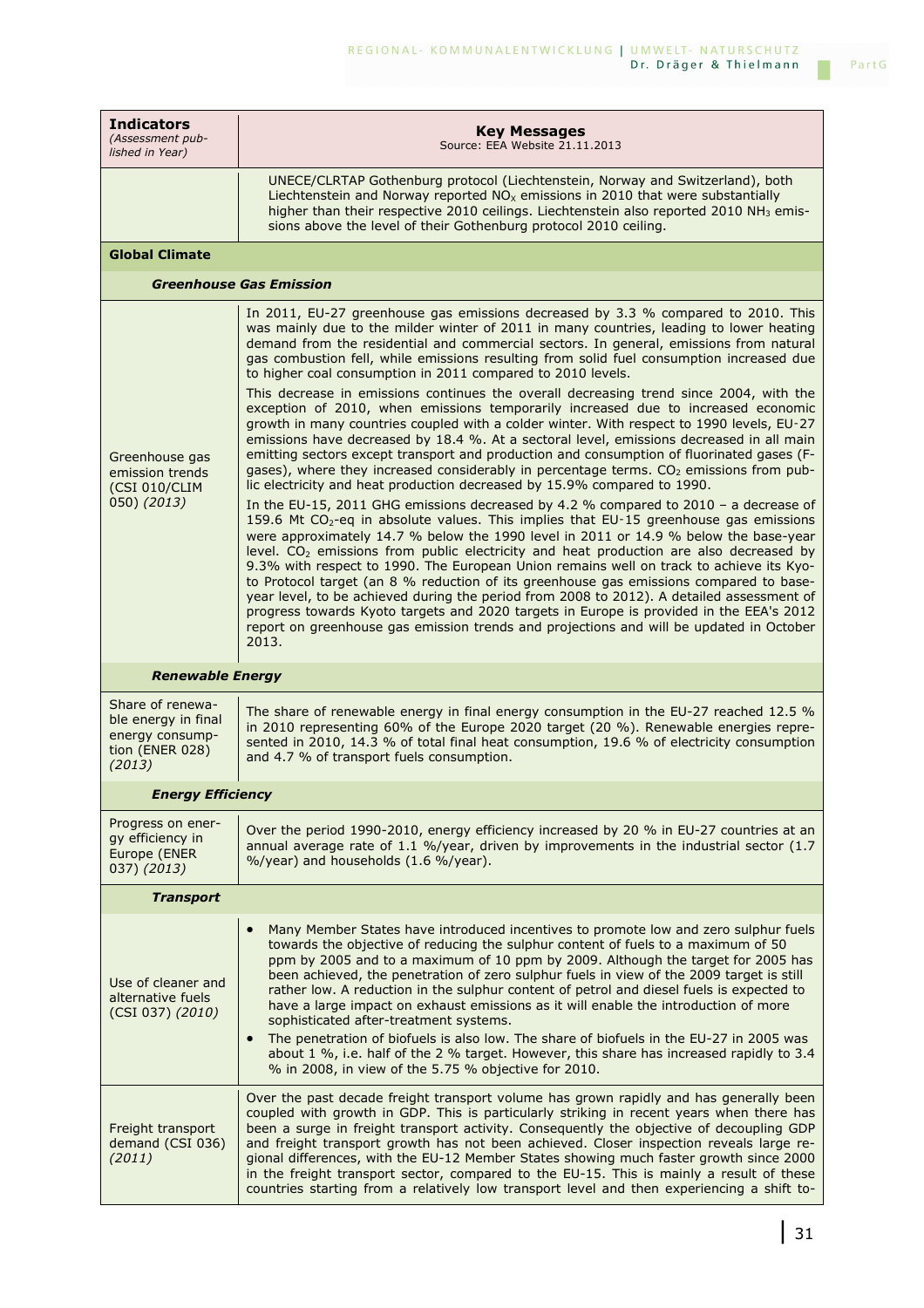| <b>Indicators</b><br>(Assessment pub-<br>lished in Year)                             | <b>Key Messages</b><br>Source: EEA Website 21.11.2013                                                                                                                                                                                                                                                                                                                                                                                                                                                                                                                                                                                                                                                                                                                                                                                                                                                                                                                                                                     |
|--------------------------------------------------------------------------------------|---------------------------------------------------------------------------------------------------------------------------------------------------------------------------------------------------------------------------------------------------------------------------------------------------------------------------------------------------------------------------------------------------------------------------------------------------------------------------------------------------------------------------------------------------------------------------------------------------------------------------------------------------------------------------------------------------------------------------------------------------------------------------------------------------------------------------------------------------------------------------------------------------------------------------------------------------------------------------------------------------------------------------|
|                                                                                      | wards high value production and service industries, which has resulted in strong transport<br>growth. For the first time in the 13 years displayed, freight transport demand in the EEA-<br>32 experienced a year-on-year decline in 2008. This is in sharp contrast to the long-term<br>trend; freight transport demand has grown by over two-fifths since 1995 and by nearly<br>one-fifth in the period 2003-2008 alone. In 2008, decoupling between freight transport<br>volume and GDP was observed for the first time in five years. However, this is likely to be<br>due to the impact of the economic recession, and will not necessarily continue in the fu-<br>ture. Aside from this, the recent trend is for positive coupling between GDP and freight<br>transport demand. Within the European Union, the EU-12 has experienced growth in<br>freight demand over three times that of the EU-15 in the period 1998-2008, and demand<br>within the EU-12 continued to grow in 2008 despite the general downturn. |
| Passenger<br>transport demand<br>(CSI 035) (2011)                                    | Between 2007 and 2008 passenger transport demand in the EEA-32 declined, for the first<br>time in the 13 years displayed, most likely due to the impacts of the global economic<br>recession. However, this does little to change the long-term trend; overall passenger<br>transport demand has grown by over a fifth since 1995. There is continued evidence to<br>suggest a decoupling between passenger transport demand and GDP in the EEA-32. How-<br>ever, latest estimates for air passenger transport within the EU-27 indicate that demand<br>has been growing at a much faster rate than any other mode of passenger transport.                                                                                                                                                                                                                                                                                                                                                                                |
|                                                                                      | <b>Adaptation to Climate Change</b>                                                                                                                                                                                                                                                                                                                                                                                                                                                                                                                                                                                                                                                                                                                                                                                                                                                                                                                                                                                       |
|                                                                                      |                                                                                                                                                                                                                                                                                                                                                                                                                                                                                                                                                                                                                                                                                                                                                                                                                                                                                                                                                                                                                           |
|                                                                                      | Material Assets, Cultural Heritage including Architectural and Archaeological Heritage                                                                                                                                                                                                                                                                                                                                                                                                                                                                                                                                                                                                                                                                                                                                                                                                                                                                                                                                    |
|                                                                                      |                                                                                                                                                                                                                                                                                                                                                                                                                                                                                                                                                                                                                                                                                                                                                                                                                                                                                                                                                                                                                           |
|                                                                                      | Sustainable consumption and production (resource efficiency)                                                                                                                                                                                                                                                                                                                                                                                                                                                                                                                                                                                                                                                                                                                                                                                                                                                                                                                                                              |
| <b>Ecological Foot-</b><br>print of European<br>countries (SEBI<br>023) (2010)       | The Ecological Footprint for pan-Europe <sub>(1)</sub> has been increasing almost constantly since<br>1961, while Europe's biocapacity <sub>(2)</sub> has decreased. This results in an ever larger deficit,<br>with negative consequences for the environment within and outside Europe.<br>(1) For this analysis, data from all European countries were used, except for nations that were ex-<br>cluded because of insufficient population (Cyprus, Iceland, Liechtenstein, Luxembourg and Malta)<br>and nations for which data are lacking (Andorra, Monaco, San Marino).<br>(2) The capacity of ecosystems to produce useful biological materials and to absorb waste materials<br>generated by humans, using current management schemes and extraction technologies.                                                                                                                                                                                                                                                |
| Waste electrical<br>and electronic<br>equipment (waste<br>003) (2013)                | Data indicates that while reuse and recycling of the collected waste electrical and elec-<br>tronic equipment (WEEE) seems to be on track in the majority of the EU and EFTA mem-<br>ber countries, the collection of the WEEE has shown varying but generally improving re-<br>sults. It appears that the amounts of WEEE that are collected, are largely reused (either<br>as a whole appliance or components) or recycled although there is still room for improve-<br>ment in some countries. However, more attention should be given to the improvement of<br>collection systems. The level of collection is still very low in many countries, especially<br>when compared to the amount put on the market.                                                                                                                                                                                                                                                                                                          |
| Generation and<br>recycling of pack-<br>aging waste (CSI<br>017/waste 002)<br>(2012) | The generation of packaging waste per capita in EU is growing, although there are signs of<br>slowing down or stabilizing in the trend. In 2008 generation of packaging waste was re-<br>duced, albeit a high level of 163,5 kg/capita in the EU-27. However, it is difficult to attrib-<br>ute this change either to effective waste prevention (decoupling of waste from GDP) or to<br>the reduction of GDP due to economic downturn (no decoupling). This slowing down rate<br>could also be attributed to the change of packaging materials, as the largest increase<br>occurs for paper and plastics.<br>The recycling schemes and economic instruments appear to be quite effective for this<br>waste stream. In 2008, recycling covered 61% of the packaging waste, exceeding the 55<br>% target for 2008 defined in the Packaging and Packaging Waste Directive. However, in<br>many countries there is still room for improvement.                                                                               |
| Municipal waste<br>generation (CSI<br>016/waste 001)<br>(2011)                       | One of the most important objectives of the EU policy is to decouple waste generation<br>from economic growth. Data shows that Municipal Solid Waste (MSW) generation in the<br>EU-27 has been stabilising after around 520 kg/capita since 2000, despite the continuous<br>economic growth until 2008. The effect of the recent economic crisis can be a reason of<br>the further reductions in 2008-2009.                                                                                                                                                                                                                                                                                                                                                                                                                                                                                                                                                                                                               |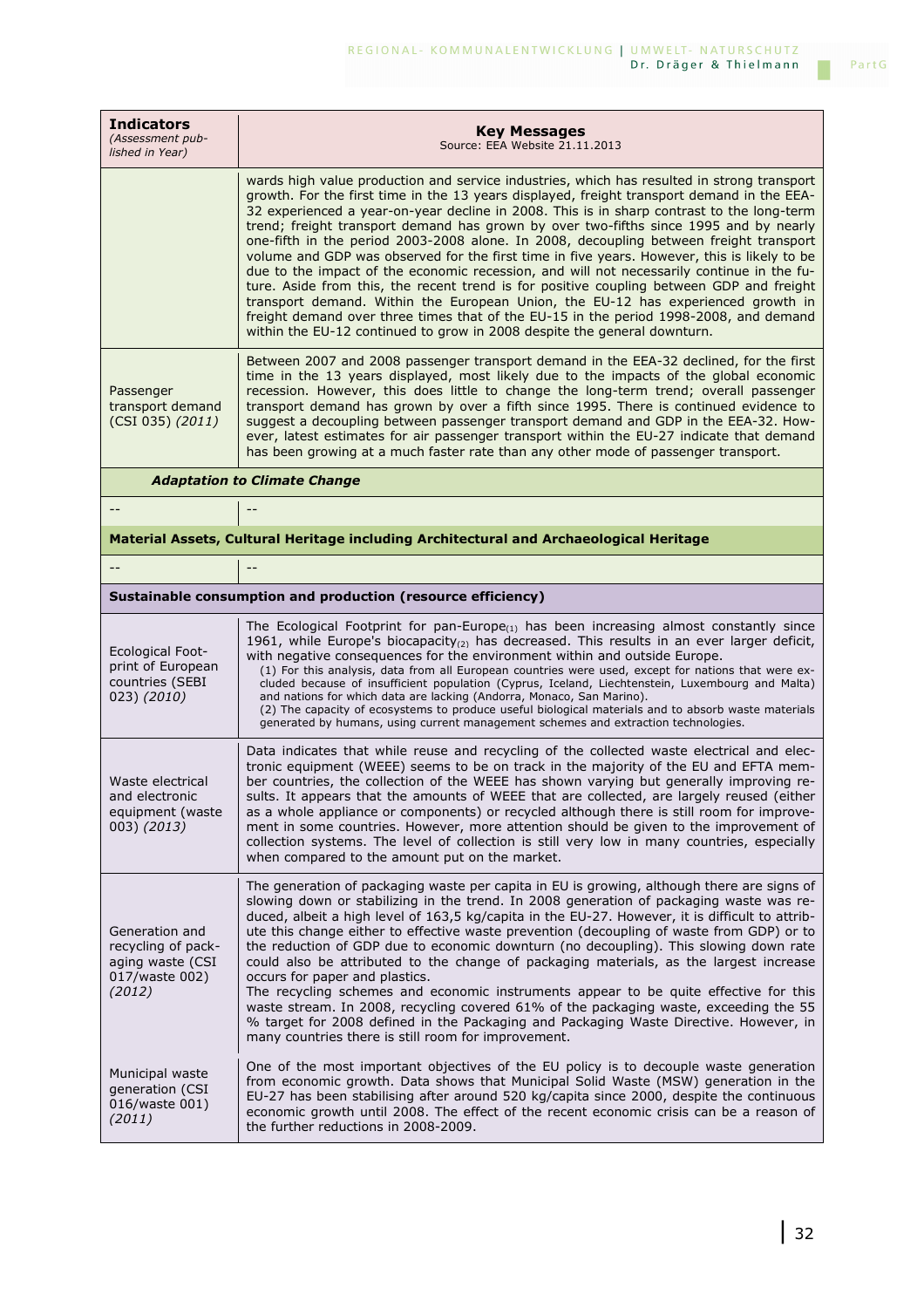## **4.2 Existing environmental problems and trends of the environmental development**

An extensive assessment of the European environment was performed by the European Environment Agency (EEA) in 2010 and published in "*The State and Outlook of the European Environment Report (SOER)*" as the EEA flagship assessment. The detailed findings can be found on the EEA's website (www.eea.europa.eu/soer), an overview on the results of the synthesis in table 3 below.

The following text provides a brief and concise review of the state and development of the environmental issues that are relevant for the INTERREG EUROPE Programme.

### **Air Quality and Human Health**

Air pollution is a major environmental risk to human health and also harms the environment. In Europe, emissions of many air pollutants have declined over the past decades, resulting in improved air quality across the region. But air pollutant concentrations are still too high, and air quality problems persist. A significant proportion of Europe's population live in areas, especially urban areas, where exceedances of air quality standards occur.<sup>14</sup>

As the actual report on air quality in EU states, the main air pollutants in Europe declined in the considered period 2002–2011. But nonetheless, particulate matter, organic pollutants and ozone are still Europe's most problematic pollutants in terms of harm to human health. Thus the report stresses: "Particulate Matter (PM) and Ozone (O<sub>3</sub>) pollution are particularly associated with serious health risks, and exposure to high levels of organic pollutants, in particular PAHs (PAHs: a type of carcinogenic substances) is a growing health concern in Europe."<sup>15</sup>

#### **Air pollution also damages our environment.**

**Acidification** was substantially reduced between 1990 and 2010 in Europe's sensitive ecosystem areas that were subjected to acid deposition of excess sulphur and nitrogen compounds.

**Eutrophication**, an environmental problem caused by the input of excessive nutrients into ecosystems, saw less progress. The area of sensitive ecosystems affected by excessive atmospheric nitrogen diminished only slightly between 1990 and 2010.

**Crop damage is caused by exposure to high ozone concentrations**. Most agricultural crops are exposed to ozone levels that exceed the EU long-term objective intended to protect vegetation. This notably includes a significant proportion of agricultural areas, particularly in southern, central and eastern Europe.

*Source: EEA Website 13.11.2013 http://www.eea.europa.eu/themes/air/intro* 

Negative impacts of air pollution on ecosystems are damage to vegetation by ozone, eutrophication and acidification: "As  $SO_2$  emissions have fallen, ammonia (NH<sub>3</sub>) emitted from agricultural activities, and nitrogen oxides ( $NO<sub>X</sub>$  - a family of gases that includes nitrogen dioxide -  $NO<sub>2</sub>$  and nitrogen oxide - NO) emitted from combustion processes have become the predominant acidifying and eutrophying air pollutants."<sup>16</sup>

Thus the EU is related to "*Air quality in urban areas (PM and O3)"* and *"Pressure on ecosystems (from air pollution, e.g. eutrophication)*" not on the track to meeting environmental targets and objectives.<sup>17</sup>

#### **Biodiversity, Fauna, Flora**

i<br>I

<sup>14</sup> EEA Website 19.11.2013

 $15$  EEA 2013: Air quality in Europe - 2013 report, p.9

<sup>16</sup> dito, p.8

<sup>&</sup>lt;sup>17</sup> EEA 2010: The European Environment, State and Outlook, p.19 Synthesis; EEA 2013: Towards a green economy in Europe, p.6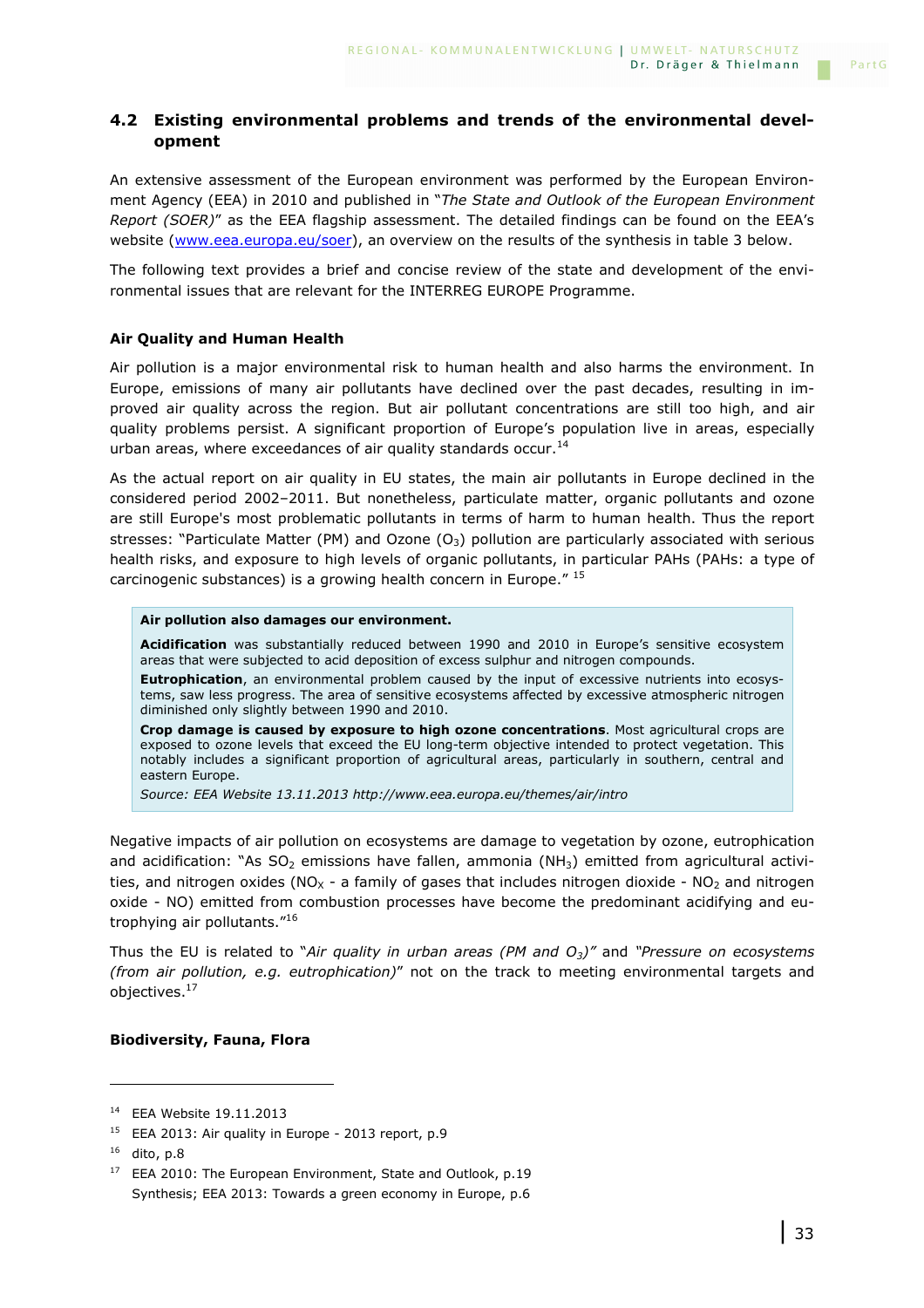"From the depths of oceans to the highest summits, from icy waters to baking deserts, life flourishes in every corner of our planet. We are currently witnessing a steady loss of biodiversity, with profound consequences for the natural world and for human well-being." <sup>18</sup>

The EU missed its objective "To halt the loss of biodiversity by 2010 – and beyond" and all respective efforts are still insufficient. For example: although the total area of nationally designated protected areas and Natura 2000 areas increased, the loss of biodiversity is not stopped yet and the EU failed to achieve its 2010 biodiversity target. The Trend is still negative.

Europe is not on the track to meet the objective "*To halt the loss of biodiversity"*, terrestrial as well as marine with negative development (decreasing trend).

Regarding the objective "*To achieve favourable conservation status, set up Natura 2000 network*", the progress is different across the EU, but the overall problem remains with stable trend.<sup>19</sup>

#### **Where does Europe stand in 2010 with biodiversity? Species faced with the risk of extinction**

Up to 25% of European animal species, including mammals, amphibians, reptiles, birds and butterflies face the risk of extinction and are therefore included in the EU Regional Red List by IUCN.

#### **Poor conservation status**

62% of the habitats and 52% of the species covered by the EU Habitats Directive are considered to be in an unfavourable conservation status (EEA-ETC/BD, 2009).

#### **Natura 2000 site designation - nearly completed**

Designation of Natura 2000 terrestrial sites in Europe is nearly completed. Much more effort is needed for the marine sites (EEA-ETC/BD, 2010).

*Source: EEA Website 13.11.2013 http://www.eea.europa.eu/themes/biodiversity/where-westand/where-does-europe-stand-in-2010* 

#### **Soil**

Soil is one of the planet's invaluable resources but continues to be degraded in Europe. Together, the mineral particles, water, air, organic matter, and living organisms that constitute soil perform key functions which underpin our society.<sup>20</sup> Hence Soil is a multifunctional system. It can be exposed to direct and indirect physical, chemical and biological degradation and it is waste recipient environment as well. It has direct connection with surface and ground watersheds.

Despite its importance for our society, and unlike air and water, there is no EU legislation specifically targeting the protection of soil.

"The unsustainable use and management of land is leading to increased soil degradation and the loss of a key resource that is fundamental to life on the planet."<sup>21</sup> Land take causes soil sealing, air pollution causes acidification and eutrophication of soils.

EU is not on the track to achieve the objective "*To prevent further soil degradation and preserve its functions"*. The development is also stated negative (increasing trend).<sup>22</sup>

#### **Landscape**

i<br>I

Europe is one of the most intensively used continents on the globe, with the highest share of land used for settlement, production systems (including agriculture and forestry) and infrastructure (up

<sup>18</sup> EEA Website 19.11.2013

<sup>&</sup>lt;sup>19</sup> EEA 2010: The European Environment, State and Outlook, Synthesis, p.18

<sup>20</sup> EEA Website 19.11.2013

<sup>&</sup>lt;sup>21</sup> EEA 2012: The State of Soil in Europe, p.4

<sup>&</sup>lt;sup>22</sup> EEA 2010: The European Environment, State and outlook, Synthesis, p.18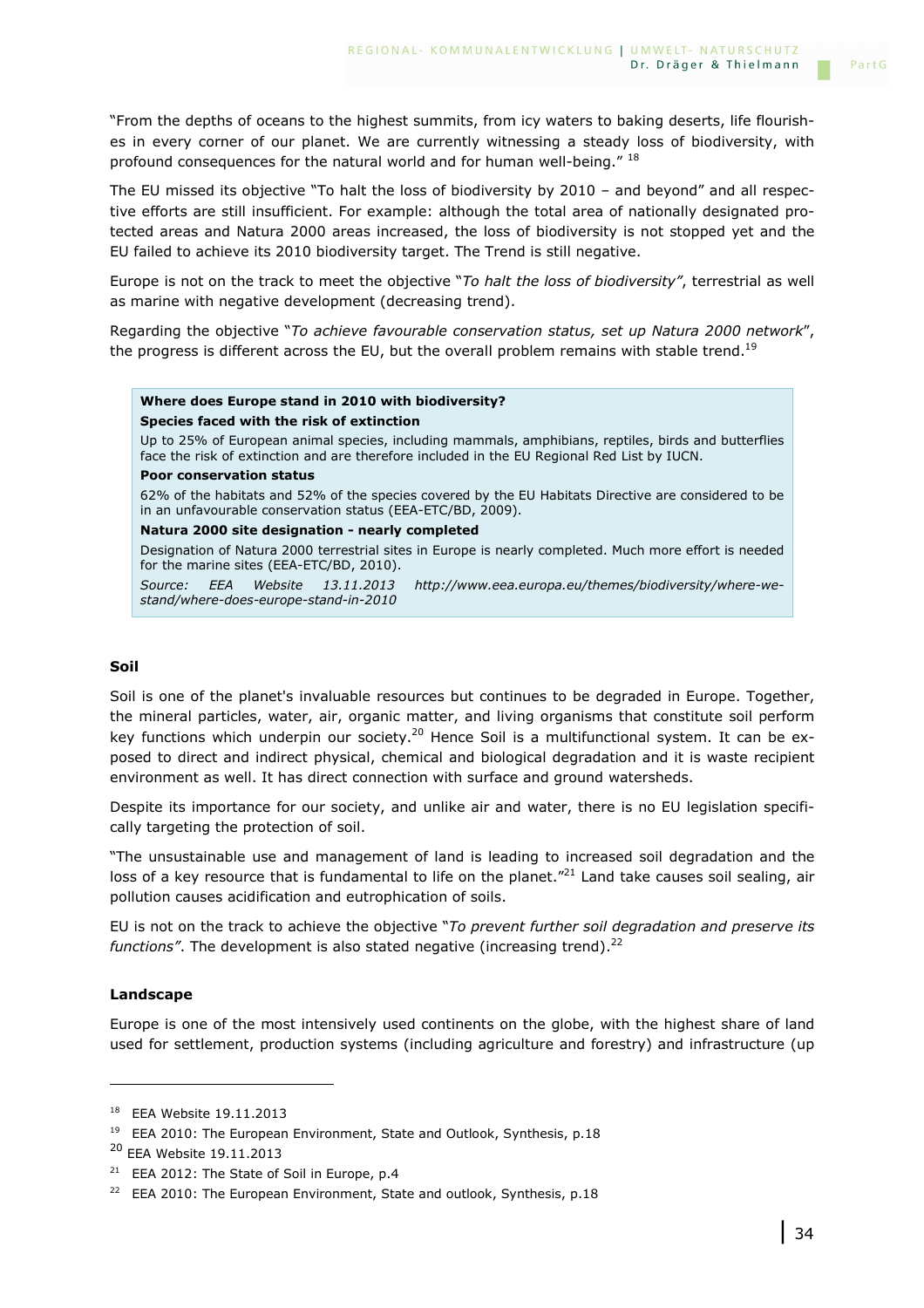to 80%).<sup>23</sup> Annually, more than 1,000 km<sup>2</sup> are subject to land take for housing, industry, roads or recreation.<sup>24</sup>

Urban sprawl seemed to be slowing. Artificial land cover, such as roads and buildings, increased 2.3 % per year between 1990 and 2000, but this rate fell to 1.5 % between 2000 and 2006.<sup>25</sup>

### **Water**

Water quality is closely linked to human health and biodiversity. Furthermore it is in manifold ways essential for human life.

The *European Water Framework Directive (WFD) (2000/60/EC)* aims to protect "water" by an integrated, all-embracing 'ecosystem-based approach'. Water ecosystems shall be protected equally in terms of water quality, water quantity, and their role as habitats. The achievement of these objectives are supported by the *Blueprint to safeguard Europe's water resources (SWD(2012) 382)* which propose packages to improve management and knowledge of water protection.

"During the last 25 years, significant progress has been made in numerous European waters in reducing the pollution This progress includes improved wastewater treatment, reduced volumes of industrial effluents, reduced use of fertilizers, reduced or banned phosphate content in detergents, as well as reduced atmospheric emissions". 26

Nevertheless, more than 50 % of the surface water bodies in Europe are in less than good ecological status or potential. Concerning ecological status and pressures in freshwater the worst areas of Europe are in Central and North-Western Europe. For coastal and transitional waters, the Baltic Sea and Greater North Sea regions are the worst.<sup>27</sup>

Poor chemical status for groundwater, by area, was stated for 25 % across Europe. Referring to rivers, lakes, and transitional and coastal waters, poor chemical status does not exceed 10 % in whole Europe. Admittedly the chemical status of many of Europe's surface waters - ranging between one third of the lakes and more than half of transitional waters – remains unknown.<sup>28</sup>

Regarding the objective "*To achieve good ecological and chemical status of water bodies*" as well as concerning water exploitation and the objective "T*o achieve good quantitative status of water bodies"* the EU is attested a "mixed progress" by remaining overall problem and stable trend.<sup>29</sup>

### **Global Climate**

"Climate change is happening now: Temperatures are rising, rainfall patterns are shifting, glaciers and snow are melting, and the global mean sea level is rising. We expect that these changes will continue, and that extreme weather events resulting in hazards such as floods and droughts will become more frequent and intense."30

The world is not on the track, meeting the objective "*to limit increases to below 2°C globally*". The development is negative (increasing trend). $31$ 

The main sources of man-made GHGs are:

<sup>28</sup> dito

i<br>I

<sup>&</sup>lt;sup>23</sup> EEA Website 18.11.2013

<sup>&</sup>lt;sup>24</sup> European Commission 2011: Roadmap to resource efficient Europe (COM(2011) 571), p.15

<sup>25</sup> EEA Website 18.11.2013

<sup>&</sup>lt;sup>26</sup> EEA 2012: European waters - assessment of status and pressures, p.8

<sup>27</sup> EEA Website 18.11.2013

<sup>&</sup>lt;sup>29</sup> EEA 2010: The European Environment State and outlook, Synthesis:  $p.19$ EEA 2013: "Towards a green economy in Europe", p.6

<sup>30</sup> EEA Website 18.11.2013

 $31$  EEA 2010: The European Environment State and outlook, Synthesis; p.18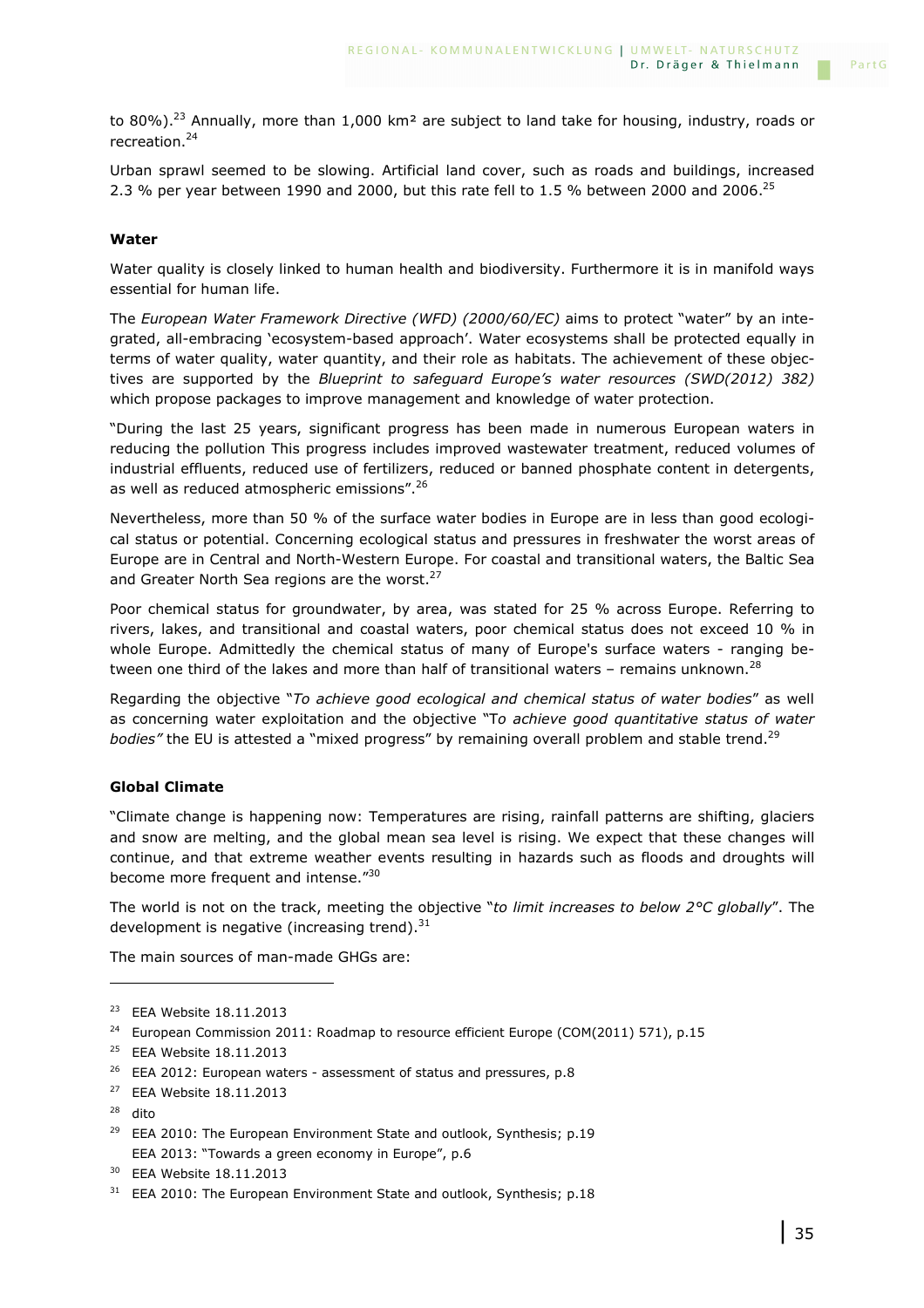- burning of fossil fuels (coal, oil and gas) in electricity generation, transport, industry and households  $(CO<sub>2</sub>)$ ;
- agriculture (CH<sub>4</sub>) and land-use changes like deforestation (CO<sub>2</sub>);
- land filling of waste  $(CH_4)$ ;
- use of industrial fluorinated gases.<sup>32</sup>

The actual EEA-report "*Trends and projections in Europe 2013 - Tracking progress towards Europe's climate and energy targets until 2020*" summarizes the latest findings respective Europe's climate and energy targets:  $33$ 

- Progress towards 2008–2012 Kyoto targets: EU is on the track towards its 8 % reduction target. Total average emissions of the EU-15 in the 2008–2012 period have declined by 12.2 % compared to base year levels.
- Individual Greenhouse Gas targets of the EU countries: Almost all European countries with an individual GHG limitation or reduction target under the KP (26 EU Member States, Iceland, Liechtenstein, Norway and Switzerland) are on track towards achieving their respective targets.
- The 20/20/20 objectives:
	- 20 % reduction of the EU's GHG emissions compared to 1990: The EU is therefore very close to reaching its 20 % reduction target, eight years ahead of 2020.
	- 20 % share of renewable energy in the EU's gross final energy consumption: Renewable energies contributed 13 % of gross final energy consumption in the EU-27 in 2011. The EU has therefore met its 10.8 % indicative target for 2011–2012 and is currently on track towards its target of 20 % of renewable energy consumption in 2020.
	- 20 % increase of the EU's energy efficiency:
	- EU Member States are moving towards the level of ambition required by the Energy Efficiency Directive. Their collective primary energy consumption in 2020 is expected to be close to the level required by the EU political objective of 1 483 Mtoe (million tonnes of oil equivalent) but will remain insufficient to achieve the 20 % energy efficiency target.

### **Transport**

A third of all final energy consumption in the EEA member countries and more than a fifth of greenhouse gas emissions is caused by transport. Transport is in terms of energy consumption trends, the fastest growing sector. Transport is also responsible for air pollution as well as fragmentation of the landscape witch causes negative effects on biodiversity and noise.<sup>34</sup>

The annual energy consumption from transport rose continually between 1990 and 2007 in EEA member countries. Between 2007 and 2009, the total energy demand from transport fell by 4 %, due to the effects of the economic recession.<sup>35</sup>

Achieving Europe's targeted 60 % CO<sub>2</sub> reduction by 2050 compared with 1990 will require the consumption of oil in the transport sector to drop by around 70 %. The current 96 % oil dependence of the transport-sector is unsustainable. $36$ 

i<br>I

 $36$  dito

<sup>32</sup> EEA Website 18.11.2013

<sup>&</sup>lt;sup>33</sup> EEA 2013: Trends and projections in Europe 2013 - Tracking progress towards Europe's climate and energy targets until 2020, p.10-11

<sup>34</sup> EEA Website 17.11.2013

<sup>35</sup> dito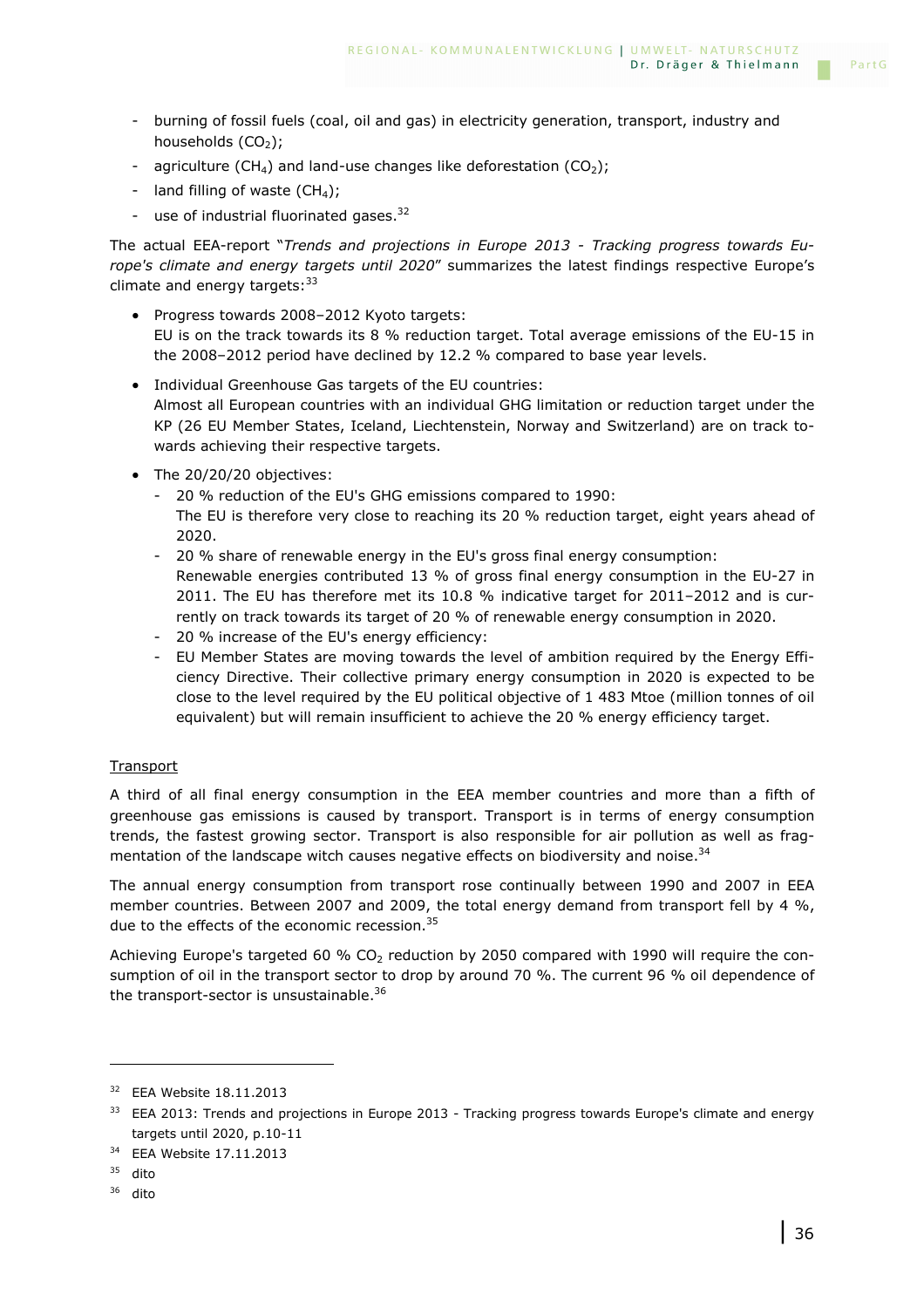### Adaptation to Climate Change

Adaptation is needed to protect people, buildings, infrastructure, businesses and ecosystems of consequences of climate change.

The "EU Strategy on adaptation to climate change" focuses on three key objectives: Promoting action by Member States; climate-proofing action at EU level; and better informed decisionmaking. $37$  Indicators to measure successful and effective adaptations are not defined yet.

### **Material Assets, Cultural Heritage including Architectural and Archaeological Heritage**

The EU does not have decision making power in the cultural heritage policy. However, culture and cultural heritage play a crucial role in at least four of the Europe 2020 flagship initiatives: innovation union, the digital agenda, an industrial policy for the globalisation era and an agenda for new skills and jobs. $38$ 

### **Sustainable consumption and production (resource efficiency)**

Transforming the economy onto a resource-efficient path is one of the key objectives of the European Union. On the way to a "green economy" in Europe it is necessary to rebuild the complex relationship between economy and ecology.

The "Roadmap to Resource Efficient Europe" comprises the most important aspects in order to decouple resource use from economic growth:

- Sustainable consumption and production
	- Improving products and changing consumption patterns
	- Boosting efficient production
- Turning Waste into a resource
- Supporting research and innovation
- $\bullet$  To phase out environmentally harmful subsidies<sup>39</sup>

Regarding the objective "To decouple resource use from economic growth, to move to a recycling society", Europe shows a mixed progress across the EU, overall problem remains with positive development (increasing trend)<sup>40</sup>.

Waste generation is still increasing. According the objective "To substantially reduce waste generation" Europe is not on the track with negative developments (increasing trend). $41$ 

In contrast "Waste management (recycling)" shows a positive trend. Regarding "S*everal recycling targets for different specific waste streams*" Europe is on the track and shows a positive development.<sup>42</sup>

i<br>I

<sup>&</sup>lt;sup>37</sup> European Commission 2013: An EU Strategy on adaptation to climate change COM(2013) 216 final

<sup>&</sup>lt;sup>38</sup> European Commission Website 17.Nov 2013 http://ec.europa.eu/culture/our-policy-development/culturalheritage\_en.htm

<sup>&</sup>lt;sup>39</sup> European Commission 2011: Roadmap to resource efficient Europe (COM(2011) 571)

<sup>&</sup>lt;sup>40</sup> EEA 2010: The European Environment State and outlook, Synthesis: p.18 EEA 2013: Towards a green economy in Europe, p.7

<sup>&</sup>lt;sup>41</sup> EEA 2010: The European Environment State and outlook, Synthesis; EEA 2013, p.18

<sup>42</sup> dito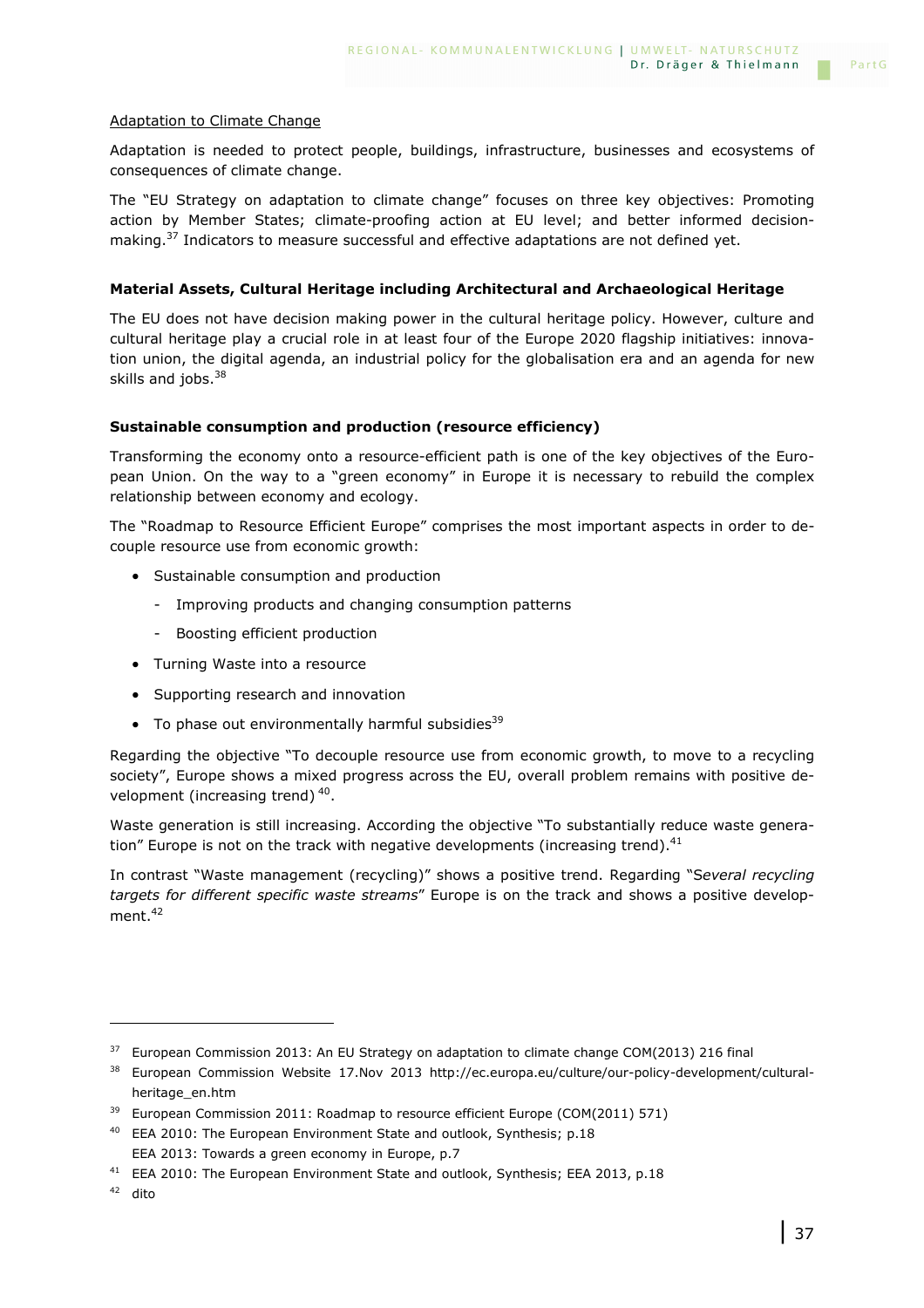## **Table 3: Indicative summary table of progress towards meeting environmental targets or objectives, and highlights of related trends over the past 10 years**

| <b>Environmental issue</b>                                                        | EU-27 target/objective                                                             | EU-27<br>- on track?                     | <b>EEA-38</b><br>$-$ trend?      |  |
|-----------------------------------------------------------------------------------|------------------------------------------------------------------------------------|------------------------------------------|----------------------------------|--|
| <b>Climate change</b>                                                             |                                                                                    |                                          |                                  |  |
| Global mean temperature<br>change                                                 | To limit increases to below<br>2 °C globally ( <sup>a</sup> )                      | 国(0)                                     | (2)                              |  |
| Greenhouse gas emissions                                                          | To reduce greenhouse gas<br>emissions; by 20 % by<br>2020 (b)                      | $\boxtimes$ (E)                          | m                                |  |
| <b>Energy efficiency</b>                                                          | To reduce primary energy<br>use; by 20 % by 2020 vs.<br>business-as-usual (b)      | $(\mathbf{f})$<br>o                      | z.                               |  |
| Renewable energy sources                                                          | To increase energy<br>consumption from<br>renewables; by 20 % by<br>2020 (b)       | $\Box$ (*)                               | а                                |  |
| <b>Nature and biodiversity</b>                                                    |                                                                                    |                                          |                                  |  |
| Pressure on ecosystems<br>(from air pollution,<br>e.g. eutrophication)            | Not to exceed critical<br>loads of eutrophying<br>substances (c)                   | 図                                        |                                  |  |
| Conservation status<br>(safeguard EU's most<br>important habitats and<br>species) | To achieve favourable<br>conservation status,<br>set up Natura 2000<br>network (4) | $\Box$ (')                               |                                  |  |
| Biodiversity<br>(terrestrial and marine<br>species and habitats)                  | To halt the loss of<br>biodiversity (*) (')                                        | (terrestrial)<br>$\blacksquare$ (marine) | $(\mathbf{w})$<br>$(\mathbf{v})$ |  |
| Soil degradation<br>(soil erosion)                                                | To prevent further soil<br>degradation and preserve<br>its functions (°)           | $\mathbb{Z}$ (°)                         | (7)                              |  |
| Natural resources and waste                                                       |                                                                                    |                                          |                                  |  |
| Decoupling<br>(resource use from<br>economic growth)                              | To decouple resource use<br>from economic growth (1)                               | □                                        | а                                |  |
| Waste generation                                                                  | To substantially reduce<br>waste generation (h)                                    | $\mathbb{E}(\mathfrak{m})$               | (2)                              |  |
| Waste management<br>(recycling)                                                   | Several recycling targets<br>for different specific waste<br>streams               | ☑                                        | а                                |  |
| Water stress<br>(water exploitation)                                              | To achieve good<br>quantitative status of<br>water bodies (')                      | (1)<br>α                                 |                                  |  |

EEA 2010: The European Environment State and Outlook, Synthesis, p.18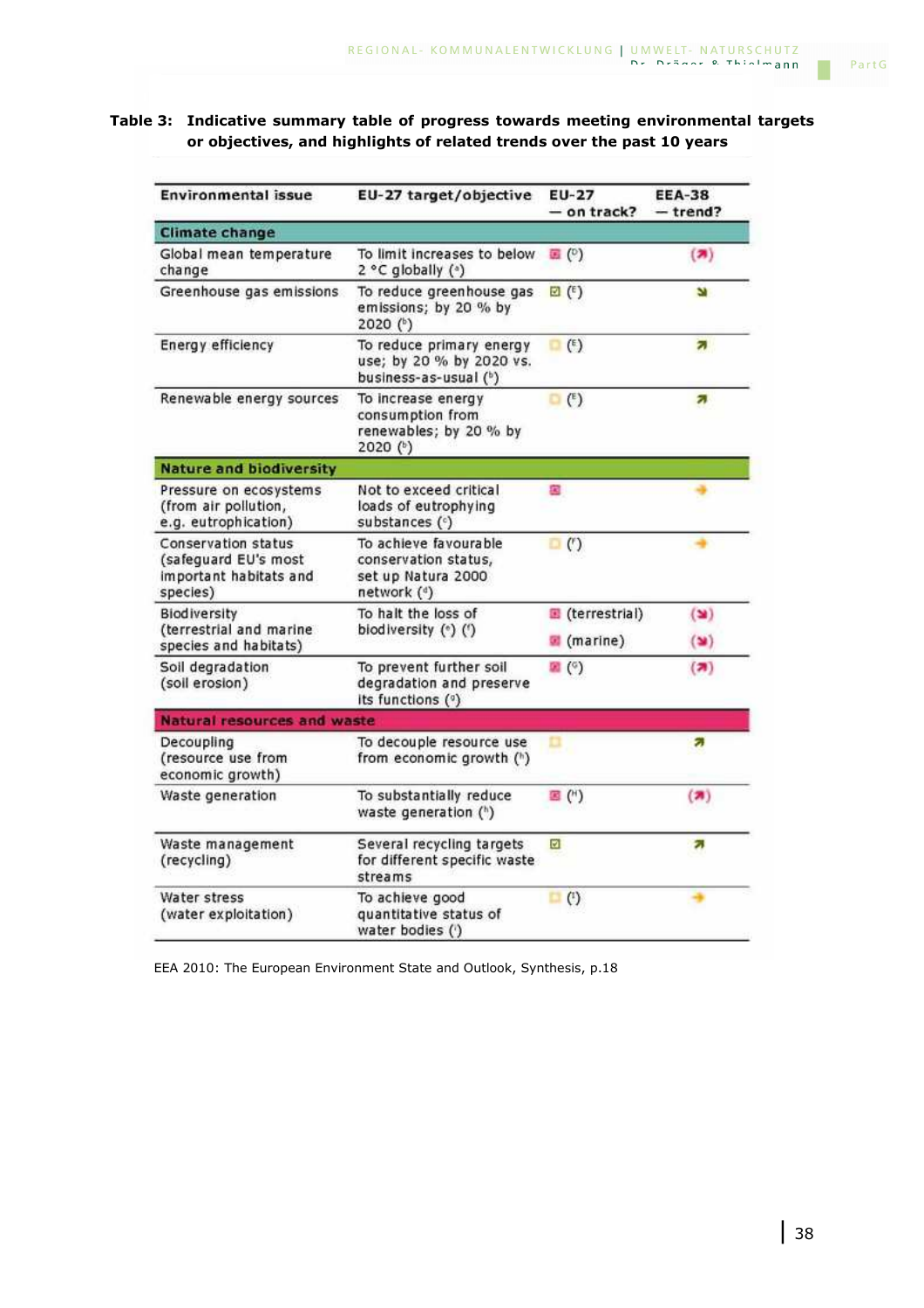Г

## **Table 4: Indicative summary table of progress towards meeting environmental targets or objectives, and highlights of related trends over the past 10 years (cont.)**

| <b>Environmental issue</b>                                                                                            | EU-27 target/objective EU-27                                                                    | - on track?                      | <b>EEA-38</b><br>$-$ trend? |
|-----------------------------------------------------------------------------------------------------------------------|-------------------------------------------------------------------------------------------------|----------------------------------|-----------------------------|
| <b>Environment and health</b>                                                                                         |                                                                                                 |                                  |                             |
| Water quality<br>(ecological and chemical<br>status)                                                                  | To achieve good<br>ecological and chemical<br>status of water<br>bodies $(')$ $(')$             | $\binom{1}{1}$<br>o              |                             |
| Water pollution<br>(from point sources, and<br>bathing water quality)                                                 | To comply with<br>bathing water quality,<br>urban wastewater<br>treatment $(*)$ $()$            | ø                                | N                           |
| Transboundary air<br>pollution (NO <sub>x</sub> , NMVOC,<br>SO <sub>2</sub> , NH <sub>3</sub> , primary<br>particles) | To limit emissions of<br>acidifying, eutrophying<br>and ozone precursor<br>pollutants $($ c)    | □                                | N                           |
| Air quality in urban areas<br>(particulate matter and<br>ozone)                                                       | To attain levels of air<br>quality that do not give<br>rise to negative health<br>impacts $(m)$ | 貂                                |                             |
| Legend                                                                                                                |                                                                                                 |                                  |                             |
| <b>Positive developments</b>                                                                                          | <b>Neutral developments</b>                                                                     | <b>Negative developments</b>     |                             |
| Decreasing trend                                                                                                      | Stable                                                                                          | Decreasing trend                 |                             |
| <b>7</b> Increasing trend                                                                                             |                                                                                                 | (7) Increasing trend             |                             |
| <b>EU</b> on track<br>(some countries may<br>not meet target)                                                         | Mixed progress<br>(but overall problem<br>remains)                                              | EU not on track<br>53<br>target) | (some countries may meet    |

EEA 2010: The European Environment State and Outlook, Synthesis, p.19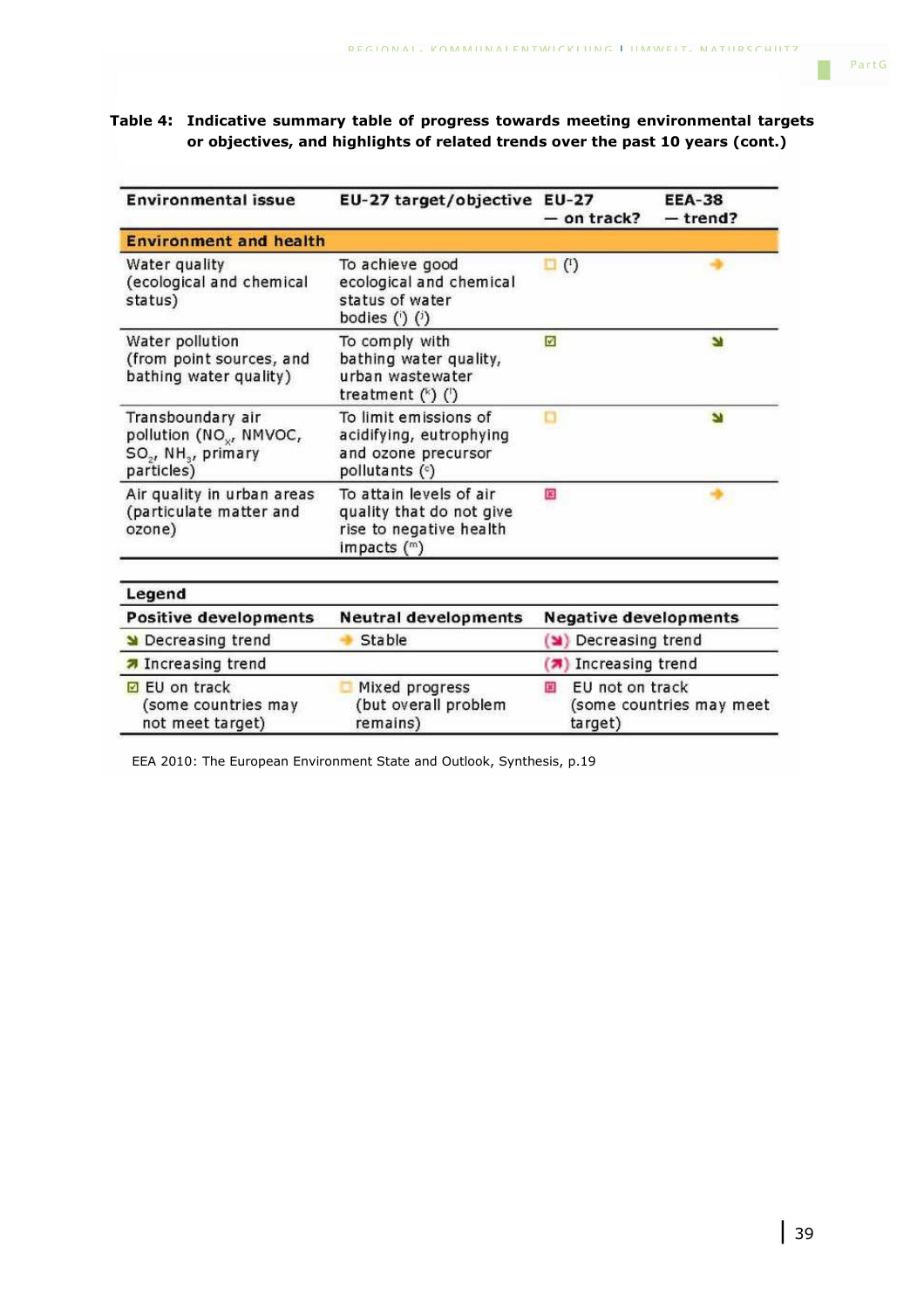# 5 EXPECTED SIGNIFICANT IMPACTS ON THE ENVIRONMENT (POSITIVE/ NEGATIVE)

# **5.1 Considered alternatives**

Except the zero alternative, i.e. non-implementation of the Programme, no alternative is defined and assessed.

The strategic approach and the determined actions to be supported are quite broadly formulated. Improvement in the consideration of environmental issues is a question of addressing environmental orientation by more focussed formulations and guiding principles for the selection of projects and monitoring. Relevant proposals are part of the recommendations; an actual alternative to the approach and orientation of the Programme is not seen.

Shifts in spending the funds to the individual PAs can be seen as an alternative. The members of INTERREG EUROPE decided for an equal distribution of the available funds to each of the Axes (25 % of the funds excluding the funds for Technical Assistance (PA 5)). A re-shifting of more funds to PAs 3 and/or 4 could in principle increase particular positive effects. Purpose and nature of the Programme aim on the exchange, testing and spreading of good practises and policies. So it is less important to focussing on particular issues like reduction of GHG-emission or resource efficiency, it is more important to linking the different topics reflected by the PAs and to connect efforts related to genuine environmental topics like low-carbon and resource efficiency with RTD&I measures and competitiveness of SMEs and to mutually capitalise the achievements in favour of mainstreaming environmental protection.

## **5.2 Effects on the environment of the INTERREG EUROPE Programme**

Prior to the description of the findings of the assessment it has to be stressed again, that INTERREG EUROPE will realise highly indirect effects and contributions only. The statements below have to be perceived in the light of this condition.

### **5.2.1 Assessment of the strategic approach**

### **Operational objectives**

The Programme bases on two operational objectives which describe the intervention logic of the Programme (see also chapter 2.2):

- "1. To facilitate ongoing EU-wide policy learning and capitalisation of practices among actors of regional relevance in order to strengthen regional policies, and in particular the implementation of programmes for Investment for Growth and Jobs and where relevant ETC.
- 2. To support exchange of experience and sharing of practices among actors of regional relevance with the aim to integrate the learning from the cooperation into regional policies, in particular through their programmes for Investment for Growth and Jobs and where relevant ETC."

The implementation of the operational objectives is directly reflected in the defined types of actions to be supported which can be labelled as programme implementation tracks:

- Track 1: The support of Interregional Cooperation Projects by which regional partners work together and the implementation of policies will be improved primarily by the implementation of regional programmes.
- Track 2: The establishment of Policy Learning Platforms by which interregional exchange, benchmarking, organisation of thematic events, policy advice etc. will be strengthened.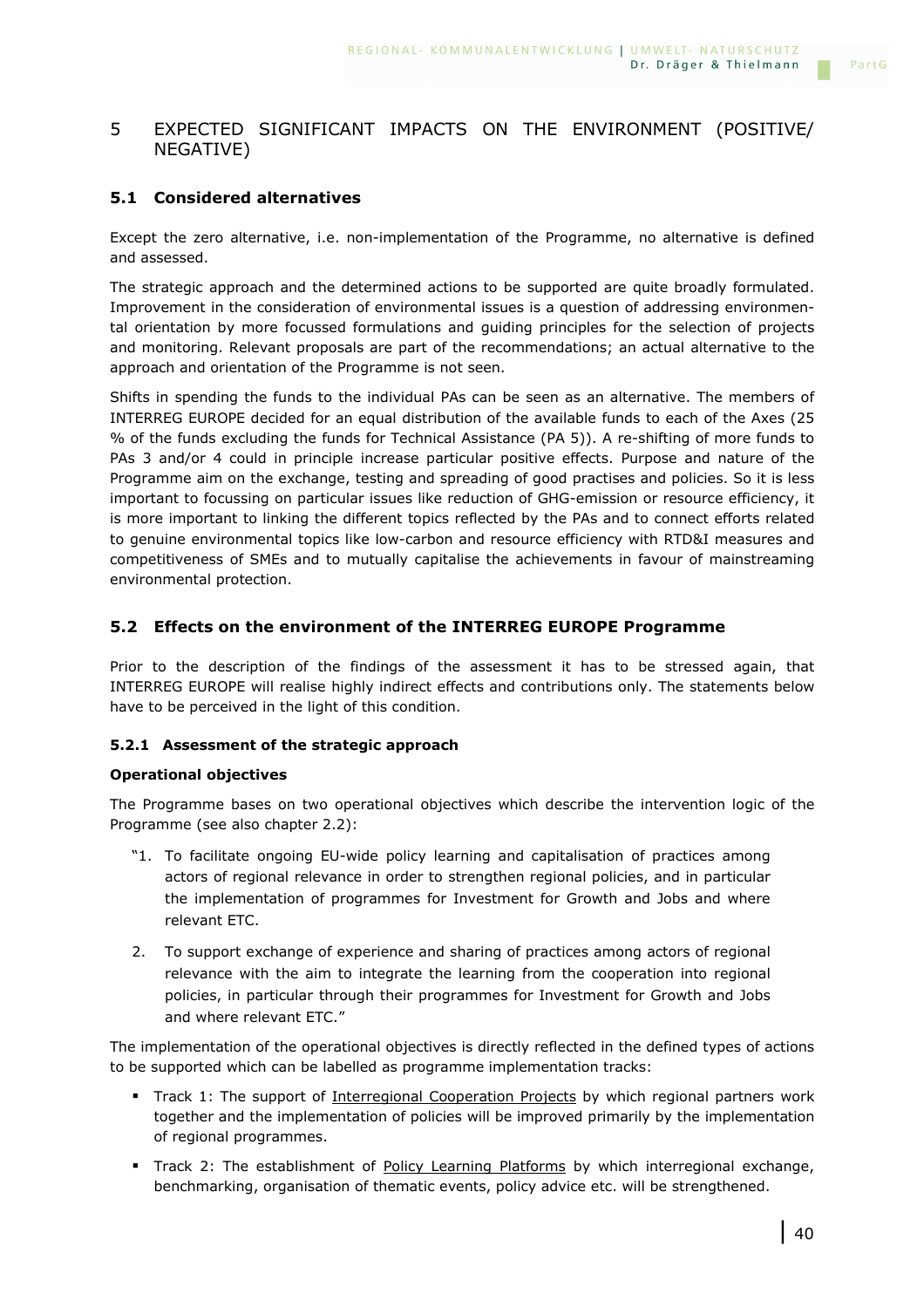For the first track (= **Interregional Cooperation Projects**) the impact chain is long and quite complex (see graphic 1). The immediate potential effects of the Programme itself are highly indirect because it provides support for an improved capitalization of lessons learned and their reflection in Action Plans. Though the Action Plans set the framework for certain investment and development measures, this framework will be incorporated into regional programmes and get effective via these regional programmes. The potential impacts of the regional programmes in which the action plans are incorporated, are still indirect but at this stage of the chain linked to possible direct impacts because these programmes provide the immediate framework for the realisation of investments.



**Graphic 1: Impact chain of the Programme related to Interregional Cooperation Projects**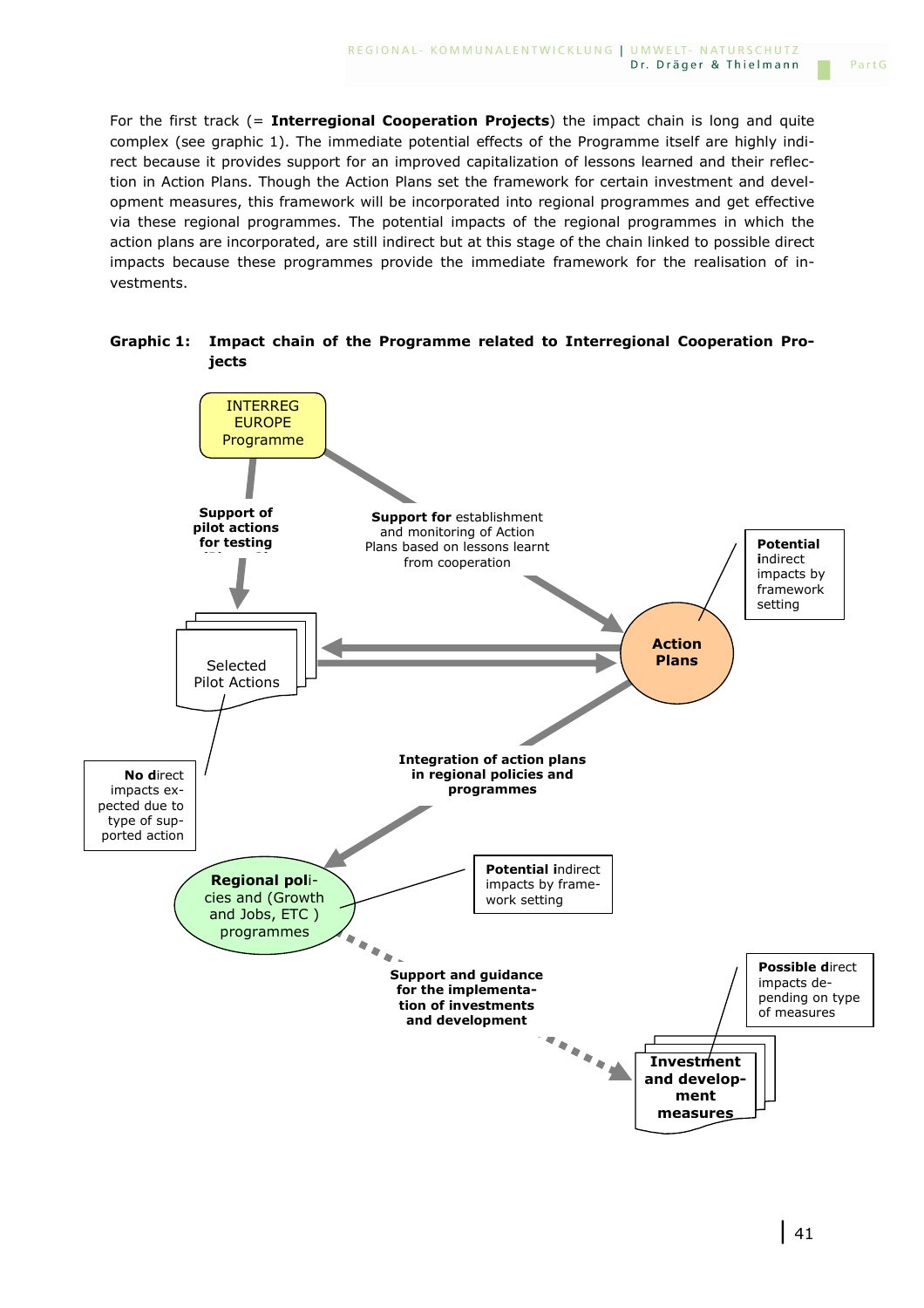The assessment of the potential impacts caused by the proposed expected results has to respect this long impact chain as well as additional external influences on the formulation and finally realisation of projects based on the regional programmes. Therefore, *mainly general potential and contributions to achieve the EU environmental objectives and general EU environmental policy in the long run can be assessed.*

Possible direct effects might be realised by the support of pilot actions "to test certain parts of the Action Plan in practice<sup>"43</sup>. Nature and extent of possible direct impacts on the environment depend on the concrete actions which will be supported. According to INTERREG EUROPE, the pilot actions will cover the testing of tools, practices, methodologies and similar "soft" measures only. Additionally, the planned funding per pilot action is limited so that only small scale actions will be assisted by the Programme. Significant effects on the environment are not expected.

The second track (= **Policy Learning Platforms**) does not show potential direct and hardly indirect effects on the environment. Though regional (G&J and ETC) policies and programmes play an important role as addressees of the platforms it is not limited to these. The purpose of this track is not first of all to eventually support concrete measures at the ground. Thus, the realisation of concrete measures with possible direct impacts based on results of the Policy Learning Platforms depends on additional influences which are outside the programme's responsibility.

### **Graphic 2: Impact chain of the Programme related to Policy Learning Platforms**



#### Priority Axes and Specific Objectives

i<br>I

INTEREG EUROPE has a strong focus on environmental protection. Two out of the four defined PAs explicitly deal with environmental issues and resource efficiency:

- PA 3 aiming at low-carbon economy and
- PA 4 aiming at environment and resource efficiency.

Interventions in the course of the related SOs (3.1, 4.1 and 4.2) will initiate and support the interregional exchange, promotion and mainstreaming of solutions for low-carbon economy (SO 3.1) as

<sup>&</sup>lt;sup>43</sup> INTERREG EUROPE 2014-2020 Cooperation Programme final draft, p. 19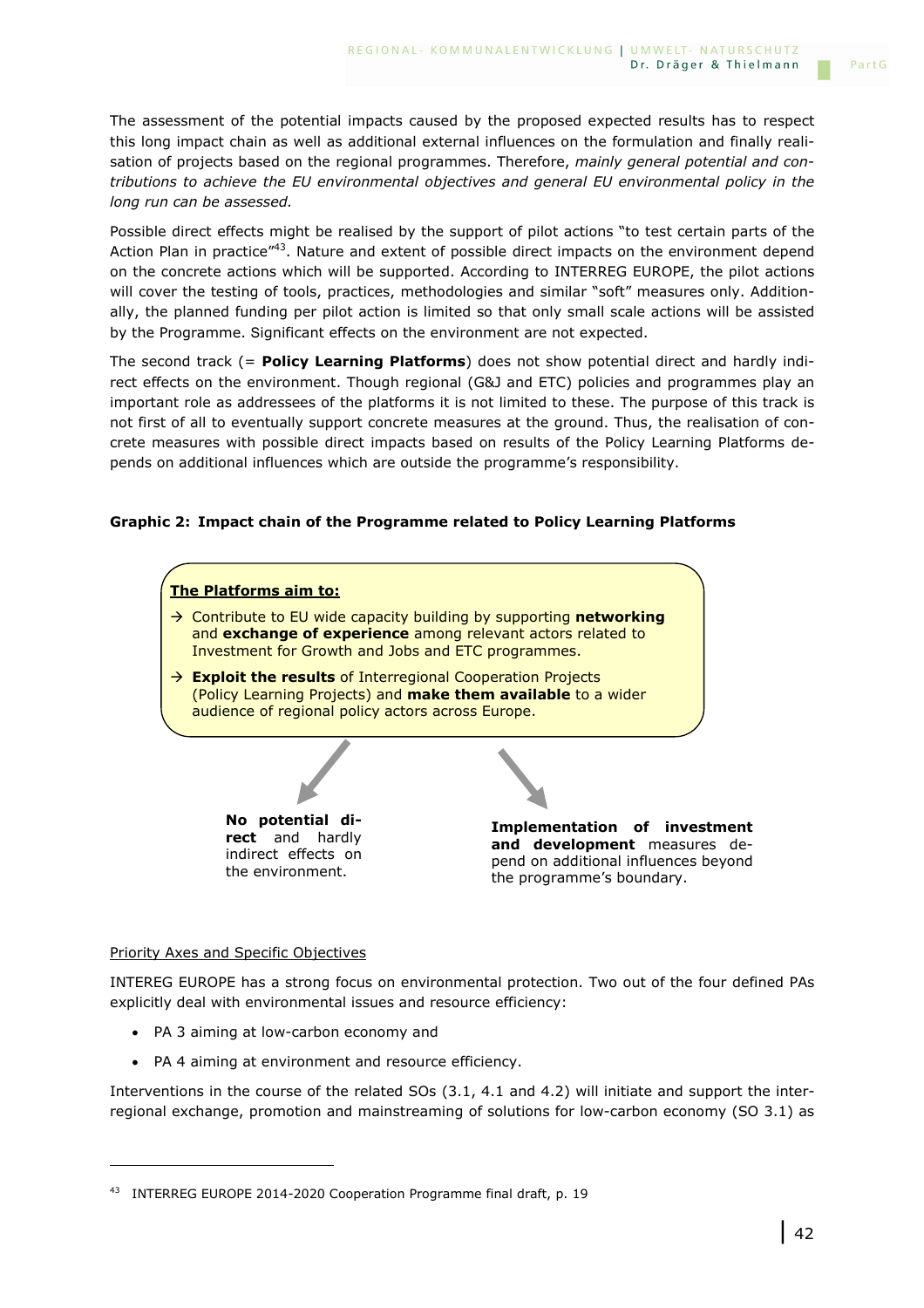well of solutions for improved protection of natural and cultural heritage (SO 4.1) and increased resource efficiency (SO 4.2).

As a whole, PA 3 (Low-carbon economy) contributes to important environmental objectives of the EU in the area of global climate protection. It supports the *Roadmap for moving to a competitive low-carbon economy in 2050*, relevance is given for all the sectoral perspectives of the roadmap. Furthermore, the 20-20-20 targets of *Europe 2020 strategy*, the *Directive on the promotion of the use of energy from renewable sources*, the *Energy efficiency action plan* and *Energy efficiency directive*, the *Directive on the energy performance of buildings*, the *Thematic strategy on air pollution*, or the *Roadmap to a single European transport area - towards a competitive and resource efficient transport system (white paper)* are supported.

PA 4 (Environment and resource efficiency) shows also clear positive linkages to defined EU environmental objectives. Above all the *Roadmap to a resource efficient Europe* is addressed by this PA. But also strategies concerning other environmental issues are supported as *EU biodiversity strategy to 2020*, the *Water framework directive*, the *Roadmap for moving to a competitive lowcarbon economy in 2050*, the *Roadmap to a single European transport area - towards a competitive and resource efficient transport system (white paper)*.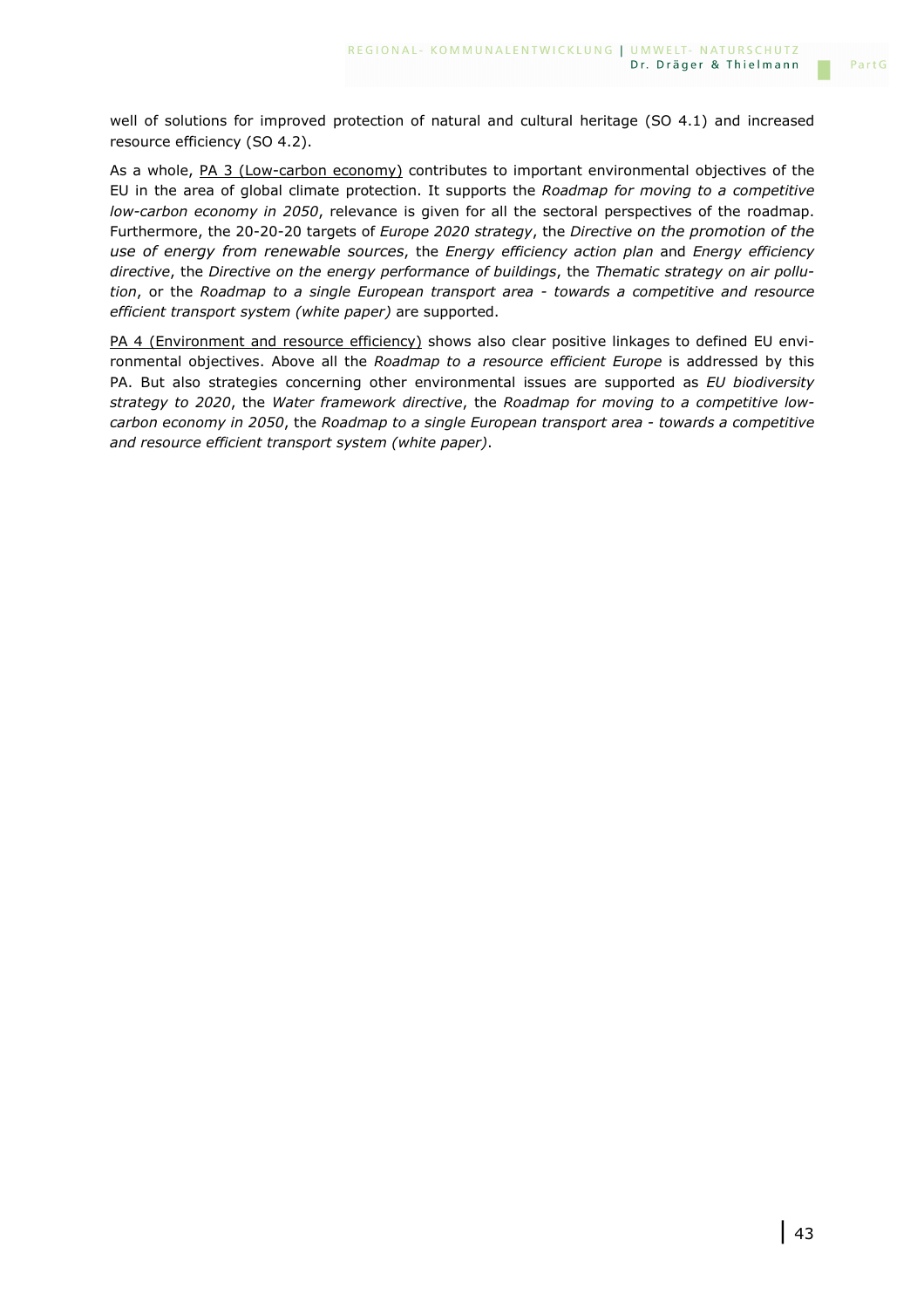### **Graphic 3: Contribution to 'Green Economy' as an overarching target of the European Union**

The possible contributions of the PA 1 and PA 2 towards improved environmental protection and resource efficiency are less obvious.

Potentially a wide range of environmental objectives might be tackled by PA 1 (Research, Technological Development & Innovation (RTD&I)). Generally, the improvement of the implementation of programmes in the field of research and innovation capacities (SO 1.1) and in the field of delivery of innovation in regional innovation chains in areas of 'smart specialisation' and innovation opportunity (SO 1.2) comprise the opportunities to strengthen the capacities and approaches towards environmental protection and resource efficiency. The results of RTD&I can positively influence all environmental issues depending on the actual orientation. In the Programme no strict orientation of supported RTD&I on environmental protection or sustainable development is stated.

Via PA 2 (Competitiveness of Small and Medium Enterprises) new technologies and production processes can be rolled-out and promoted in business reality. This refers first of all to

• low-carbon economy ("The application of more advanced resource and energy efficient industrial processes and equipment, increased recycling, as well as abatement technologies for non-CO<sub>2</sub> emissions (e.g. nitrous oxide and methane), could make a major contribution ....")<sup>44</sup>



i<br>I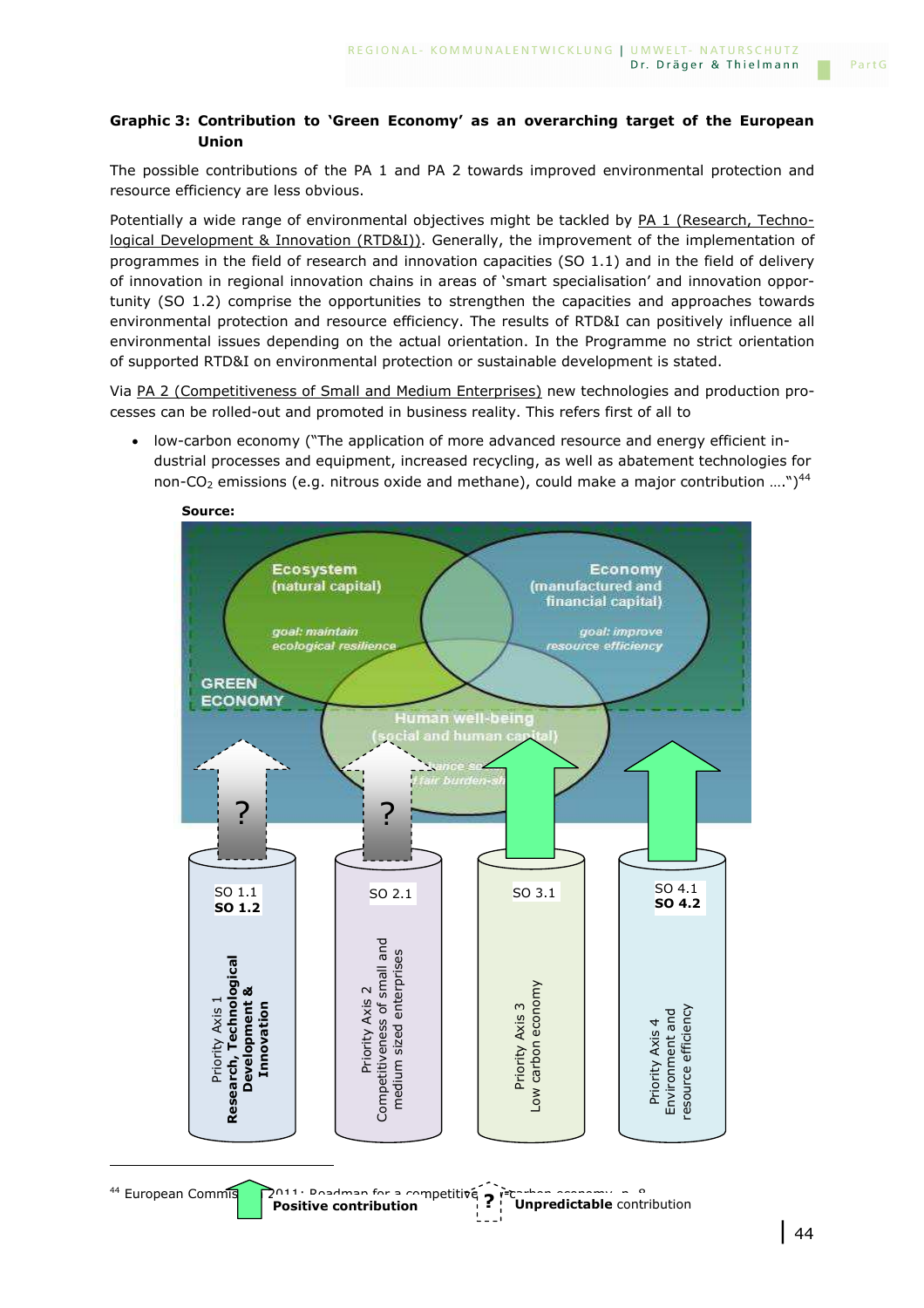and

• resource efficiency by focussing on sustainable consumption and production as well as on "turning waste into resource" as stated in the *Roadmap to a resource efficient Europe*. The mobilisation of SMEs on transforming the economy as required by this Roadmap ('Governance and Monitoring') can be supported by the Programme.

Despite the long impact chain and insecurity concerning influencing external factors, positive contributions to the set EU objectives on environmental protection and resource efficiency can be realised by the individual PAs of the Programme.

### **Internal interrelations**

i<br>I

Between the SOs of the different PAs, particularly between PA 1 and 2 on the one hand and PA 3 and 4 on the other, supportive interrelations can be seen. Mutual consideration of solutions in RTD&I, SME promotion, low-carbon economy and protection of natural and cultural heritage helps to increase the positive contributions to environmental protection and resource efficiency. The wide-scaling of research solutions in the area of energy efficiency or renewable energy can be supported by integration in action plans and regional programmes. Solutions provided under SO 4.2 (resource efficiency, green growth, eco-innovation and environmental performance management) can support the promotion of SMEs (SO 2.1) as well as promote the further development by RTD&I activities.

In the Programme, those linkages between the various SOs are mentioned as a general possibility to apply synergies ("Projects (...) can also have synergies with themes covered by other specific *objectives of this Programme, for instance related to innovation in the field of low-carbon technology or resource efficiency*.")<sup>45</sup>. Although the linkages can be seen as an implicit result, the appearance of such internal effects seems to depend on incidental situations. The potential of strengthening the positive contributions to environmental protection and resource efficiency by making use of those internal interrelations is not finally exploited by the Programme.

### **Horizontal principle "Sustainable development"**

In section 8.1 of the Programme the consideration of the horizontal principle "sustainable development" is described.

PAs 3 and 4 reflect this principle by focussing on issues of sustainable development directly. PAs 1 and 2 provide opportunities to support this principle, e.g. by targeting projects on eco-innovations, green procurement and technologies, or circular flow economy.

Consequently the applicants for projects under PAs Axes 3 and 4 have to verify that their projects contribute to this principle; a non-consideration of this principle and the objective "to improving regional sustainable development policies" will cause rejection of the application.<sup>46</sup> In this respect, the programme takes a clear stand in promoting sustainable development and contributes to the EU environmental policy directly.

More crucial mechanisms are to ensure a consideration of sustainable development in projects under PAs 1 and 2. The Programme stipulates that

• "Project applicants under these Priority Axes will be invited to explain in their application how their project will comply with and possibly even strengthen sustainable development. However, no specific selection criteria are foreseen to favour the development of projects dealing with this issue."

<sup>45</sup> INTERREG EUROPE Programme revised final draft, p. 21 - statement introduced due to SEA recommendation

<sup>&</sup>lt;sup>46</sup> INTERREG EUROPE 2014-2020 Cooperation Programme revised final draft, p. 72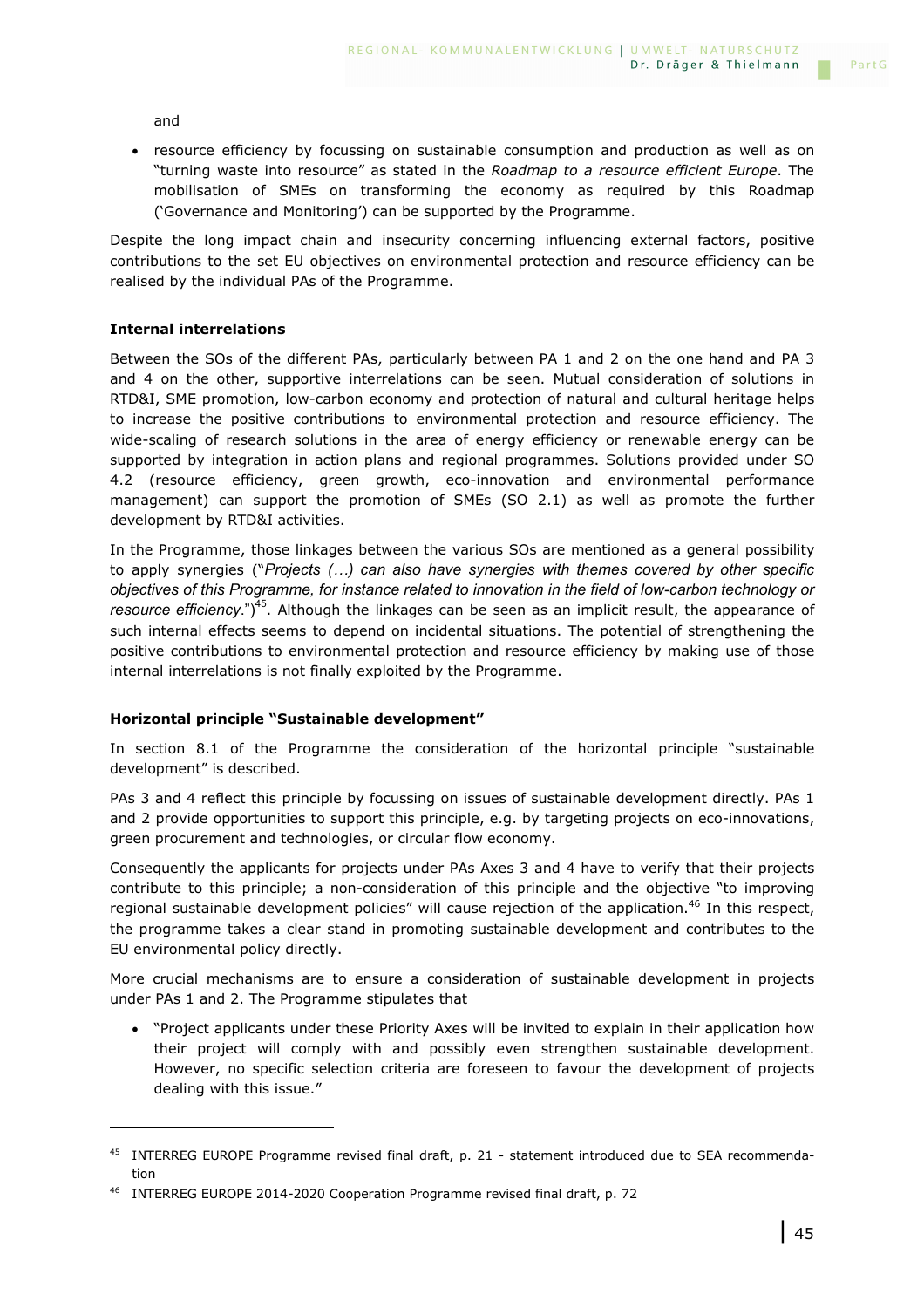and

• "The activities and thematic coverage of the Policy Learning Platform for Priorities 1 and 2 may address relevant regional policy experiences and practices related to the principle of sustainable development."<sup>47</sup>

Important EU strategies (e.g. *Europe 2020*) supported by more specific strategies of the EU (e.g. *Low-carbon Roadmap*, *Resource Efficiency Roadmap*, *Eco-innovation Action Plan*) focus on economic development, growth and jobs which are based on sustainability. The statements of the Programme related to PAs 1 and 2 are rather weak. The consideration of the horizontal principle is left to the applicants and their interests instead of being an important concern of the Programme.

INTERREG EUROPE should play a more active and target-oriented role in including sustainable development as a principle in the Programme's implementation. Based on recommendations provided in the course of the SEA process, essential conditions were added to this chapter 8.1 allowing a more effective consideration of sustainable development:

- *At the end of the project the partners will be asked to report how their project activities and outputs actually contributed to this horizontal principle. Based on the aggregated contributions reported by projects INTERREG EUROPE will be able to monitor and demonstrate how the Programme concretely contributed to sustainable development.*
- *The activities of INTERREG EUROPE are likely to generate a lot of travel which leads to related CO2 emissions. While these travels are an essential aspect of interregional cooperation activities, beneficiaries of the programme will be encouraged to use modes of interaction that do not require travelling when possible.*
- *The programme will explore the possibilities to support CO2 compensation measures within the existing eligibility limits.*

These determinations opens the path at least to verify the consideration of the horizontal principle 'sustainable development' in the implementation of the various parts of the Programme, particularly concerning PAs 1and 2.

### **Implementation structures**

A programme does not only generate possible environmental effects based on the achievement of its objectives and results, i.e. the implementation of co-financed measures. Possible effects can be caused by the way how a programme is implemented as well. At this high strategic level, effects caused by the foreseen implementation structures can show even more important effects than the measures supported by the programme.

The strategic approach of INTERREG EUROPE per se is based on interregional exchange in the various kinds. Quite a number of measure-related meetings like on-the-spot-visits, events, seminars, etc. are foreseen. Under Specific Objective 5.1 ("To maximise the effectiveness and efficiency of the management and implementation of the INTERREG EUROPE Programme") of Priority Axis 5 ("Technical Assistance") it is explicitly stated that the support of actors involved in Interregional Cooperative projects includes the provision of seminars as well as the "participating in project related meetings and events and performing 'on-the-spot visits' to projects to address project progress, outputs and results as well as obstacles in the implementation". As stated below, the number of events will also be applied as indicators for successful implementation of the individual Investment Priorities.

Additionally, the management structure of the Programme asks for regular meetings of the Programme's bodies as the Monitoring Commission or the Group of Auditors. The high number of

i<br>I

PartG

 $47$  dito, p. 71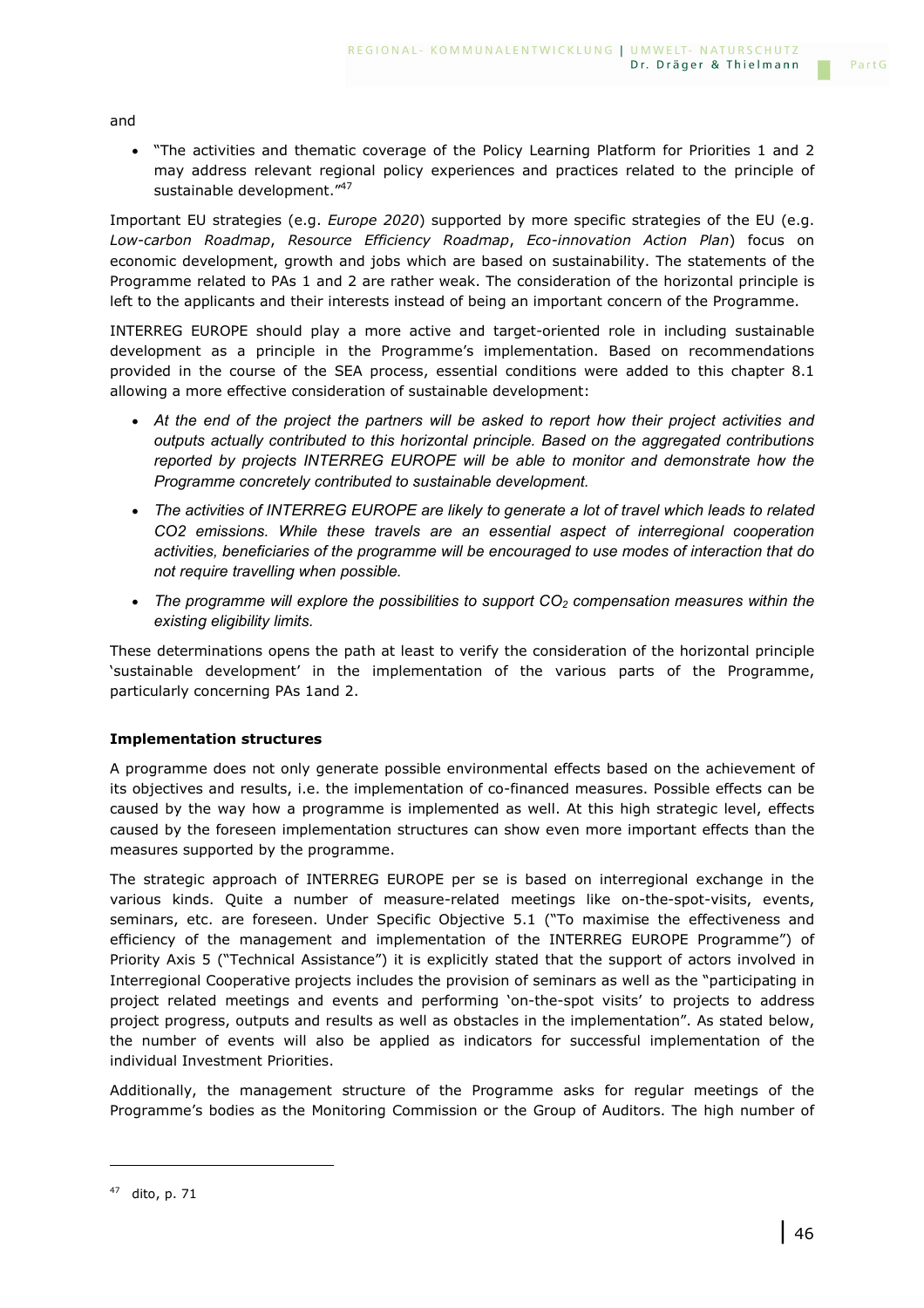members in INTERREG EUROPE and the large area covered by INTERREG EUROPE (EU-28 + Nor-Norway + Switzerland) cause extended travelling.

Both, the conduction of measures and the management of the Programme will generate direct negative impacts due to travels of regional partners, representatives of the INTERREG EUROPE members as well as members of the INTERREG EUROPE management. Emission of greenhouse gases, air pollution and noise are the most significant issues. Due to the area of the Programme, it can be expected that most travelling will be done by planes which show considerable contribution to CO<sub>2</sub>-emissions and thus, the EU objective on mitigation of GHG emission will be endangered.

According to the output indicators of the PAs, a total of 112 events in the various Investments Priorities and 200 visits<sup>48</sup> of the representatives of the Joint Secretariat in projects and events are planned as a minimum, i.e. some 12 events per year and some 22 visits per year. Meetings and travelling of the Monitoring Committee (at least 14 meetings as stated in output indicator 4 of Technical Assistance) and of the Group of Auditors have to be added.

Additionally to impacts caused by travelling, the production of printed documents also shows impacts on resource consumption in principle. Most of the publications need to be printed in different languages, other documents need to be printed and distributed for the preparation and implementation of projects, events, management meetings and similar.

The possible impacts due to the implementation of the Programme (travelling, extended documentation) are genuine parts of the nature of INTERREG EUROPE. It is the ultimate purpose of the Programme to promote the interregional exchange and to provide capacity development by interregional cooperation activities. Therefore, it is not possible to consider principle alternatives if the INTERREG EUROPE as such will not be questioned. Instead, it is recommended to focus more on other means of exchange and types of cooperation and to minimise the number of meetings, visits and events in order to mitigate the environmental impacts.

### **Indicators**

i<br>I

Indicators measure the achievement of set objectives. Depending on the matters to be measured, by the realisation of indicators effects on the environment can be negatively or positively caused.

For each SOs the same common and specific output indicators are defined, textually adjusted to the individual orientation of the SOs. The achievement of three out of the four indicators does not show any particular environmental effects except according the general nature of the respective SO. Only the fourth indicator (No. of policy learning events) might cause direct effects because its fulfilment will generate negative impacts on the environment due to travelling:

 Indicator 4: Number of policy learning events in the field of (*SO 1.1 - SO 4.2*) organised by the Policy Learning Platforms (across all SOs: 112).

The output indicator 2 for PA 5 (Technical Assistance) shows potential for negative environmental effects:

**Indicator 2: Number of project visits and participation in project events by Joint Secretariat** (200 by 2022)<sup>49</sup> requires extended travelling with negative effects on air quality and global climate.

The realisation of the output indicator 4 for the Technical Assistance) can also generate potential negative effects but to a lesser extent than output indicator 2:

PartG

<sup>&</sup>lt;sup>48</sup> The former number of 400 visits was reduced to 200 visits in the revised draft version following a discussion of SEA's recommendation.

 $49$  Number of visits was cut by 50 % after problematization of GHG emissions by traveling by the SEA experts.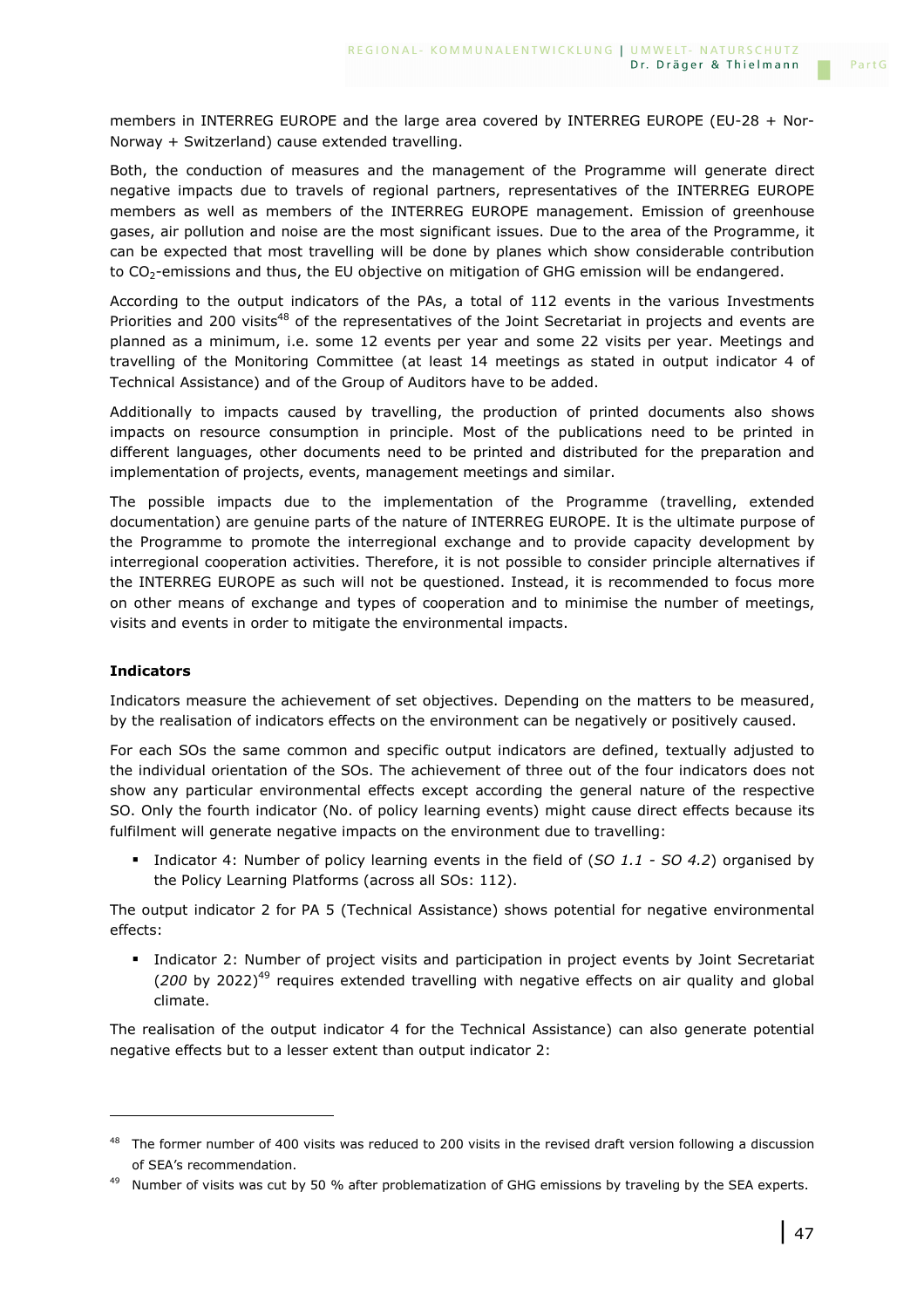Indicator 4: No. of Monitoring Committee meetings (14 by 20122) requires extended travelling due to the number of members and largeness of programme area with negative impacts on air quality and global climate.

The formulation of the critical indicators should be revised in order to strengthen the efforts to make use of exchange modes with less potential negative impacts on air, climate and resource consumption. By binding the measurement of successful implementation of parts of the Programme on those instruments which show obviously negative environmental effects the room and the motivation for applying more appropriate instruments are limited unnecessary.

## **5.2.2 Assessment of the individual Priority Axes**

The potential contribution of the determinations of the individual PAs to the EU environmental objectives and general EU environmental policy are assessed by the expected results of each IP respectively each SO. Findings are presented in a short text and a summary table showing trends of potential contributions:

- **-** negative contributions
- **0** neutral or negligible (e.g. extreme indirect) contributions
- **+** positive contributions
- **(-) / (+)** negative (or positive) impacts are possible depending on the details of activities

Although the environmental issues are presented in parallel it has to be highlighted that complex interrelations exist between the individual issues.

### **5.2.2.1 Priority Axis 1: Research, Technological Development and Innovation**

For PA 1, a share of 25 % of the available EU funds for INTERREG EUROPE 2014-2020 is allocated (excluding the means dedicated to Technical Assistance), i.e.  $\epsilon$  84,441,610.

INVESTMENT PRIORITY 1(A): ENHANCING RESEARCH AND INNOVATION (R&I) INFRASTRUCTURE AND CAPABILITIES TO DEVELOP R&I EXCELLENCE AND PROMOTING CENTRES OF COMPETENCES, IN PARTICULAR THOSE OF EUROPEAN INTEREST

Specific Objective 1.1: Improve the implementation of regional development policies and programmes, in particular programmes for Investment for Growth and Jobs and, where relevant, ETC programmes, in the field of research and innovation infrastructure and capacities.

| <b>Expected results</b>                                                                                                                                                                                                                                                                                  |   | <b>Environmental issues</b>                                 |      |           |              |   |                   |                                  |                                                 |
|----------------------------------------------------------------------------------------------------------------------------------------------------------------------------------------------------------------------------------------------------------------------------------------------------------|---|-------------------------------------------------------------|------|-----------|--------------|---|-------------------|----------------------------------|-------------------------------------------------|
|                                                                                                                                                                                                                                                                                                          |   | <b>Fauna</b><br>rsity<br>$\omega$<br><b>Biodiv</b><br>Flora | Soil | Landscape | <b>Water</b> | ä | climate<br>Global | Cultura<br>ᡡ<br>rita<br>$\omega$ | <b>Ticiency</b><br>Resou<br>$\overline{\omega}$ |
| 1. The main change sought is an improved<br>implementation of regional development<br>policies and programmes, in particular<br>programmes for Growth and Jobs (G&J),<br>and where relevant ETC, in the field of<br>regional infrastructures for research and<br>innovation and capacities<br>to develop | 0 | 0                                                           | 0    | 0         | 0            | 0 | $(+)$             | 0                                | Ð                                               |

### **Table 5: Summary table of possible contributions of Specific Objective 1.1**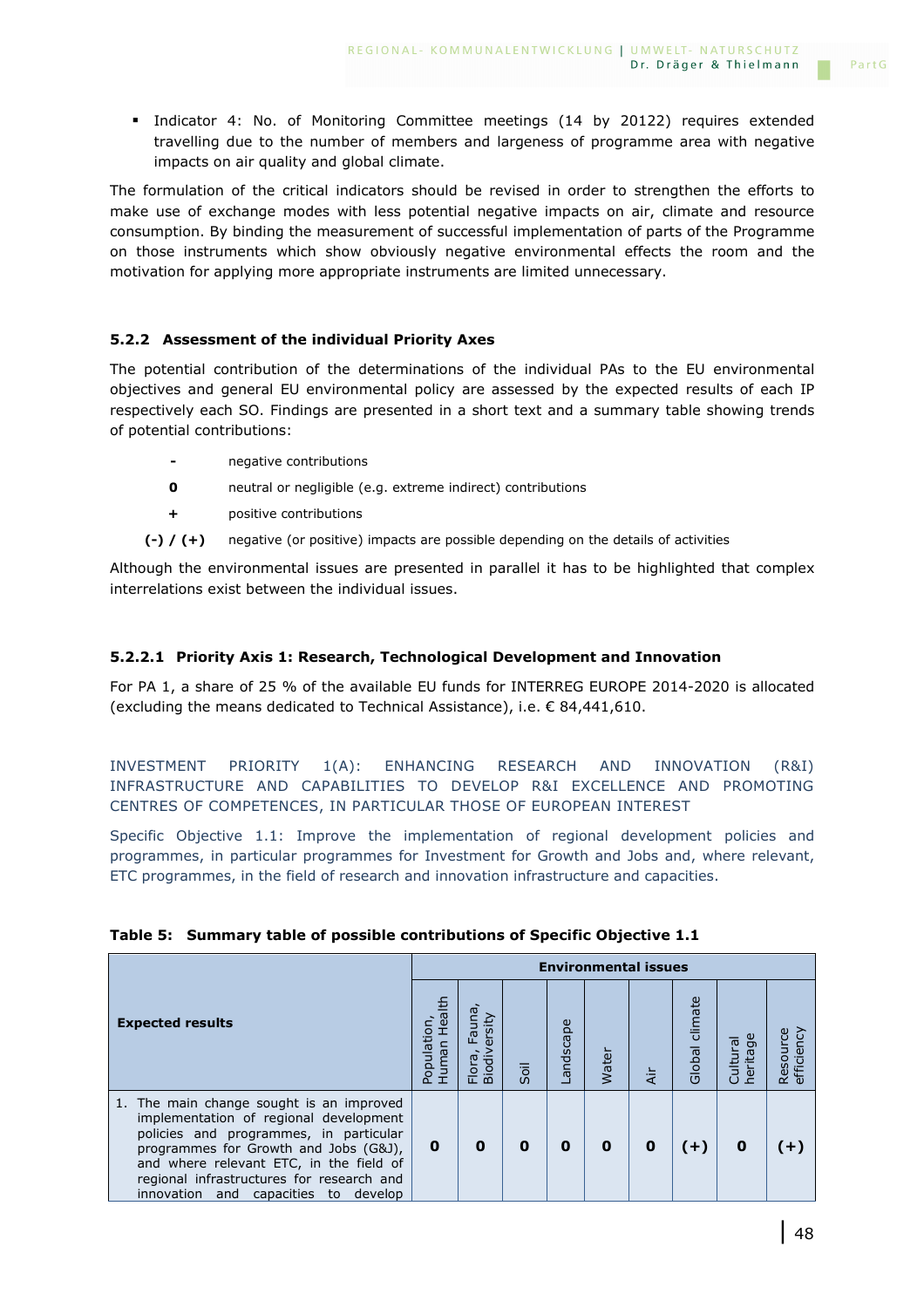|                                                                                                                                                                                                                                                                                                                                                                                                                      |                             | <b>Environmental issues</b>   |       |             |       |       |                |                      |                        |
|----------------------------------------------------------------------------------------------------------------------------------------------------------------------------------------------------------------------------------------------------------------------------------------------------------------------------------------------------------------------------------------------------------------------|-----------------------------|-------------------------------|-------|-------------|-------|-------|----------------|----------------------|------------------------|
| <b>Expected results</b>                                                                                                                                                                                                                                                                                                                                                                                              | Human Health<br>Population, | Flora, Fauna,<br>Biodiversity | Soil  | Landscape   | Water | Äίr   | Global climate | heritage<br>Cultural | Resource<br>efficiency |
| research and innovation excellence.                                                                                                                                                                                                                                                                                                                                                                                  |                             |                               |       |             |       |       |                |                      |                        |
| achieve innovation-driven growth,<br>2. To<br>regional authorities and other actors of<br>regional relevance must strengthen their<br>innovation 'enablers': the infrastructures<br>and capacities needed for research and<br>innovation to flourish in sectors with<br>strong innovation potential. Many EU<br>regions identify these key sectors in<br>Regional Innovation Strategies for Smart<br>Specialisation. | 0                           | 0                             | 0     | $\mathbf 0$ | 0     | 0     | 0              | 0                    |                        |
| for<br>3. Regional<br>policies<br>innovation<br>infrastructure and capacities must target<br>such issues as the availability of research<br>and<br>competence<br>centres<br>and<br><b>ICT</b><br>infrastructures, ensuring the education<br>system provides the qualifications needed<br>in innovative sectors and public facilities<br>for funding and supporting R&I activity.                                     | 0                           | 0                             | 0     | 0           | 0     | 0     | 0              | 0                    | O                      |
| 4. The programme will support exchange of<br>experiences and sharing of practices<br>between actors of regional relevance with<br>the specific aim to prepare the integration<br>of the lessons learnt into regional policies<br>and actions for innovation infrastructure<br>and capacities - in particular through G&J<br>or ETC programmes, but also other<br>programmes of regions involved.                     | $(+)$                       | $(+)$                         | $(+)$ | 0           | $(+)$ | $(+)$ | $(+)$          | 0                    | $(+)$                  |
| 5. The<br>programme will facilitate<br>policy<br>learning and capitalisation by making<br>practices<br>relevant<br>and<br>results<br>from<br>Interregional Cooperation Projects and<br>other experiences widely available and<br>usable for regional actors involved in<br>innovation support in G&J, ETC and other<br>programmes.                                                                                   | 0                           | 0                             | 0     | 0           | 0     | 0     | $\mathbf 0$    | 0                    |                        |
| 6. This interregional sharing of practices and<br>policy learning will improve capacities<br>(skills, knowledge) of individuals and<br>organisations involved and prepare the<br>implementation of the lessons learnt. This<br>will result in a better implementation of<br>(G&J and ETC) programmes and policies<br>in the field of research and innovation<br>infrastructures in the regions involved.             | 0                           | 0                             | 0     | $\mathbf 0$ | 0     | 0     | 0              | 0                    | o                      |

The effects of the expected results of SO 1.1 on the environment as well as the contribution to the environmental objectives are very limited. The results aim to improve framework conditions and exchange processes. Both of course can show environmental effects in the long run. However, direct or even indirect links of first order can not be stated.

Referring to expected result 1 and expected result 4 (see table 2 above), positive contributions can be expected depending on the actual details of the regional development policies and programmes (result 1) and the exchanged experiences and shared practices (result 4).

It is anticipated that for result 1, the indirect positive contribution will mainly appear in the fields of global climate and resource efficiency because these issues present priorities of business-related PartG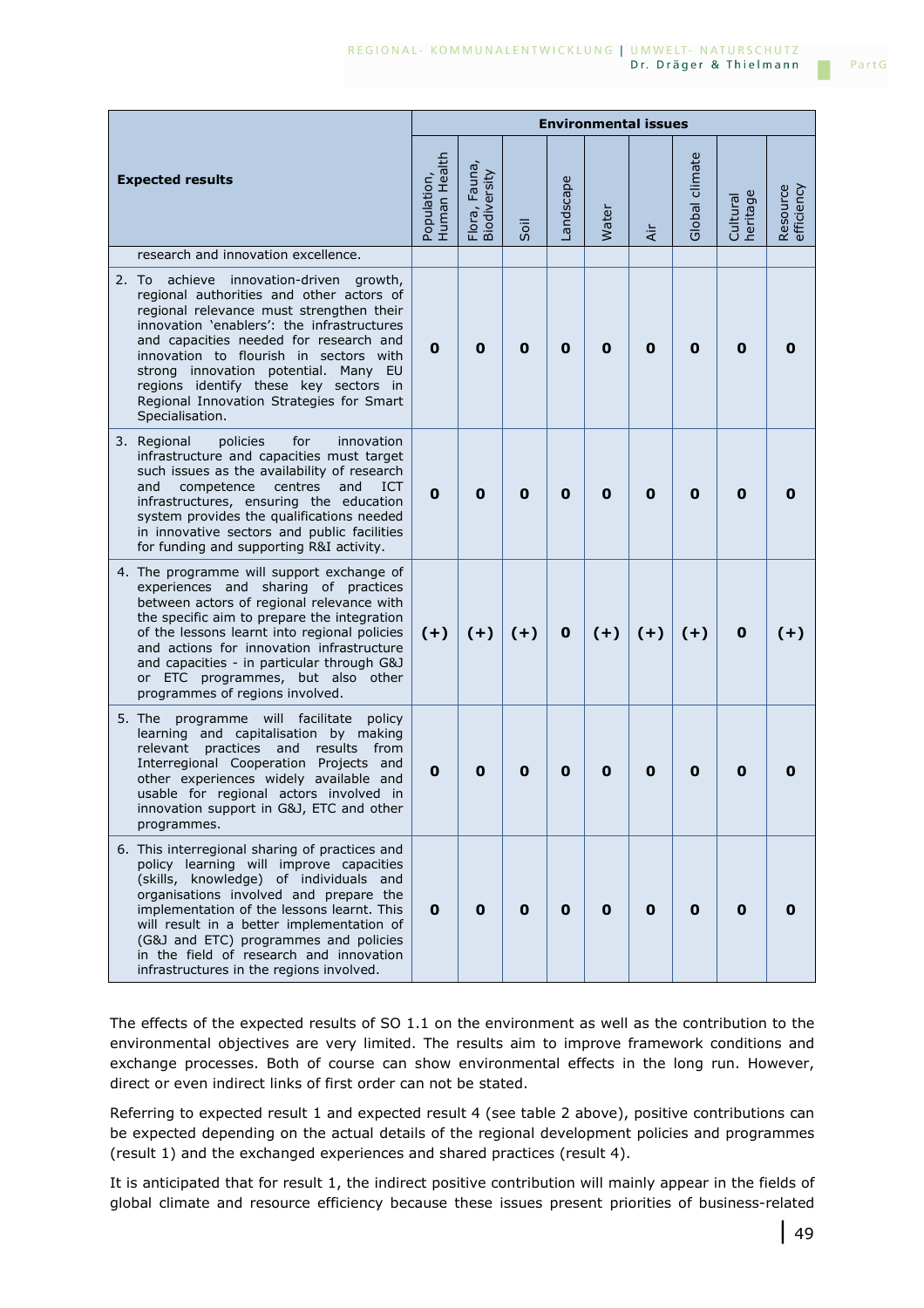research and innovation in Europe in the light of investments in G&J. Positive side-effects on other environmental issues are possible but are not predictable because even the 'main effects' on global climate and resource efficiency can not be stated for sure. For result 4, the range of indirect positive contributions is wider covering potentially all environmental issues with less importance for landscape and cultural heritage.

The potential indirect positive contributions in this SO has to be put into brackets because it can only be assumed that the RTD&I activities, the exchange of practices and the improvement of innovation infrastructure and capacities focus somehow on eco-innovations and sustainable development. A pronounced orientation of the supported RTD&I programmes, research and innovation infrastructure and capacities on issues related to eco-innovation and sustainable development contributes also to the implementation of the EU Eco-innovation Action Plan (Eco-AP).

INVESTMENT PRIORITY 1(B): PROMOTING BUSINESS INVESTMENT IN INNOVATION AND RESEARCH, AND DEVELOPING LINKS AND SYNERGIES BETWEEN ENTERPRISES, R&D CENTRES AND HIGHER EDUCATION, IN PARTICULAR PRODUCT AND SERVICE DEVELOPMENT, TECHNOLOGY TRANSFER, SOCIAL INNOVATION, ECO-INNOVATION, CULTURAL AND CREATIVE INDUSTRIES, PUBLIC SERVICE APPLICATIONS, DEMAND STIMULATION, NETWORKING, CLUSTERS AND OPEN INNOVATION THROUGH SMART SPECIALISATION AND SUPPORTING TECHNOLOGICAL AND APPLIED RESEARCH, PILOT LINES, EARLY PRODUCT VALIDATION ACTIONS, ADVANCED MANUFACTURING CAPABILITIES AND FIRST PRODUCTION, IN PARTICULAR IN KEY ENABLING TECHNOLOGIES AND DIFFUSION OF GENERAL PURPOSE TECHNOLOGIES

Specific Objective 1.2: Improve the implementation of regional development policies and programmes, in particular programmes for Investment for Growth and Jobs and, where relevant, ETC programmes, that support the delivery of innovation by actors in regional innovation chains in areas of "smart specialisation" and innovation opportunity.

|                                                                                                                                                                                                                                                                                                                                                                                                                                                                  |              |                                        |             |             |              | <b>Environmental issues</b> |                |                           |                        |
|------------------------------------------------------------------------------------------------------------------------------------------------------------------------------------------------------------------------------------------------------------------------------------------------------------------------------------------------------------------------------------------------------------------------------------------------------------------|--------------|----------------------------------------|-------------|-------------|--------------|-----------------------------|----------------|---------------------------|------------------------|
| <b>Expected results</b>                                                                                                                                                                                                                                                                                                                                                                                                                                          |              | Fauna,<br>Flora, Fauna<br>Biodiversity | Soil        | Landscape   | Water        | $\frac{1}{4}$               | Global climate | ge<br>Cultural<br>heritag | Resource<br>efficiency |
| 1. The main change sought is an improved<br>implementation of regional policies and<br>programmes, in particular for Investment for<br>Growth and Jobs (G&J) and where relevant<br>ETC, that provide support to the actual<br>delivery of innovation in regional innovation<br>chains<br>related<br>by<br>measures<br>to<br>i.e.<br>development of research-driven clusters,<br>support to triple-helix cooperation and to<br>business activities in innovation. | $\mathbf{0}$ | 0                                      | 0           | 0           | $\Omega$     | 0                           | 0              | O                         |                        |
| 2. Regional authorities and their innovation<br>partners need to facilitate cooperation and<br>joint initiatives of the enterprises, R&D<br>centres and higher education actors in their<br>key regional areas of smart specialisation<br>and innovation opportunity.                                                                                                                                                                                            | $\mathbf{0}$ | $\mathbf 0$                            | $\mathbf 0$ | $\mathbf 0$ | $\mathbf{0}$ | $\mathbf 0$                 | 0              | $\Omega$                  |                        |
| Creating effective ecosystems of innovation<br>3.<br>can improve technology transfer and the<br>emergence and economic exploitation of<br>new R&D results. Regions must develop and<br>cultivate research-driven clusters in their<br>main sectors of innovation potential to<br>increase innovation-driven growth. Finally                                                                                                                                      | $\mathbf 0$  | 0                                      | 0           | $\mathbf 0$ | $(+)$        | $(+)$                       | +              | O                         |                        |

|  |  |  |  | Table 6: Summary table of possible contributions of Specific Objective 1.2 |  |  |  |  |
|--|--|--|--|----------------------------------------------------------------------------|--|--|--|--|
|--|--|--|--|----------------------------------------------------------------------------|--|--|--|--|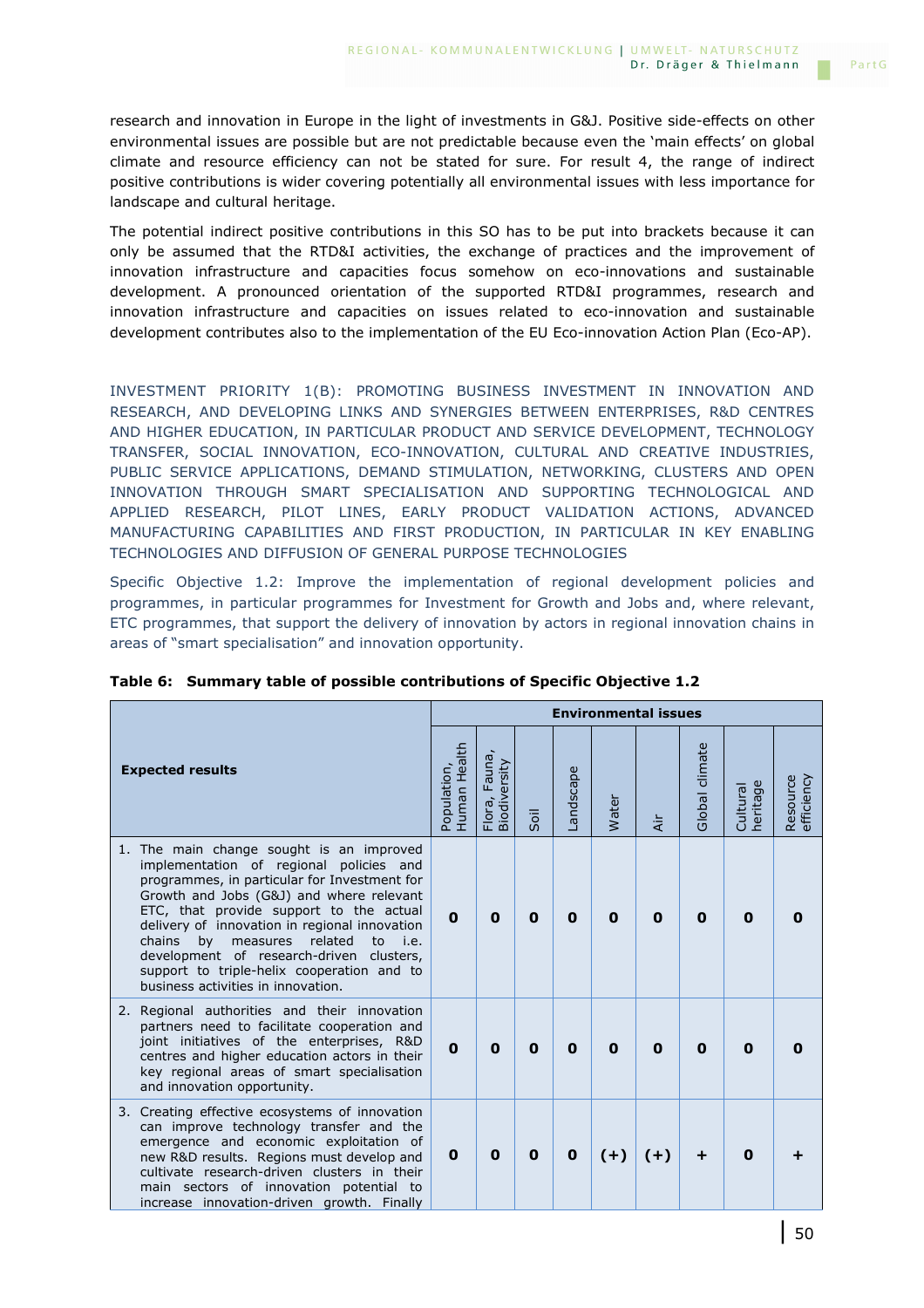|    |                                                                                                                                                                                                                                                                                                                                                                                                                                                                                                                                                                                                                    |                             |                                        |             |             | <b>Environmental issues</b> |                |                |                      |                        |
|----|--------------------------------------------------------------------------------------------------------------------------------------------------------------------------------------------------------------------------------------------------------------------------------------------------------------------------------------------------------------------------------------------------------------------------------------------------------------------------------------------------------------------------------------------------------------------------------------------------------------------|-----------------------------|----------------------------------------|-------------|-------------|-----------------------------|----------------|----------------|----------------------|------------------------|
|    | <b>Expected results</b>                                                                                                                                                                                                                                                                                                                                                                                                                                                                                                                                                                                            | Human Health<br>Population, | Fauna,<br>Flora, Fauna<br>Biodiversity | Soil        | Landscape   | Water                       | $\overline{4}$ | Global climate | heritage<br>Cultural | Resource<br>efficiency |
|    | regional actors can also devise policies to<br>trigger consumption of innovation, for<br>instance through public procurement of<br>innovation.                                                                                                                                                                                                                                                                                                                                                                                                                                                                     |                             |                                        |             |             |                             |                |                |                      |                        |
| 4. | The programme will support the exchange of<br>actors<br>of<br>regional<br>experience<br>among<br>relevance from across Europe in this field to<br>prepare the integration of lessons learnt in<br>the regional programmes for Growth and<br>Jobs, ETC or other relevant regional<br>programmes. The programme will also<br>facilitate policy learning and capitalisation by<br>making relevant practices and results from<br>Interregional Cooperation Projects and other<br>experiences widely available and usable for<br>regional actors involved in<br>innovation<br>support in G&J, ETC and other programmes. | $\mathbf{0}$                | $\mathbf 0$                            | $\mathbf 0$ | $\mathbf 0$ | $(+)$                       | $(+)$          | $(+)$          | $\mathbf 0$          | $(+)$                  |
|    | 5. This interregional sharing of practices and<br>policy learning will improve capacities (skills,<br>knowledge) of the involved individuals and<br>organisations and plan the implementation<br>of the lessons learnt. This results in a better<br>implementation<br>of<br>(G&J)<br>and<br>ETC)<br>programmes and policies in the field of<br>innovation delivery in the regions involved.                                                                                                                                                                                                                        | $\mathbf 0$                 | $\mathbf 0$                            | $\bf{0}$    | 0           | $\bf{0}$                    | 0              | 0              | $\mathbf{0}$         |                        |

The contributions of the expected results of SO 1.2 to the environmental objectives are very limited. The SO and its expected results aim to improve the implementation of regional programmes to support the delivery of innovations. Only via the actual implementation of the regional programmes and the "feeding" of regional innovation chains effects can be generated. But the SO provides mainly for mechanisms not for direct interventions in programming and implementation.

For two out of the five expected results positive contributions to EU environmental policy and environmental objectives can be stated even if the actual conditions of the realisation are not known finally:

- Under result 3, the development and cultivation of research-driven clusters (…) to increase innovation-driven growth and trigger consumption of innovation will be supported. Having in mind the business orientation of the IP  $1(b)$  positive contributions for global climate and resource efficiency are expected. Depending on the type of actions to be supported also positive effects regarding water and air protection might be expected (these have to be put into brackets).
- Under result 4, the exchange of experiences will be supported but also policy learning and capitalisation of practices. Linked to the business sector positive effects might be expected for the protection of water, air and the global climate as well as for improved resource efficiency. Again, the positive contributions depend on the type of actions which will be supported so the effects cannot be stated as given.

Most of the potential indirect positive contributions under this SO have to be put into brackets because it can only be assumed that the establishment of clusters and better marketing of innovations, the exchange of experiences and capitalization of practices will provide developments for eco-innovations and sustainable development. A pronounced orientation of this SO 1.2 and the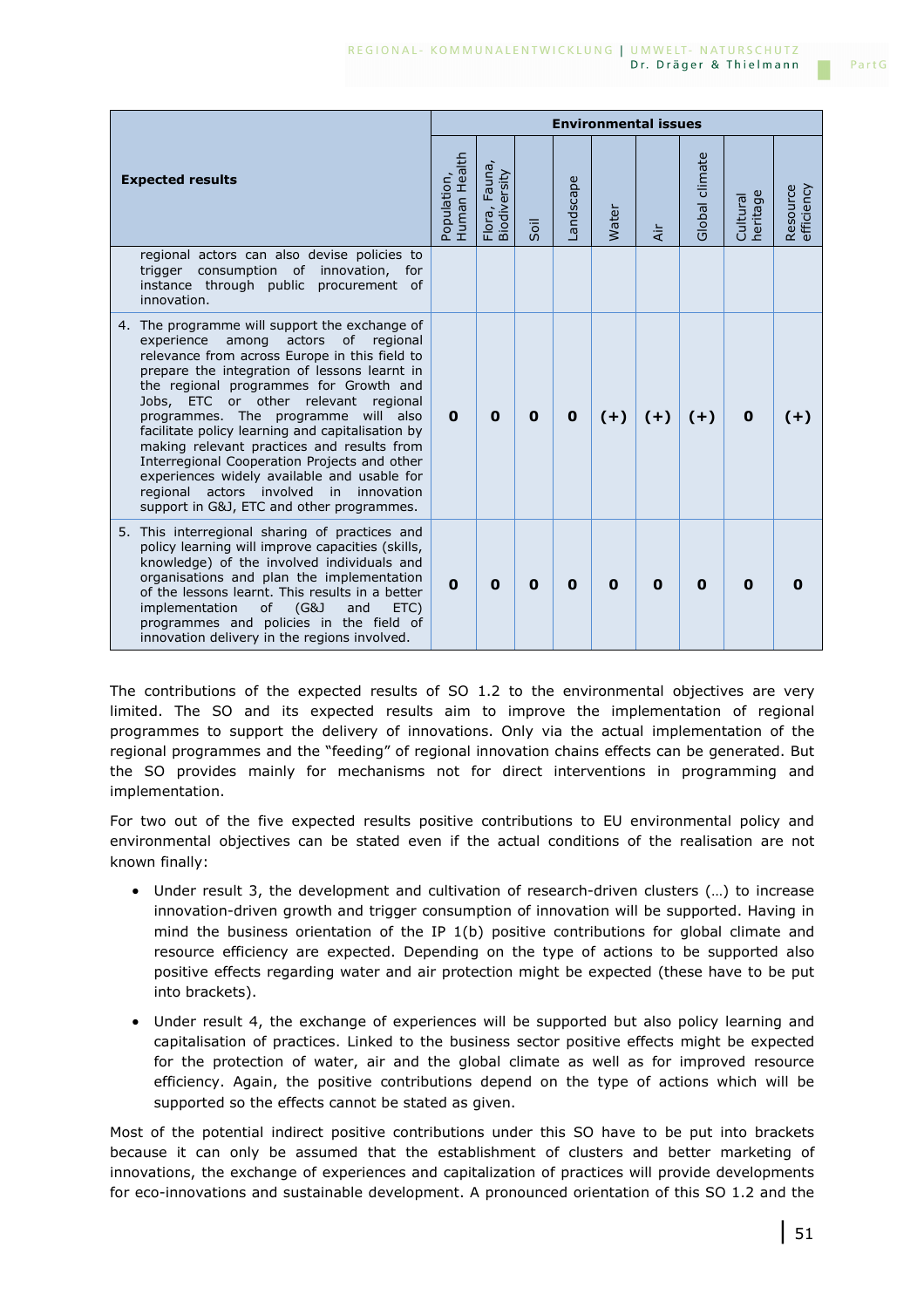expected results on issues related to eco-innovation and sustainable development would increase the potential indirect positive effects on the environments and would also better contribute to the implementation of the EU Eco-innovation Action Plan (Eco-AP).

## **5.2.2.2 Priority Axis 2: Research, Technological Development and Innovation**

For PA 2, a share of 25 % of the available EU funds for INTERREG EUROPE 2014-2020 is allocated (excluding the means dedicated to Technical Assistance), i.e. € 84,441,610.

INVESTMENT PRIORITY 3(D): SUPPORTING THE CAPACITY OF SME'S TO ENGAGE IN GROWTH IN REGIONAL, NATIONAL AND INTERNATIONAL MARKETS, AND IN INNOVATION PROCESSES

Specific Objective 2.1: Improve the implementation of regional development policies and programmes, in particular programmes for Investment for Growth and Jobs and, where relevant, ETC programmes, supporting SMEs in all stages of their life cycle to develop and achieve growth and engage in innovation.

|                                                                                                                                                                                                                                                                                                                                                                                                                                                                                                                                      |                             |                               |      |             |              | <b>Environmental issues</b> |                |                      |                        |
|--------------------------------------------------------------------------------------------------------------------------------------------------------------------------------------------------------------------------------------------------------------------------------------------------------------------------------------------------------------------------------------------------------------------------------------------------------------------------------------------------------------------------------------|-----------------------------|-------------------------------|------|-------------|--------------|-----------------------------|----------------|----------------------|------------------------|
| <b>Expected results</b>                                                                                                                                                                                                                                                                                                                                                                                                                                                                                                              | Human Health<br>Population, | Flora, Fauna,<br>Biodiversity | Soil | Landscape   | Water        | <b>Air</b>                  | Global climate | heritage<br>Cultural | Resource<br>efficiency |
| 1. The main change sought is an improved<br>implementation of regional policies and<br>programmes, in particular programmes for<br>Growth and Jobs and ETC that support the<br>creation, development and growth of small<br>and medium sized enterprises.                                                                                                                                                                                                                                                                            | $\mathbf 0$                 | 0                             | O    | $\mathbf 0$ | O            | $\mathbf 0$                 | $\mathbf 0$    | $\mathbf 0$          | 0                      |
| 2. The potential for enterprises to create new<br>or use existing market opportunities begins<br>with the presence of entrepreneurial skills.<br>Regional policies therefore need to actively<br>support entrepreneurship development and<br>capacity building as a building block for<br>business creation and growth.                                                                                                                                                                                                              | 0                           | 0                             | 0    | $\mathbf 0$ | $\mathbf 0$  | O                           | $\mathbf 0$    | $\mathbf 0$          | Ω                      |
| 3. It is equally crucial that regional authorities<br><b>business</b><br>support actors<br>and<br>respond<br>adequately to the key challenges that<br>obstruct businesses on their path to growth,<br>such as access to finance (e.g. through<br>facilities for start-up capital or quarantees)<br>international<br>and<br>knowledge<br>and<br>to<br>markets. Certain priority target groups of<br>entrepreneurship<br>policies<br>e.g.)<br>young<br>people, migrants or female entrepreneurs)<br>may also require specific support. | $\mathbf{0}$                | 0                             | 0    | O           | $\mathbf{0}$ | 0                           | $\mathbf 0$    | O                    | Ω                      |
| 4. A transparent and dependable business<br>climate is crucial for all economic actors.<br>Regional procedures can be made more<br>business-friendly, e.g. related to public<br>procurement or e-invoicing.                                                                                                                                                                                                                                                                                                                          | 0                           | 0                             | 0    | 0           | 0            | O                           | 0              | 0                    | 0                      |
| 5. The programme will support exchange of<br>sharing<br>of<br>experiences<br>and<br>practices<br>between actors of regional relevance with<br>the aim to prepare the integration of the<br>learnt in regional policies and<br><i>lessons</i><br>and entrepreneurship<br>actions for SME                                                                                                                                                                                                                                              | $\mathbf{0}$                | 0                             | 0    | 0           | 0            | 0                           | 0              | 0                    | Ω                      |

**Table 7: Summary table of possible contributions of Specific Objective 2.1**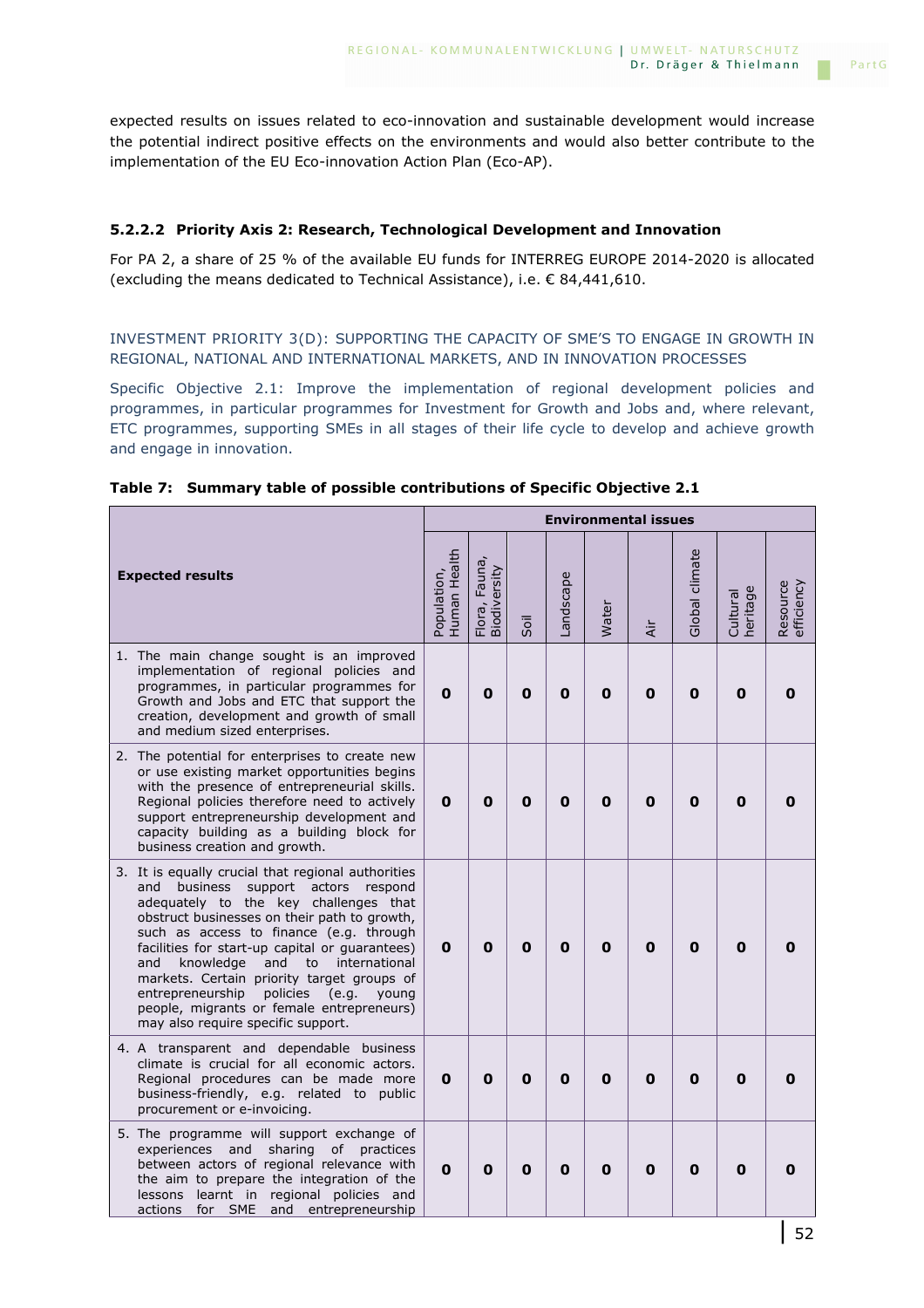|                                                                                                                                                                                                                                                                                                                                                                                                          |                             |                                  |      |           | <b>Environmental issues</b> |             |                |                               |                        |
|----------------------------------------------------------------------------------------------------------------------------------------------------------------------------------------------------------------------------------------------------------------------------------------------------------------------------------------------------------------------------------------------------------|-----------------------------|----------------------------------|------|-----------|-----------------------------|-------------|----------------|-------------------------------|------------------------|
| <b>Expected results</b>                                                                                                                                                                                                                                                                                                                                                                                  | Human Health<br>Population, | Fauna,<br>Biodiversity<br>Flora, | Soil | Landscape | Water                       | έř          | Global climate | ω<br>Cultural<br>ּס<br>herita | Resource<br>efficiency |
| support                                                                                                                                                                                                                                                                                                                                                                                                  |                             |                                  |      |           |                             |             |                |                               |                        |
| 6. The programme will facilitate policy learning<br>and capitalisation by making relevant<br>practices and results from interregional<br>cooperation and other experiences widely<br>available and usable for regional actors<br>involved in innovation support in G&J, ETC<br>and other programmes.                                                                                                     | $\mathbf{0}$                | 0                                | 0    | 0         | $(+)$                       | $(+)$       | $(+)$          | $\mathbf 0$                   | $(+)$                  |
| 7. This interregional sharing of practices and<br>learning will improve capacities<br>policy<br>(skills, knowledge) of individuals<br>and<br>organisations involved and prepare<br>the<br>implementation of the lessons learnt. This<br>results in a better implementation of G&J or<br>but<br><b>ETC</b><br>also<br>other<br>programmes,<br>of<br>and<br>policies<br>programmes<br>regions<br>involved. | $\mathbf{0}$                | 0                                | 0    | 0         | $\mathbf 0$                 | $\mathbf 0$ | 0              | $\Omega$                      |                        |

The contributions of the expected results of SO 2.1 to the environmental objectives are negligible. The SO and its expected results aim to improve the implementation of regional programmes to support SMEs in all stages of their life cycle. The results cover mainly the improvement of crucial framework conditions for SMEs.

Only for one of the seven expected results positive contributions to EU environmental policy and environmental objectives can be stated even if the actual conditions of the realisation are not known finally:

• Under result 6, the 'facilitation of policy learning and capitalisation by making relevant practices and results from interregional cooperation and other experiences widely available and usable for regional actors involved in innovation support' will be supported. If these practices, results and experiences from interregional cooperation cover also innovations and improved processes indirect positive effects might be expected in the long run for the protection of water, air and the global climate as well as for improved resource efficiency. Again, the positive contributions depend on the type of actions which will be supported so the effects cannot be taken as given and the trend has to be put into brackets.

## **5.2.2.3 Priority Axis 3: Low Carbon Economy**

For PA 3, a share of 25 % of the available EU funds for INTERREG EUROPE 2014-2020 is allocated (excluding the means dedicated to Technical Assistance), i.e. € 84,441,610.

INVESTMENT PRIORITY 4(E): PROMOTING LOW-CARBON STRATEGIES FOR ALL TYPES OF TERRITORIES, IN PARTICULAR FOR URBAN AREAS, INCLUDING THE PROMOTION OF SUSTAINABLE MULTI-MODAL URBAN MOBILITY AND MITIGATION RELEVANT ADAPTATION MEASURES.

Specific Objective 3.1: Improve the implementation of regional development policies and programmes, in particular programmes for Investment for Growth and Jobs and, where relevant, ETC programmes, addressing the transition to a low-carbon economy.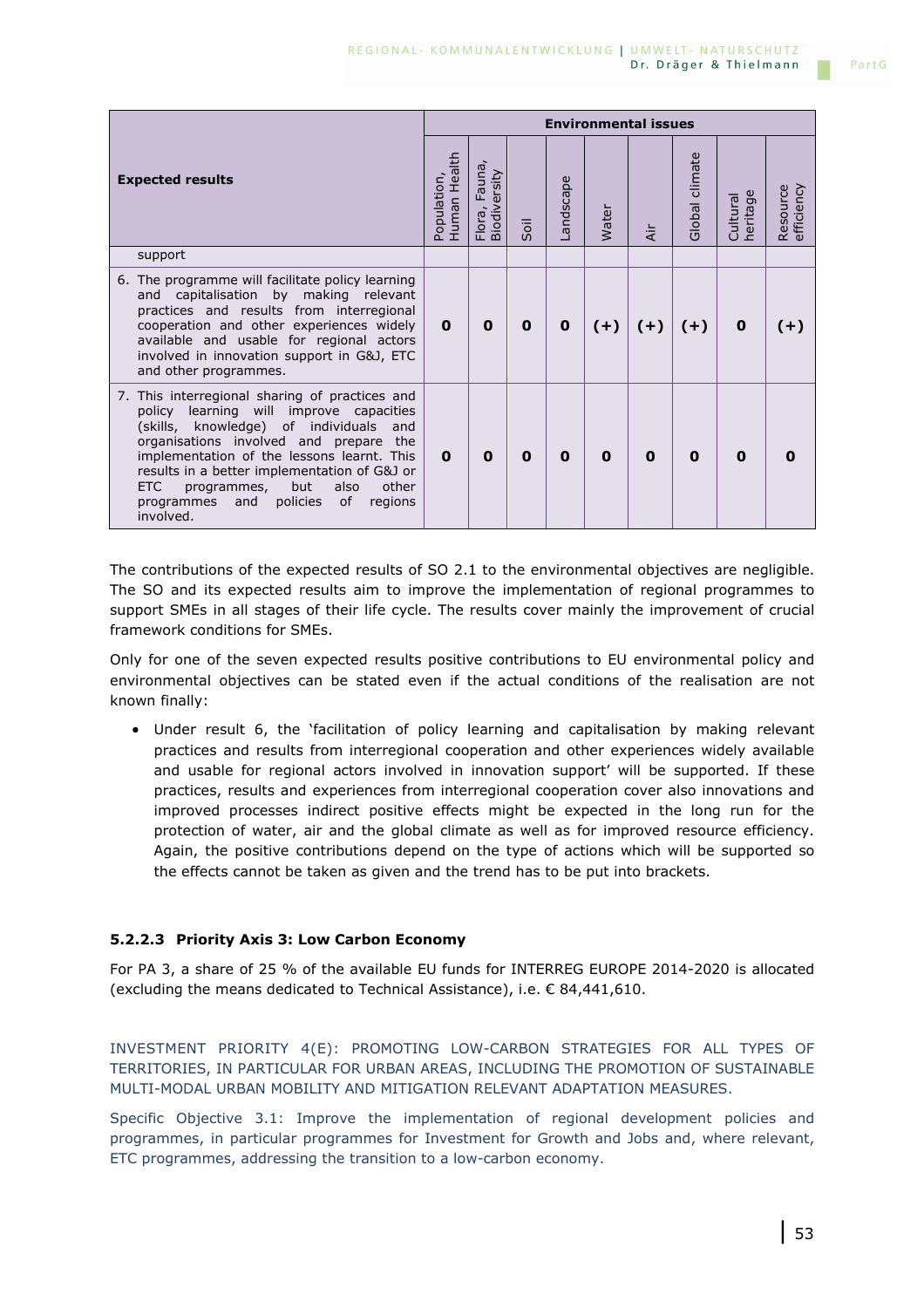|                                                                                                                                                                                                                                                                                                                                                                                                                                                                                                                                                                                                                                                                                        | <b>Environmental issues</b> |                               |             |             |             |           |                |                      |                        |
|----------------------------------------------------------------------------------------------------------------------------------------------------------------------------------------------------------------------------------------------------------------------------------------------------------------------------------------------------------------------------------------------------------------------------------------------------------------------------------------------------------------------------------------------------------------------------------------------------------------------------------------------------------------------------------------|-----------------------------|-------------------------------|-------------|-------------|-------------|-----------|----------------|----------------------|------------------------|
| <b>Expected results</b>                                                                                                                                                                                                                                                                                                                                                                                                                                                                                                                                                                                                                                                                | Human Health<br>Population, | Flora, Fauna,<br>Biodiversity | Soil        | Landscape   | Water       | Air       | Global climate | heritage<br>Cultural | Resource<br>efficiency |
| The main change sought is an improved<br>1.<br>implementation<br>of<br>regional<br>development<br>policies and programmes, in particular the<br>programmes for investment and Growth and<br>Jobs and ETC, in support of the transition to a<br>low-carbon economy.                                                                                                                                                                                                                                                                                                                                                                                                                     | $\ddot{}$                   | 0                             | $\mathbf 0$ | $\bf{0}$    | $\mathbf 0$ | +         | +              | 0                    |                        |
| 2. Regional policies and interventions in this field<br>include support actions and investments to<br>increase levels of energy efficiency, including in<br>public buildings and the housing sector. They<br>also aim at raising the share of energy from<br>renewable sources in the overall energy mix, by<br>encouraging and facilitating production and<br>distribution of renewables (while preventing<br>possible adverse effects<br>on biodiversity,<br>landscape or water) $50$ ). Another key field of<br>action is reduction of the emissions<br>of<br>greenhouse<br>gasses<br>by<br>businesses<br>and<br>households from energy consumption, mobility<br>and other sources. | $\ddot{}$                   | $(-)$                         | $\mathbf 0$ | $(-)$       | $(-)$       | $\ddot{}$ | ÷              | 0                    |                        |
| 3. Integrated regional low-carbon strategies are<br>needed to identify the most promising areas of<br>action, mobilise stakeholders, facilitate and<br>channel public and private investments and<br>increase the awareness of inhabitants, business<br>and other actors of the need for and<br>opportunities of using low-carbon alternatives.<br>Regional authorities can also facilitate the<br>development of low-carbon innovations and<br>speed up their application through green public<br>procurement, regional pilots and investment<br>schemes.                                                                                                                             | $\ddot{}$                   | 0                             | $\mathbf 0$ | $\mathbf 0$ | $\mathbf 0$ | $\ddot{}$ | ÷              | 0                    |                        |
| 4. The programme will support exchange of<br>experiences and sharing of practices between<br>actors of regional relevance with the specific<br>aim to prepare the integration of the lessons<br>learnt into regional policies and actions. And the<br>programme will facilitate policy learning and<br>capitalisation by making relevant practices and<br>results from Interregional Cooperation Projects<br>and other experiences widely available and<br>usable for regional policy actors.                                                                                                                                                                                          | $\ddot{}$                   | $\mathbf 0$                   | $\mathbf 0$ | $\mathbf 0$ | $\mathbf 0$ | $\ddot{}$ | $\ddot{}$      | 0                    |                        |
| 5. This interregional sharing of practices and<br>policy learning will improve capacities (skills,<br>knowledge) of individuals and organisations<br>involved and plan the implementation of lessons<br>learnt. This results a better implementation of<br>(G&J and ETC) programmes and policies for the<br>low-carbon economy.                                                                                                                                                                                                                                                                                                                                                        | $\pm$                       | $\mathbf 0$                   | $\mathbf 0$ | $\mathbf 0$ | $\mathbf 0$ | +         | ÷              | 0                    |                        |

### **Table 8: Summary table of possible contributions of Specific Objective 3.1**

For all of the expected results of S 3.1 significant positive indirect effects on the environment and contributions to EU environmental objectives and environmental policy can be stated. Though even

i<br>I

m.

 $50$  Text in italic added as consequence of recommendations provided by the SEA experts (see also chapter 6).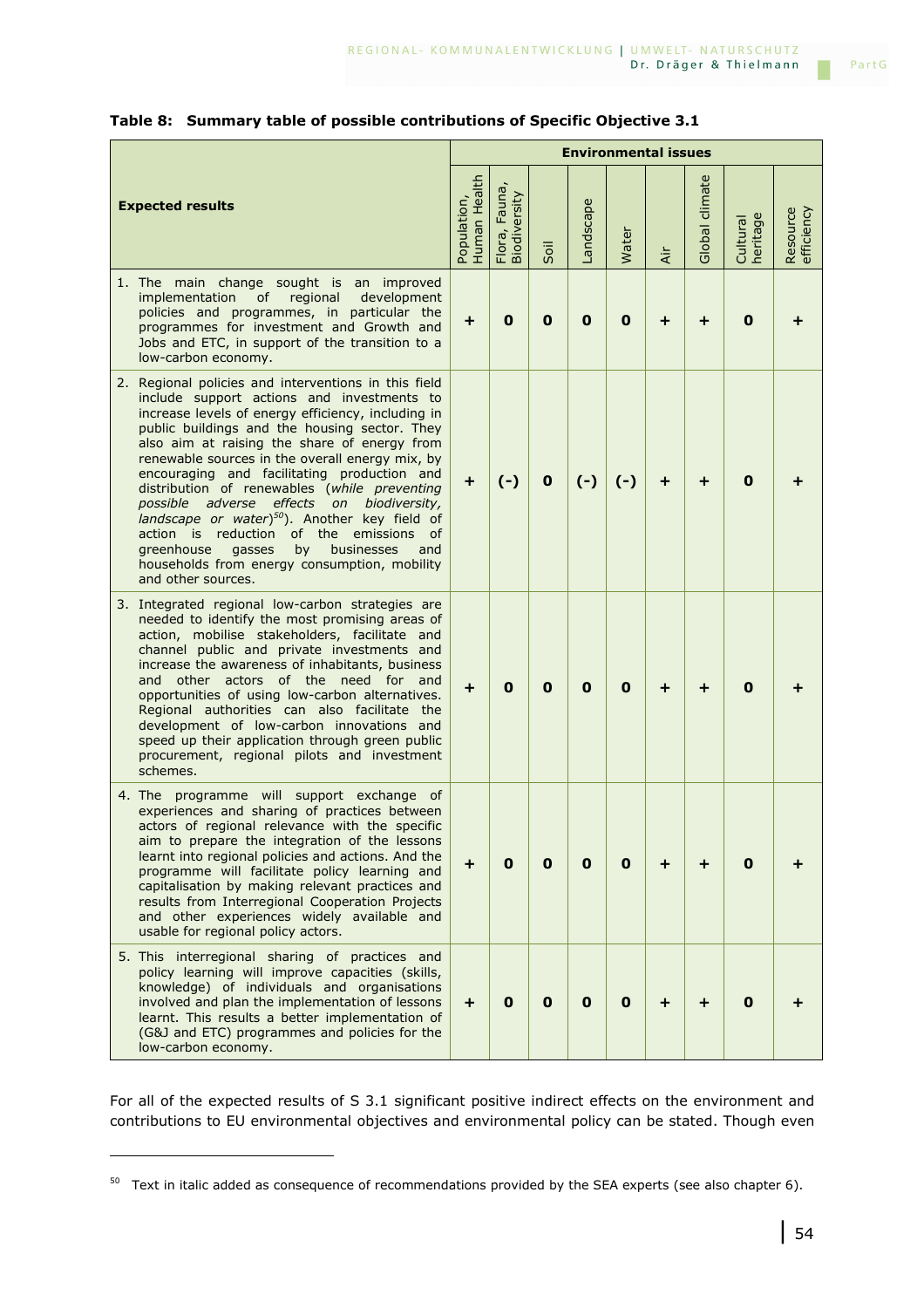for this SO most of the actions to be supported refer to improvement of programming, exchange of experiences and practices, a successful realisation of the proposed results finally will show positive impacts on the environmental issues related to reducing GHG emissions and promoting low-carbon economy. The effects are indirect again, but the entire Specific Objective focus on an environmental issue directly.

Global climate is positively affected as the main addressed environmental issue under this Specific Objective. But the effects on other environmental issues can be considered similar important. The transition to low-carbon economy reduces also the pollution of the air which again mitigates health risks for the population, in particular in urban areas and agglomerations. Less generation of GHG emissions is directly linked to less consumption of fossil primary energy sources. The result is a more efficient use of these resources.

Attention must be paid to expected result 2. Besides supporting energy efficiency also "raising the share of energy from renewable sources in the overall energy mix, by encouraging and facilitating production and distribution of renewables" is part of this result. The generation of energy by particular renewable sources can cause negative impacts on other environmental issues:

- Wind energy plants can negatively affect birds, bats and marine mammals and also "pollute" landscape.<sup>51</sup>
- Biomass plants can cause the further promotion of monoculture of biomass with negative impacts on natural goods as landscape, water, biodiversity in Europe but also in other regions of the World due to possible imports of biomass. Particularly by the transition of grassland into production land for biomass the biodiversity is reduced $52$ . The so-called second generation of biomass (straw, sludge, agricultural waste) is put on the agenda regarding the further promotion of biomass plants.
- The construction of hydropower plants can cause negative impacts on water flows and water habitats because of constructions; also fish population might be affected negatively.
- Solar power plants in the open countryside could also have a negative impact on the landscape.

It has also be stated that renewable energy of course is supposed to generate indirect positive effects on biodiversity in case of the increase of the global warming can be stopped.

Increasingly conflicts between climate protection aims and protection of natural assets and biodiversity aims can be stated in the last years. Support of energy generation by renewable sources has to take those conflicts into account and find an acceptable balance between the conflicting aims.

It must be stressed again that the effects and contributions of the INTERREG EUROPE Programme are highly indirect and the above described problems will actually appear quite distant on the impact chain. However, it seems necessary to put those possible effects on the agenda in an early stage of the impact chain.

## **5.2.2.4 Priority Axis 4: Environment and Resource Efficiency**

For PA 4, a share of 25 % of the available EU funds for INTERREG EUROPE 2014-2020 is allocated (excluding the means dedicated to Technical Assistance), i.e.  $\epsilon$  84,441,610.

i<br>I

PartG

<sup>&</sup>lt;sup>51</sup> See also European Commission (2011): Wind energy developments and Natura 2000. Guidance Document

<sup>52</sup> UNEP World Conservation Monitoring Center Website 25.11.2013 EEA (2013): The European grassland butterfly indicator: 1990-2011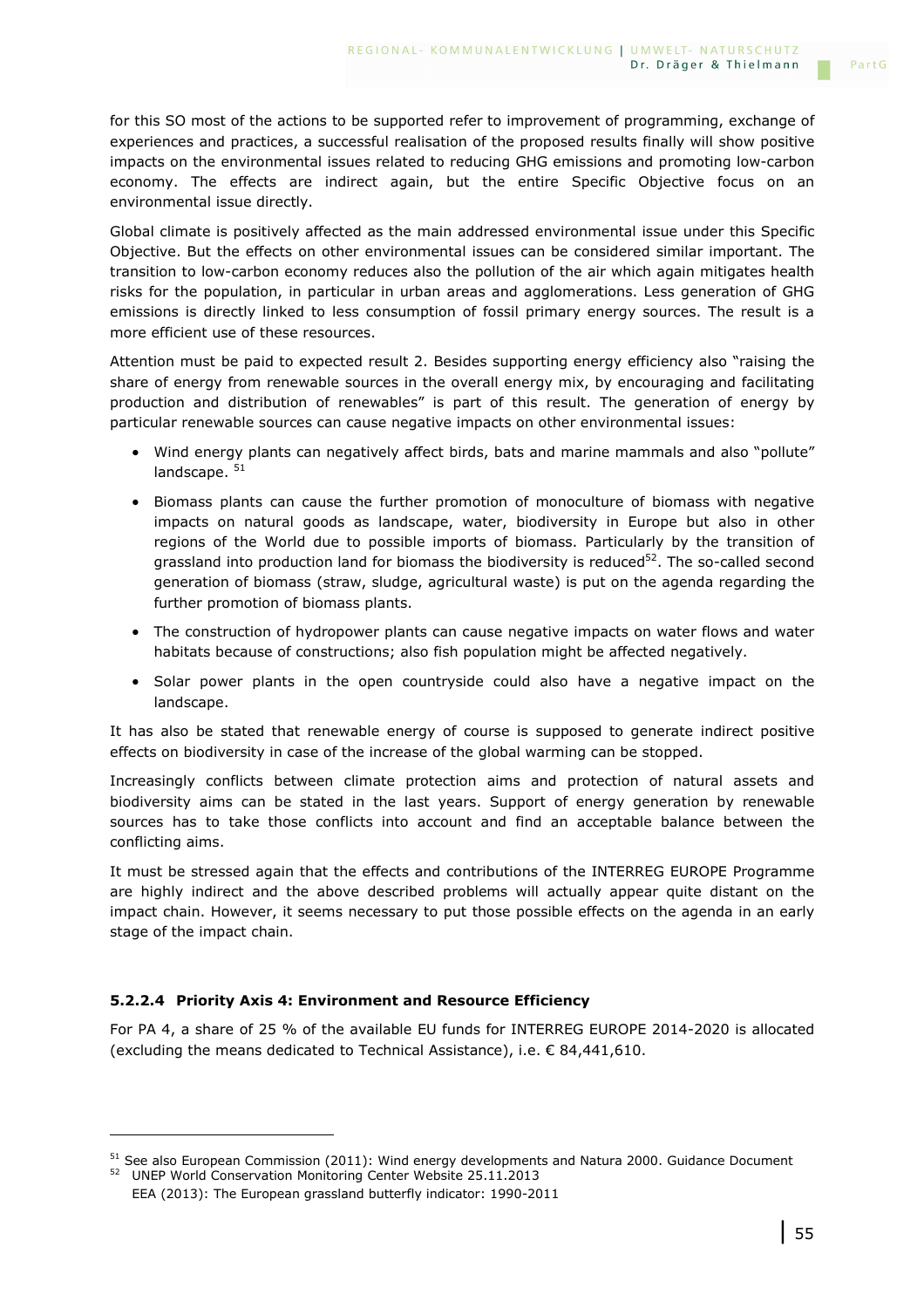INVESTMENT PRIORITY 6(C): CONSERVING, PROTECTING, PROMOTING AND DEVELOPING NATURAL AND CULTURAL HERITAGE

Specific Objective 4.1: Improve the implementation of regional development policies and programmes, in particular Investment for Growth and Jobs and, where relevant, ETC programmes, in the field of the protection and development of natural and cultural heritage.

|                                                                                                                                                                                                                                                                                                                                                                                                                                                                                                                                                                                                                                                                   |                             |                                        |      | <b>Environmental issues</b> |       |             |                |                      |                        |
|-------------------------------------------------------------------------------------------------------------------------------------------------------------------------------------------------------------------------------------------------------------------------------------------------------------------------------------------------------------------------------------------------------------------------------------------------------------------------------------------------------------------------------------------------------------------------------------------------------------------------------------------------------------------|-----------------------------|----------------------------------------|------|-----------------------------|-------|-------------|----------------|----------------------|------------------------|
| <b>Expected results</b>                                                                                                                                                                                                                                                                                                                                                                                                                                                                                                                                                                                                                                           | Human Health<br>Population, | Fauna,<br>Flora, Fauna<br>Biodiversity | Soil | andscape                    | Water | Air         | Global climate | heritage<br>Cultural | Resource<br>efficiency |
| 1. The main change sought is an improved<br>implementation of regional<br>development<br>policies and programmes, in particular for<br>Investment in Growth and Jobs and ETC,<br>with protecting,<br>promoting<br>dealing<br>and<br>developing natural heritage, biodiversity and<br>ecosystems as well as supporting cultural<br>heritage.                                                                                                                                                                                                                                                                                                                       | 0                           | $\ddot{}$                              | +    | ┿                           | +     | $\mathbf 0$ | $\mathbf 0$    |                      |                        |
| 2. Regional actors need to protect ecosystems<br>and vulnerable landscapes and<br>prevent<br>biodiversity loss and soil degradation in their<br>territories to prevent (further) degradation of<br>these<br>natural<br>assets.<br>Sustainable<br>management and exploitation of the natural<br>environment can also foster sustainable<br>regional development based on so-called eco-<br>system<br>services<br>e.g.<br>pollination<br>for<br>agriculture, or natural flood retention areas)<br>and natural quality (e.g. tourism, regional<br>attractiveness). A similar logic applies to the<br>preservation and exploitation of regional<br>cultural heritage. | 0                           | $\div$                                 | +    |                             | +     | 0           | 0              |                      |                        |
| 3. Regional actors in management of natural and<br>cultural heritage must define coordinated,<br>and actions<br>place-based strategies<br>that<br>balance<br>measures of<br>preservation<br>with<br>sustainable exploitation of these assets. This<br>can include improvement of biodiversity<br>protection schemes, sustainable<br>use<br>οf<br>NATURA 2000 or other protected areas,<br>knowledge and sensitisation<br>increase<br>οf<br>actors.                                                                                                                                                                                                                | 0                           | $\div$                                 | ٠    | ┿                           | +     | $\mathbf 0$ | 0              |                      |                        |
| 4. The<br>programme<br>supports<br>exchange<br>of<br>experiences and sharing of practices between<br>actors of regional relevance with the aim to<br>prepare the integration of lessons learnt into<br>regional<br>policies and<br>actions.<br>And<br>the<br>programme will facilitate policy learning and<br>capitalisation by making relevant practices<br>and results from Interregional Cooperation<br>other<br>experiences<br>Projects<br>and<br>widely<br>available and usable for regional policy actors.                                                                                                                                                  | 0                           | ÷                                      | ÷    | ٠                           | +     | 0           | 0              |                      | n                      |
| 5. This interregional sharing of practices and<br>policy learning will improve capacities (skills,<br>knowledge) of individuals and organisations<br>involved and plan the implementation of<br><b>This</b><br>results<br>lessons<br>learnt.<br>a<br>better<br>implementation<br>(G&J)<br>of<br>and<br>ETC)<br>programmes and policies for natural and                                                                                                                                                                                                                                                                                                            | 0                           | $\ddot{}$                              | +    | +                           | +     | 0           | 0              |                      |                        |

### **Table 9: Summary table of possible contributions of Specific Objective 4.1**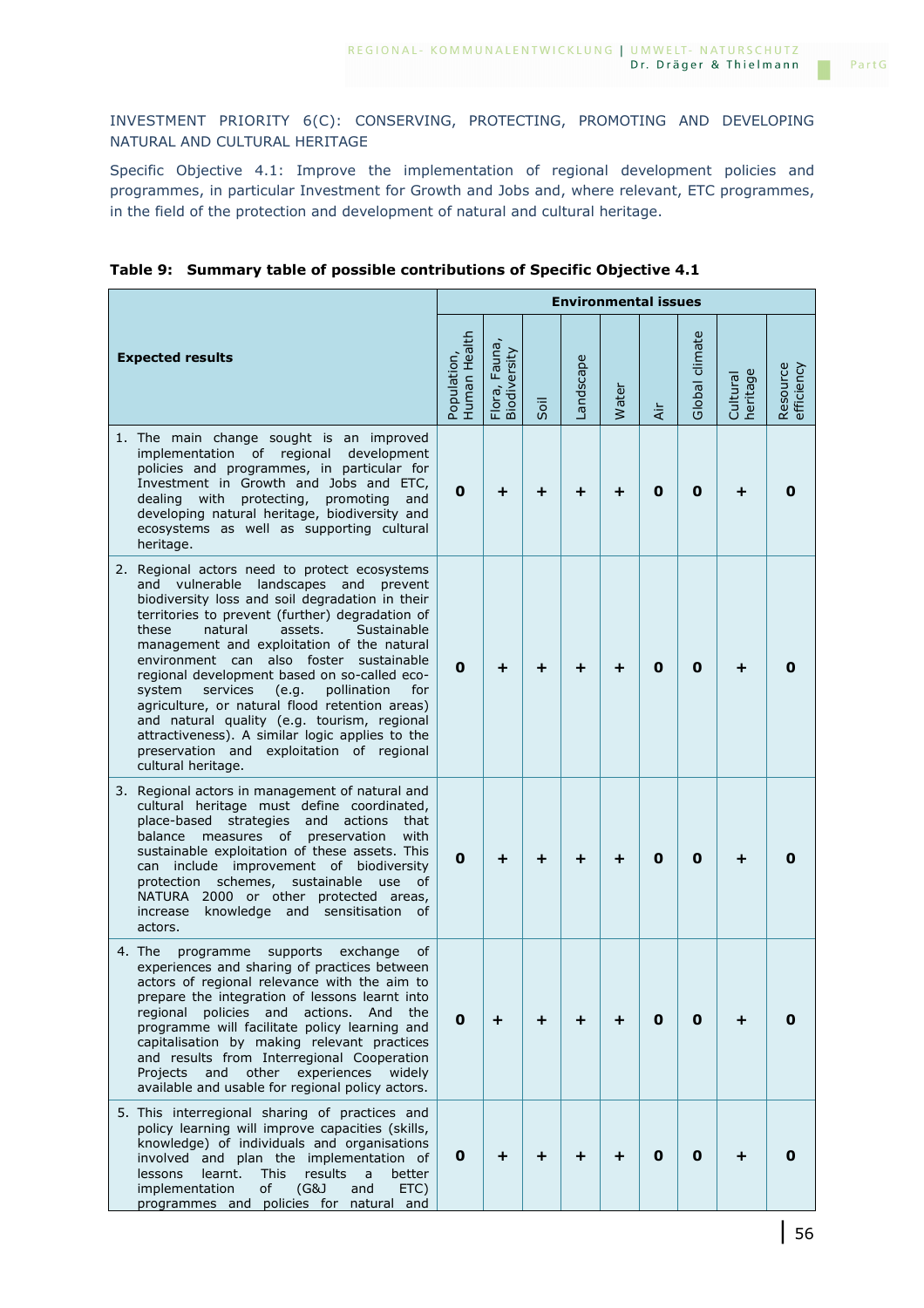|                         |                                                             |                                                                                                        |      | <b>Environmental issues</b> |       |    |                   |                                                                                    |                      |
|-------------------------|-------------------------------------------------------------|--------------------------------------------------------------------------------------------------------|------|-----------------------------|-------|----|-------------------|------------------------------------------------------------------------------------|----------------------|
| <b>Expected results</b> | ealth<br>$\overline{\mathsf{C}}$<br>opulat<br>nan<br>⋾<br>n | $\omega$<br>$\overline{u}$<br>ത<br>ш<br>Œ<br>w<br>ਹ<br><u>ୁ</u><br>$\circ$<br>$\Omega$<br>$\mathbf{H}$ | Soil | andscape<br>-               | Water | दं | climate<br>Global | $\omega$<br>$\overline{\sigma}$<br>$\sigma$<br>ica<br><br>言<br>ē<br>$\blacksquare$ | ပ္ပ<br>(I)<br>с<br>ഗ |
| cultural heritage.      |                                                             |                                                                                                        |      |                             |       |    |                   |                                                                                    |                      |

For all of the expected results of SO 4.1 significant positive indirect effects on the environment and contributions to EU environmental objectives and environmental policy can be stated. Though even for this Specific Objective most of the actions to be supported refer to improvement of programming, exchange of experiences and practices, a successful realisation of the proposed results finally will show positive impacts on the environmental issues related to natural and cultural heritage. The effects are indirect again, but the entire Specific Objective focus on an environmental issue directly.

The improvement of programme implementation and strategy definition linked with exchange of experiences and policy learning assures that the impacts on the relevant environmental issues flora-fauna-biodiversity, soil, landscape, water and cultural heritage could be realised effectively.

INVESTMENT PRIORITY 6(G): SUPPORTING INDUSTRIAL TRANSITION TOWARDS A RESOURCE-EFFICIENT ECONOMY, PROMOTING GREEN GROWTH, ECO-INNOVATION AND ENVIRONMENTAL PERFORMANCE MANAGEMENT IN THE PUBLIC AND PRIVATE SECTORS.

Specific Objective 4.2: Improve the implementation of regional development policies and programmes, in particular programmes for Investment for Growth and Jobs and, where relevant, ETC programmes, aimed at increasing resource-efficiency, green growth and eco-innovation and environmental performance management.

|                                                                                                                                                                                                                                                                                                                                                       |                             | <b>Environmental issues</b>            |      |          |       |        |                |                                 |                        |  |  |
|-------------------------------------------------------------------------------------------------------------------------------------------------------------------------------------------------------------------------------------------------------------------------------------------------------------------------------------------------------|-----------------------------|----------------------------------------|------|----------|-------|--------|----------------|---------------------------------|------------------------|--|--|
| <b>Expected results</b>                                                                                                                                                                                                                                                                                                                               | Population,<br>Human Health | Fauna,<br>Flora, Fauna<br>Biodiversity | Soil | andscape | Water | Αir    | Global climate | $\omega$<br>Cultural<br>heritag | Resource<br>efficiency |  |  |
| The main change sought is an improved<br>1.<br>implementation of regional development<br>policies and programmes, in particular for<br>Growth and Jobs and ETC, that support the<br>regional transition to a resource efficient<br>economy based on green growth and eco-<br>innovation<br>and<br>improve<br>environmental<br>performance management. | $\mathbf{0}$                | $\bf{0}$                               | ÷    | 0        | ÷     | ÷      | ÷              | O                               |                        |  |  |
| 2. Natural resources like metals, minerals, fuels<br>and timber but also water, land and clean air<br>are becoming scarcer. Making use of these<br>resources in an efficient and conscious<br>manner is essential to achieve sustainable<br>growth in Europe and also brings major<br>economic opportunities.                                         | $\mathbf{0}$                | $(+)$                                  | ÷    | ÷        | ÷     | ٠      | 0              | O                               |                        |  |  |
| 3. Regional actors can capacitate businesses to<br>pursue green growth and eco-innovation to<br>develop new products and services, reduce<br>minimise<br>inputs,<br>waste<br>and<br>improve<br>management of resource stocks. And they                                                                                                                | 0                           | $(+)$                                  | ÷    | ÷        | ÷     | $\div$ | 0              | 0                               |                        |  |  |

### **Table 10: Summary table of possible contributions of Specific Objective 4.2**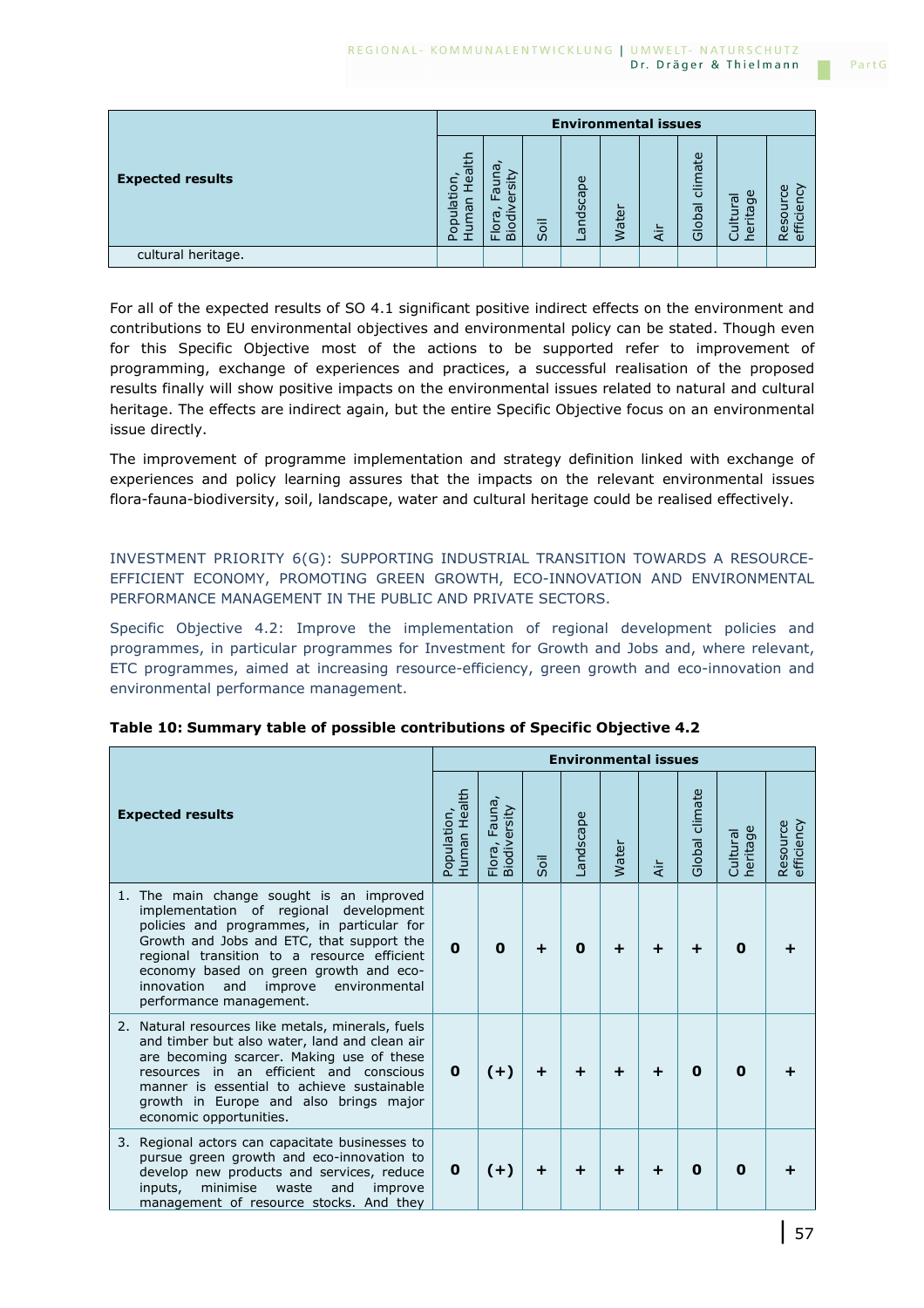|                                                                                                                                                                                                                                                                                                                                                                                                                                                                                                            |                             | <b>Environmental issues</b>   |      |             |       |               |                |                      |                        |  |  |
|------------------------------------------------------------------------------------------------------------------------------------------------------------------------------------------------------------------------------------------------------------------------------------------------------------------------------------------------------------------------------------------------------------------------------------------------------------------------------------------------------------|-----------------------------|-------------------------------|------|-------------|-------|---------------|----------------|----------------------|------------------------|--|--|
| <b>Expected results</b>                                                                                                                                                                                                                                                                                                                                                                                                                                                                                    | Human Health<br>Population, | Flora, Fauna,<br>Biodiversity | Soil | andscape    | Water | $\frac{1}{4}$ | Global climate | heritage<br>Cultural | Resource<br>efficiency |  |  |
| can lead in the introduction of new green<br>products and services, for instance by means<br>of green procurement.                                                                                                                                                                                                                                                                                                                                                                                         |                             |                               |      |             |       |               |                |                      |                        |  |  |
| 4. They can also create awareness and provide<br>incentives to businesses and households to<br>provoke change in consumption patterns and<br>reduce waste and emissions of pollutants to<br>air, soil and water. And regional authorities<br>invest in further improving<br>(the<br>can<br>governance of) waste management, water<br>treatment and recycling.                                                                                                                                              | ÷                           | 0                             | +    | $\mathbf 0$ | +     |               | O              | 0                    |                        |  |  |
| 5. The programme will support exchange of<br>experiences<br>sharing<br>of<br>practices<br>and<br>actors<br>of regional<br>relevance,<br>between<br>intended to prepare the integration of the<br>lessons learnt into regional policies and<br>actions. And the programme will facilitate<br>policy learning and capitalisation by making<br>practices<br>relevant<br>and<br>results<br>from<br>Interregional Cooperation Projects and other<br>experiences widely available for regional<br>policy actors. | ÷                           | ┿                             | +    | ┿           | ÷     | +             | $\mathbf 0$    | 0                    |                        |  |  |
| 6. This interregional sharing of practices and<br>policy learning will improve capacities (skills,<br>knowledge) of individuals and organisations<br>involved and prepare the implementation of<br>the lessons learnt, resulting in a better<br>of<br>implementation<br>(G&J)<br>and<br>ETC)<br>policies<br>programmes<br>and<br>for<br>resource<br>efficiency, green growth and environmental<br>performance management.                                                                                  | ÷                           | ┿                             | +    | ┿           | +     | +             | O              | O                    |                        |  |  |

For all of the expected results of SO 4.2 significant positive indirect effects on the environment and contributions to EU environmental objectives and environmental policy can be stated. Though even for this Specific Objective most of the actions to be supported refer to improvement of programming, exchange of experiences and practices, a successful realisation of the proposed results finally will show positive impacts on the environmental issues related to increased resource efficiency, green growth, eco-innovation and environmental performance management. The effects are indirect again, but the entire Specific Objective focus on an environmental issue directly.

The reduction of resource consumption in the private and public sector as well as in households shows impacts on almost all environmental issues as the natural media soil, landscape, water and air. Connected to reduction of pollutions in these areas, human well being and human health is positively affected as well as biodiversity.

## **5.3 Cumulative and synergetic effects of environmental contributions**

The high level of abstraction of this type of programme hampers a detailed, quantitative and spatially differentiated assessment of the potential effects of the INTERREG EUROPE Programme. The assessment thus has been based on the verification how far the strategic approach and the individual specific objectives and their expected highly indirect results contribute to EU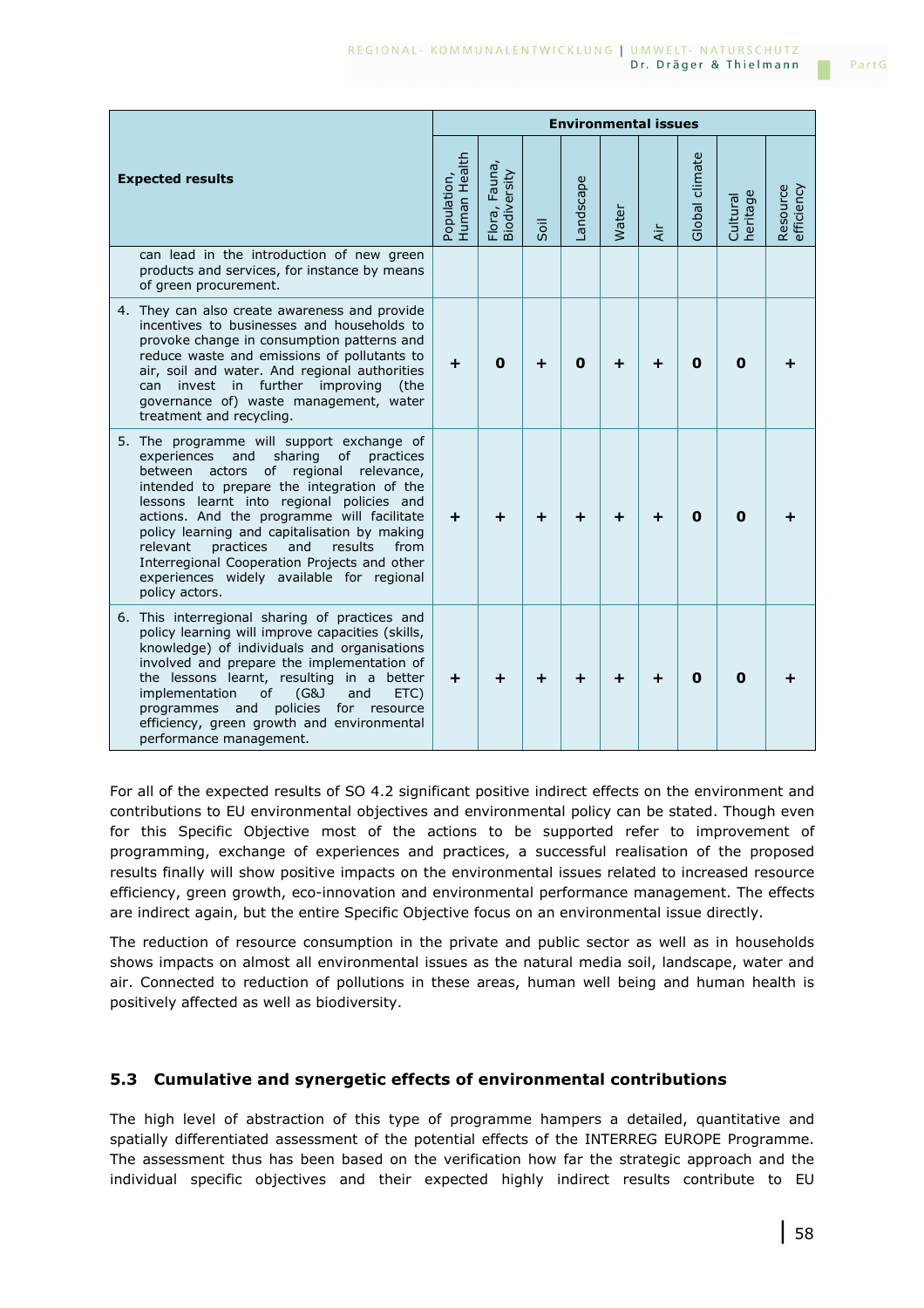environmental objectives and the general EU environmental policy. The assessment of possible cumulative and synergetic effects follows this approach and restriction.

Due to the wide range of potential (indirect) contributions to EU environmental objectives and potential effects on environmental issues (all of the environmental issues are indirectly positive affected by the Programme, some by several expected result, some only by one or two only) and the complexity of interrelations between the individual environmental issues the indirect cumulative effect of the Programme is notable. A successful implementation of the Programme establishes mechanisms and builds capacities with positive influences on realising environmental protection more effectively in the future via improved regional policies and programmes. A more focussed orientation of projects of PAs 1 and 2 and a stricter consideration of interrelations of the different Priority Axes (internal consistency of the Programme) could even strengthen the cumulative effect of the contributions.

By promotion of low-carbon economy as well as environment and resource efficiency the Programme tackles two areas which might generate a number of potential indirect synergetic effects. The mitigation of GHG emissions and the reduction of the consumption of natural resources for energy generation and (industrial) production support also the protection of other environmental media as air, water, soil, biodiversity and landscape. Human health and human wellbeing is positively influenced by less polluted air, particularly in urban areas, but also by better quality of waters and landscape. It must be highlighted again, that better use of projects under PAs 1 and 2 could be made to increase the positive synergetic effects.

As mentioned above, in some cases the energy generation using renewable sources can show negative effects on other environmental issues if not properly planned (see chapter 5.2.3). These possible negative synergies have to be considered while exchanging respective experiences and practices or while strengthening the implementation of regional programmes in these particular fields.

## **5.4 Effects on the environment of the Programme as a whole**

Concerning the potential effects on the environment and contributions to the EU environmental objectives and general EU environmental policy, the Programme is differentiated into two parts:

- PAs 1 and 2 show little, highly indirect effects and contributions, whereas
- PAs 3 and 4 can realise also indirect effects and contributions but due to their explicit focus on environmental issues more effectively.

The risk of negative effects and contributions is very limited. Only connected to the promotion of specific renewable energy sources potential negative effects have to be considered, e.g. in case of promotion of wind power plants, hydro power plants or biomass power plants.

Summarizing the individual PAs, the assessment shows that all environmental issues can receive positive effects by the Programme, some by several expected results, some by one or two only.

But type of interventions planned is even more important for the effect and contribution of the whole Programme as a whole as and the individual PAs. The improvement of framework conditions for more effective implementation of regional programmes, policy learning and exchange of interregional experiences expands the scope of (positive) effects. Knowledge and capacities generally open opportunities for an effective consideration and integration of environmental issues in programming and implementation of regional programmes.

Actually it is beyond the influence of the INTERREG EUROPE that integration of environmental issues and orientation on EU environmental objectives will actually be realised in regional policies and programmes and finally by development and investment projects. The Programme can provide for the spreading of good practices and contribute to an increased understanding of the need but also benefits of low-carbon economy, resource efficiency and protection and development of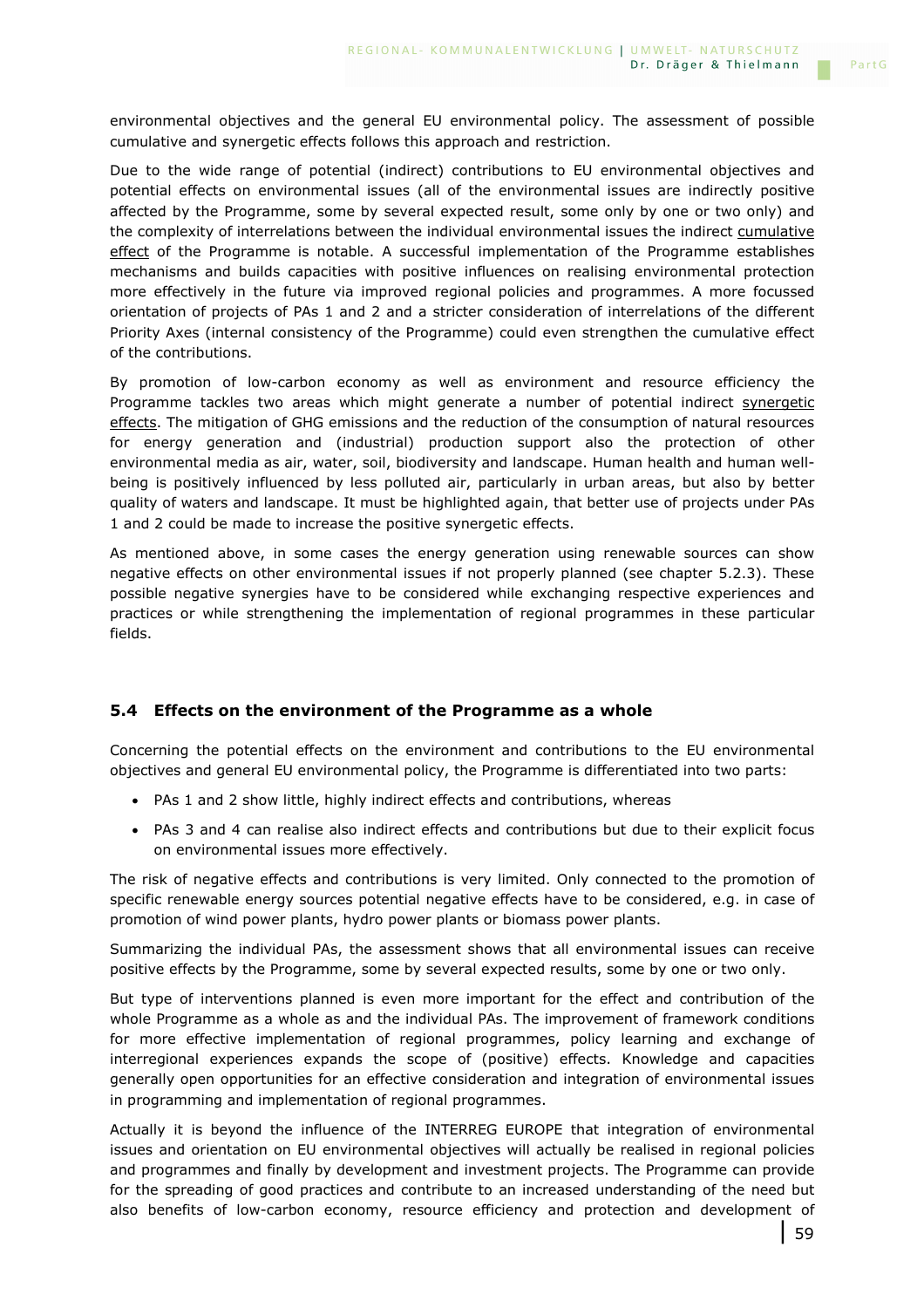natural and cultural heritage. A survey conducted in 2013 among the members on the impact of the INTERREG EUROPE Programme on the implementation of regional growth and jobs programmes shows that some 44 % of respondents express a likely influence of INTERREG EUROPE and some 39  $%$  are undecided<sup>53</sup>. This influence could be capitalised. A strict consideration of the horizontal principle 'sustainable development' is needed in all phases and in all Priority Axes during the implementation of the INTERREG EUROPE Programme.

The SEA Directive requests also the assessment of certain characteristics of the potential significant effects. Two aspects are the reversibility of the effects and the type of appearance (short-, middleand long-run). Both characteristics cannot be assessed for the INTRERREG EUROPE Programme because the effects and contributions to EU environmental objectives are indirect. Whether the effects and contributions will be finally realised depends on decisions and influences outside INTERREG EUROPE. The Programme provides mechanisms and information which, as described above, create opportunities to realise positive effects and contributions.

Same counts for the question if certain effects have to be assessed at another level or in the frame of another programme (e.g. regional programmes). This 'tiering' of the assessment is implicit because no direct effects will be realised by the Programme. The closer the programming comes to the end of the impact chain the more crucial and detailed the assessment of the likely significant environmental effects must be.

# 6 RECOMMENDATIONS

The recommendations stated below result from the assessment of the draft Programme dated 19.11.2013. In the course of the iterative process some the recommendations were discussed and most of them were considered in the revised draft Programme. For a better understanding of the process, the original recommendations remain and the considerations in the revised draft Programme are compiled in table 11 below.

### Recommendations:

i<br>I

- 1. Projects under Priority Axes 1 and 2 should also support the EU environmental policy to decouple resource use from economic growth (see Resource Efficiency Roadmap and Low Carbon Roadmap) and to promote green economy. This complies with the horizontal principle "sustainable development". Project proposals covering these topics could be favoured in the selection procedure.
- 2. Corresponding to recommendation 1, the consideration of the horizontal principle "sustainable development" should be demanded more clearly regarding projects for PAs 1 and 2 in chapter 8.1.
- 3. The output indicators naming numbers of meetings, events, etc. should be reformulated in order to promote modes of exchange and learning with less travel requirements. Output indicator 4 for PAs 1-4 (No. of policy learning events) could be expanded by the statement that "**… policy learning events could be combined with policy learning events of other priority axes"** and by this to reduce the number of events.

PartG

<sup>53</sup> Information by Joint Secretariat on 04.11.2013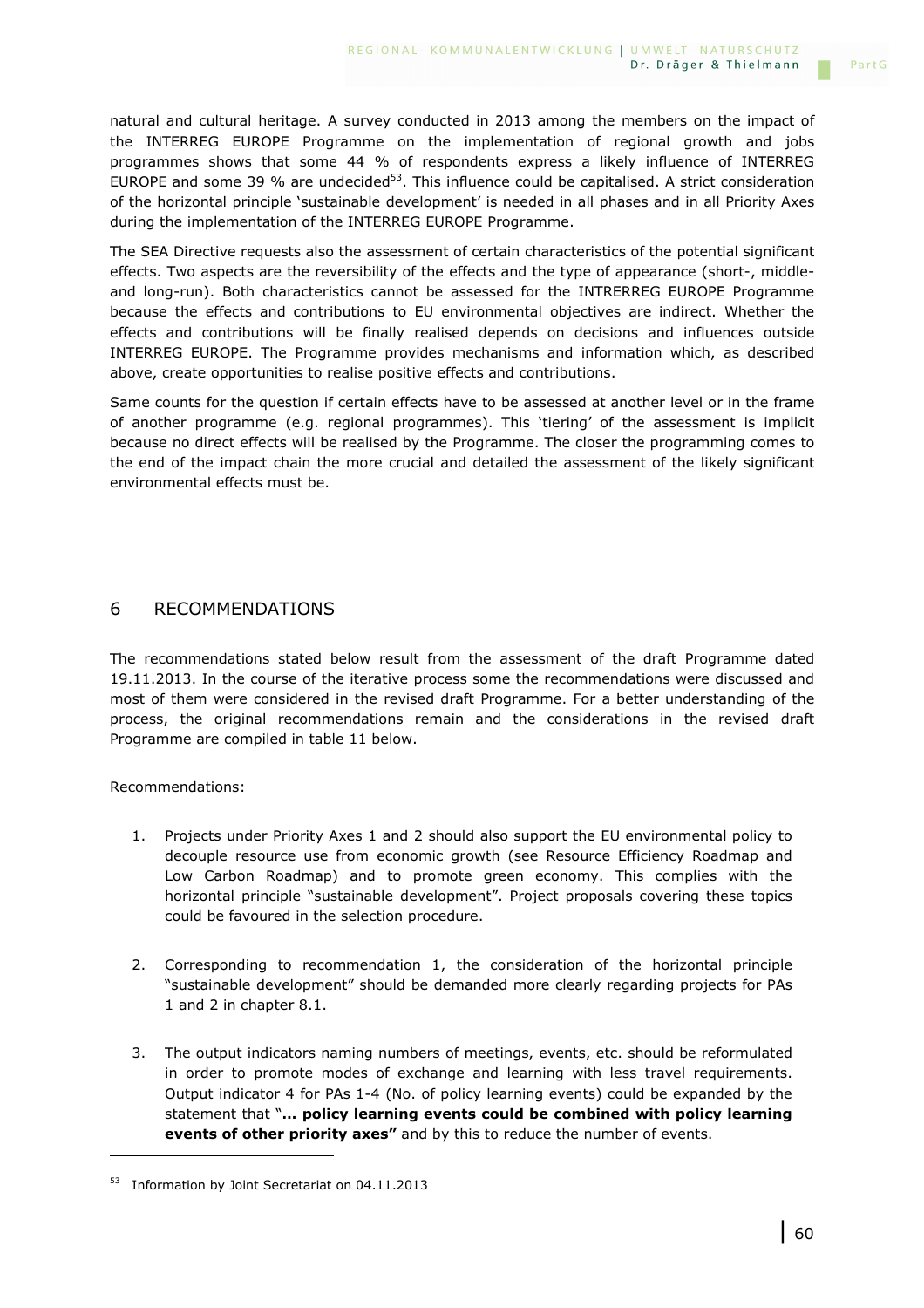- 4. The number of visits by the Joint Secretariat (400 by 2022) should not be taken as an indicator. Visits to projects and events are necessary but they should be conducted according to the actual needs and not be forced by fulfilling an indicator. Other modes of exchange should be promoted and applied.
- 5. In the course of possible actions under result 2 (entrepreneurship development and capacity building) the EU instrument "Eco-Management and Audit Scheme (EMAS)" (http://ec.europa.eu/environment/emas/) should be considered.
- 6. In the selection process for projects aiming on the promotion of energy generation by renewables the possible effects on biodiversity, landscape and water have to be taken into account. Biomass of the second generation should be promoted.

|  | Table 11: Consideration of recommendations in the final draft Programme |  |
|--|-------------------------------------------------------------------------|--|
|  |                                                                         |  |

| Recommendation based on final draft<br>Programme (19.11.2013)                                                                                                                                                                                                                                                                                                                                                                                     | Consideration in the<br>revised final draft Programme (11.12.2013)                                                                                                                                                                                               |
|---------------------------------------------------------------------------------------------------------------------------------------------------------------------------------------------------------------------------------------------------------------------------------------------------------------------------------------------------------------------------------------------------------------------------------------------------|------------------------------------------------------------------------------------------------------------------------------------------------------------------------------------------------------------------------------------------------------------------|
| Recommendation 1                                                                                                                                                                                                                                                                                                                                                                                                                                  |                                                                                                                                                                                                                                                                  |
| Projects under Priority Axes 1 and 2 should also<br>support the EU environmental policy to decouple<br>resource use from economic growth (see Resource<br>Efficiency Roadmap and Low Carbon Roadmap) and<br>to promote green economy. This complies with the<br>horizontal principle "sustainable development".<br>Project proposals covering these topics could be<br>favoured in the selection procedure.                                       | In the scope of the description of the actions to<br>be supported to the Specific Objectives 1.1, 1.2<br>and 2.1 it is stated that actions can also have<br>synergies with themes covered by other specific<br>objectives of this Programme.<br>(pp. 21, 28, 33) |
| Recommendation 2                                                                                                                                                                                                                                                                                                                                                                                                                                  |                                                                                                                                                                                                                                                                  |
| Corresponding to recommendation 1, the<br>consideration of the horizontal principle "sustainable<br>development" should be demanded more clearly<br>regarding projects for PAs 1 and 2 in chapter 8.1.                                                                                                                                                                                                                                            | In Chapter 8.1 statements are added prescribing<br>the need that project partners will be asked to<br>report how their projects contribute to<br>sustainable development. The aggregated<br>contributions will be monitored by INTERREG<br>EUROPE.<br>(p. 72)    |
| Recommendation 3                                                                                                                                                                                                                                                                                                                                                                                                                                  | Not considered                                                                                                                                                                                                                                                   |
| The output indicators naming numbers of meetings,<br>events, etc. should be reformulated in order to<br>promote modes of exchange and learning with less<br>travel requirements. Output indicator 4 for PAs 1-4<br>(No. of policy learning events) could be expanded by<br>the statement that " policy learning events<br>could be combined with policy learning events<br>of other priority axes" and by this to reduce the<br>number of events. |                                                                                                                                                                                                                                                                  |
| Recommendation 4                                                                                                                                                                                                                                                                                                                                                                                                                                  |                                                                                                                                                                                                                                                                  |
| The number of visits by the Joint Secretariat (400 by                                                                                                                                                                                                                                                                                                                                                                                             | In the indicator, the number of visits was reduced                                                                                                                                                                                                               |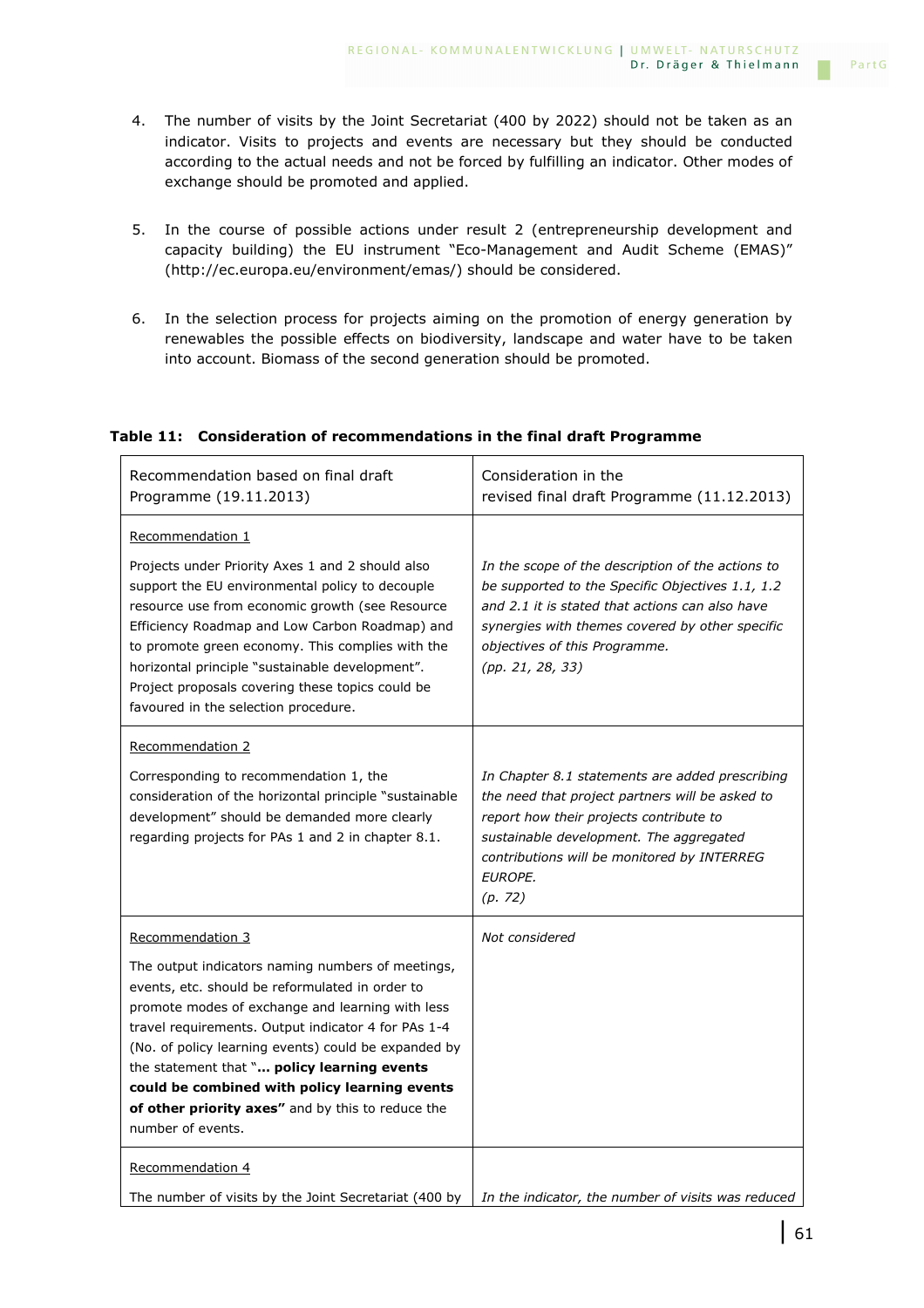| 2022) should not be taken as an indicator. Visits to<br>projects and events are necessary but they should<br>be conducted according to the actual needs and not<br>be forced by fulfilling an indicator. Other modes of<br>exchange should be promoted and applied.              | to 200 visits by 2022.<br>(p. 52)                                                                                                                                                                                                                                                                   |
|----------------------------------------------------------------------------------------------------------------------------------------------------------------------------------------------------------------------------------------------------------------------------------|-----------------------------------------------------------------------------------------------------------------------------------------------------------------------------------------------------------------------------------------------------------------------------------------------------|
| Recommendation 5<br>In the course of possible actions under result 2 (en-<br>trepreneurship development and capacity building)<br>the EU instrument "Eco-Management and Audit"<br>Scheme (EMAS)"<br>(http://ec.europa.eu/environment/emas/) should be<br>considered.             | In the scope of the description of the actions to<br>be supported to the Specific Objective 2.1 it is<br>stated that synergies exist for instance related to<br>policies supporting SMEs on environmental per-<br>formance management (EMAS) or resource effi-<br>ciency issues in SMEs.<br>(p. 33) |
| Recommendation 6<br>In the selection process for projects aiming on the<br>promotion of energy generation by renewables the<br>possible effects on biodiversity, landscape and water<br>have to be taken into account. Biomass of the sec-<br>ond generation should be promoted. | In the respective expected result of Specific Ob-<br>jective 3.1 the consideration of possible adverse<br>effects by energy generation by renewables is<br>added.<br>(p. 34)                                                                                                                        |

### 7 NOTES ON PROBLEMS IN THE COMPILATION OF REQUIRED DATA AND INFORMATION

In the course of the assessment, no problems occurred to find and use accurate data and information.

### 8 PROPOSED MONITORING MEASURES

The SEA Directive requires that "Member States shall monitor the significant environmental effects of the implementation of the plans and programmes, in order, inter alia, to identify at an early stage unforeseen adverse effects, and to be able to undertake appropriate remedial action."<sup>54</sup>

The highly indirectness of potential environmental effects of the INTERREG EUROPE Programme does not allow the identification of measures to monitor concrete possible impacts on the environment by projects funded by this Programme.

Thus, the monitoring must aim to ensure that no adverse effects to the EU environmental objectives and the EU environmental policy are supported by the Programme, even if the direct impacts will occur in the long run only. It is recommended to orientate on monitoring procedures as rec-

i<br>I

<sup>54</sup> Article 10 of Directive 2001/42/EC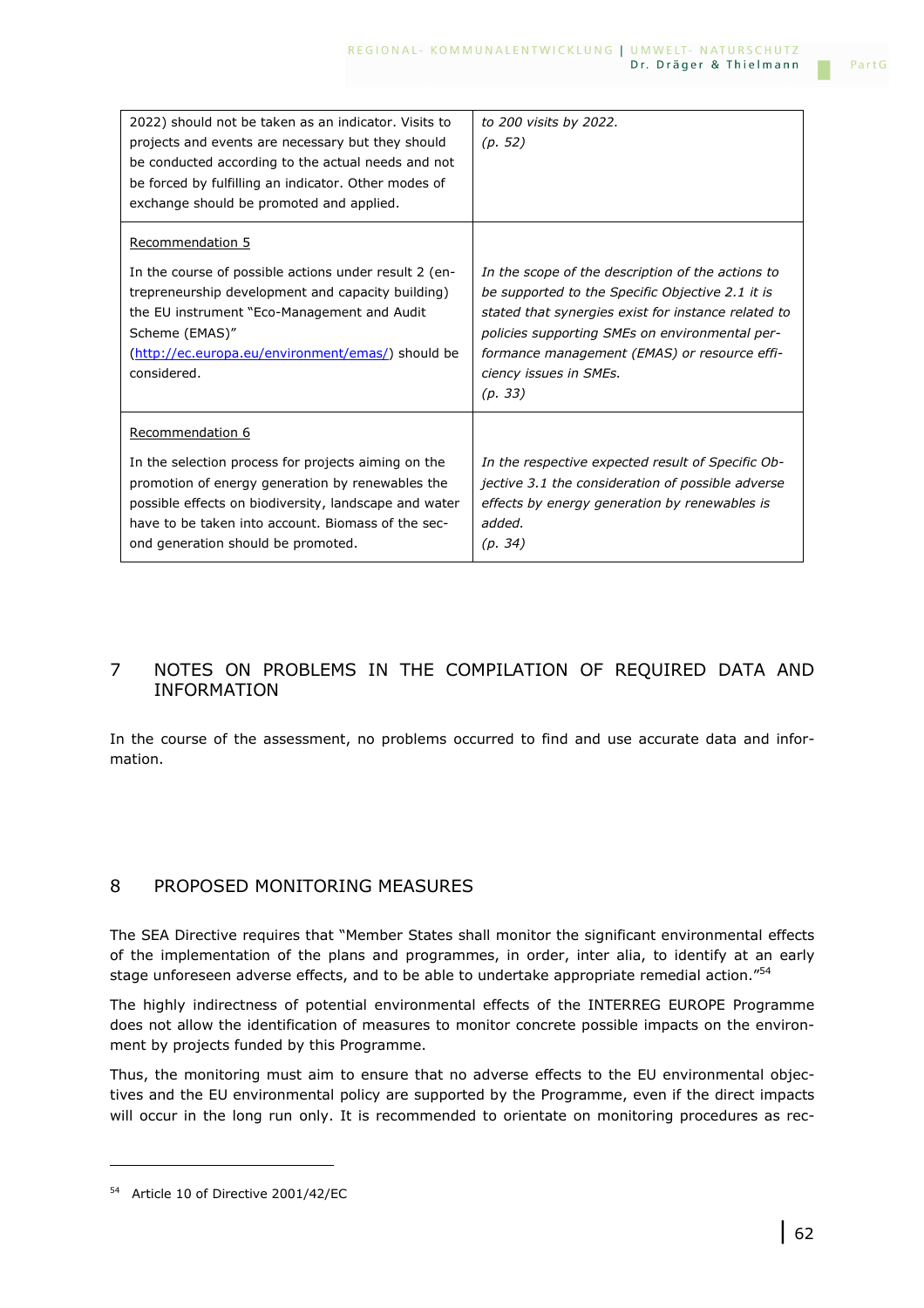ommended by the environmental report for the Interregional Cooperation Programme (INTERREG IVC) 2006-2013 and which are applied in the management of the current programme already:

- 1. Environmental criteria have to be safeguarded by including in the project application manuals of the INTERREG EUROPE.
- 2. The consideration of potential environmental (indirect) effects has to be proven in the application for a project. Projects which potentially show effects not compliant with EU environmental objectives can be screened out or amendments can be demanded by the INTERREG EUROPE management. The selection process must be used to avoid contradictions to the EU environmental objectives and the general EU environmental policy.
- 3. In the progress reports and in the final report of the projects the initiated indirect effects must be described and assessed towards the expected effects stated in the application.
- 4. As task of the monitoring of the "progress made by projects through collecting and checking project monitoring reports, monitoring outputs, results and financial implementation (...)"<sup>55</sup> by the Joint Secretariat the expected (indirect) effects and contributions and the actually initiated ones as stated in the projects reports have to be compiled and assessed on regular base in order to avoid incompatibility of the Programme's implementation orientation with the EU environmental objectives and general environmental policy.

i<br>I

<sup>&</sup>lt;sup>55</sup> INTERREG EUROPE 2014-2020 Cooperation Programme final draft, p. 57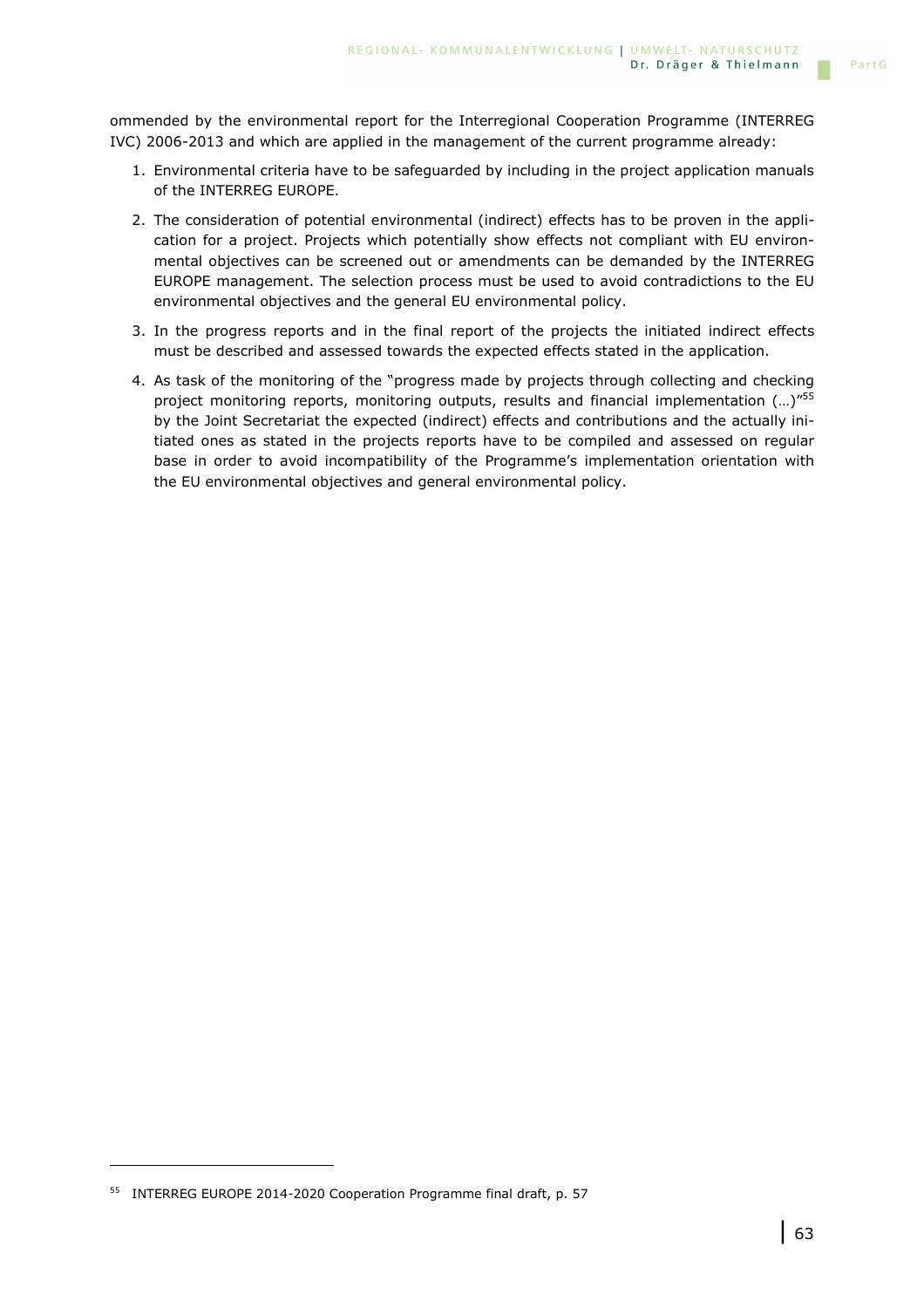### 9 REFERENCES

Council of Europe (1992): European Convention on the Protection of the Archaeological Heritage (Revised)

http://conventions.coe.int/Treaty/en/Treaties/Html/143.htm

Council of Europe (2000): European Landscape Convention http://conventions.coe.int/Treaty/en/Treaties/Html/176.htm

DIRECTIVE 2000/60/EC OF THE EUROPEAN PARLIAMENT AND OF THE COUNCIL of 23 October 2000 establishing a framework for Community action in the field of water policy http://eur-lex.europa.eu/LexUriServ/LexUriServ.do?uri=OJ:L:2000:327:0001:0072:EN:PDF

DIRECTIVE 2001/42/EC OF THE EUROPEAN PARLIAMENT AND OF THE COUNCIL of 27 June 2001 on the assessment of the effects of certain plans and programmes on the environment http://eur-lex.europa.eu/LexUriServ/LexUriServ.do?uri=OJ:L:2001:197:0030:0037:EN:PDF

DIRECTIVE 2001/81/EC OF THE EUROPEAN PARLIAMENT AND OF THE COUNCIL of 23 October 2001 on national emission ceilings for certain atmospheric pollutants (amended 2006 and 2009) http://eur-lex.europa.eu/LexUriServ/LexUriServ.do?uri=OJ:L:2001:309:0022:0030:EN:PDF

DIRECTIVE 2008/56/EC OF THE EUROPEAN PARLIAMENT AND OF THE COUNCIL of 17 June 2008 establishing a framework for community action in the field of marine environmental policy (Marine Strategy Framework Directive)

http://eur-lex.europa.eu/LexUriServ/LexUriServ.do?uri=OJ:L:2008:164:0019:0040:EN:PDF

DIRECTIVE 2009/28/EC OF THE EUROPEAN PARLIAMENT AND OF THE COUNCIL of 23 April 2009 on the promotion of the use of energy from renewable sources and amending and subsequently repealing Directives 2001/77/EC and 2003/30/EC

http://eur-lex.europa.eu/LexUriServ/LexUriServ.do?uri=OJ:L:2009:140:0016:0062:EN:PDF

DIRECTIVE 2010/31/EU OF THE EUROPEAN PARLIAMENT AND OF THE COUNCIL of 19 May 2010on the energy performance of buildings

http://eur-lex.europa.eu/LexUriServ/LexUriServ.do?uri=OJ:L:2010:153:0013:0035:EN:PDF

DIRECTIVE 2012/27/EU OF THE EUROPEAN PARLIAMENT AND OF THE COUNCIL of 25 October 2012 on energy efficiency, amending Directives 2009/125/EC and 2010/30/EU and repealing Directives 2004/8/EC and 2006/32/EC

http://eur-lex.europa.eu/LexUriServ/LexUriServ.do?uri=CELEX:32012L0027:EN:HTML:NOT

European Commission (2000): Action Plan to Improve Energy Efficiency in the European Community; COM(2000) 247

http://eur-lex.europa.eu/smartapi/cgi/sga\_doc?smartapi!celexplus!prod!DocNumber&lg=en&type\_doc=COMfinal&an\_doc=2000&nu\_doc=247

European Commission (2004): Implementation of Directive 2001/42 on the assessment of the effects of certain plans and programmes on the environment http://ec.europa.eu/environment/eia/pdf/030923\_sea\_guidance.pdf

European Commission (2005): Thematic Strategy on air pollution; COM(2005) 446 http://eur-lex.europa.eu/LexUriServ/LexUriServ.do?uri=COM:2005:0446:FIN:EN:PDF

European Commission (2006): Thematic Strategy for soil protection; COM(2006) 231 http://eur-lex.europa.eu/LexUriServ/LexUriServ.do?uri=COM:2006:0231:FIN:EN:PDF

European Commission (2010): EUROPE 2020 - A strategy for smart, sustainable and inclusive growth; COM(2010) 2020

http://eur-lex.europa.eu/LexUriServ/LexUriServ.do?uri=COM:2010:2020:FIN:EN:PDF

European Commission (2011): Wind energy developments and Natura 2000. Guidance Document. http://ec.europa.eu/environment/nature/natura2000/management/docs/Wind\_farms.pdf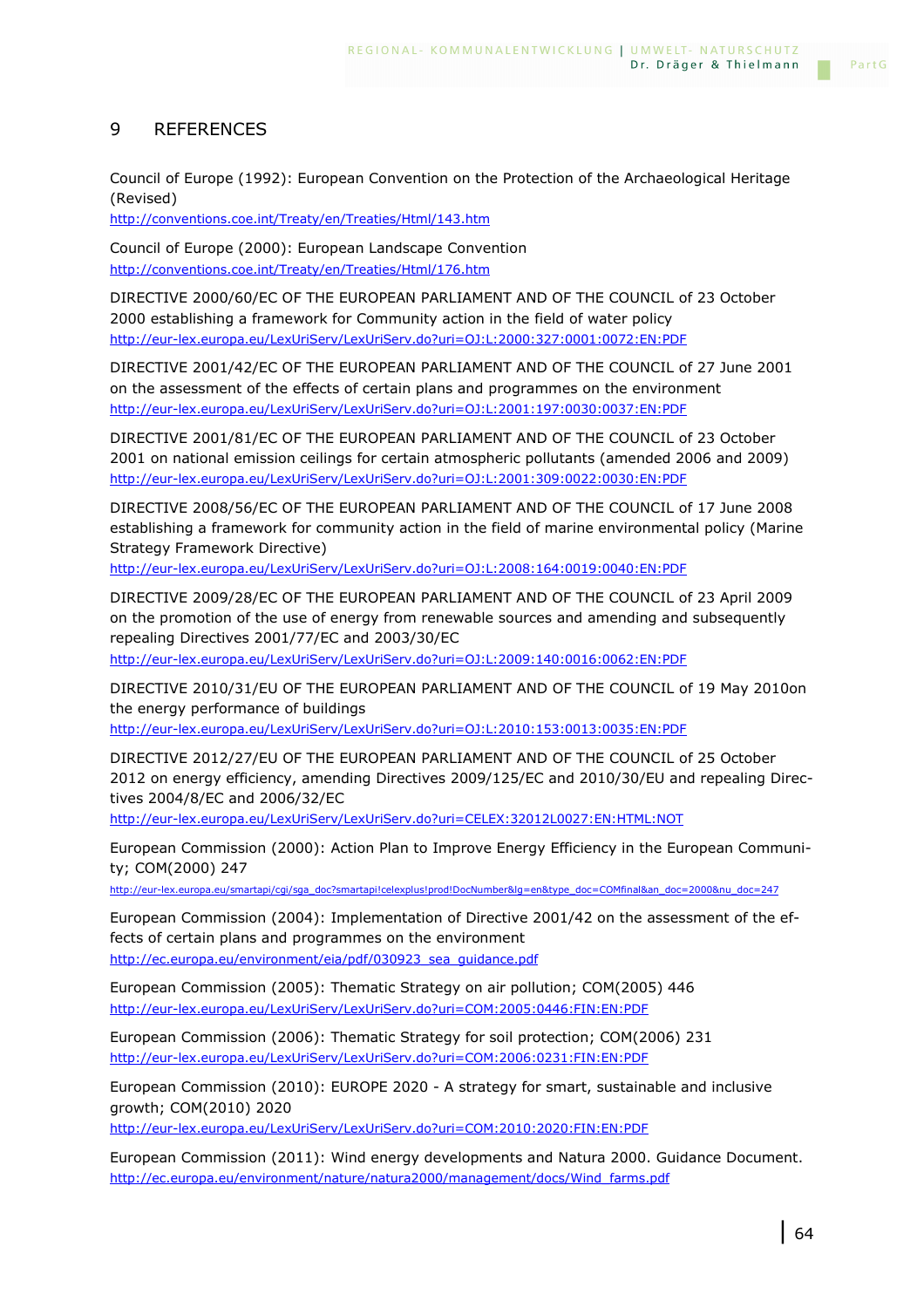European Commission (2011):A Roadmap for moving to a competitive low carbon economy in 2050; COM(2011) 112

http://eur-lex.europa.eu/LexUriServ/LexUriServ.do?uri=COM:2011:0112:FIN:EN:PDF

European Commission (2011): Our life insurance, our natural capital: An EU biodiversity strategy to 2020 (COM(2011) 24)

http://eur-lex.europa.eu/LexUriServ/LexUriServ.do?uri=COM:2011:0244:FIN:EN:PDF

European Commission (2011):WHITE PAPER -Roadmap to a Single European Transport Area - Towards a competitive and resource efficient transport system; COM(2011) 144 http://eur-lex.europa.eu/LexUriServ/LexUriServ.do?uri=COM:2011:0144:FIN:EN:PDF

European Commission 2011: Innovation for a sustainable Future - The Eco-innovation Action Plan (Eco-AP) COM(2011) 899

http://eur-lex.europa.eu/LexUriServ/LexUriServ.do?uri=COM:2011:0899:FIN:EN:PDF

European Commission 2011: Roadmap to resource efficient Europe COM(2011) 571 http://eur-lex.europa.eu/LexUriServ/LexUriServ.do?uri=CELEX:DKEY=615217:EN:NOT

European Commission (2011): Regulation on specific provisions for the support from the European Regional Development Fund to the European territorial cooperation goal (ETC-Regulation) COM(2011) 611

http://eur-lex.europa.eu/LexUriServ/LexUriServ.do?uri=COM:2011:0611:FIN:EN:PDF

European Commission (2012): A Blueprint to Safeguard Europe's Water Resources; SWD(2012) 382

http://eur-lex.europa.eu/LexUriServ/LexUriServ.do?uri=COM:2012:0673:FIN:EN:PDF

European Commission, European Environmental Agency (2012): The State of Soil in Europe http://ec.europa.eu/dgs/jrc/downloads/jrc\_reference\_report\_2012\_02\_soil.pdf

European Commission (2012): Report on The implementation of the Soil Thematic Strategy and ongoing activities; COM(2012) 46

http://eur-lex.europa.eu/LexUriServ/LexUriServ.do?uri=COM:2012:0046:FIN:EN:PDF

European Commission (2013): A new EU Forest Strategy: for forests and the forest-based sector COM(2013) 659 final, 17

http://ec.europa.eu/agriculture/forest/strategy/communication\_en.pdf

European Commission (2013): Guidance on Integrating Climate Change and Biodiversity into Strategic Environmental Assessment http://ec.europa.eu/environment/eia/pdf/SEA%20Guidance.pdf

European Commission (2013): Guidance document on ex-ante evaluation http://ec.europa.eu/regional\_policy/sources/docoffic/2014/working/ex\_ante\_en.pdf

European Commission (2013): Programme for the Environment and Climate Action (LIFE Programme) for the period 2014 - 2020 (PE-COS 70/13, 16103/13 ADD1)

European Commission (2013): An EU Strategy on adaptation to climate change COM(2013) 216 http://eur-lex.europa.eu/LexUriServ/LexUriServ.do?uri=COM:2013:0216:FIN:EN:PDF

European Commission (2013): Cultural Heritage; Website 17.Nov 2013 http://ec.europa.eu/culture/our-policy-development/cultural-heritage\_en.htm

European Community (2007): TREATY OF LISBON AMENDING THE TREATY ON EUROPEAN UNION AND THE TREATY ESTABLISHING THE EUROPEAN COMMUNITY (2007/C 306/01) http://eur-lex.europa.eu/JOHtml.do?uri=OJ:C:2007:306:SOM:EN:HTML

European Environment Agency (2010): The European environment – state and outlook 2010: Synthesis ; Report No 1/2010

http://www.eea.europa.eu/soer/synthesis/synthesis/at\_download/file

European Environment Agency (2012): Soil - SOER 2010 thematic assessment http://www.eea.europa.eu/soer/europe/soil/at\_download/file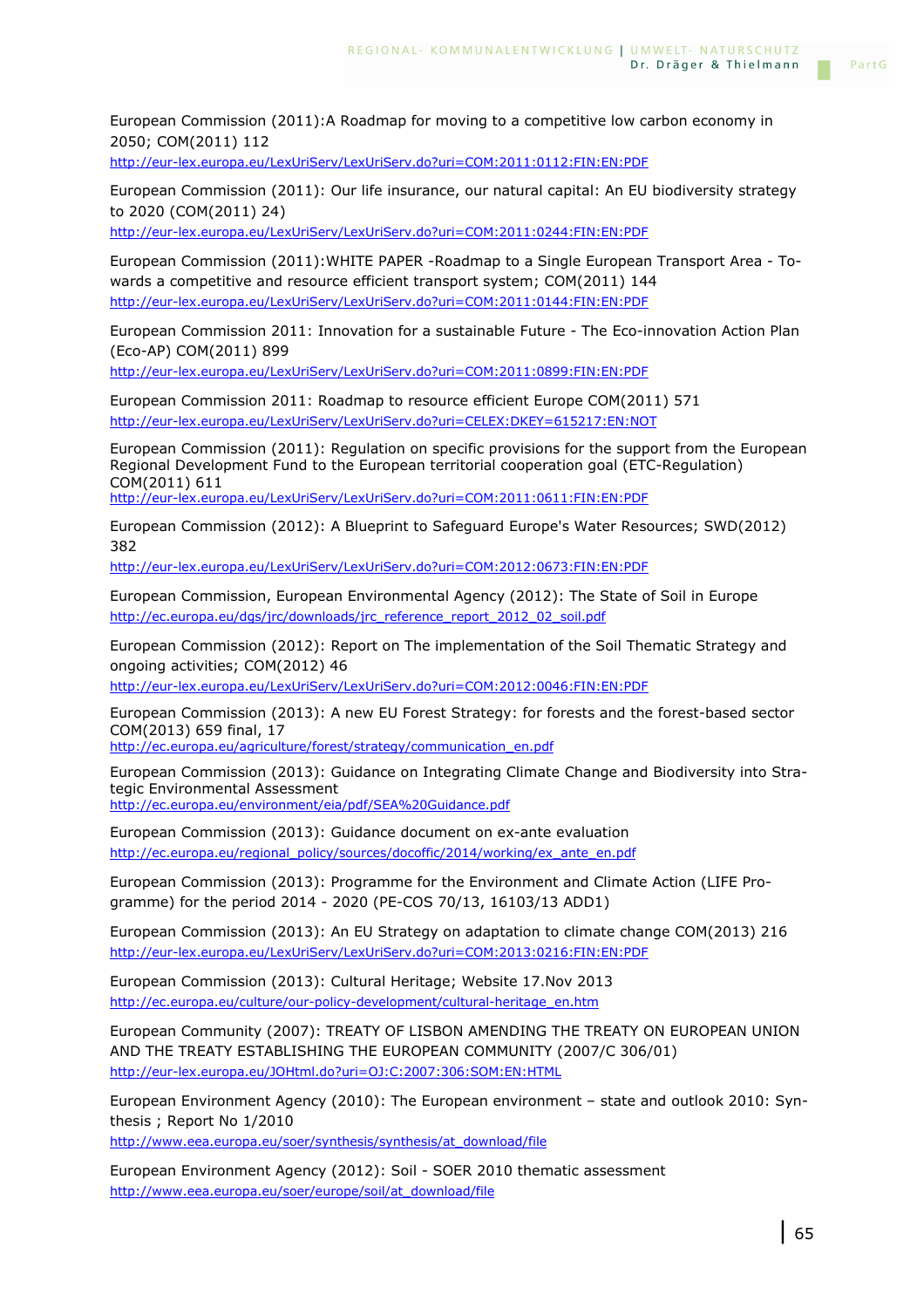European Environment Agency 2012: European waters - assessment of status and pressures; Report No 8/2012

http://www.eea.europa.eu/publications/european-waters-assessment-2012/at\_download/file

European Environment Agency Website 19.11.2013 http://www.eea.europa.eu/themes

European Environment Agency (2013): Towards a green economy in Europe - EU environmental policy targets and objectives 2010-2050; Report No 8/2013 http://www.eea.europa.eu/publications/towards-a-green-economy-in-europe/at\_download/file

European Environment Agency (2013): Air quality in Europe - 2013 report; Report No 9/2013 http://www.eea.europa.eu/publications/air-quality-in-europe-2013/at\_download/file

European Environment Agency (2013): Trends and projections in Europe 2013 - Tracking progress towards Europe's climate and energy targets until 2020; Report No 10/2013 http://www.eea.europa.eu/publications/trends-and-projections-2013/full-report-ghg-trends-and-1

European Environment Agency (2013): The European grassland butterfly indicator: 1990-2011; Report No. 11/2013

http://www.eea.europa.eu/publications/the-european-grassland-butterfly-indicator-19902011/at\_download/file

European Union (2007): The Lisbon Treaty http://europa.eu/lisbon\_treaty/index\_en.htm

European Union (2011): EU Resource Efficiency Perspectives in a Global Context http://ec.europa.eu/environment/enveco/studies\_modelling/pdf/res\_efficiency\_perspectives.pdf

Osterburg B., Laggner B., Nitsch H., Roggendorf W. and Röder N. (2011): Analysis of grassland conversion into arable land in Northwest Germany; In: Grassland Science in Europe, Vol. 16, p. 350-2

http://www.egf2011.at/files/pubs/350\_osterburg.pdf

UNEP World Conservation Monitoring Center (2009): The impacts of biofuel production on biodiversity: A review of the current literature; Website 25.11.2013

http://www.unep-wcmc.org/the-impacts-of-biofuel-production-on-biodiversity-a-review-of-the-currentliterature\_641.html

Umweltbundesamt (2009): Leitfaden zur Strategischen Umweltprüfung http://www.umweltbundesamt.de/sites/default/files/medien/publikation/long/3746.pdf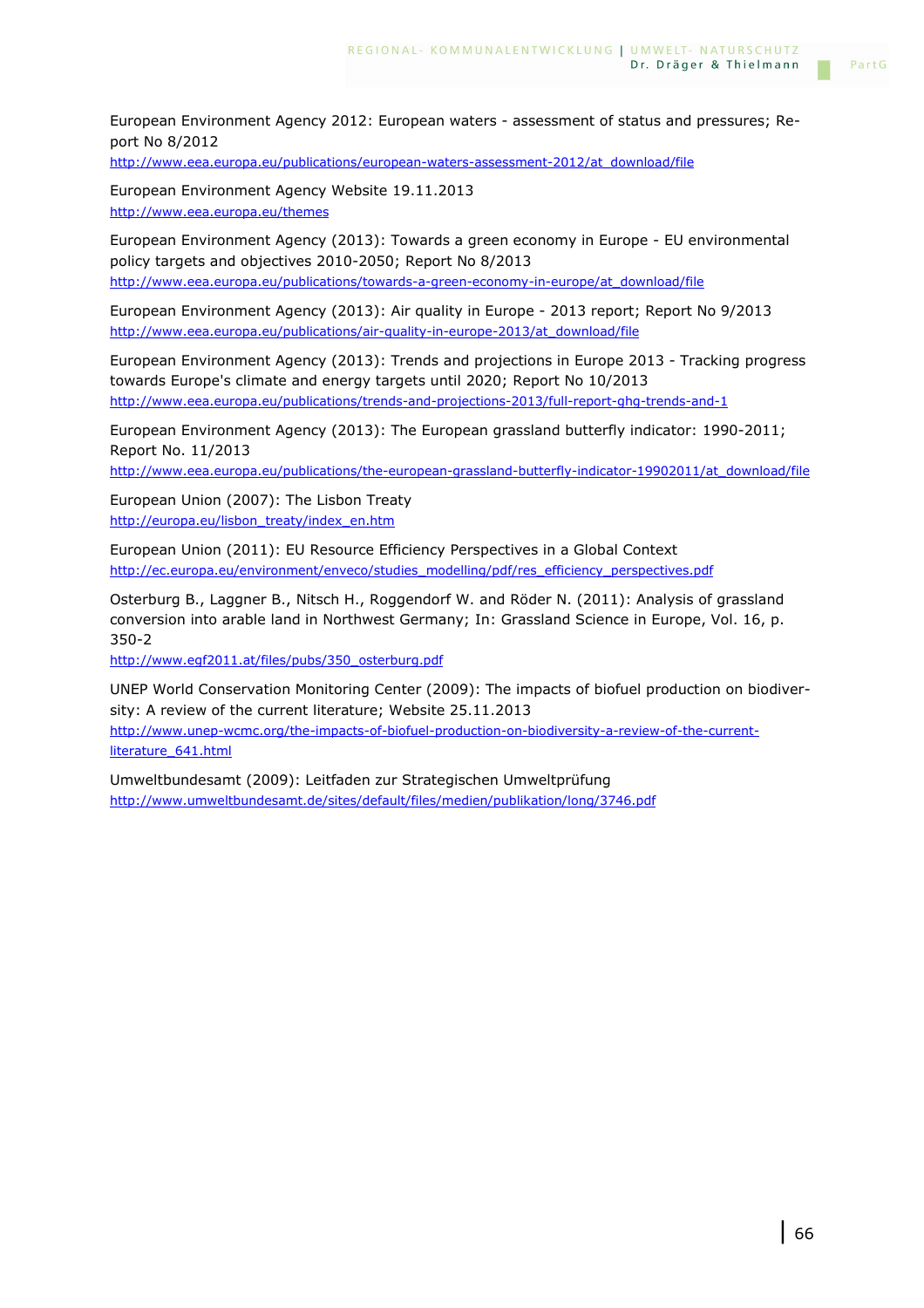## Annex 1

# **2014-2020 Interregional Cooperation Programme under the European Territorial Cooperation Objective**

### **(INTERREG EUROPE)**

# **Strategic Environmental Assessment Scoping Report**

On 5<sup>th</sup> November 2013, the scoping note was sent to the National Contact Points of INTERREG EUROPE in order to forward it to the national authorities with environmental responsibilities. The deadline for the scoping consultation was the  $19<sup>th</sup>$  November 2013. Due to the short period and other obligations of the authorities some comments were submitted after the deadline.

In total, twelve (12) responses were received by the INTERREG EUROPE members. Overwhelmingly the authorities had no objections regarding the drafted scoping note. Few suggestions were made regarding further strategies to include as well as the consideration of NATRURA 2000 aspects in the assessment.

In the table below all received comments are listed and remarks to their consideration:

| No. | <b>Institution/State</b>                                                                                                              | <b>Comment</b>                                                                                                                                                                                                                                                                                                                                                                          | <b>Remarks</b>                                                                                                                                                                                                                                                                                         |
|-----|---------------------------------------------------------------------------------------------------------------------------------------|-----------------------------------------------------------------------------------------------------------------------------------------------------------------------------------------------------------------------------------------------------------------------------------------------------------------------------------------------------------------------------------------|--------------------------------------------------------------------------------------------------------------------------------------------------------------------------------------------------------------------------------------------------------------------------------------------------------|
| 1.  | Bundesministerium für<br>Land- und Forstwirt-<br>schaft, Umwelt und<br>Wasserwirtschaft<br><b>AUSTRIA</b>                             | No objections and suggestions on the<br>scoping proposal.                                                                                                                                                                                                                                                                                                                               | n.a.                                                                                                                                                                                                                                                                                                   |
| 2.  | Ministry of Environ-<br>ment and Water<br><b>BULGARIA</b>                                                                             | No objections and suggestions on the<br>scoping proposal.                                                                                                                                                                                                                                                                                                                               | n.a.                                                                                                                                                                                                                                                                                                   |
| 3.  | Department of Envi-<br>ronmental Impact<br>Assessment, Unit of<br><b>SEA</b><br>Ministry of Environ-<br>ment<br><b>CZECH REPUBLIC</b> | No special proposal improving the<br>scoping note.<br>But of course, if it is assumed that<br>programme can have significant ef-<br>fects also on territory of the Czech<br>rep. we require to assess impact to all<br>relevant environmental issues as indi-<br>cated in the Tab. 1 (page $11 - 17$ )<br>incl. potential impact on the Natura<br>2000 network stated in the Czech rep. | The impact on all relevant environ-<br>mental issues will be assessed in the<br>frame given by the Programme's<br>approach. An assessment of particu-<br>lar country-specific assessment of<br>Natura 2000 networks is beyond the<br>possibility in the frame of the SEA at<br>this programming level. |
| 4.  | Department of Envi-<br>ronmental Preserva-<br>tion;<br>Ministry of Rural De-<br>velopment                                             | No need of modification of the Scoping<br>note                                                                                                                                                                                                                                                                                                                                          | n.a.                                                                                                                                                                                                                                                                                                   |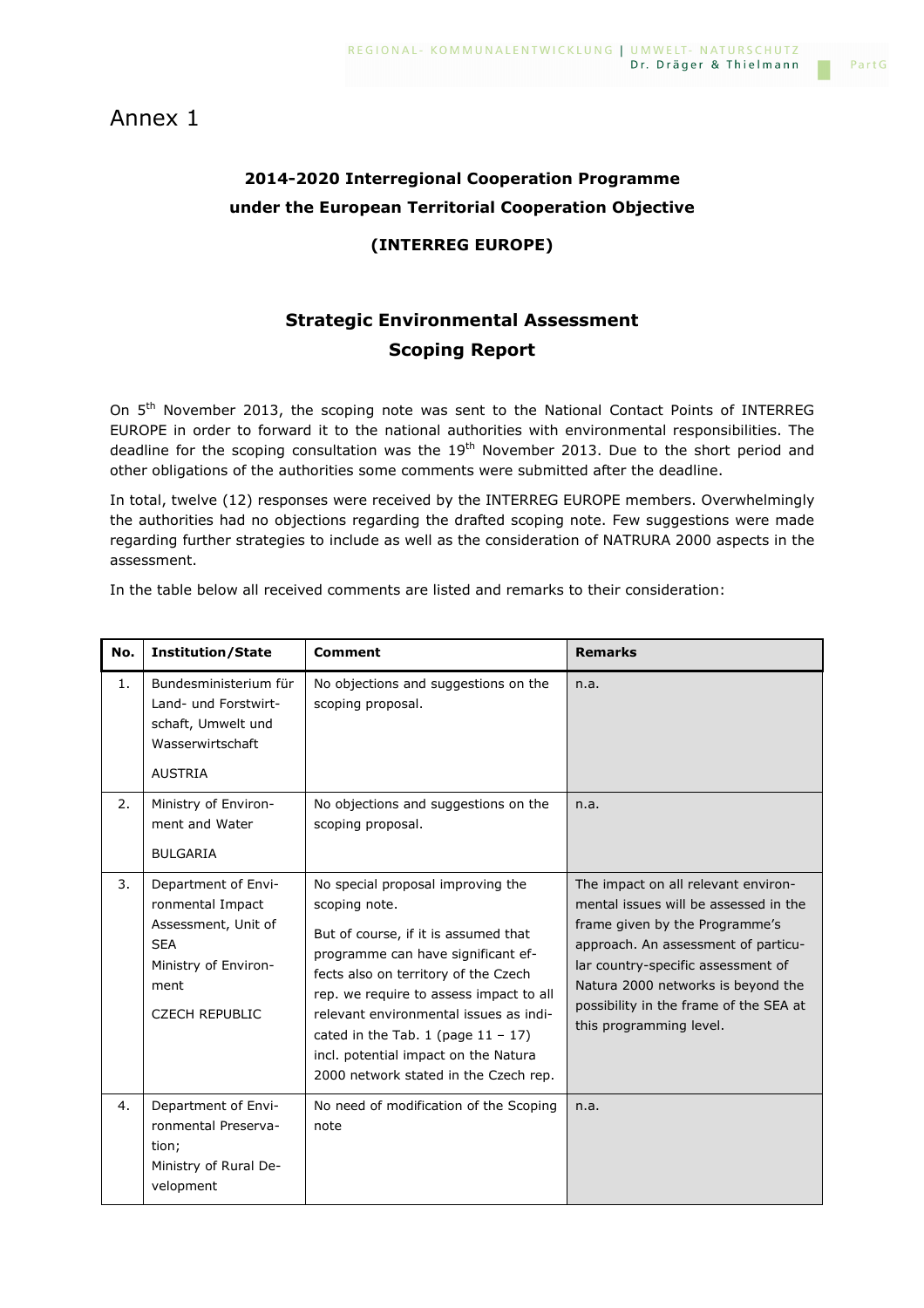|     | <b>HUNGARY</b>                                                                                                                       |                                                                                                                                                                                                                                                                                                                                                                                                                                                                                                                                                                                                                                                             |                                                                                                                                                                                                                                                                                                                                                                                                                                                                                                                                                                                                                                                                                                                                                                     |
|-----|--------------------------------------------------------------------------------------------------------------------------------------|-------------------------------------------------------------------------------------------------------------------------------------------------------------------------------------------------------------------------------------------------------------------------------------------------------------------------------------------------------------------------------------------------------------------------------------------------------------------------------------------------------------------------------------------------------------------------------------------------------------------------------------------------------------|---------------------------------------------------------------------------------------------------------------------------------------------------------------------------------------------------------------------------------------------------------------------------------------------------------------------------------------------------------------------------------------------------------------------------------------------------------------------------------------------------------------------------------------------------------------------------------------------------------------------------------------------------------------------------------------------------------------------------------------------------------------------|
| 5.  | Ministry of Environ-<br>ment<br><b>ITALY</b>                                                                                         | We agree that because of the limited<br>content of the scoping document, it is<br>very difficult to proceed with a robust<br>environmental evaluation.<br>It is desirable that the next phase of<br>consultation on the draft plan and the<br>environmental report will be wide<br>enough to permit an effective contri-<br>bution.<br>We would give evidence, in table 1<br>(pag.16), of the lack of indicators for<br>the Environmental Issues: "Material<br>Assets, Cultural Heritage including<br>Architectural and Archaeological Herit-<br>age". In the absence of indicators is<br>very difficult to assess possible im-<br>pacts on this component. | The limited content of the scoping<br>note is caused by the character of the<br>INTERREG EUROPE Programme which<br>is located at a high strategic level and<br>doesn't provide details of the in fu-<br>ture supported measures.<br>The hint on a longer consultation<br>period for the draft OP and environ-<br>mental report is taken into account.<br>Indeed, it is difficult to assess possi-<br>ble impacts on "Material Assets, Cul-<br>tural Heritage including Architectural<br>and Archaeological Heritage" if no<br>indicators are provided. So far, no<br>indicators are defined at EU level.<br>Possible national indicators can not<br>be taken as reference because this<br>would create an imbalanced picture of<br>the present situation in the EU. |
| 6.  | <b>Environment State</b><br><b>Bureau</b><br>LATVIA                                                                                  | To pay attention to the potential effect<br>of the Programme on Europe's nature<br>conservation (Natura 2000) territories,<br>describing it in Section 3 "Characteris-<br>tics of the environment, status of the<br>environment in case of non-<br>implementation of the programme and<br>existing environmental problems" and<br>in Section 4 "Expected significant<br>impacts on the environment"                                                                                                                                                                                                                                                         | The effects of the Programme on<br>Natura 2000 will be considered in the<br>finalisation of Environmental report.                                                                                                                                                                                                                                                                                                                                                                                                                                                                                                                                                                                                                                                   |
| 7.  | Ministére du<br>Développement<br>Durable et des<br>Infrastructures,<br>Départment de<br>l'aménagement du<br>territoire<br>LUXEMBOURG | Scoping document looks fine in gen-<br>eral: it would be good if a reference to<br>the European Landscape Convention<br>could be included in the respective<br>part of the document.                                                                                                                                                                                                                                                                                                                                                                                                                                                                        | The European Landscape Convention<br>will be included.                                                                                                                                                                                                                                                                                                                                                                                                                                                                                                                                                                                                                                                                                                              |
| 8.  | Management Efficiency<br>Unit - SEA Focal Point<br>MALTA                                                                             | No specific comments except to sug-<br>gest that the SEA process could also<br>take into account the territorial envi-<br>ronmental differences within the EU,<br>e.g. peripheral regions and islands.                                                                                                                                                                                                                                                                                                                                                                                                                                                      | Spatial details of the programme<br>implementation are not known yet;<br>same holds for the concrete topics to<br>be tackled by individual measures.<br>Territorial aspects will be considered<br>insofar as territorial differences in the<br>achievement of environmental objec-<br>tives exist across the member states.                                                                                                                                                                                                                                                                                                                                                                                                                                         |
| 9.  | NCP Interreg IVC<br><b>NORWAY</b>                                                                                                    | Proposed approach, methodology and<br>conclusions as a main rule seem rea-<br>sonable.                                                                                                                                                                                                                                                                                                                                                                                                                                                                                                                                                                      | n.a.                                                                                                                                                                                                                                                                                                                                                                                                                                                                                                                                                                                                                                                                                                                                                                |
| 10. | Ministry of Infrastruc-                                                                                                              | No comments on the scoping note.                                                                                                                                                                                                                                                                                                                                                                                                                                                                                                                                                                                                                            | n.a.                                                                                                                                                                                                                                                                                                                                                                                                                                                                                                                                                                                                                                                                                                                                                                |